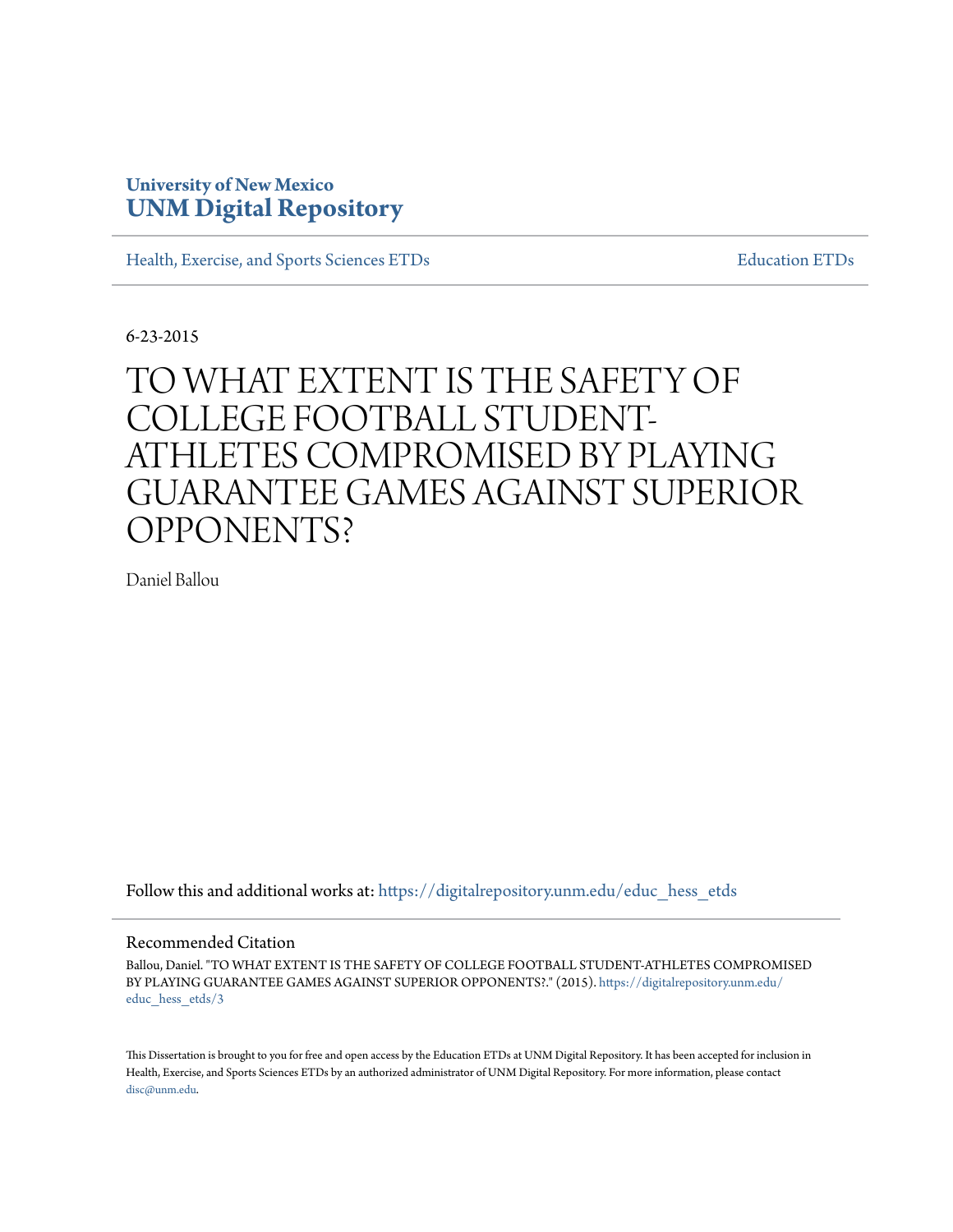## **Daniel E. Ballou**

 *Candidate*

# **Health, Exercise & Sports Sciences** *Department*

 This dissertation is approved, and it is acceptable in quality and form for publication:

*Approved by the Dissertation Committee:*

Dr. Todd Seidler, Chairperson

Dr. John Barnes

Dr. Glenn Hushman

Dr. David Scott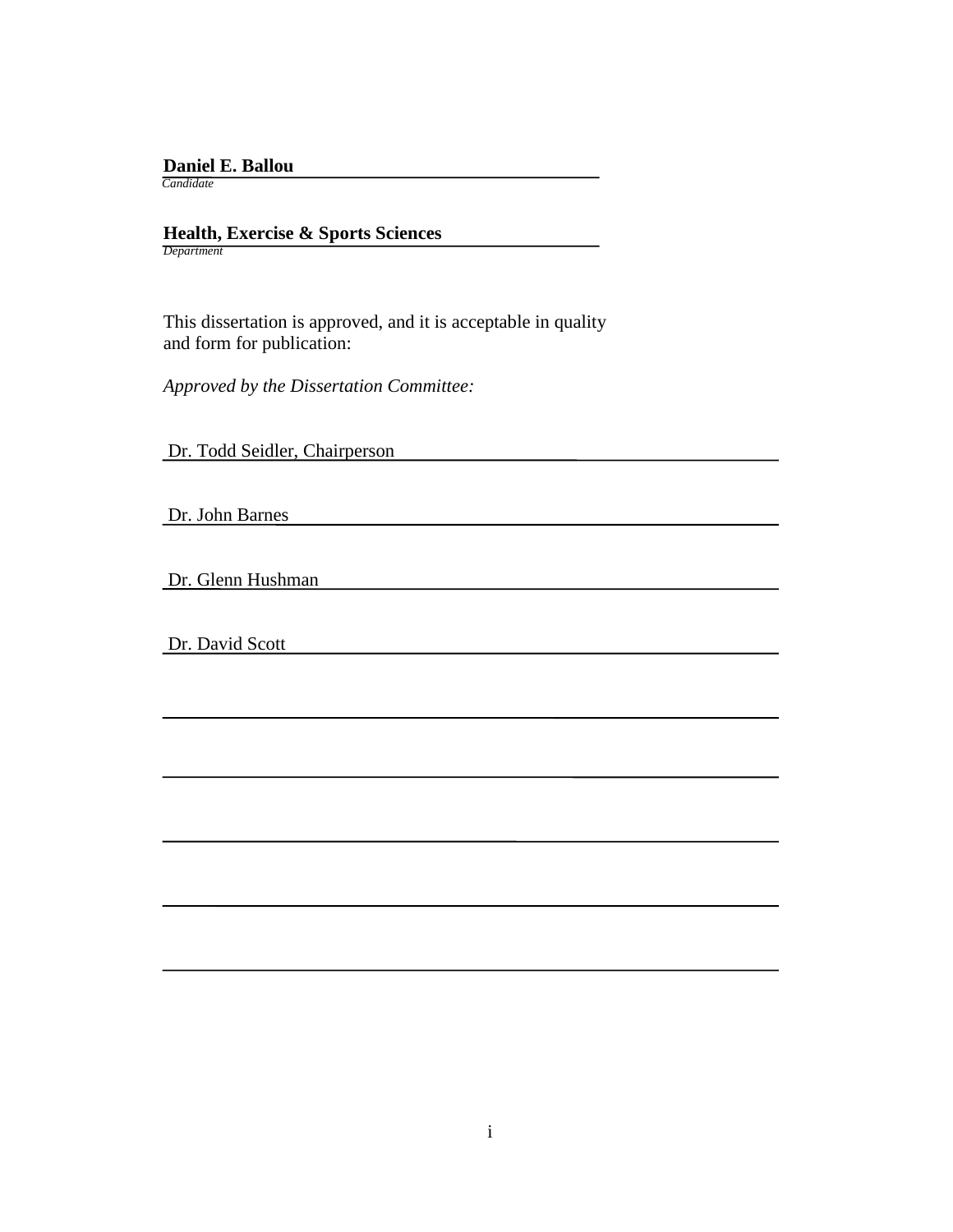# **TO WHAT EXTENT IS THE SAFETY OF COLLEGE FOOTBALL STUDENT-ATHLETES COMPROMISED BY PLAYING GUARANTEE GAMES AGAINST SUPERIOR OPPONENTS?**

By

# **DANIEL E. BALLOU**

B.S., Business Administration/Marketing, Emporia State University, 1986 M.S., Sports Administration, University of New Mexico, 2010

# DISSERTATION

Submitted in Partial Fulfillment of the Requirements for the Degree of

**Doctor of Philosophy Physical Education, Sports and Exercise Sciences**

> The University of New Mexico Albuquerque, New Mexico

# **May, 2015**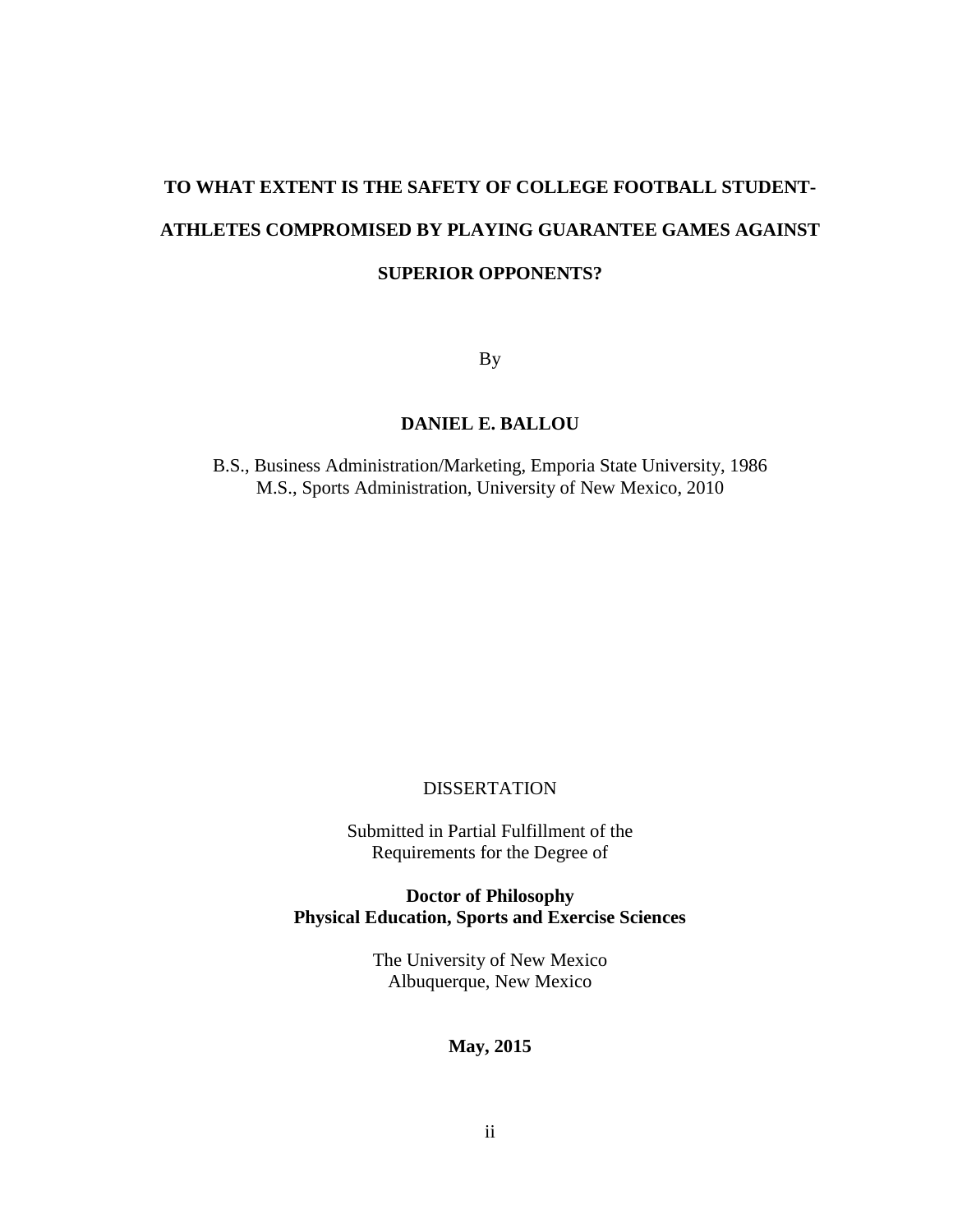## **Dedication**

*To Mom,*

*Thank you for always believing. I am always amazed by your toughness after we lost Dad. Your care and support are always there…it never waivers.*

*To Cesserie and Cal,*

*I hope this dissertation and doctorate remind you to never stop learning. Cesserie, I've admired your passion for so long. Never lose it. Cal, I would do well to model your kindness and practice it more.*

# *To Jan,*

*Thank you for always asking about how it was going, and for believing this was a study worth pursuing.*

*To Angie,*

*You always know what to do and where to be. You make this world a better place.*

*You make me a better man.*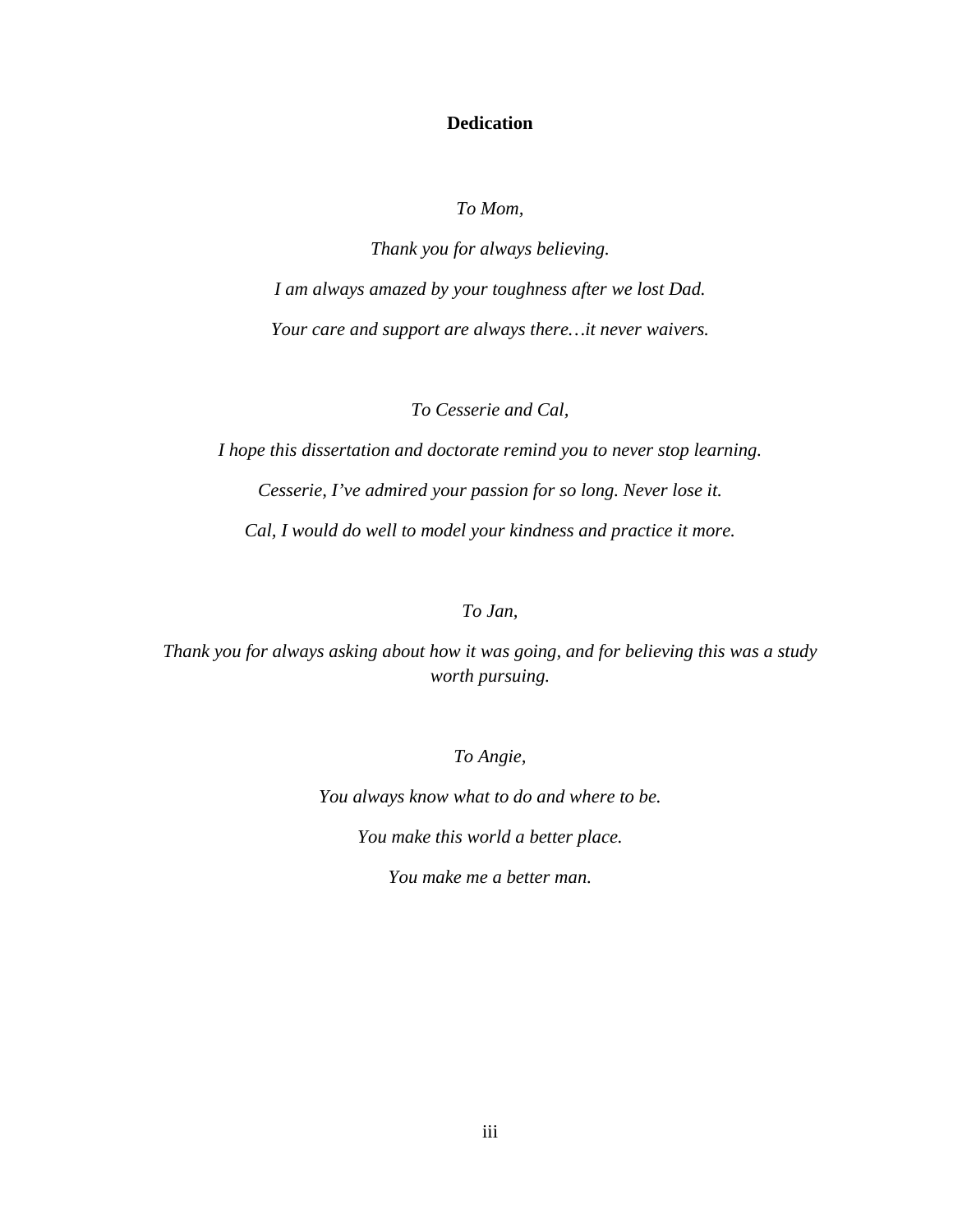#### **Acknowledgements**

The author would like to take the opportunity to thank all my professors, colleagues, friends, and family who helped me get through the process of this dissertation and my doctoral degree.

The author would particularly like to express his gratitude for the guidance and academic mentoring to his advisor and the chair of this dissertation, Dr. Todd Seidler. This process started several years ago and without Dr. Seidler's friendship, support and belief, this degree and dissertation project would never have happened.

Additional thanks and genuine appreciation to the remaining members of this dissertation committee: Dr. John Barnes, Dr. Glenn Hushman, and Dr. David Scott. All of you have provided much-needed assistance and I am truly thankful for the thought each of you put into the foundation and building of this project. Special thanks go to Dr. Hushman for the pointers on qualitative research. It was much appreciated.

To Monica Lopez, thanks for all the help scheduling comps, the proposal, the defense, and thanks for your patience with all my questions.

The author also appreciates the help of Doug Weintraub and Tammie Ellis in the Office of Graduate Studies. The drop-in meetings were appreciated.

The author also appreciates the editing help of Angie Jepsen, Michael McEntee and Laurie Pineda. Thanks for always reading my stuff.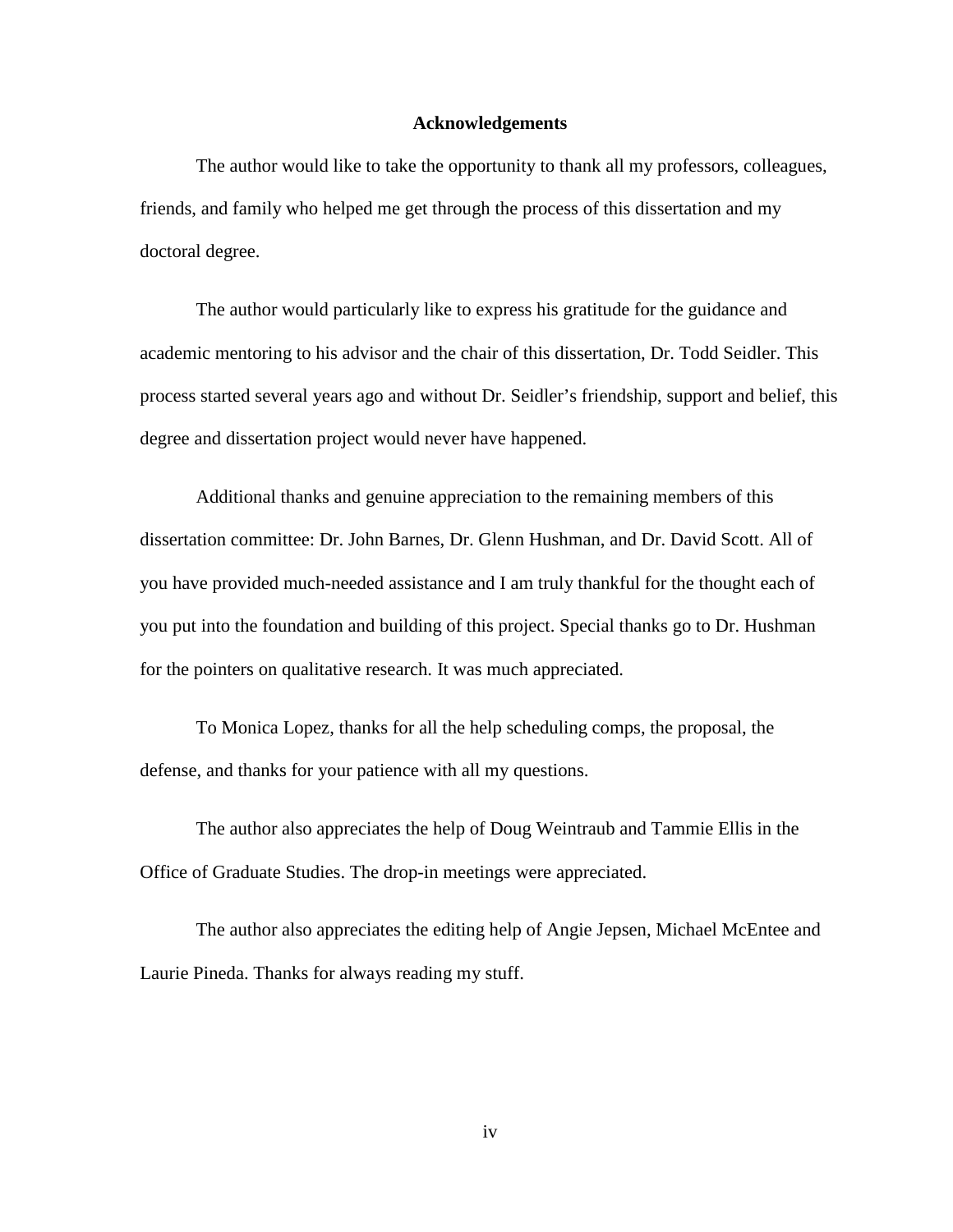# **TO WHAT EXTENT IS THE SAFETY OF COLLEGE FOOTBALL STUDENT-ATHLETES COMPROMISED BY PLAYING GUARANTEE GAMES AGAINST SUPERIOR OPPONENTS?**

by

#### **Daniel E. Ballou**

B.S., Business Administration/Marketing, Emporia State University, 1986 M.S., Sports Administration, University of New Mexico, 2010 Ph.D., Physical Education, Sports and Exercise Sciences, University of New Mexico, 2015

## **ABSTRACT**

Powerhouse college football teams have a history of scheduling lesser opponents to start a new season. The revenues generated in college football due to television and postseason bowl games have made these games more common. Universities competing at the Football Bowl Subdivision (FBS) make up the top level of collegiate football. FBS schools have more scholarships to give and belong to conferences with television contracts worth millions of dollars. Schools at the FBS level compete in season-ending bowl games, and the top four teams compete in the College Football Playoff (CFP).

The Football Championship Subdivision (FCS) is the division made up by teams directly beneath the FBS schools at the NCAA Division I level. FCS teams have fewer scholarships to give and rarely play televised games. They compete for a spot in a 16-team tournament after the regular season.

The purpose of this study was to determine if football student-athletes from FCS schools had increased potential for injuries when their schools competed against teams from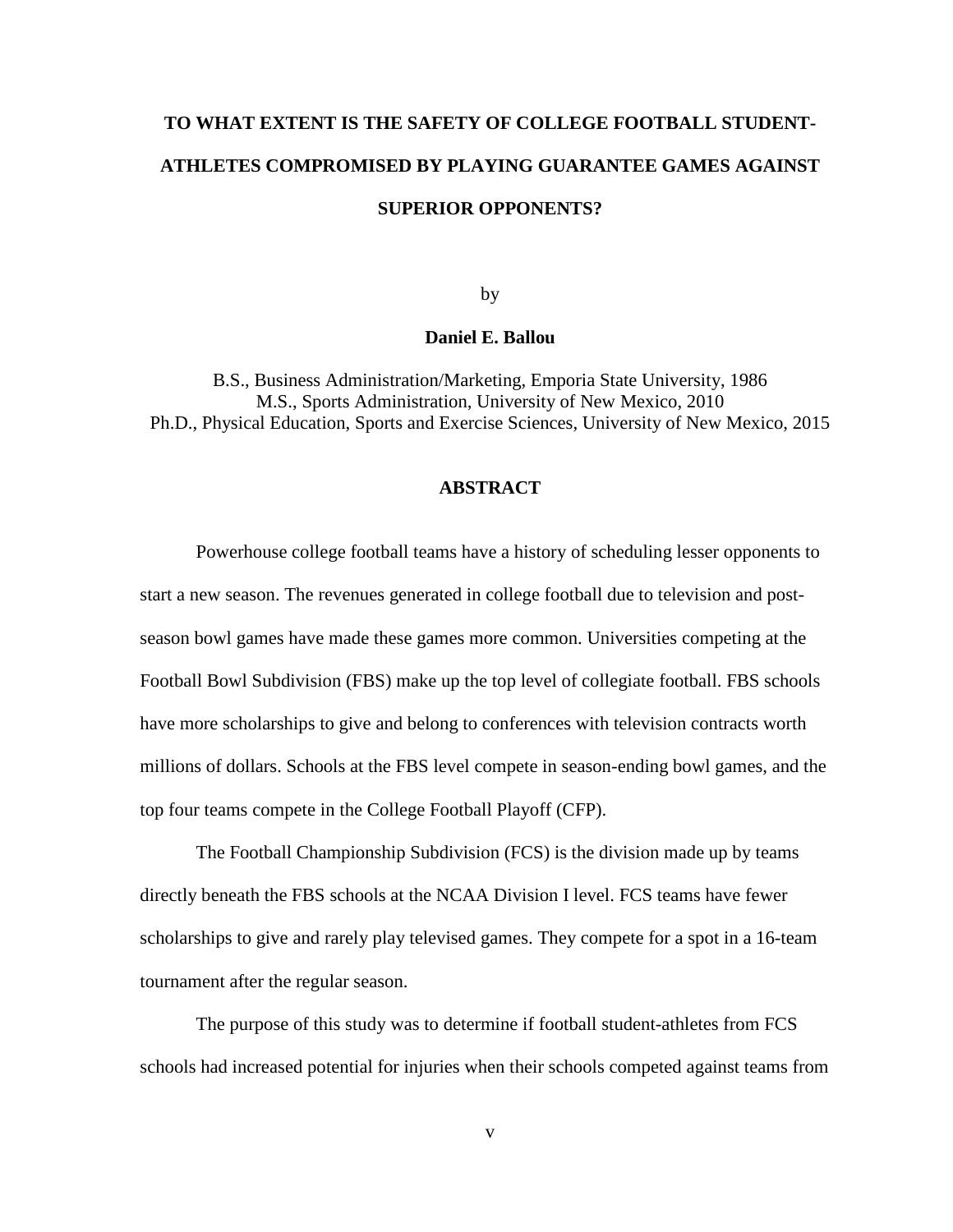the FBS. Because of the large financial payouts the FBS schools pay the FCS schools to play these games, the moniker *guarantee game* has become a common term in college football.

Of the 124 FCS member schools, about 30 compete in guarantee games on an annual basis. The researcher was interested in those FCS schools that typically play  $1 - 2$  guarantee games each season.

Data were collected from eight FCS athletic trainers consistently involved in guarantee games. Because athletic trainers work to prevent injuries, the opportunity to hear rich narrative from them was the foundation for this study.

The majority of FCS athletic trainers (67%) said their student-athletes suffer from increased soreness and are *banged up* following games against FBS schools. The majority also said that playing multiple FBS opponents in the same season is detrimental to the health of their student-athletes. The athletic trainers who reported that their school had played FBS opponents in consecutive weeks saw an increase in injuries.

None of the trainers reported that FBS games resulted in an increase of season-ending injuries, career-ending injuries, or catastrophic injuries.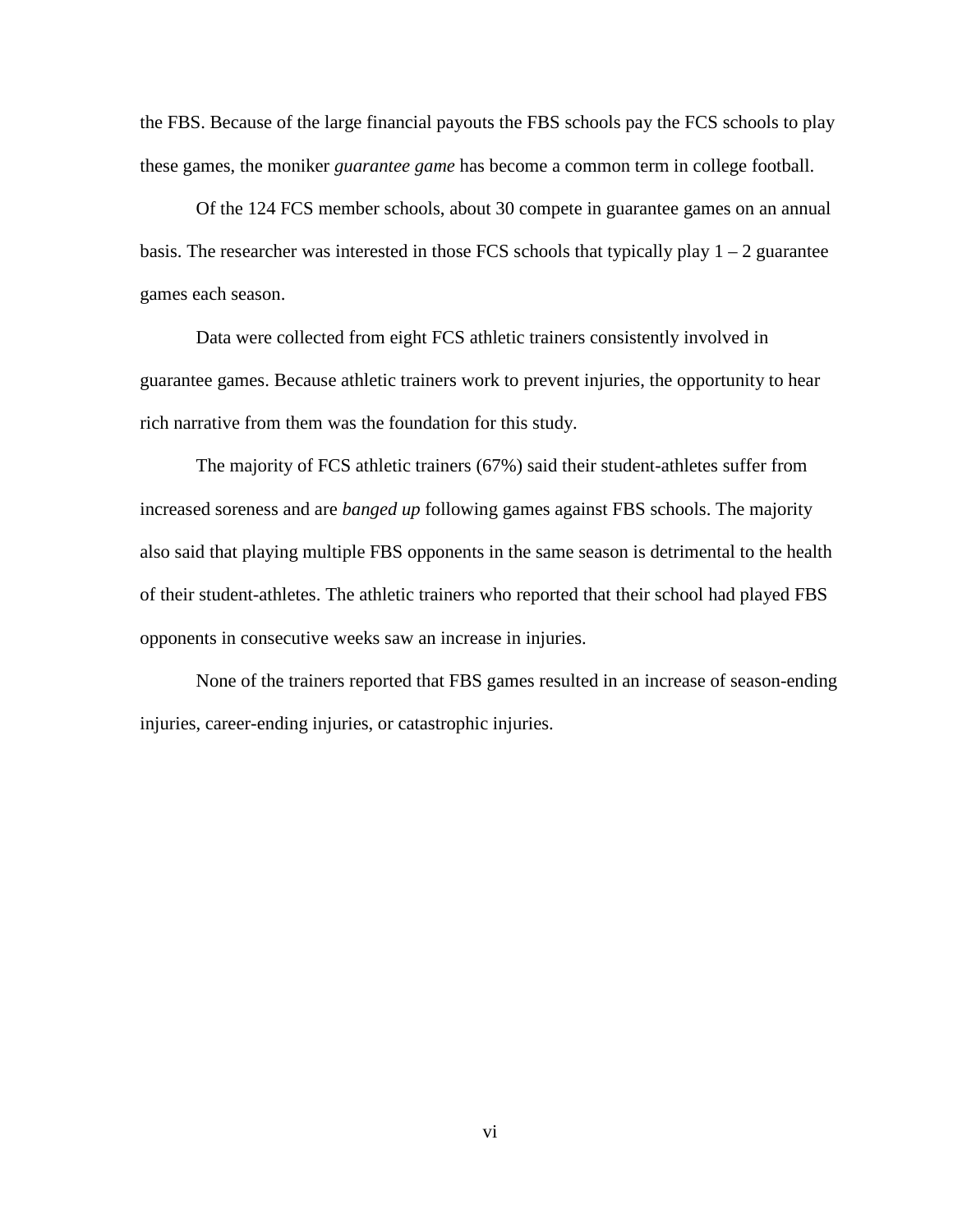| An Overview of the State of College Football at the FBS and FCS Levels 12 |  |
|---------------------------------------------------------------------------|--|
|                                                                           |  |
|                                                                           |  |
|                                                                           |  |
|                                                                           |  |
|                                                                           |  |
|                                                                           |  |
|                                                                           |  |
|                                                                           |  |
|                                                                           |  |
|                                                                           |  |
|                                                                           |  |
|                                                                           |  |

# **Table of Contents**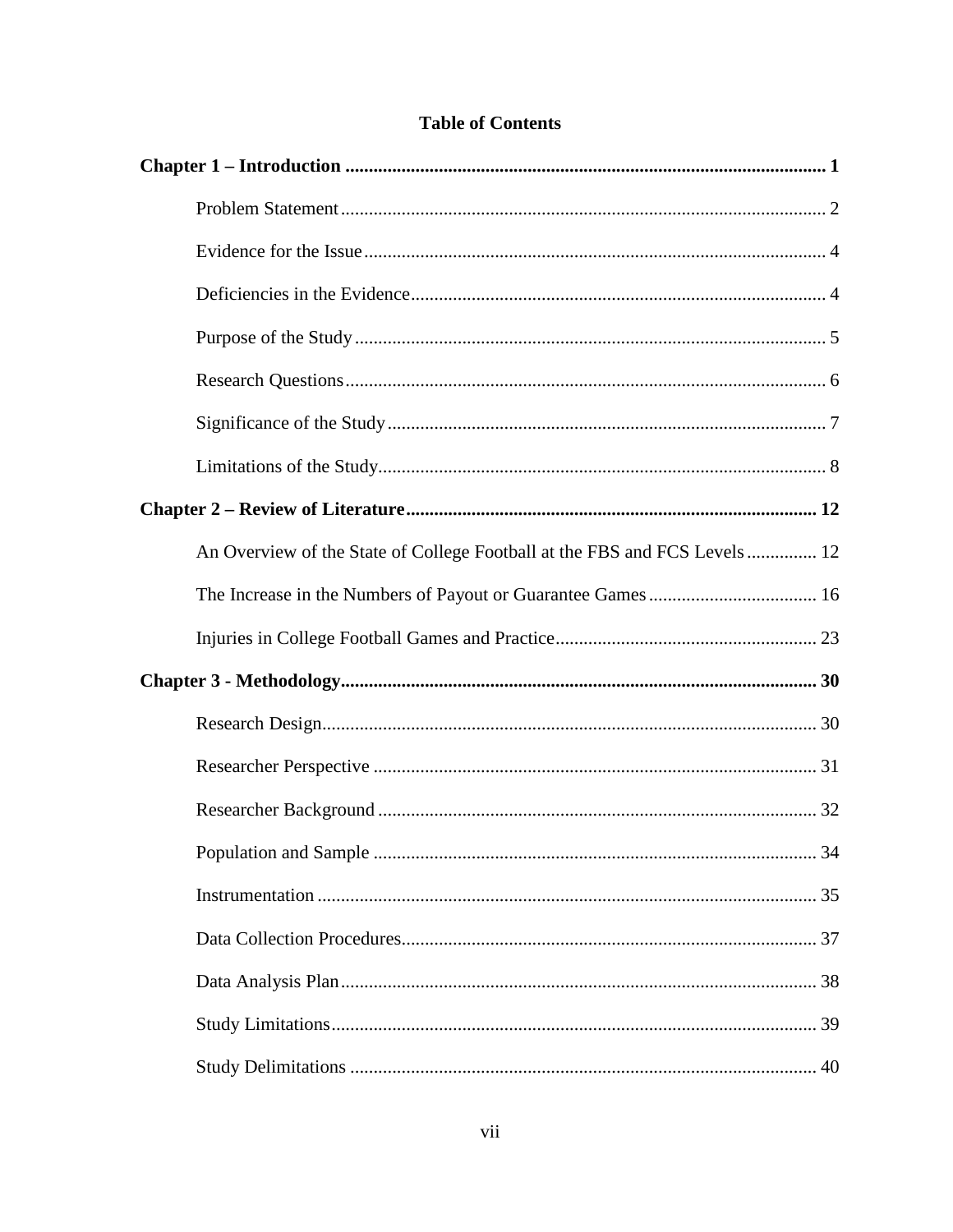| Theme 1 – Positive Financial Benefits to FCS Schools Playing Guarantee Games     |
|----------------------------------------------------------------------------------|
|                                                                                  |
| Theme 2 – Decline in Overall Health of FCS Football Student-Athletes Following   |
|                                                                                  |
| Theme 3 – No Increase in Season-Ending, Career-Ending, Catastrophic Injuries     |
|                                                                                  |
|                                                                                  |
|                                                                                  |
|                                                                                  |
| Theme 4 – Increases in Injuries Following Multiple and Consecutive FBS Opponents |
|                                                                                  |
| Theme 5 – No Real Lowering of Self-esteem, Morale, and No Fear of Injury Among   |
|                                                                                  |
|                                                                                  |
|                                                                                  |
|                                                                                  |
|                                                                                  |
|                                                                                  |
|                                                                                  |
|                                                                                  |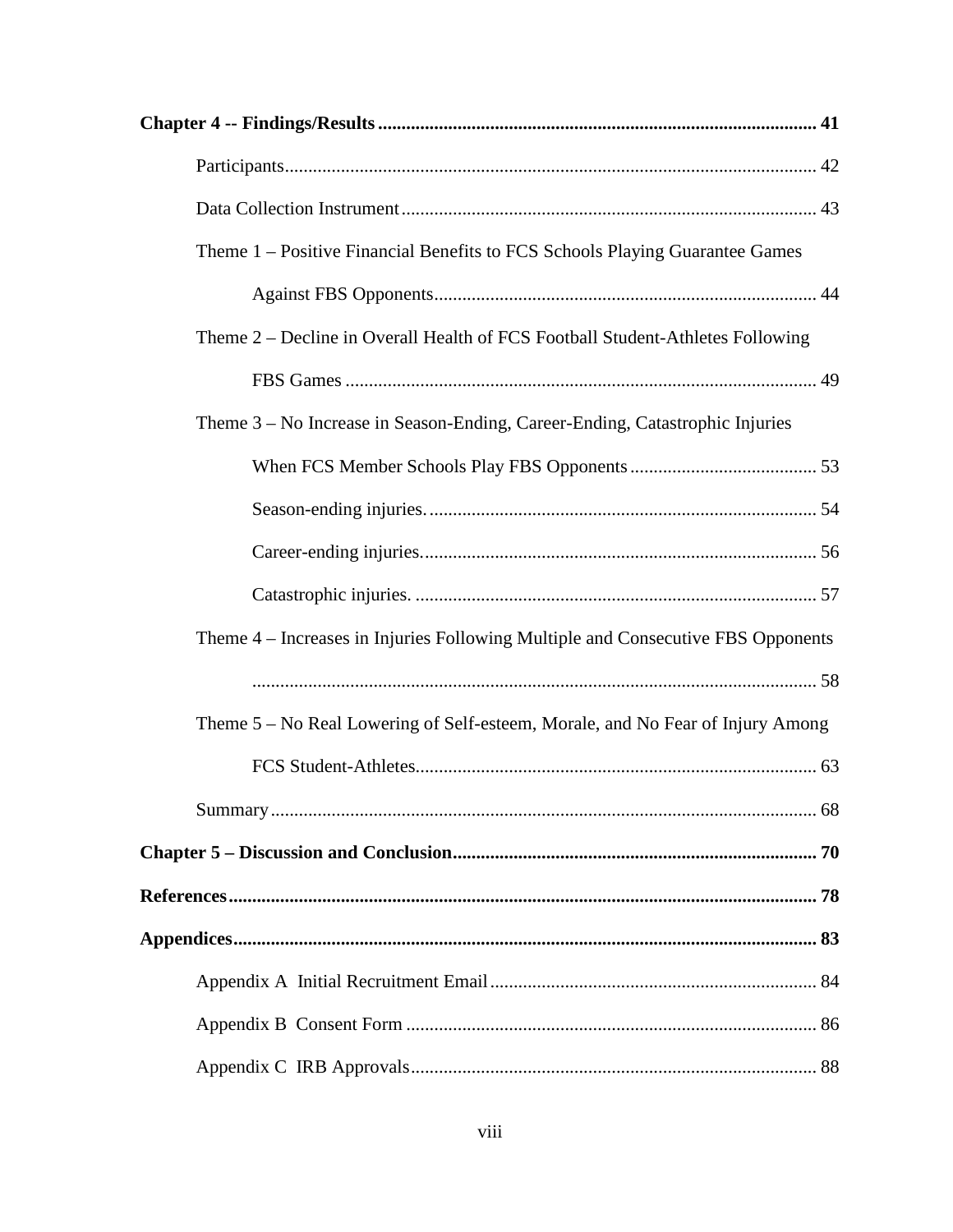|--|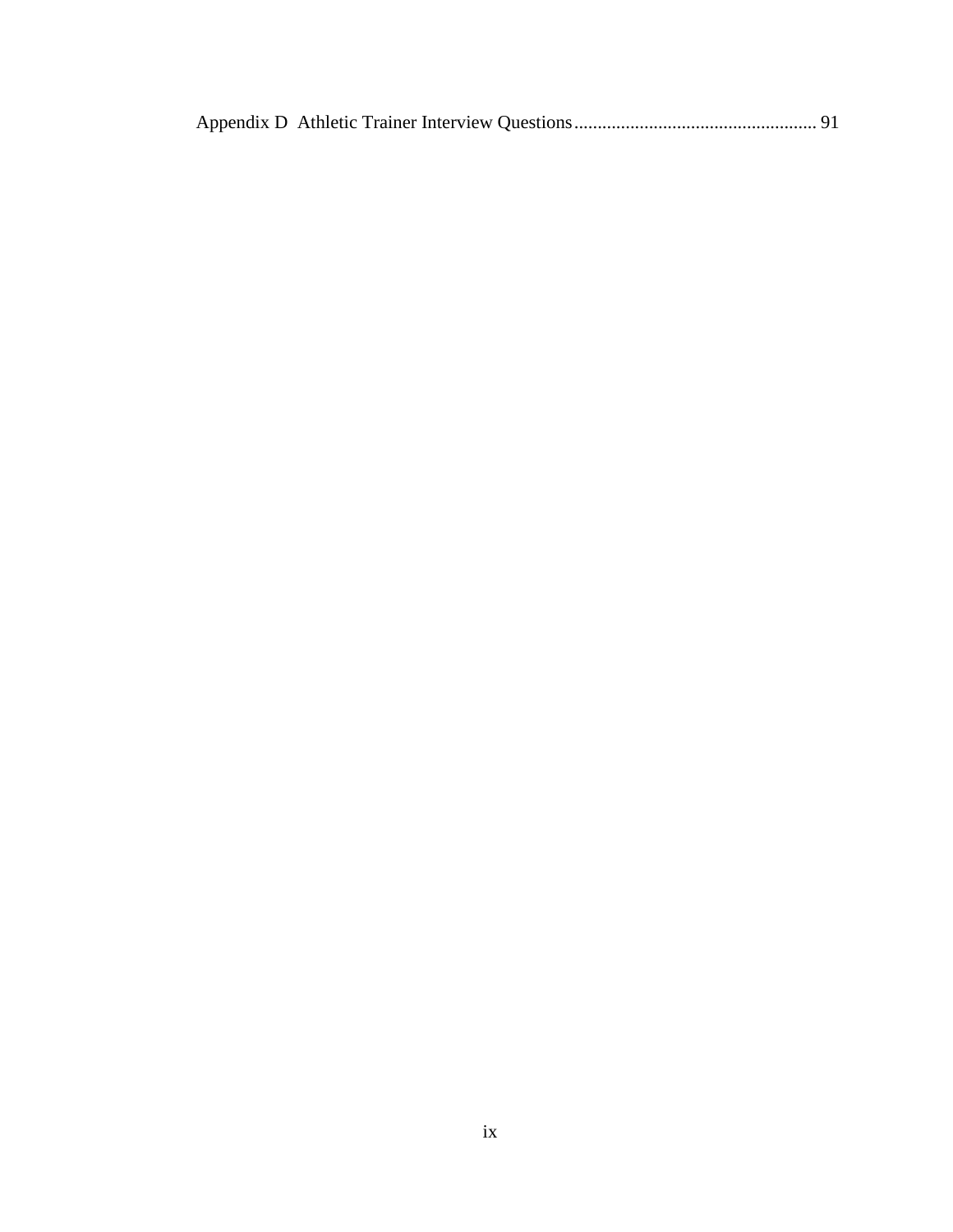#### **Chapter 1 – Introduction**

<span id="page-10-0"></span>On Saturday, September 5, 2009, the college football season opened with Western Kentucky University's Hilltoppers traveling to Knoxville, Tennessee to square off against the University of Tennessee. For their efforts, the Hilltoppers were defeated by a score of  $63 - 7$ . The Montana State University Grizzlies went on the road to East Lansing, Michigan, to play Big 10 member Michigan State and lost the game 44 - 3. In Gainesville, Florida, 2008 national champion Florida hosted Charleston Southern University and Florida emerged with a 62 – 3 win (Carey, 2009b). Western Kentucky, Montana State, and Charleston Southern are all members of the NCAA's Football Championship Subdivision (FCS), which is a lower division than that of the power programs they faced in those games.

Statistics relative to these three games included: 169 combined points for the three teams that won, 13 combined points for the three that lost; the average score of each mismatched game was 56.3 to 4.3 (or roughly the difference of eight touchdowns per game); perhaps numbers that were even more significant – the \$2.165 million that exchanged hands between the Athletic Directors of the host institutions, those offering powerhouse college football programs, and the Athletic Directors at the undermanned, often financially struggling, visiting institutions that lost the games. These contests are labeled "guarantee games", or "payout games" in today's college football landscape. These terms are used interchangeably throughout the remainder of this study.

Those three lopsided games were not isolated to a single Saturday in September in 2009. On September 1, 2012, Savannah State University traveled to Stillwater, Oklahoma to battle defending Big 12 Conference champion Oklahoma State. This game ended with Oklahoma State winning 84 – 0 win.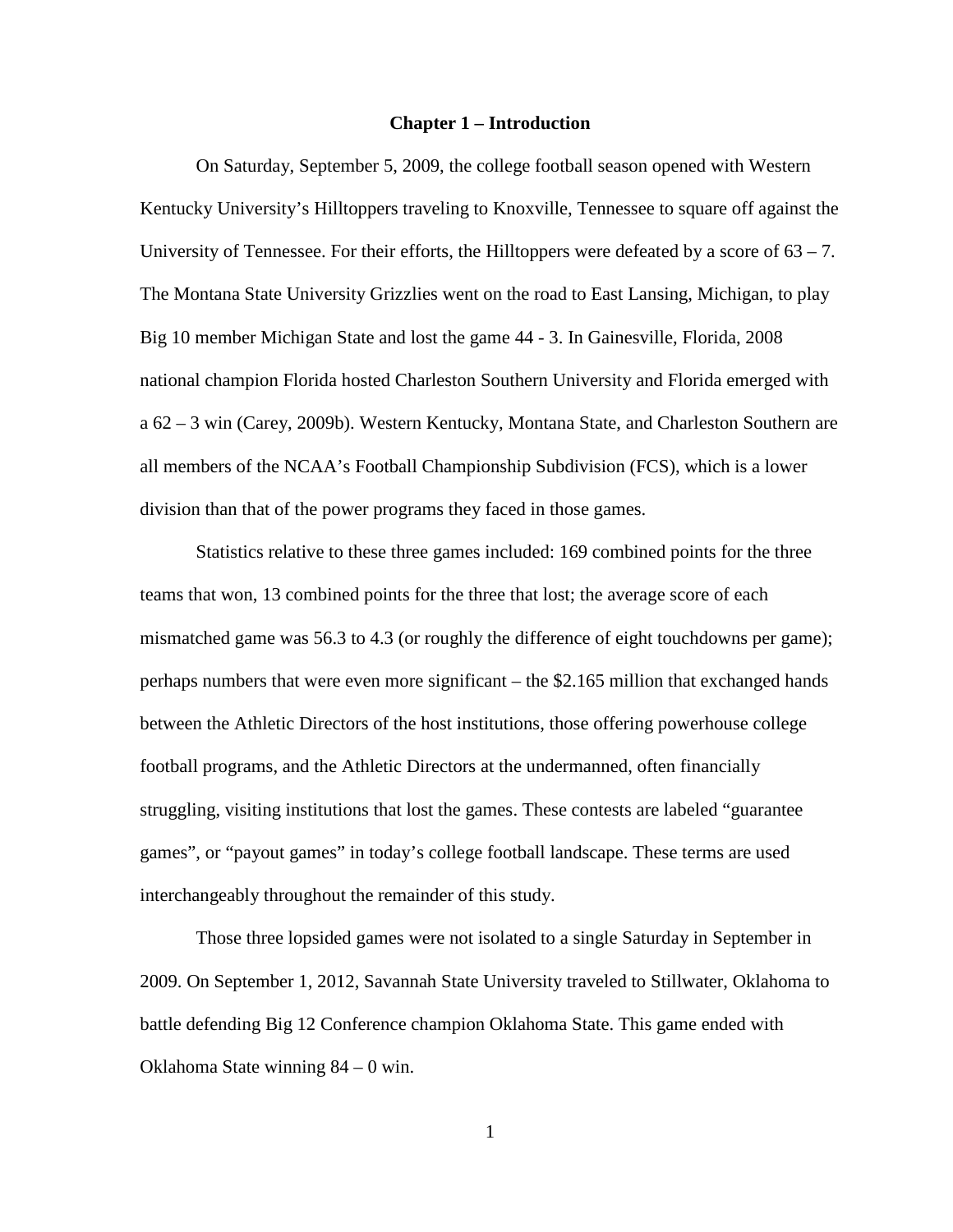In his post-game interview session, Savannah State Head Coach Steve Davenport was quoted as saying "hard to believe, but it could have gotten a lot worse. (Oklahoma State Coach Mike Gundy) kind of slowed things down" (Wojciechowski, 2012, p. 1). In a postgame article, *ESPN's* Gene Wojciechowski (2012) wrote on *ESPN.com*, "Savannah State was beaten up and semi-humiliated by a decision that valued money over sanity, and without realizing it, perhaps player safety too" (2012, p. 1).

Just one week later, Savannah State traveled to Tallahassee, Florida to take on perennial national college football power Florida State, the national champion following the 2013 season. The final score in that game was Florida State 55, Savannah State 0 in a game declared over early in the  $3<sup>rd</sup>$  quarter due to weather related issues.

In the span of eight days, the Tigers of Savannah State were outscored by a margin of 139 – 0 in roughly six quarters of action. On the field of play, these scores provided evidence that the football student-athletes were not competitive while matched up against the studentathletes at Oklahoma State and Florida State. However, it could be argued that where Savannah State won was that in these two games the student-athletes on the field earned a combined payout of \$860,000 for the school (Smith, 2012).

There is no question the dollars generated from those games have gone far in improving the overall fortunes of the athletics department at the visiting schools (Carey, 2009a). But what has gone unanswered is how much physical punishment have the studentathletes on the wrong end of these guarantee games received?

#### <span id="page-11-0"></span>**Problem Statement**

High profile and highly-ranked college football teams have been scheduling easily winnable games against inferior opponents for years. Normally these games were the first of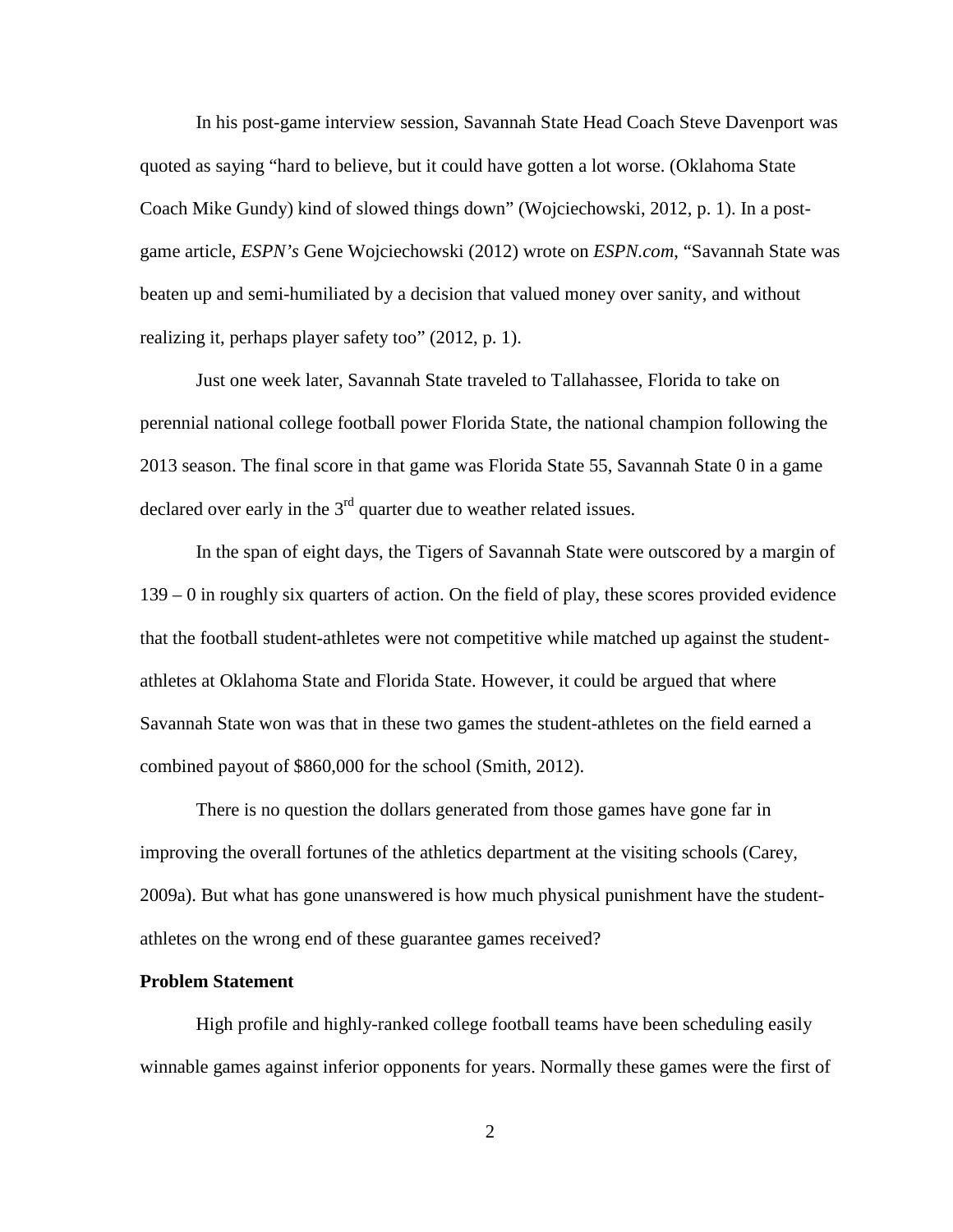the season and they would be a good warm up for the larger, nationally ranked team. Recently the scheduling of these games has become increasingly prominent as college football's elite teams from the Football Bowl Subdivision (FBS) power conferences (often referred to as the Power 5) have increased money to spend due to the revenue produced from the former Bowl Championship Series (BCS) that is transitioning to the current College Football Playoff (CFP) that takes effect after the 2014 regular season, and will crown a national champion in January, 2015 (Barnhart, 2014). These games are increasingly profitable for both the payer and the payee alike (Smith, 2012).

Consider that in 2013, Big 10 Conference athletic departments had a combined payout of \$4,495,000 for its member schools playing FCS opponents (Temple, 2013). League schools played 10 games against members of the FCS, with none of the games having a payout of less than \$350,000 (Temple, 2013). Ohio State paid \$900,000 for a September 21, 2013 game against Florida A&M, a game in which the Buckeyes won 76-0; on September 14, 2013 FCS member Youngstown State received \$650,000 to play at Michigan State, a 55- 17 win for the Spartans; and on September 7, 2013 Wisconsin paid Tennessee Tech \$500,000 and won the game 48-0 (Temple, 2013).

Ironically prior to the start of the 2013 football season, the Big 10 Conference officials voted to end all games against FCS member schools (Myerberg, 2013). This was due to officials wanting one more conference game as the league added two new schools. Additionally, conference officials felt that the league champion's strength of schedule would be enhanced, making that team more appealing for inclusion in the CFP (Myerberg, 2013).

With the increase in payout amounts currently being exchanged, Athletic Directors at lower-level, FCS schools (and the 63 scholarships they are afforded) are competing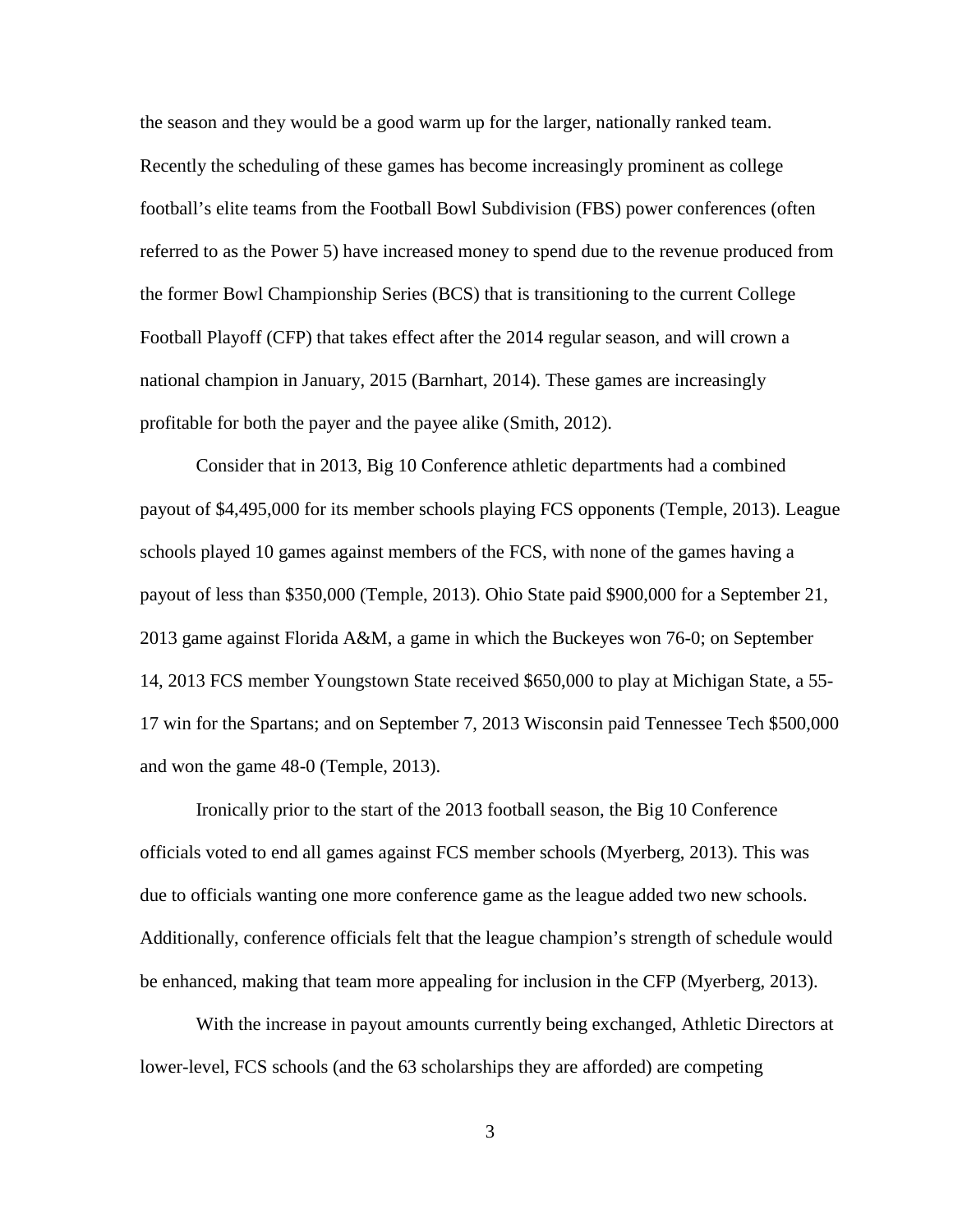frequently with higher-level FBS schools (and the 85 scholarships they have available) and are taking on these games seemingly without consideration for the safety of the studentathletes (Faure & Cranor, 2010).

Seemingly, the current trend for some FCS member schools is to shop its football team out to the highest bidder in order to increase athletics department revenues. In the aforementioned Wisconsin vs. Tennessee Tech game in 2013, the \$500,000 payout represented more than 4% of Tennessee Tech's annual athletics budget (Temple, 2013).

#### <span id="page-13-0"></span>**Evidence for the Issue**

The examples of the games listed previously were just a few of the guarantee games that have been scheduled in recent years. Even though nearly all industry-related articles, and the few scholarly articles remotely related to studying these games mentioned an increased risk for injury, no empirical research studies had been conducted to verify or dispel the relationship between rate of injuries and number of guaranteed games played.

### <span id="page-13-1"></span>**Deficiencies in the Evidence**

There was no real evidence supporting the claims of increased potential for injury in guarantee games. As mentioned earlier, nearly every industry-related article addressing this topic mentions a potential increase for injury, and athletic directors at the smaller schools have recognized the negative consequences that may occur if a team loses a player to injury in one of these games (Faure & Cranor, 2010).

An example of the type of information presented in industry-related articles follows. In the article "How Masochism and Attendance Apathy Highlight the Economics of College Football's Opening Week", Director of Sportsimpacts and Economic Professor Patrick Rishe, Ph.D., stated that: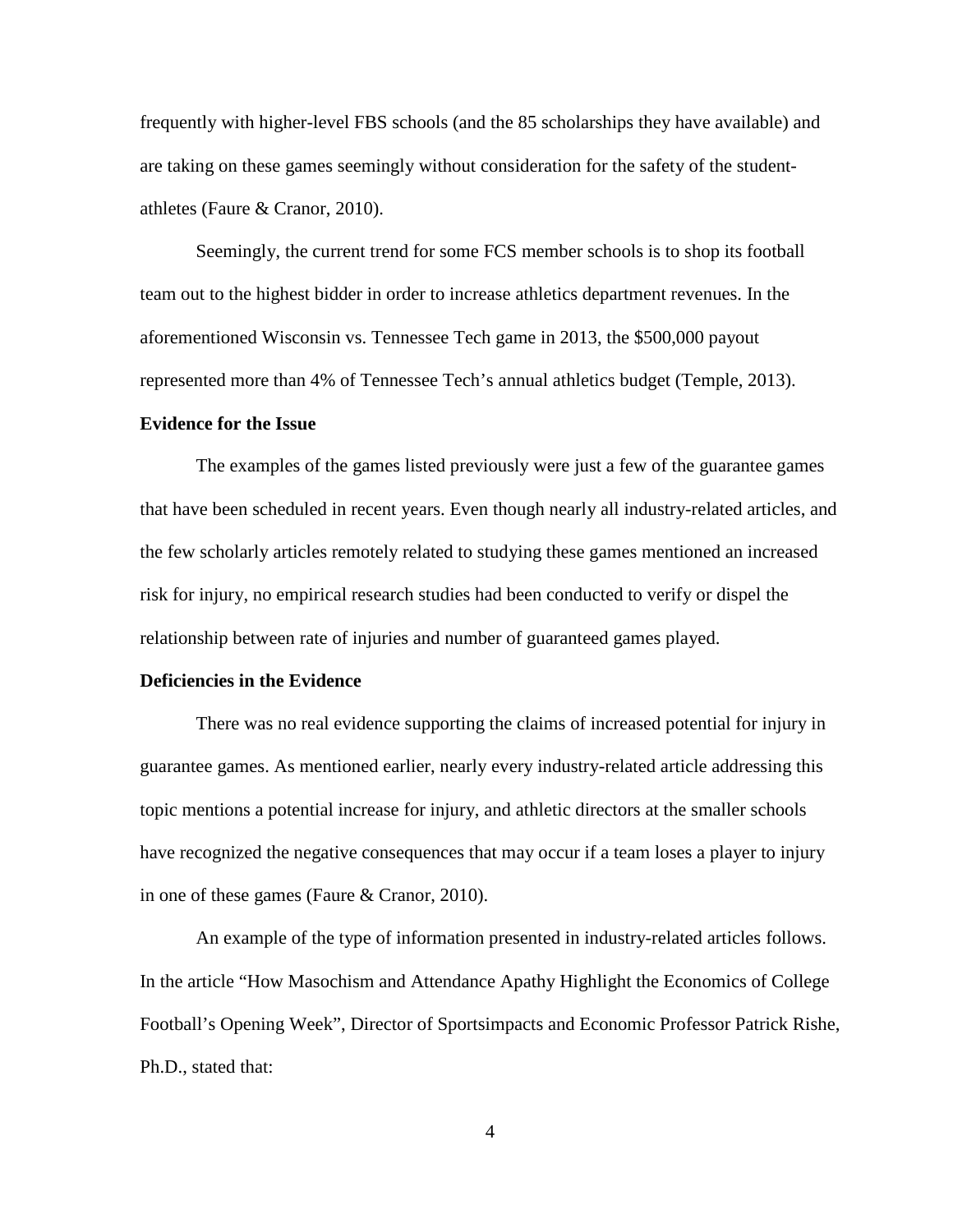So from a financial perspective, there are no economic issues I have with these games. However, what might become more controversial is whether such mismatches create a greater incidence of injury, and in particular, head trauma. I am unaware of any research that would suggest this is the case, but I further sense that this is because such research has not been undertaken. (Rishe, 2012, p. 2).

#### <span id="page-14-0"></span>**Purpose of the Study**

The purpose of this study was to identify if student-athletes on FCS teams were at an increased exposure potential for injury when scheduled to compete in guarantee games against teams that are members of the FBS. The increased exposure would be defined by athletic trainers who see the FCS student-athletes on a daily basis.

While the positives of the payout games were not being questioned, the potential negative effects on the young people representing the schools on the receiving end of the lopsided games were presented. Evidence was provided to validate or invalidate whether the safety of the student-athlete has become secondary to financial gain for the athletic department and university as a whole.

As the FBS institutions, especially those who are members of the aforementioned Power 5 conferences, look to gain additional home games because of the revenue derived, there appeared to be no shortage of FCS schools marketing their football programs to play in these games.

Payout games are a common occurrence in college football, especially at the beginning of a season when FBS member schools are looking to stockpile home games and wins. These games can be contested between schools classified at lower levels, or schools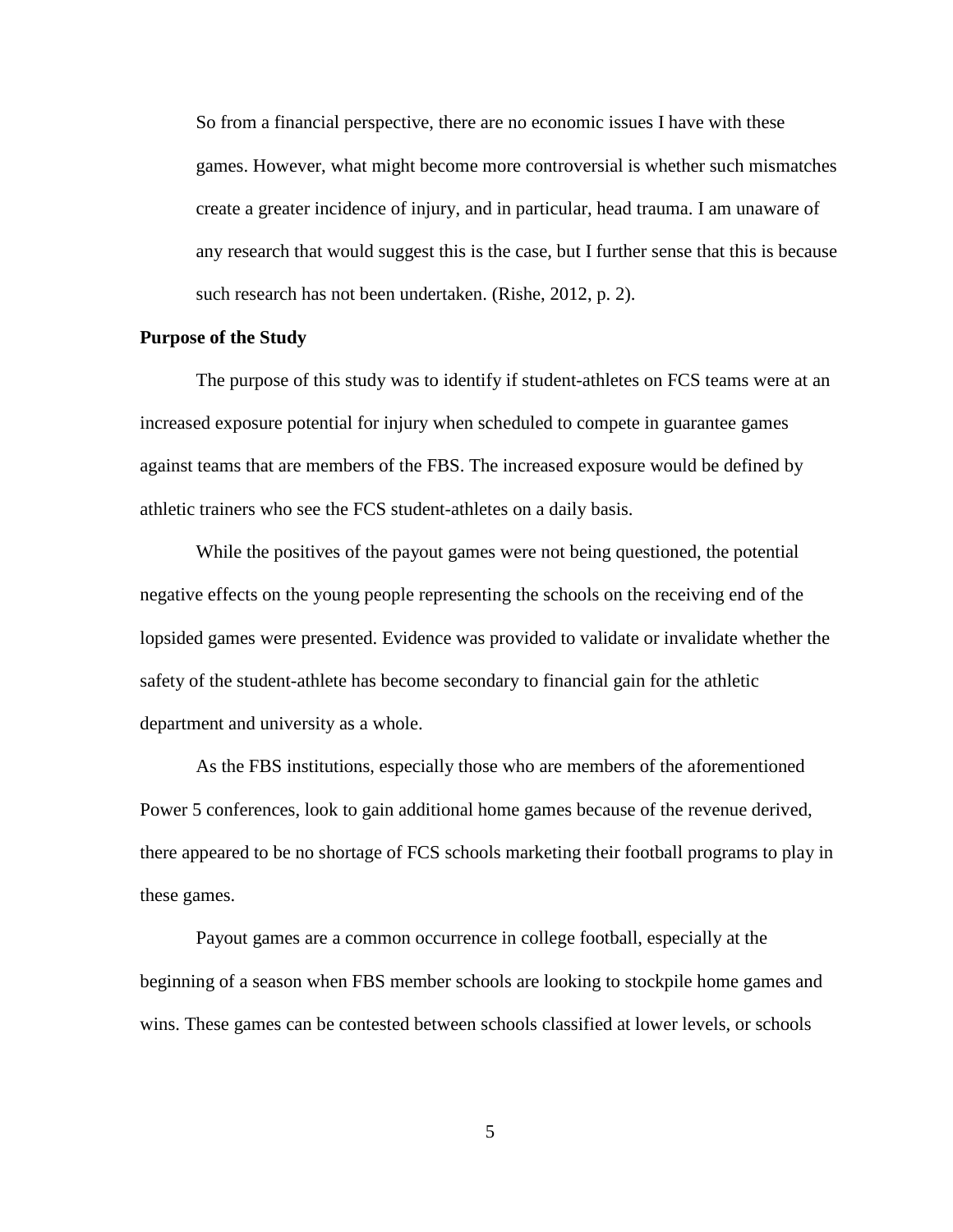that do not have the successful traditions of larger programs. In games like the ones mentioned previously, the results are typically lopsided on the scoreboard.

Football is a dangerous game when played at any level, and football injuries are among the highest in any sport (Randall, et al., 2007). Data show that injuries occur at a much higher rate in game situations than they do in practice (Randall, et al., 2007). What wasn't known is if there were higher rates of injuries, including those that can be classified as season-ending, career-ending, or catastrophic, as a result of playing in these types of seemingly mismatched games.

This study provided evidence to prove that guarantee games could lead to increased injury exposure for football student-athletes. Because data were collected from the football athletic trainers at FCS schools, evidence supporting the study's purpose emerged. Since this group of athletic trainers had practical experience observing their student-athletes in guarantee games, their knowledge regarding numbers of injuries, and the resulting severity of those injuries was the goal behind this study.

### <span id="page-15-0"></span>**Research Questions**

The research questions specific to this study focused on to what extent the health of college football student-athletes is compromised by playing guarantee games against superior opponents. Inherent in the sport of football are numerous player collisions at very high rates of speed on every snap of the ball. Consequently, the severity of injuries will be explored in the questions as well.

R1: When comparing games between FBS member universities and FCS member universities, is there an increased chance of injury as opposed to games in which FCS opponents are matched?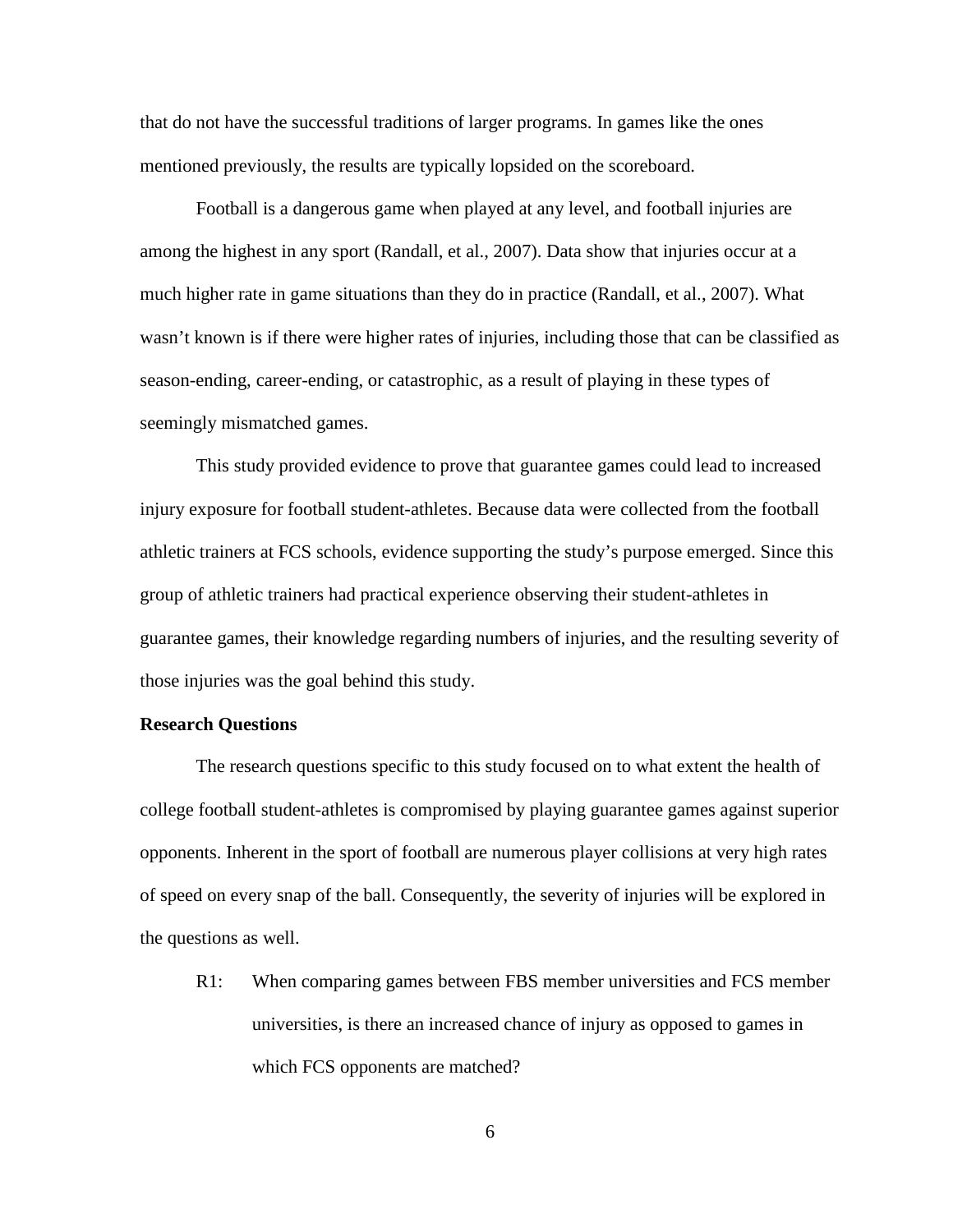R1A: Is there an increase in season-ending injuries? (An injury that causes a player to come out of a game and not return for the remainder of the season) R1B: Is there an increase in career-ending injuries? (An injury sustained in a game that does not allow a player to play collegiate football again) R1C: Is there an increase in catastrophic (life altering) injuries? (An injury sustained in a game that causes death or quadriplegia)

- R2: When playing multiple games between FBS member universities and FCS member universities, is there an increased chance of injury?
- R3: When playing consecutive (back-to-back) games between FBS member universities and FCS member universities, is there an increased chance of injury?

#### **Assumptions**

1. That football athletic trainers at all FCS member universities will accurately and honestly answer the survey questions to the best of their ability based on the experiences and observations during their professional careers.

## <span id="page-16-0"></span>**Significance of the Study**

This study provided narratives and is exploratory in design. It is significant due to the lack of literature, both academic and within the college sports industry, on this topic. Regardless of whether evidence supported increased potential for injuries, or failed to provide evidence, these data are beneficial for both sides of the debate regarding scheduling practices of FCS member schools. Because of this study, Athletic Directors at FCS schools may schedule games against FBS opponents with a cognizance and awareness based on the data presented here.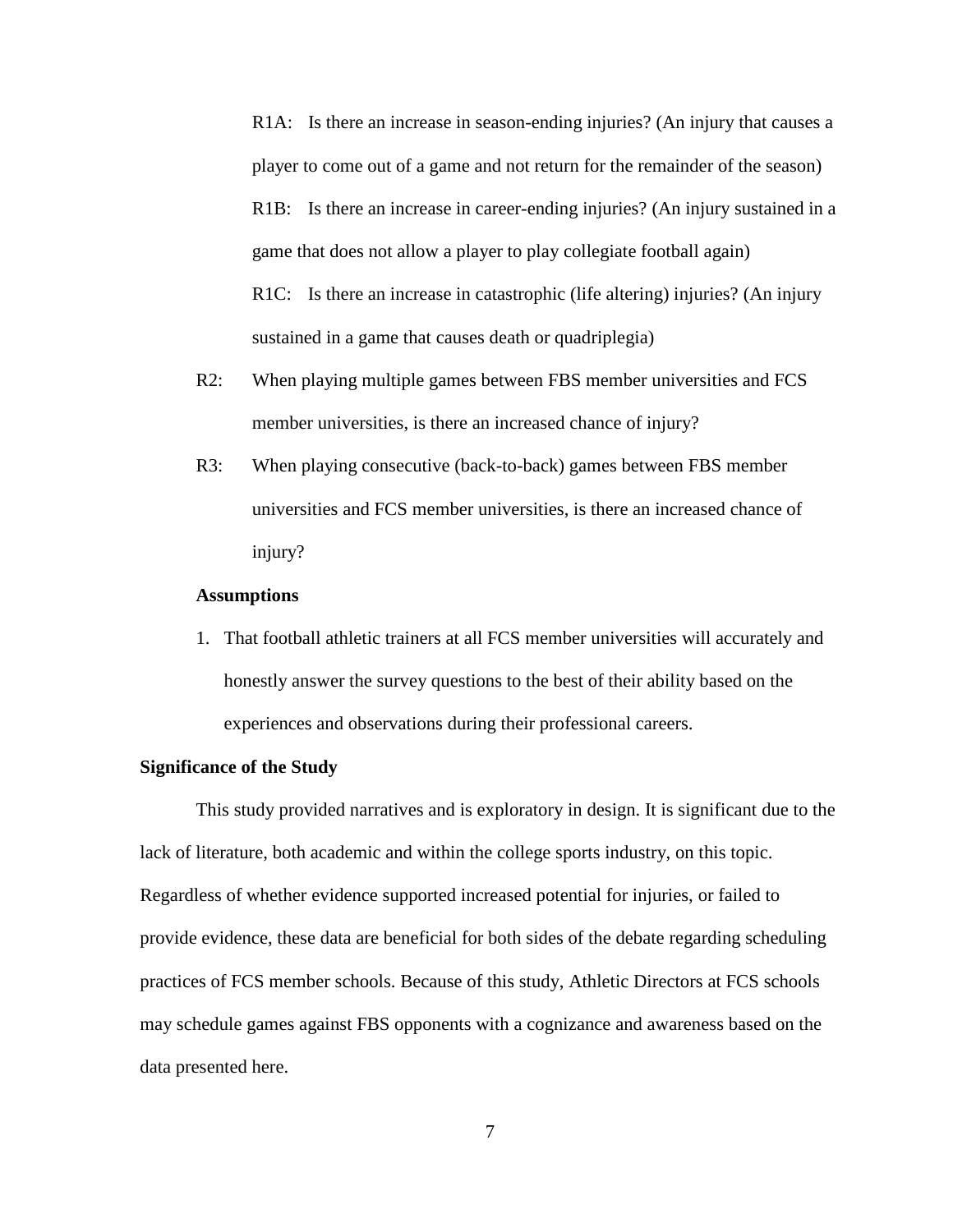#### <span id="page-17-0"></span>**Limitations of the Study**

- 1. Potential study limitations were that data will only be collected from universities sponsoring football at the FCS levels. It did not take into account different levels of college football (NCAA Divisions II and III, nor NAIA Divisions I and II). Typically, revenue does not exist at those lower levels that make it a common scheduling practice in support of guarantee games.
- 2. This was a new data collection instrument, and consequently, there was no previous evidence of validity and reliability measures. The study was tested through the use of athletic trainers at the University of New Mexico as a pilot test group to increase content validity of the proposed questions.

#### **Delimitations of the Study**

- 1. The results of the study are based on information received from athletic trainers at the time the study was conducted.
- 2. The interview questions were answered by athletic trainers specific to the football programs at their particular FCS school.

### **Definition of Terms**

1. *National Collegiate Athletics Association* (*NCAA):* The governing body of college sports in the United States. The NCAA designates a national champion in every sport at every level with the exception of Division I football. The NCAA was founded more than 100 years ago to regulate safety in college football. Today it consists of three levels, Division I, II, and III.

Each division creates its own rules and governing personnel, amateurism, recruiting, eligibility, benefits, financial aid, and playing and practice seasons –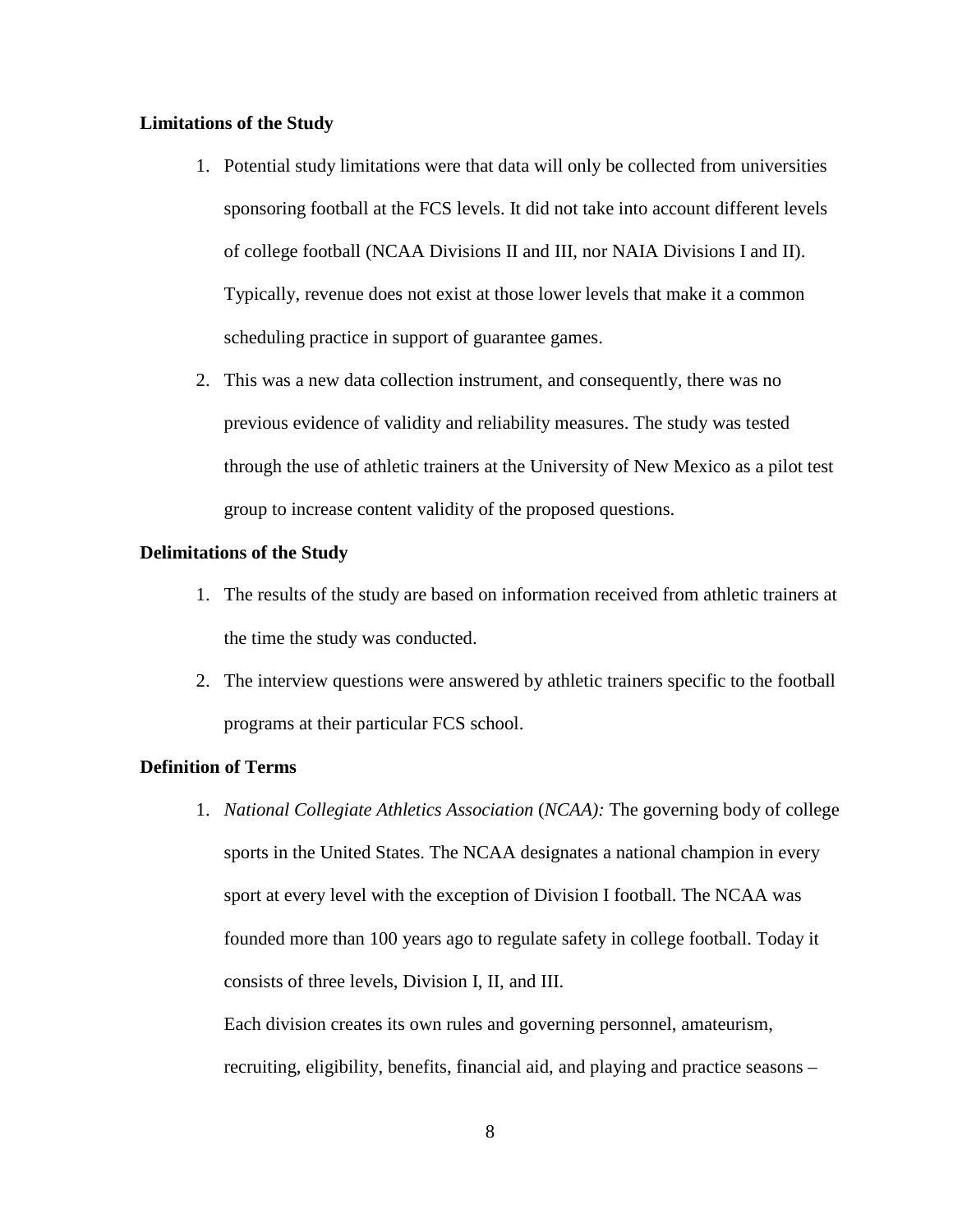consistent with the overall governing principles of the Association (NCAA.org, 2012).

- 2. *National Association of Intercollegiate Athletics: (NAIA)*: A lower level classification of collegiate sports conferences, colleges, and universities. NAIA schools typically have very small enrollments and many have religious affiliation. No NAIA schools are being used in this study.
- 3. *Bowl Championship Series (BCS)*: Was a five-game bowl system designed to create one national championship game and four other showcase bowl games. It existed from 1998 through the 2014 BCS National Championship Game (BCSfootball.org, 2012).
- 4. *BCS Selection:* The BCS had a formula for determining its rankings. These formulas consisted of human polls and computer rankings. There were a variety of polls and computer rankings that determined the overall BCS rankings. See College Football Playoff below for updated ranking information.
- 5. *BCS Automatic and Non-Automatic Qualifiers:* The champions of the Atlantic Coast Conference, the Big 10 Conference, the Big 12 Conference, the Pac 12 Conference, and the Southeastern Conference received automatic bids to appear in a BCS bowl game under the former system. The champions of the American Athletic Conference, Conference USA, the Mid-American Conference, the Mountain West Conference, and the Sun Belt Conference did not receive automatic bids to appear in a BCS bowl game. The five non-AQ conference champions could have received an at-large bid to a BCS game if it was ranked in the top 12 of the final BCS standings, or was ranked in the top 16 of the final BCS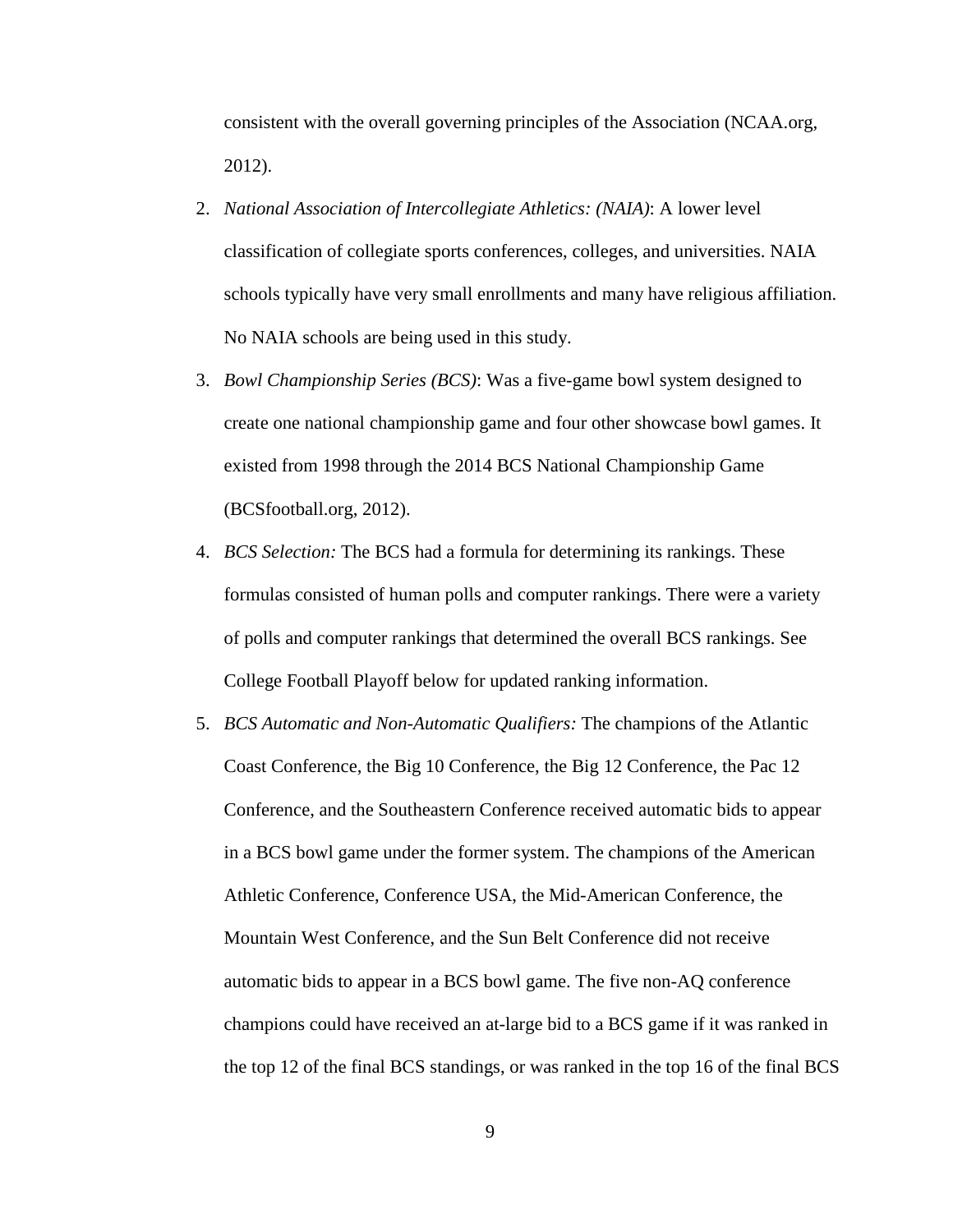standings and that ranking was higher than that of a champion from one of the BCS AQ conferences (BCSfootball.org, 2012).

- 6. *College Football Playoff (CFP):* Starting with the 2014 regular season, the CFP replaced the BCS. It consists of six bowls plus a stand-alone national championship game. Three of the bowls are contract bowls because they have existing, long-standing affiliations with conferences: Rose (Big Ten, Pac 12), Sugar (SEC, Big 12) and Orange (ACC). The non-contract bowls are the Chickfil-A, Cotton and Fiesta. The champions of the five automatic qualifying conferences (ACC, SEC, Big Ten, Big 12, Pac 12) with contract bowls are guaranteed spots in one of the CFP bowls. A sixth spot is guaranteed to the highest-ranked champion from the other five non-automatic qualifying conferences: (the American Athletic Conference, the Mountain West Conference, the Mid-American Conference, the Sun Belt Conference, and Conference USA). Each season, two of the six CFP bowls host semifinal games. The other four CFP games will have their matchups determined either by contract or by the selection committee (Barnhart, 2014).
- 7. *Football Bowl Subdivision (FBS):* Members of the FBS are those schools mentioned in the 11 conferences above. They are designated as FBS because their seasons culminate by earning spots in bowl games. Those bowl games can be BCS bowls or non-BCS bowls. These schools were formerly classified as NCAA Division I-A. Schools in this classification can scholarship up to 85 studentathletes per team (NCAA.org, 2012).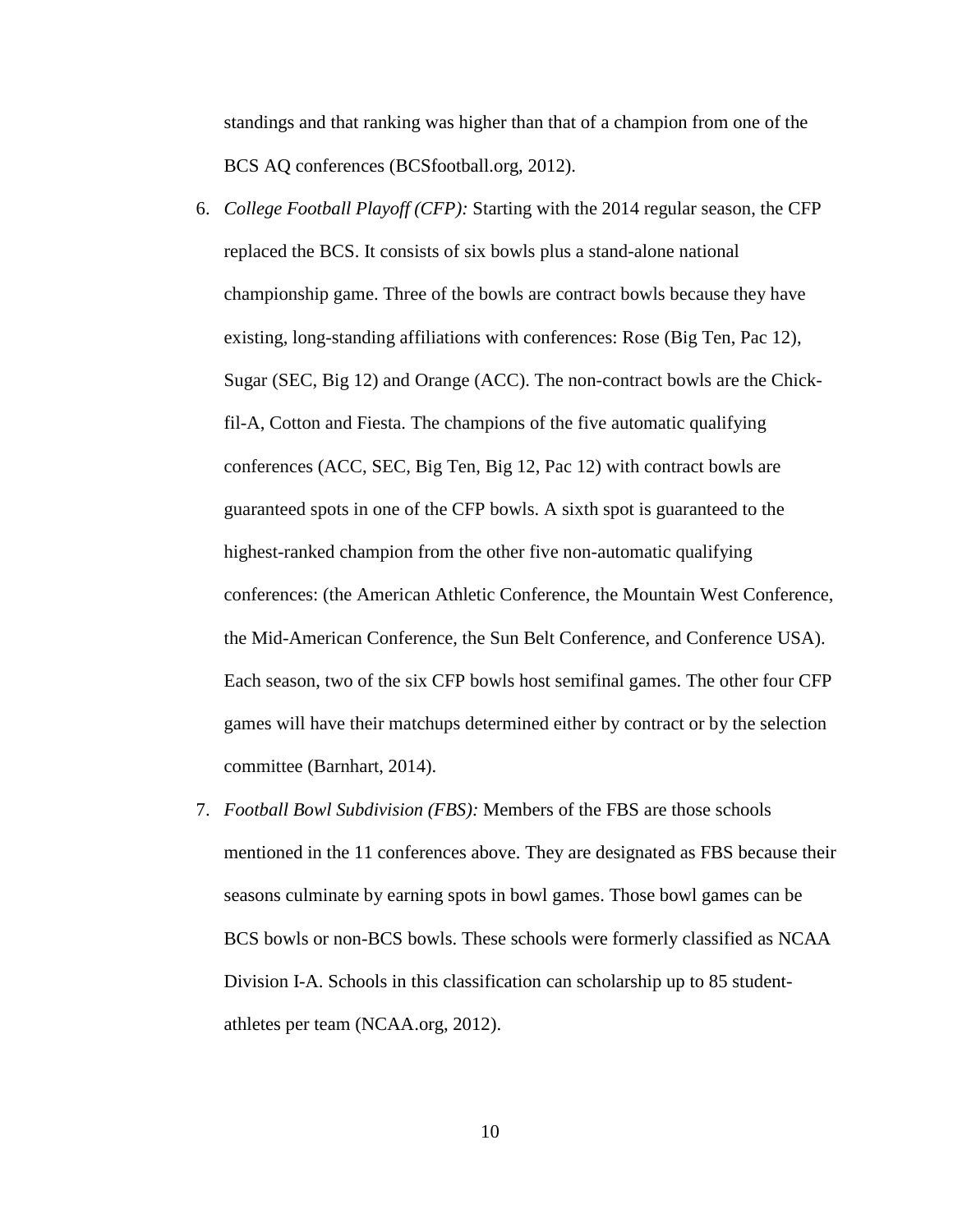- 8. *Football Championship Subdivision (FCS):* These are schools that are members of conferences whose seasons culminate with a 16-team championship style tournament. These schools are not affiliated with any of the FBS conferences. These schools typically have smaller enrollments, much smaller budgets, play in smaller stadiums, receive little national media exposure, and can scholarship up to 63 student-athletes per team (NCAA.org, 2012).
- 9. *Guarantee Games (Payout Games):* These are games that are normally hosted at a larger, FBS school. The FBS school brings in an FCS school which receives a paycheck ranging from several hundred thousand dollars up to a million dollars to play the game (Smith, 2009b).
- 10. *Season-ending injury:* This is an injury that caused a football student-athlete to miss the entire remainder of the season following an injury.
- 11. *Career-ending injury*: This is an injury that caused a player to stop playing football altogether.
- 12. *Catastrophic injury:* This is an injury resulting in partial or full paralysis, and even death (or leading to death). It caused a football student-athlete to not return to the life he had prior to the injury.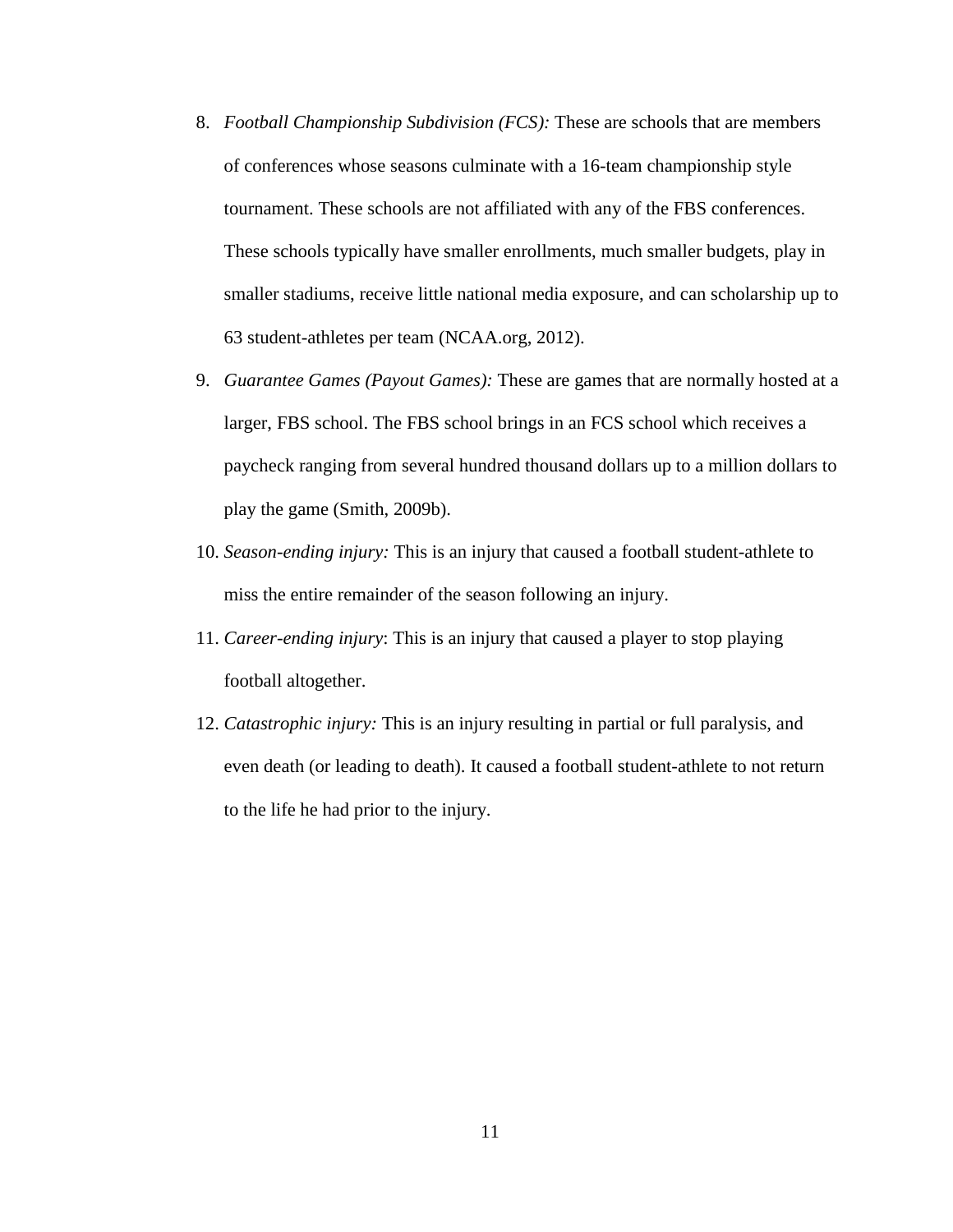#### **Chapter 2 – Review of Literature**

<span id="page-21-0"></span>The purpose of this chapter is to review literature, both current and historical, that is relevant to intercollegiate college football. Specifically attempts were made to locate related literature examining injuries in the sport, and information pertaining to payout or guarantee games.

There is significance related to the historical perspective described in the following pages. The revenues generated in college football are at record highs related to ticket sales, television revenue, post-season bowl game revenue, and subsidiary sales (Smith, 2012). As the dollars increase and the value of college football programs extends into the millions of dollars at some schools, there are opportunities for Football Championship Subdivision (FCS) member schools to capture some of that revenue (Smith, 2012). The information presented here is intended to briefly highlight the evolution of college football. This is done in order to provide a foundation explaining how the number of guarantee games has increased due to rising financial benefits.

This chapter is organized in the following three areas: (a) an overview of the state of college football at the FBS and FCS levels; (b) the increase in the numbers of payout or guarantee games; (c) injuries related to college football.

#### <span id="page-21-1"></span>**An Overview of the State of College Football at the FBS and FCS Levels**

The game of football has been played competitively at the collegiate level in the United States for more than 100 years. As a sport inherent with physical contact, it was safety concerns about the early game of football that led to the establishment of the National Collegiate Athletics Association (NCAA) (Randall, et al., 2007). Recognizing the need to improve player safety, the NCAA has established rules to aid in the reduction of severe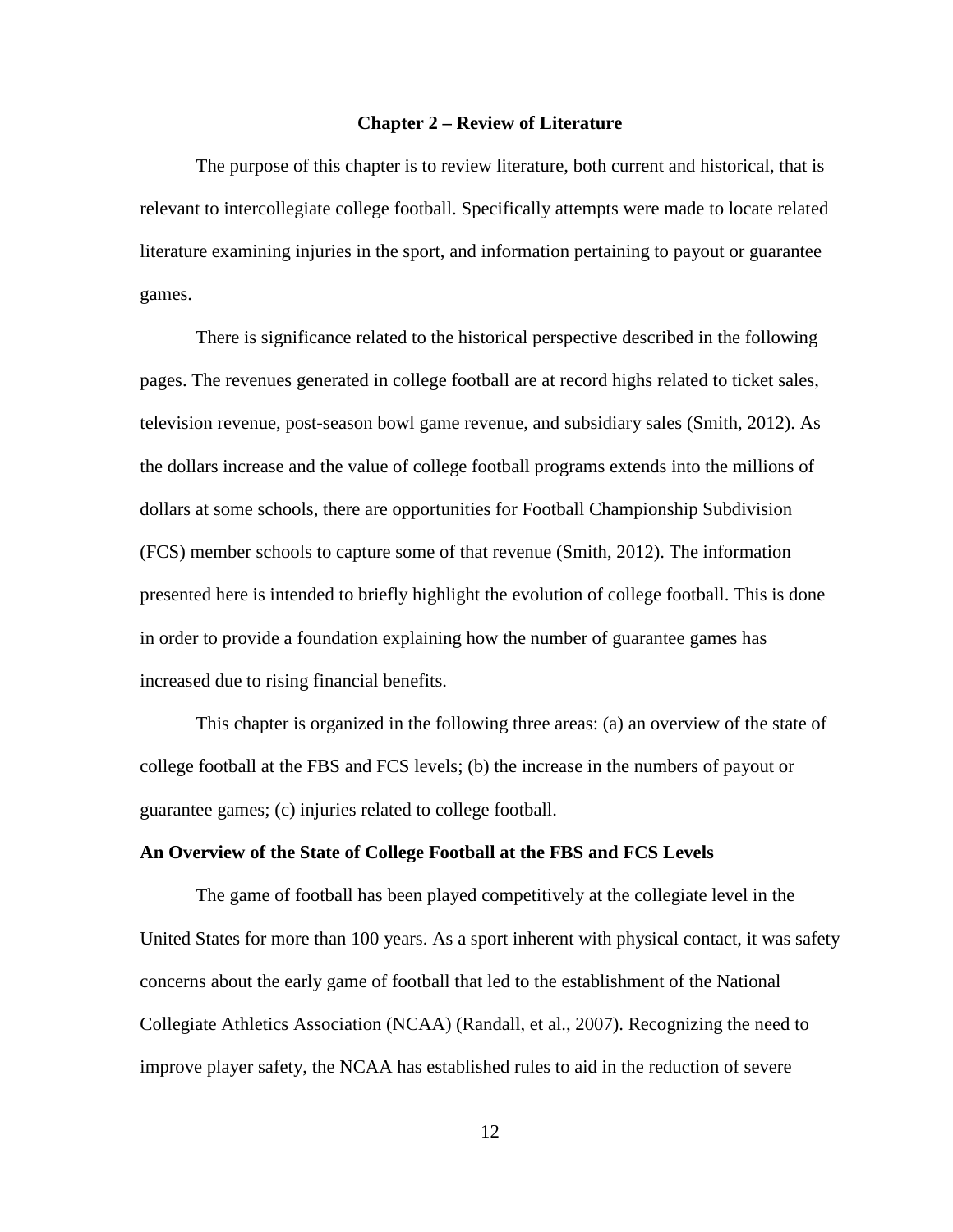injuries (Randall, et al., 2007). In spite of its brutality and violent collisions, college football is an American institution for millions of fans of respective universities across the United States (Randall, et al., 2007).

Because of the reach the sport has on this country, and because of the importance placed on it by the general public, the debate spawning to identify who the best teams are has been filled with controversy for years (Logan, 2007). Like the vast majority of all sports, college football crowns a champion at the end of the season. Unlike most sports though, college football does not have a true, inclusive playoff system to determine that champion. Historically the debate for who actually had the best team was a topic of discussion at many levels, and for years polls conducted by sportswriters and football coaches determined what school ended up being the nation's top-ranked team (Logan, 2007).

Because of the public outcry for a more definitive measure of a true national champion, several systems have been implemented to develop a consensus number one team. After a long period of using the polling system exclusively, the NCAA started the Bowl Coalition in 1992 (BCS Football (a) http://www.bcsfootball.org/news/story/?id=4809699). The coalition was made from five conferences, the Southeastern Conference, the Big 8 Conference (later the Big XII), the Southwestern Conference (no longer in existence), the Atlantic Coast Conference, and the Big East Conference. Independent Notre Dame was also involved in the coalition. Six bowl games were part of the coalition (BCS Football (a) http://www.bcsfootball.org/news/story/?id=4809699).

Under the rules of the Bowl Coalition, the five conference champions listed above would be extended invitations to the six bowl games, plus five at large teams. The coalition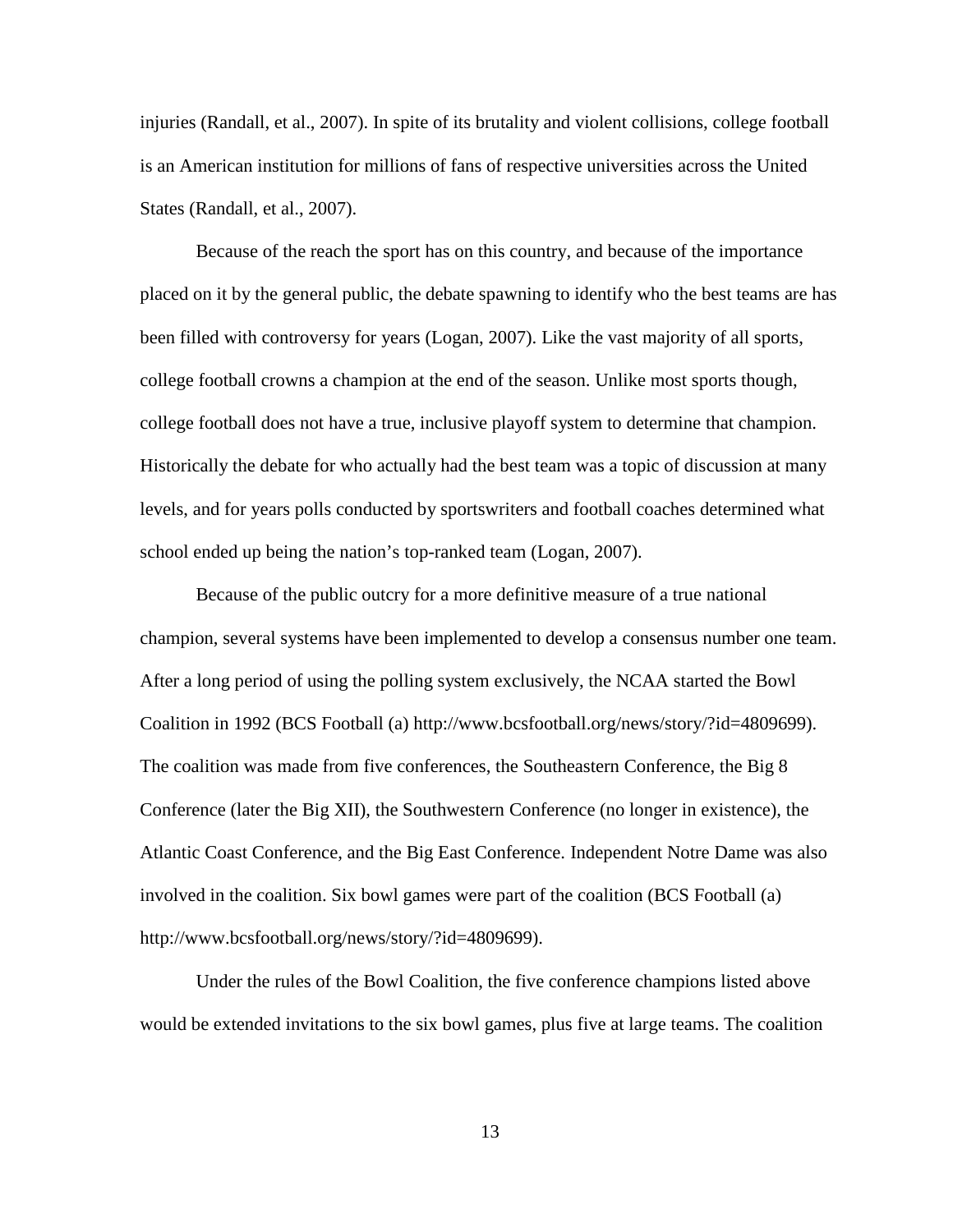existed for the 1992 – 1994 seasons (BCS Football (a)<http://www.bcsfootball.org/news> /story/?id=4809699).

Following the demise of the Bowl Coalition, the Bowl Alliance emerged, and it had a short-lived, three-year history. Like the coalition before it, the Bowl Alliance was formed for the purpose of trying to match the top two teams in a bowl game that would determine the national champion (BCS Football (c) http://www.bcsfootball.org/news/story/?id=4809793). The Bowl Alliance was in place for the 1995 – 1997 seasons. From its first days, the Bowl Alliance had conference tie-ins with the Southeastern Conference, the Big 8 Conference (Later the Big XII), the Southwestern Conference (no longer in existence), the Atlantic Coast Conference, and the Big East Conference. Like in the Bowl Coalition, Notre Dame, as an independent, was also part of the alliance (BCS Football (c)<http://www.bcsfootball.org/news> /story/?id=4809793).

The Bowl Alliance had agreements with the Sugar, Orange, and Fiesta Bowls, and conference champions from the list of member leagues would send their champions to one of the three alliance bowl games. The alliance also had one spot in its bowls for an at-large spot (BCS Football (b) http://www.bcsfootball.org/news/story/?id=4819597).

The Bowl Alliance eventually failed as the Big 10 and Pac 10 (now Pac 12) Conferences still had tie-ins with the Rose Bowl, and if a team from one of those leagues was number one, and because they didn't play in an alliance bowl, the possibilities were very real that college football could see split national champions, just like it had during the days of poll voting. This actually occurred once in the three years of the Bowl Alliance which was the opposite result of why the alliance was formed (BCS Football (c) http://www.bcsfootball.org/news/story/?id=4809793). With that, the alliance was dissolved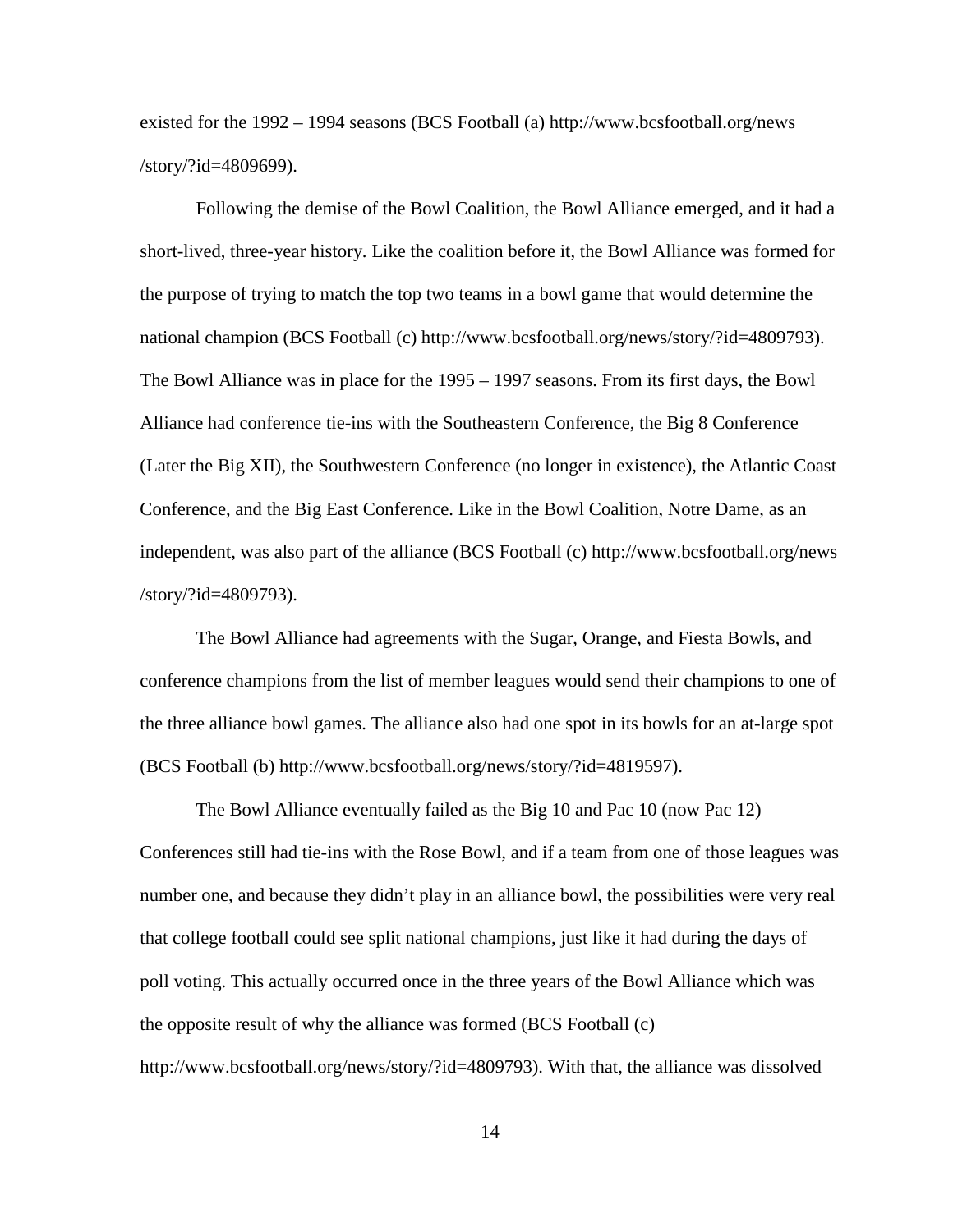and the formation of the Bowl Championship Series was started and brought both the Big 10 Conference and the Pac 10 Conference into the mix.

The NCAA and the members of the BCS saw increased revenues that favored schools that were part of six collegiate athletic conferences known as BCS Automatic Qualifiers (AQ). The six conferences that made up the BCS AQ's were the Atlantic Coast Conference; the Big 10 Conference; the Big XII Conference, the Big East Conference; the Pac 12 Conference; and the Southeastern Conferences (BCS Football (b) http://www.bcsfootball.org/news/story/?id=4819597).

The BCS was in place from the start of the 1998 season and ended following the crowning of Florida State University as the BCS National Champion following the 2013 regular season. The BCS rankings relied on a combination of polls and computer selection methods to determine team rankings, and to narrow the field to two teams to play in the BCS National Championship Game (BCS Football (b) http://www.bcsfootball.org/news/ story/?id=4819597).

The BCS National Championship Game was held at the conclusion of the bowl season, including the completion of four other BCS bowls (Fiesta Bowl, Orange Bowl, Rose Bowl, Sugar Bowl). Ironically, the BCS National Championship Game was not recognized by the NCAA as a collegiate championship (BCS Football (a)

http://www.bcsfootball.org/news/story/?id=4809699), making NCAA FBS football the only sport the NCAA does not oversee the crowning of a national champion. Furthermore, it is the only sport at any level that did not decide its national champion in a playoff style format (BCS Football (a) http://www.bcsfootball.org/news/story/?id=4809699).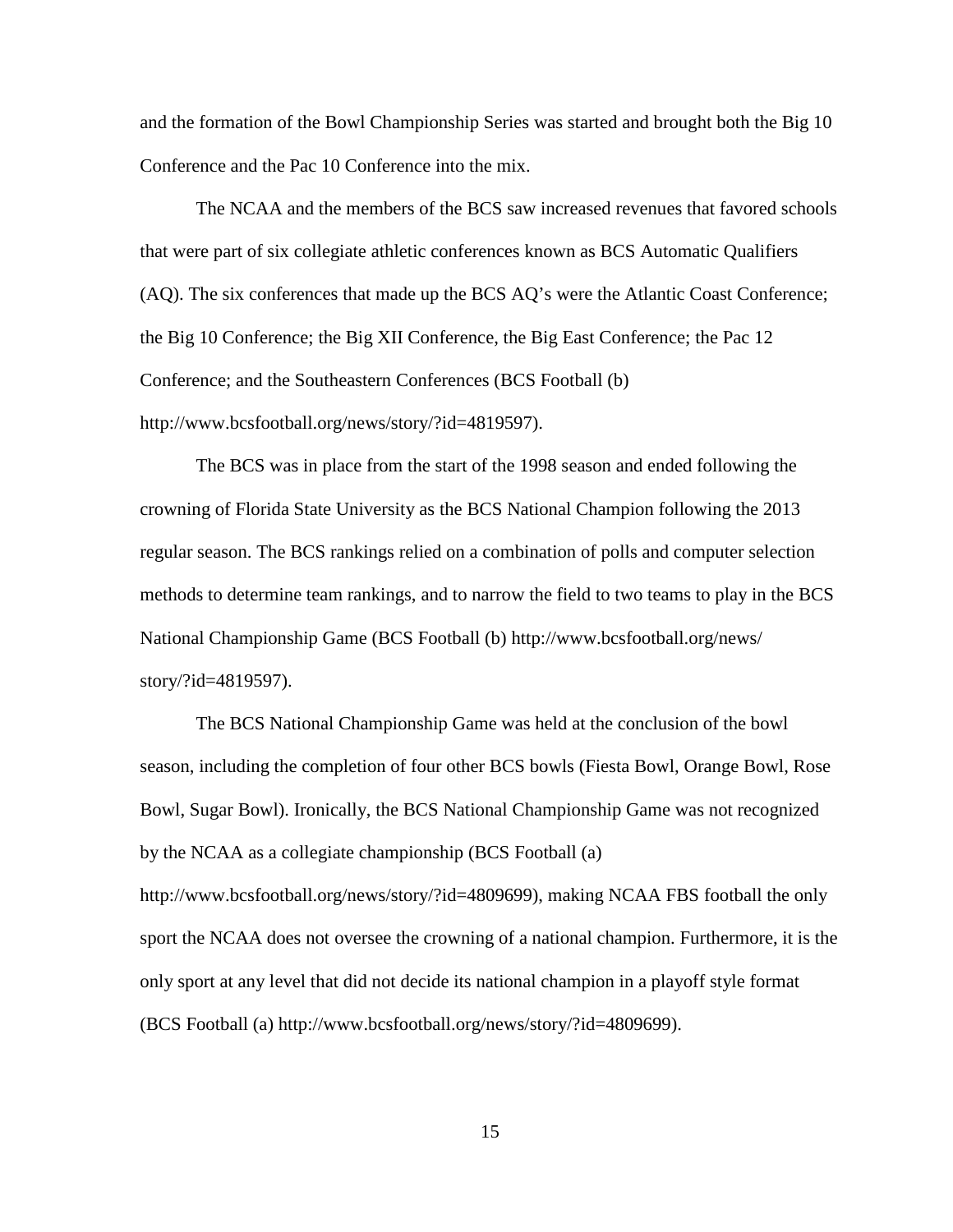Additionally, there were five other conferences that competed in the BCS, but those schools were members of conferences labeled as non-automatic qualifier status (non-AQ). These conferences were Conference USA, the Mid-American Conference, the Mountain West Conference, The Sunbelt Conference, and the Western Athletic Conference (BCS Football (c) http://www.bcsfootball.org/news/story/?id=4809793). When related to common analogies in collegiate athletics, it is fair to report that schools and leagues in the AQ conferences are considered the *power conferences* in collegiate athletics, while the school and leagues in the non-AQ conferences would be coined *mid-majors* (Feinstein, 2009).

The AQ leagues saw significant financial gain from the system that had been in place (Smith, 2012). Consider that the Southeastern Conference earned \$52 million in bowl revenues following the 2013 season alone (Smith, 2012). Conversely those schools in conferences that did not earn automatic qualifying status, or who were in the lower FCS classification did not benefit by capturing the large payouts that come with a berth in a BCS Bowl Game. But smaller FCS schools began to capture some pieces of that pie by sending their football student-athletes to play in these games (Steinbach, 2010).

As mentioned in Chapter 1, the 2014 FBS season will culminate in the crowning of its champion in the CFP (Barnhart, 2014). Like the preceding BCS, the CFP does not impact FCS member schools.

#### <span id="page-25-0"></span>**The Increase in the Numbers of Payout or Guarantee Games**

It is important to recognize the historical systems that have been tried over the years because it is relevant to the upward trending of the economics associated with college sports, particularly college football (Thamel, 2006).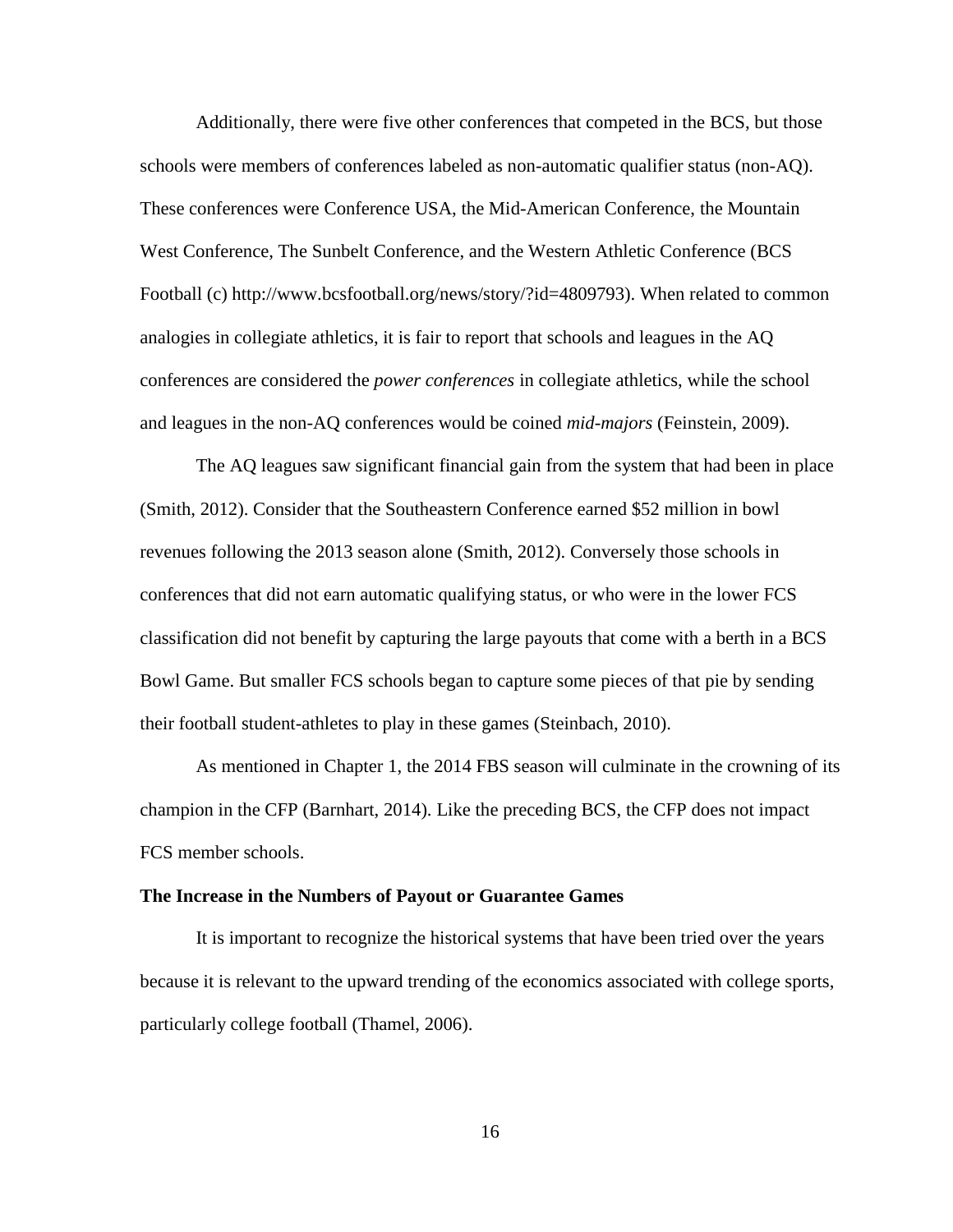Literature will now be presented providing evidence of how guarantee games have grown steadily. Moreover, why the guaranteed payouts have climbed to the prices schools are earning today, and if this trend will continue at its current pace. As mentioned previously, changes could be forthcoming as officials from the Big 10 Conference have discontinued the practice of scheduling FCS schools (Myerberg, 2013).

The United States has the most structured collegiate sports programs in the world (Branch, 2011). It is the only country in the world that hosts big-time sports at institutions of higher learning (Branch, 2011). In the U.S., college athletics are part of everyday life for many people.

College sports are time-tested, traditional activities that can develop allegiances early in life, or later based on the surrounding environment one grows up in. Regardless, collegiate athletics are related to the culture of our nation (Branch, 2011). It's no wonder then, that as the high level of intercollegiate sports continues to evolve, collegiate administrators figured out ways to capture increased revenues. Making use of the big money football game seems to be one of the major ways this is happening (Smith, 2012).

Prior to the inception of the BCS in 1998, just eight percent of all non-conference games from schools in the FBS were played against schools in the FCS. In 2009, that number had increased to 21 percent (Daughters, 2010). This trend has been increasing and clearly the reason is the money available to the FCS schools. Perhaps the biggest factor leading to the increase in guarantee games was when the NCAA voted on legislation that added a  $12<sup>th</sup>$  game to college football's regular season starting with the 2006 season (Daughters, 2010). When that happened, more games between FBS and FCS schools were scheduled, and financially speaking, have benefitted schools from both classifications (Smith, 2009b).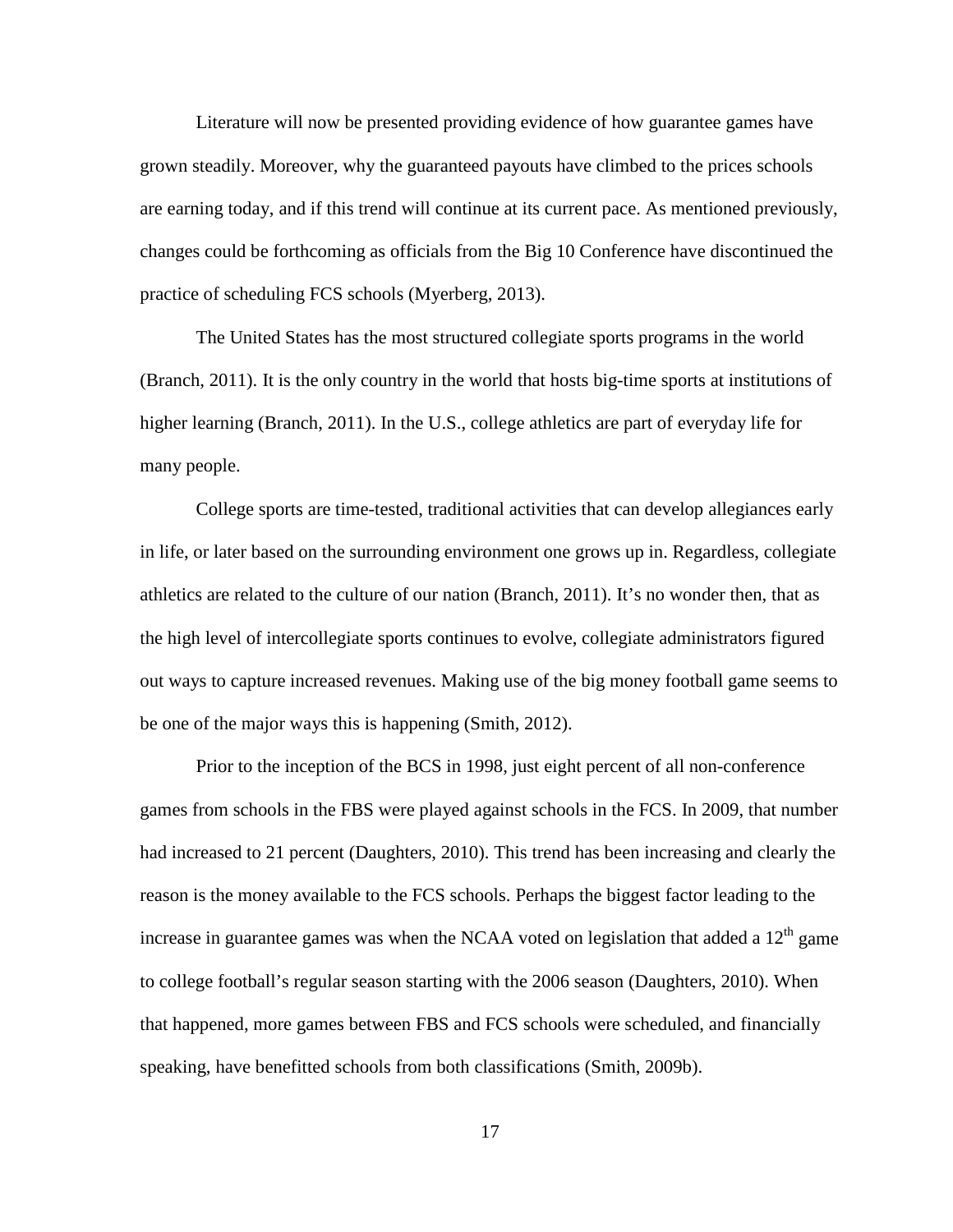A typical non-conference college football home game can net a school as much as \$5 million dollars (Smith, 2009a). With revenue figures that high, it is no wonder that a large school capable of generating that revenue will pay handsomely to attract a lesser opponent. Secondly, games against inferior opponents almost always result in a win, which was very important to schools at the FBS level as they jockeyed for positions in the polls and computer rankings (Smith, 2009a).

The dollars earned by a host institution are just part of the overall financial picture painted by a home college football game. Economic impact and direct spending dollars for a host city are generated through the vehicle of college football games (Baade, Baumann, & Matheson, 2008), meaning home football games provide benefit beyond ticket revenue, providing more evidence that the games are beneficial to all parties involved (Baade, et al., 2008).

As long as there are schools willing and able to pay huge payouts, there are schools lining up on the receiving end to accept the money (Faure & Cranor, 2010). Many smaller schools are finding they actually have the leverage in negotiating the buyouts for these games due to the big schools' desire for home games (Faure & Cranor, 2010). Consider these recent examples: San Diego State (not an FCS university but representative of a historical *have not* program playing games against the *haves* of college football), a current member of the Mountain West Conference, played 23 guarantee games since 2000 (Steinbach, 2010). SDSU went  $0 - 23$  in those games, but received payouts of more than \$6 million along the way (Steinbach, 2010); Auburn University, in the fall of 2010, paid \$1 million each to Arkansas State and Louisiana-Monroe. Those were but two of 30 games across the country that paid more than \$500,000 that year (Steinbach, 2010).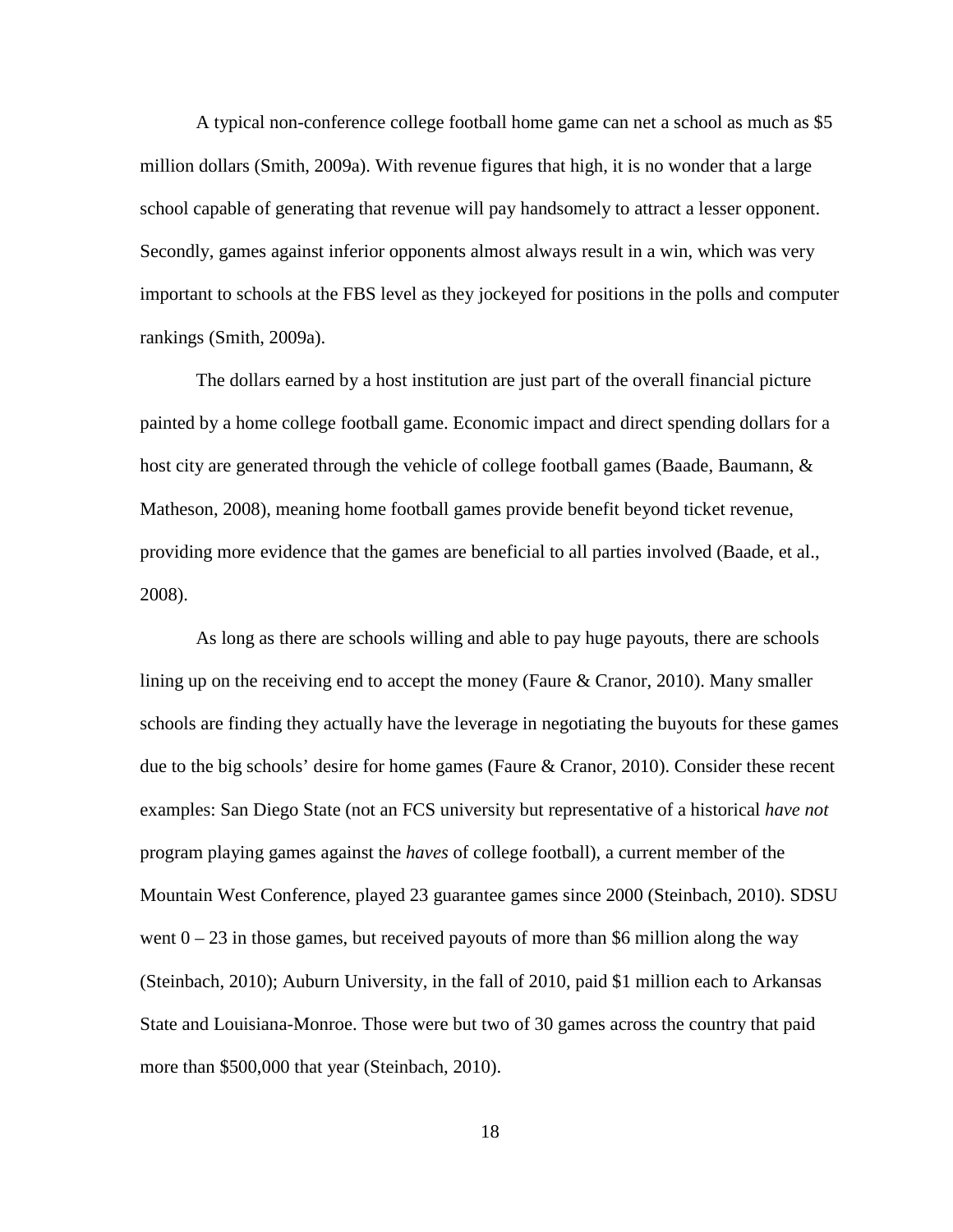Large payouts can go a very long way in helping to secure a balanced budget in many athletic departments (Thamel, 2006). As the costs associated with travel, scholarships, equipment, and other expenses incurred to operate sports teams continue to rise, smaller schools are using guarantee games as a way to offset expenses (Thamel, 2006).

In 2009, Delaware State University, an FCS school with an enrollment of just over 3,500 students, played at Michigan and came away with a \$550,000 paycheck, along with a 63 – 6 loss on the field. That \$550,000 payday though was worth about two years' worth of home game revenue the Hornets normally earn (Carey, 2009b).

In 2009, Delaware State's entire athletics department operating budget was \$12 million, while Michigan's was more than \$85 million in the  $2007 - 08$  fiscal year (Carey, 2009b). With the ever-increasing expense of putting teams on the playing field, shopping its football team to schools willing and able to pay high prices has become part of the norm at the school (Carey, 2009b).

Many schools are building the payout games into future athletic budgets years in advance, both on the payout side for the Power 5 conferences, as well as on the receiving end from those institutions in FBS non-power conferences and FCS schools. With some institutional financial allocations to athletic departments decreasing, and the financial guarantees offered by FBS schools on the upswing, there is little doubt that FCS schools will continue to follow the money and accept these invitations (Faure & Cranor, 2010).

The practice of scheduling games against lower level schools, or those from nonpower conference FBS schools, benefits the host institution in two areas. First it practically guarantees a victory. Second, weaker teams will typically visit for a lower price than better teams (although the prices are rising dramatically), meaning the potential exists for a higher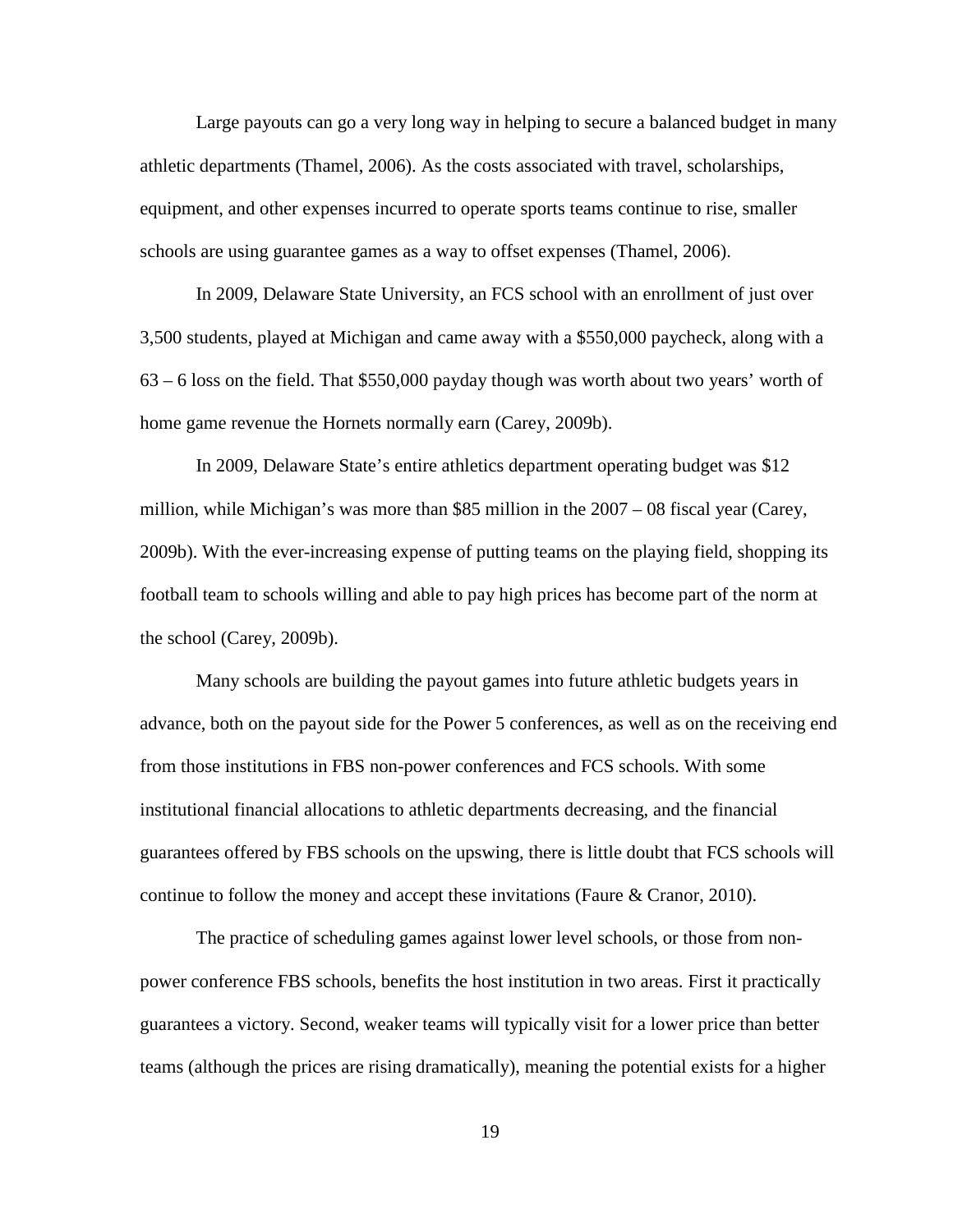profit on each home game. Because of the size of their stadiums, many of the lower level teams cannot negotiate a home-and-home series that would require the FBS team to visit in future years (Thamel, 2006).

It is hard to argue with the reasoning behind these games, and it is readily apparent that the monies paid out to the lower level school benefits the athletic department and university as a whole. By accepting these payout games, more opportunities may be provided young people as a sport that may have been scheduled to be cut at an institution may be spared as a result of increased revenues for the athletic department (Smith, 2009b).

In his article, Smith (2009a) supports this contention by quoting Dan Fulks, a Transylvania University professor of accounting who does consulting budget work with the NCAA. Fulks acknowledged that at most universities, football and men's basketball are typically the only two sports in an athletic department that make a profit, and these profits support all other sports a university sponsors (Smith, 2009a).

"Football drives the boat, no doubt," contributed Fulks. "There are implications when you have so much revenue coming from one source. With football supporting all other sports, it doesn't really matter if nobody else is selling tickets. But football, that's got to sell." (Smith, 2009a, p. 18).

Another benefit to a lower level team playing these games is increased exposure for the smaller school, especially if that team can keep a game close throughout. Occasionally a game that is supposed to be a breather for the superior home team doesn't turn out that way. In 2007, Appalachian State stunned  $5<sup>th</sup>$ -ranked Michigan 34 – 32 on Michigan's home field, securing not only a \$400,000 paycheck, but also becoming the first FCS team to beat a ranked FBS-AQ team. Appalachian State had won three consecutive FCS championships, but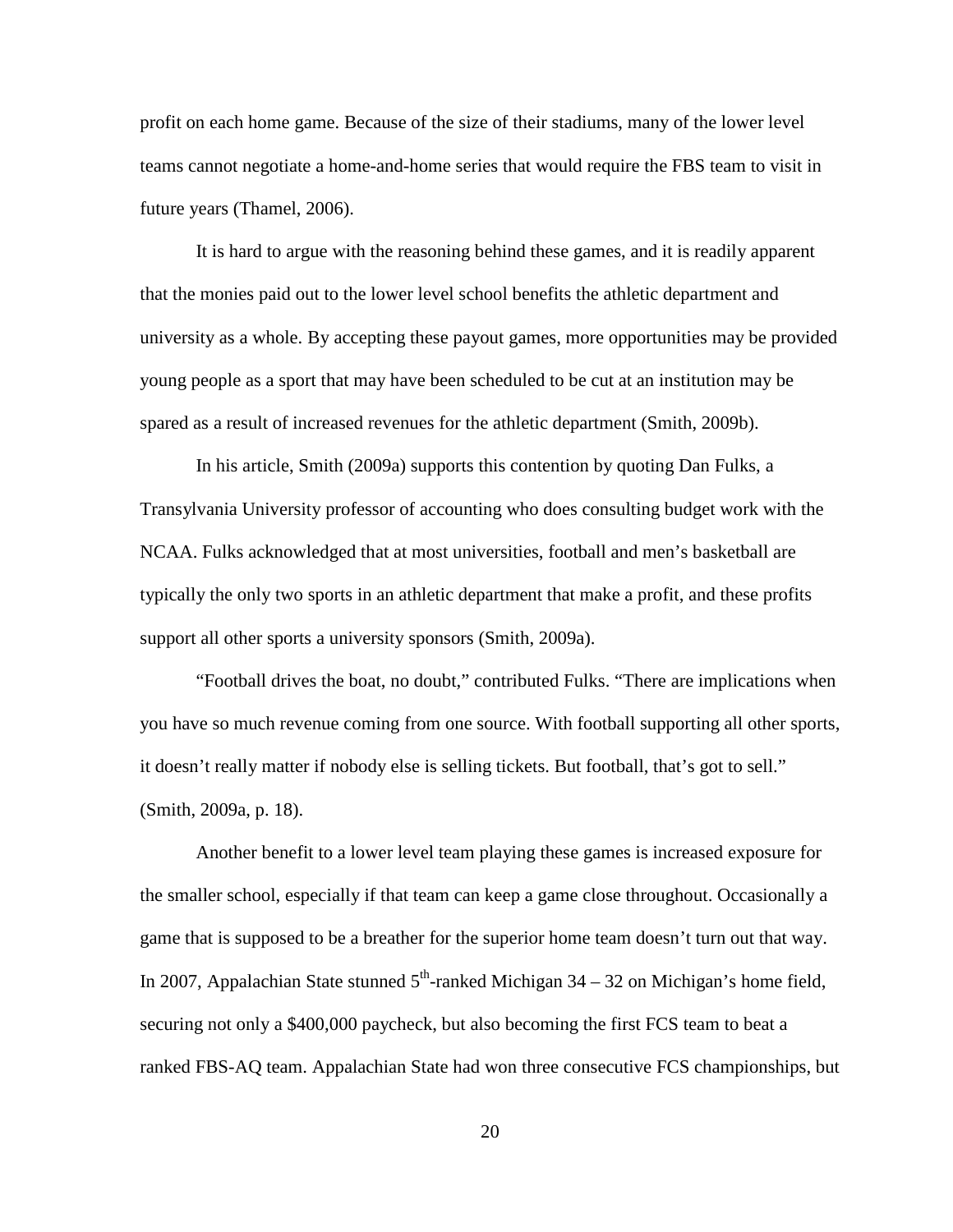none of those titles earned the Mountaineers the type of publicity they received after the Michigan game (Megargee, 2008).

There are many industry related articles dealing with the benefits, mostly financial, of big payout college football games. In his article "Payoffs help out small schools, but result in fewer victories", author Jack Carey of *USA Today* points to the scheduling strategy of Arkansas State athletics director Dean Lee to illustrate this point.

"Any time you go on the road and play any team the caliber you have to play to get the higher-end guarantees, your chances of winning are reduced," said Lee (Carey, 2009b, p. 1). His teams that year played guarantee games at Iowa for \$900,000 and at Nebraska for \$750,000. Arkansas State lost both games.

Another example of the literature related to the money generated from big money games is contained in the article "Smaller schools cash in on game guarantees" by Michael Smith in *Street & Smith's Sports Business Journal*. In this article, New Mexico State (FBS non-AQ school) director of athletics Dr. McKinley Boston said, "If I've got to go to Ohio State or Michigan in that huge stadium and take a whipping, I'm going to be appropriately compensated" (Smith, 2009b, p. 23).

In the 2009 season alone, there were 91 games featuring FCS teams competing against FBS teams. Seven of these games were contested against FBS teams ranked in the Top 25 at the time of the game (Faure & Cranor, 2010). The average margin of score in those games was 47 points per game (Faure & Cranor, 2010).

Of the 78 opening weekend games of the 2012 college football season, there were just two games pitting teams ranked in the Associated Press Top 25 (Staples, 2012). Additionally,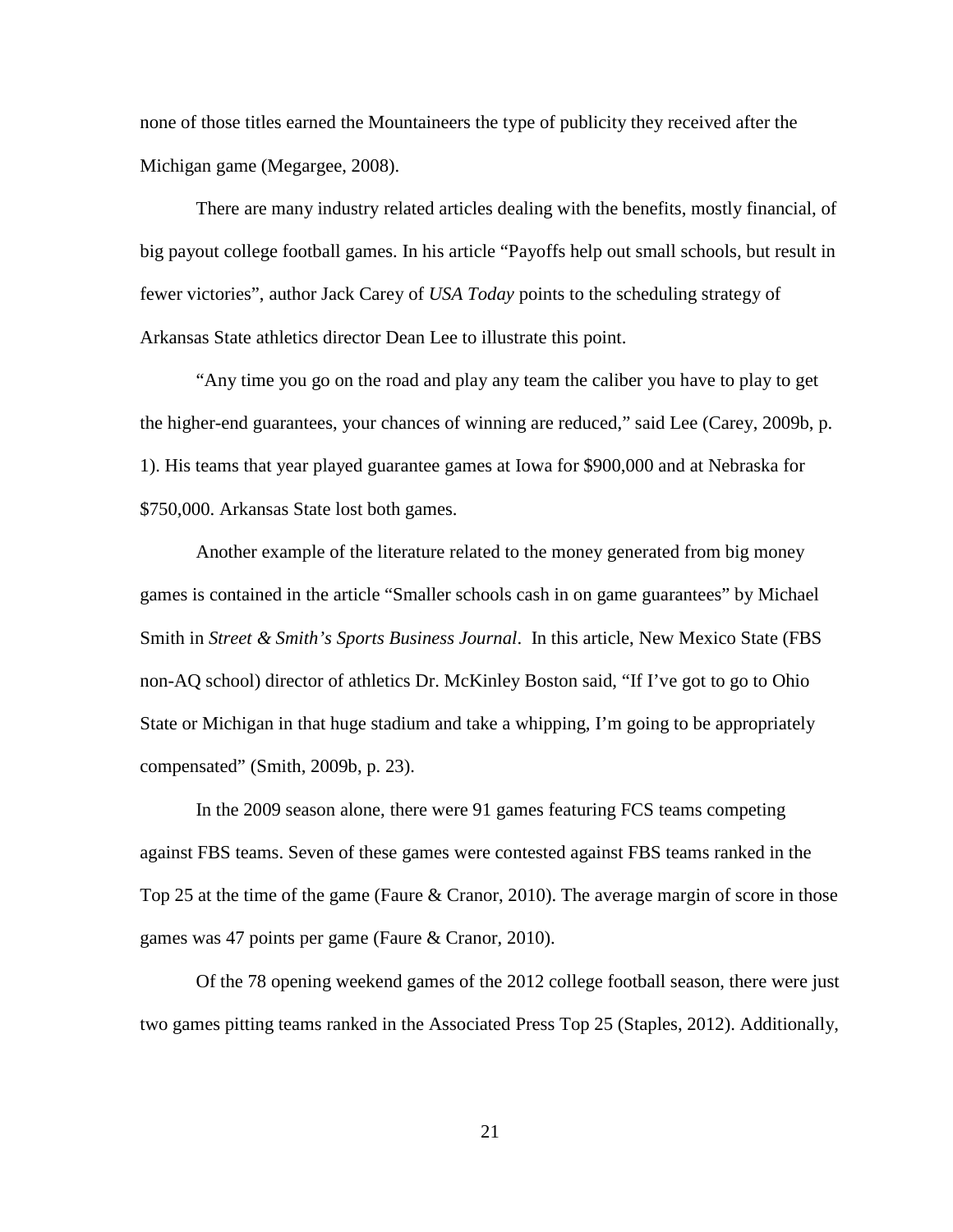there were just eight games where opponents from BCS-AQ conferences played one another (Staples, 2012).

With the exception of the Big 10 Conference ending it's scheduling of FCS member schools, there doesn't appear to be any end in sight of these guarantee games as the dollars made available through television revenues continues to increase (Myerberg, 2013). Consider the Southeastern Conference's \$2.25 billion deal with ESPN for rights to televise the conference games through 2025. With an additional \$55 million annually from CBS, the SEC will get \$205 million a year over the life of the television contracts, a little more than \$17 million per school per year (Oriard, 2008).

A potential arising out of the new four team College Football Playoff is that larger, tradition-rich schools from the FBS may drop an easier, less-talented FCS team and take on a like opponent at a neutral site. This may occur for two reasons: (a) the potential to earn more money than playing a home game; (b) building strength of schedule (Temple, 2013).

On college football's opening weekend in 2012, the City of Atlanta Sports Commission put together games between FBS members Tennessee and North Carolina State on Friday, while Auburn and Clemson played on Saturday. Both games were contested at the Georgia Dome and each of the four schools walked away with revenues exceeding \$2 million (Staples, 2012).

The team that gets the win in these contests could see an immediate boost in the different football polls in existence, while the team that loses may also get a bolster from voters who applaud the willingness to play the game instead of a lesser opponent that would virtually guarantee a win (Staples, 2012).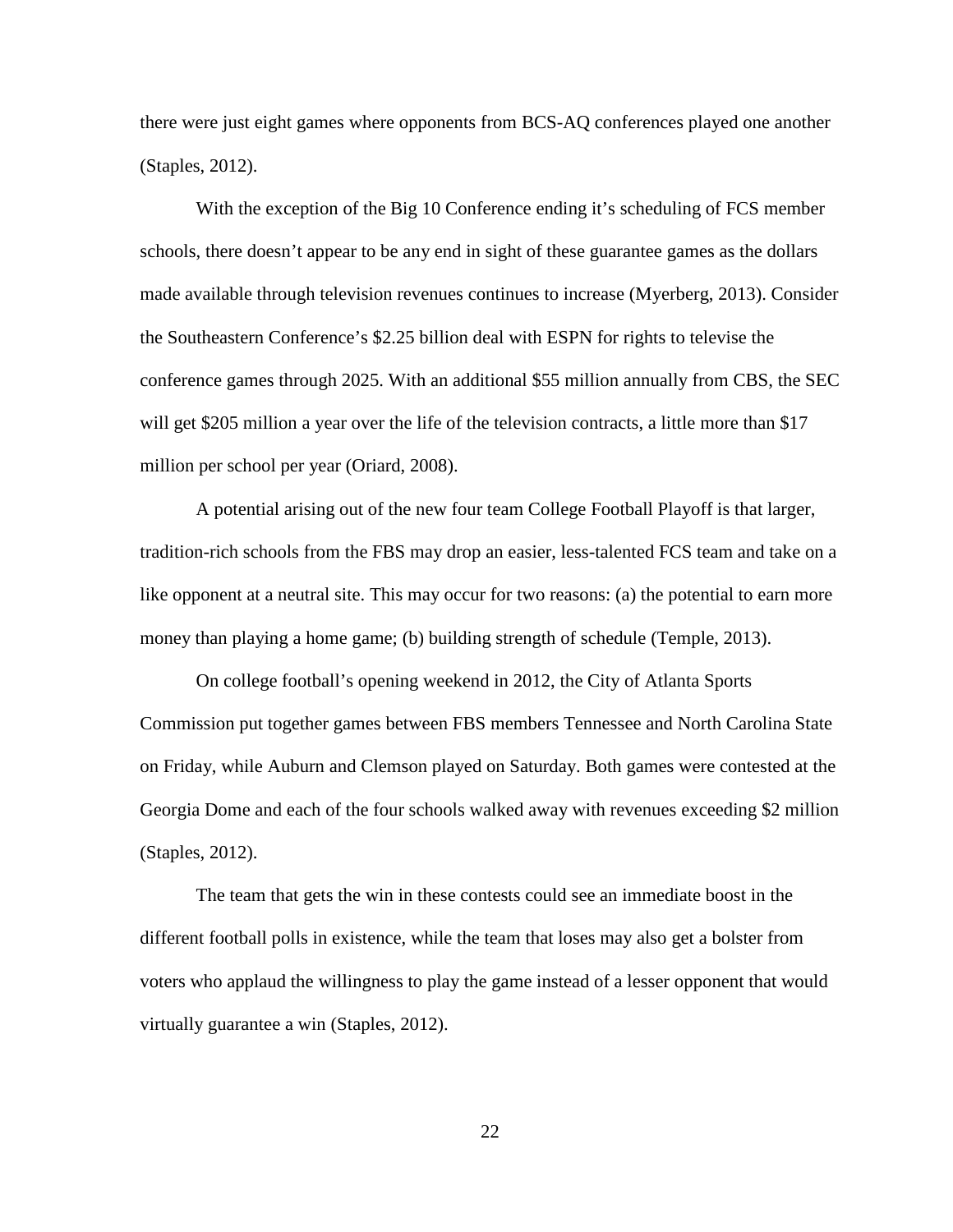The next section of this review will present data related to injuries in college football games and practices. Literature will also be presented regarding the types and severity of those injuries.

#### <span id="page-32-0"></span>**Injuries in College Football Games and Practice**

The literature of published research does not report the number of injuries in college football when an undermanned, less-talented team takes the field against a superior opponent, although it is mentioned in nearly every industry-related article related to the topic. The problem is that it is not supported by evidence of any type. For example, this statement that appeared in an article from the *New York Times*. "When the extra opponent is a bigger, faster, and stronger team, not only does the risk of embarrassment arise, but the potential for injury also increases." (Thamel, 2006, p.2). While that statement may be the popular voice, as mentioned, there were no statistical data reports that supported those claims.

Faure and Cranor (2010) stated, "But along with the money comes a degree of risk. Smaller schools could pay a price in the form of season-ending player injuries. On paper, the small school's players are as physically outmatched as the athletic department budgets that oversee the two programs, and that makes the likelihood of physical injuries a definitive threat. Without question, injury rates in football are among the highest in organized sport" (p. 195).

Faure and Cranor make this statement and use overall injury rates in college football to drive home the point. Student-athletes playing college football suffer roughly 36 injuries per 1,000 athlete exposures (Dick, et al., 2007).

Additional studies related to college football injuries have shown that the average college football team consisting of 100 players will have about two injuries for every three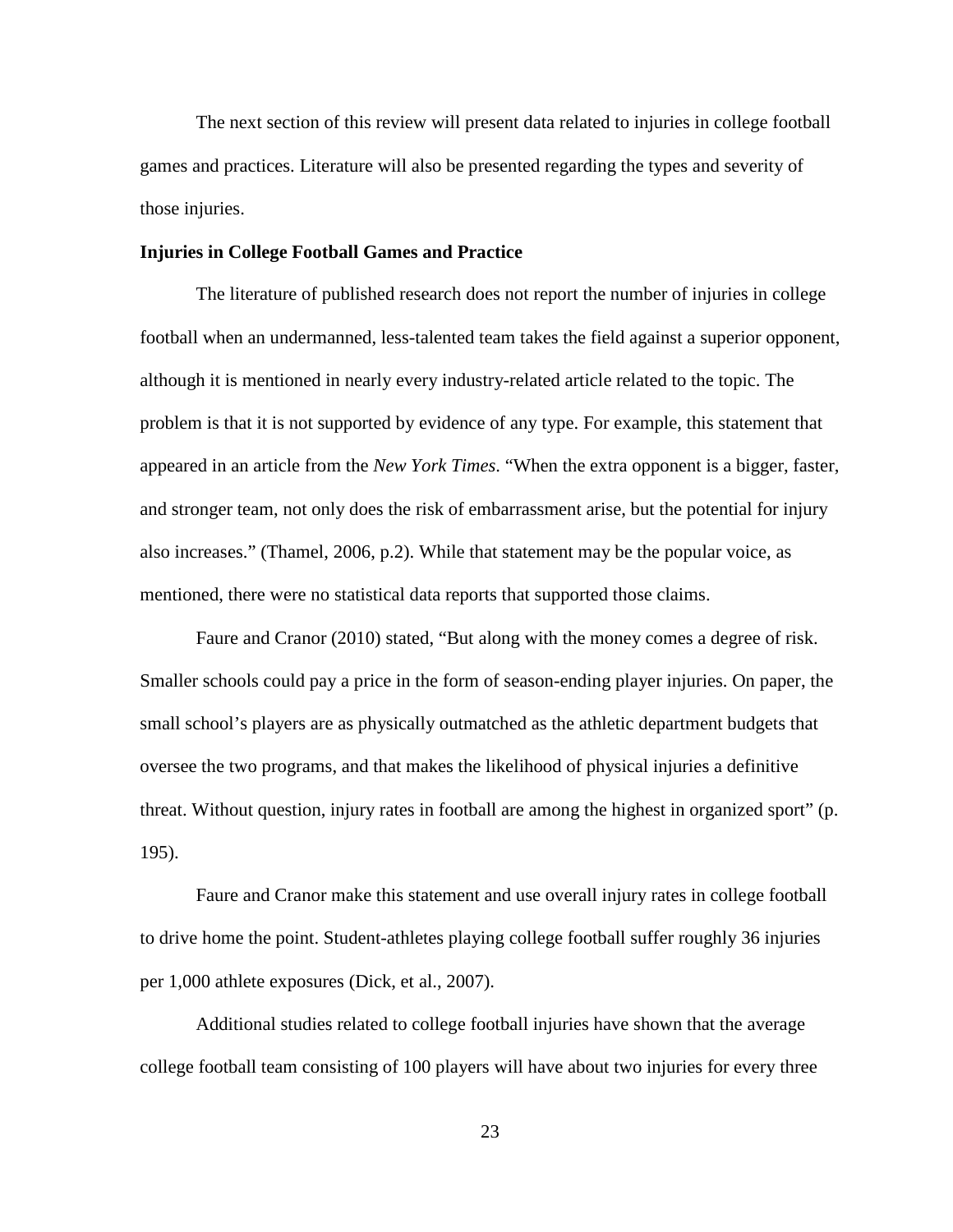times on the field (whether practice or games). These are classified as "time loss" (McKeag & Moeller, 2007) injuries. Injuries suffered most often by college football players are to the knees, ankles, and shoulders (McKeag & Moeller, 2007).

These statements supported the purpose of this research and further enforced the need to look at guarantee games when monitoring college football injuries. The statistics mentioned previously are based on overall injuries, and not broken down into categorical areas based on the opponent played, although data are available when breaking down injuries by position.

Since there is such a decided physical difference between players, athletic directors at the FCS schools (the person doing the scheduling of the games) admitted to having high levels of fear for their student-athletes going into these games (Faure & Cranor, 2010). One athletic director in that study confessed to the fear of his players getting hurt every single day from the time the agreement was made to play the game, until after the game ended. While none of his players were significantly hurt in the game, this athletic director felt he would have had to "go into hiding" if any had been (Faure & Cranor, 2010).

Three other athletic directors in the study also felt the risk of injury to their players was significant. While no players on any of these teams suffered season-ending injuries, the potential for a variety of injuries existed, and the athletic directors were fully aware of the possible increased risk (Faure & Cranor, 2010).

In 2006, when the NCAA proposed allowing 12 games (in a regular season), most coaches objected. Some saw the proposal as exploiting student-athletes. What resulted is the football team became a major fundraising arm for the university by capturing large revenues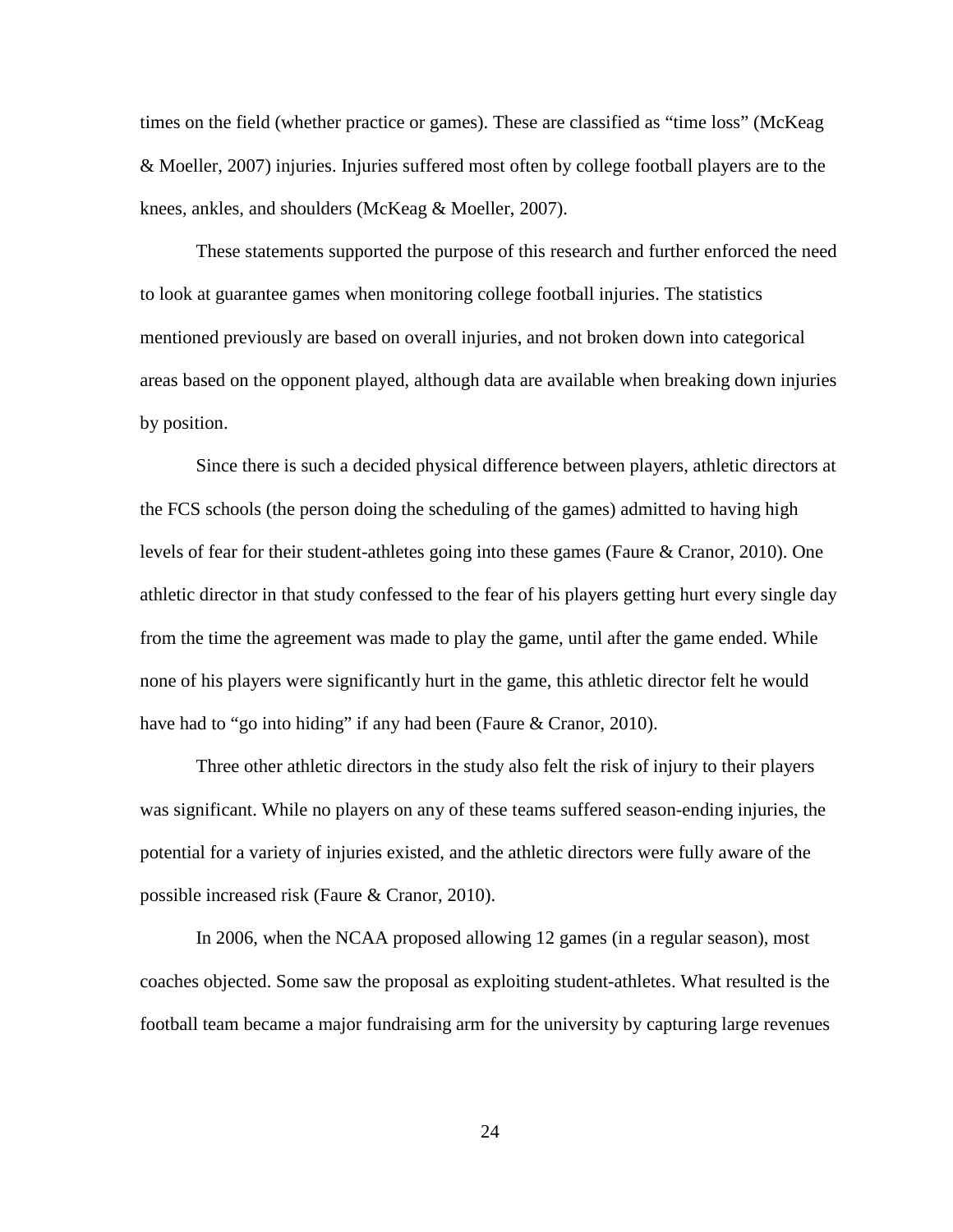over the time span of a few early season football games, thus in turn helping to ease budgets that may have operated at a deficit level for years (Thamel, 2006).

Because of the ever-increasing emphasis on speed, especially at the professional and upper collegiate levels, football is a violent sport with multiple collisions with every start of play. Football has a very high rate of concussions at all levels (Randall, et al., 2007). Additionally, injuries to the head and neck, and other injury issues related to physical contact, are extremely common (Randall, et al., 2007). Head and neck injuries have been perennial problems in American football for more than 100 years. In 1904, 19 cases of death or paraplegia caused President Theodore Roosevelt to demand rules changes or he would put an end to the "brutality" involved in football or the elimination of the game altogether (Albright, et al., 1985).

Obviously changes were made to the game and for more than 100 years, the sport has grown and flourished. Better equipment and rule changes have helped promote higher safety standards, but by the very nature of the sport, injuries, some of which are catastrophic, still occur. Among those most common are those affecting the head and brain (Guskiewicz, et al., 2003).

Mild traumatic brain injury (MTBI), or concussion, has been defined as a traumatically induced alteration in neural function, which may or may not involve loss of consciousness (Pellman, et al., 2004). The high incidence of cerebral concussion in sports is well documented. According to the Centers for Disease Control and Prevention, approximately 300,000 sports-related concussions occur annually in the United States, and the likelihood of serious sequelae, which The American Heritage Dictionary of the English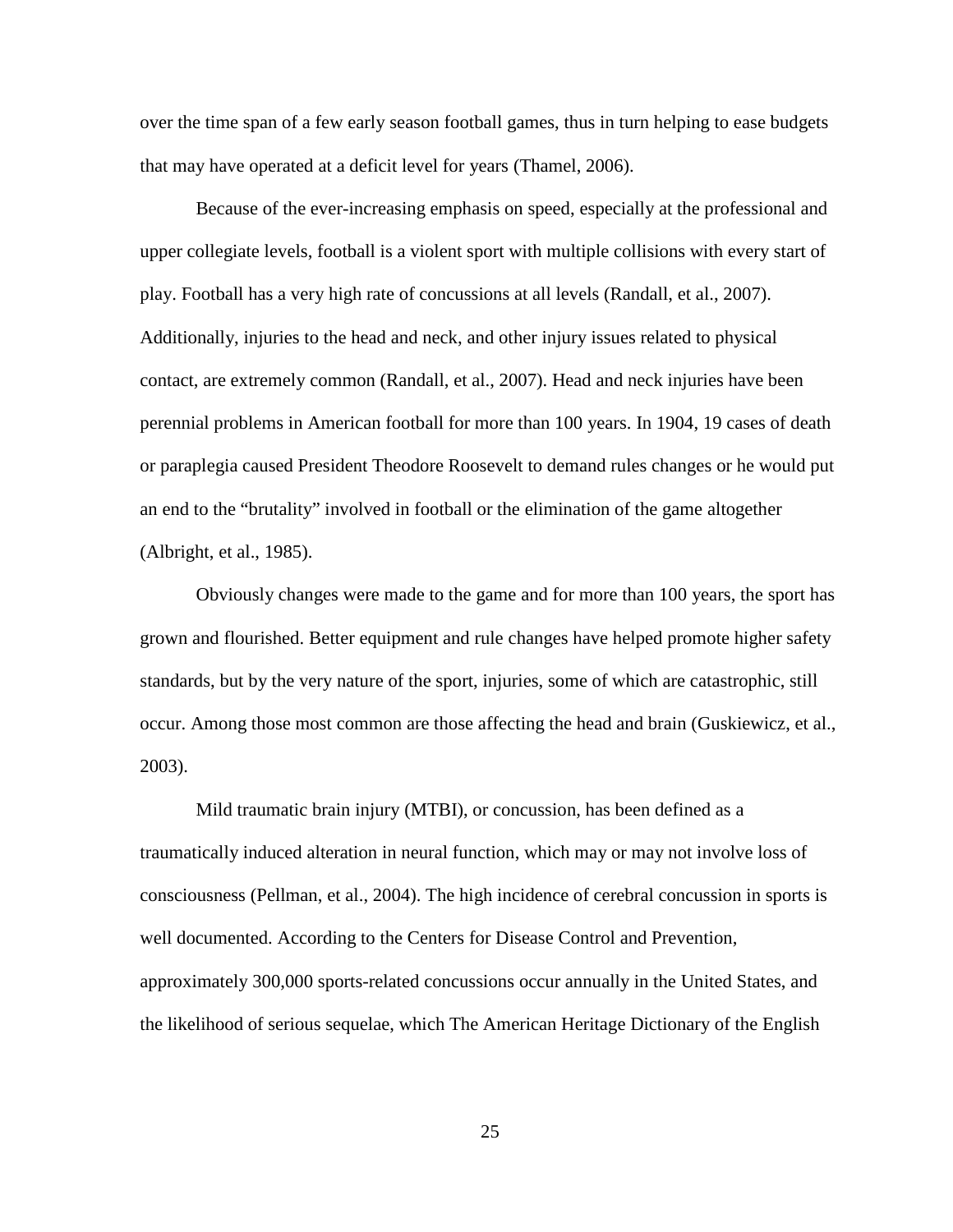Language defines as "a secondary consequence as a result of injury or disease" may increase with repeated head injury (Guskiewicz, et al., 2003).

Literature specific to increased chance of injury based on playing in big-money college football games isn't established. Studies have been conducted that documented injuries among college football players in games compared to those in practice. During the 16-year reporting period, about 19% of the Division I, II, and III NCAA institutions sponsoring football participated in the Injury Surveillance System. The results from the 16 year study period showed little variation in injury rates over time: games averaged over 36 injuries per 1,000 athlete exposures (AE's); fall practice, approximately four injuries per 1,000 AE's; and spring practice about 10 injuries per 1,000 AE's. The in-game injury rate was more than nine times higher than the in-season practice injury rate, and the spring practice injury rate was more than two times higher than the fall practice injury rate (Randall, et al., 2007).

In its most recent release of information from data collected from the 2004/05 – 2008/09 seasons, the NCAA re-emphasized that football injuries are more likely to occur in games than practice. Perhaps due to increased education strategies aimed at football studentathletes, the results of the latest study have shown that college football injuries overall occur at a rate of "8.1 injuries per 1,000 athlete exposures" (NCAA, 2010). The study also shows that while down from previous studies, football injuries are seven times more likely to occur in games than in practice (NCAA, 2010).

According to the latest data, ligament sprains are the most frequent injuries, with lateral ankle ligaments and knee medial collateral ligaments two of the more common incidents (NCAA, 2010). Dick, et al. (2007) supported this by reporting that during the 16-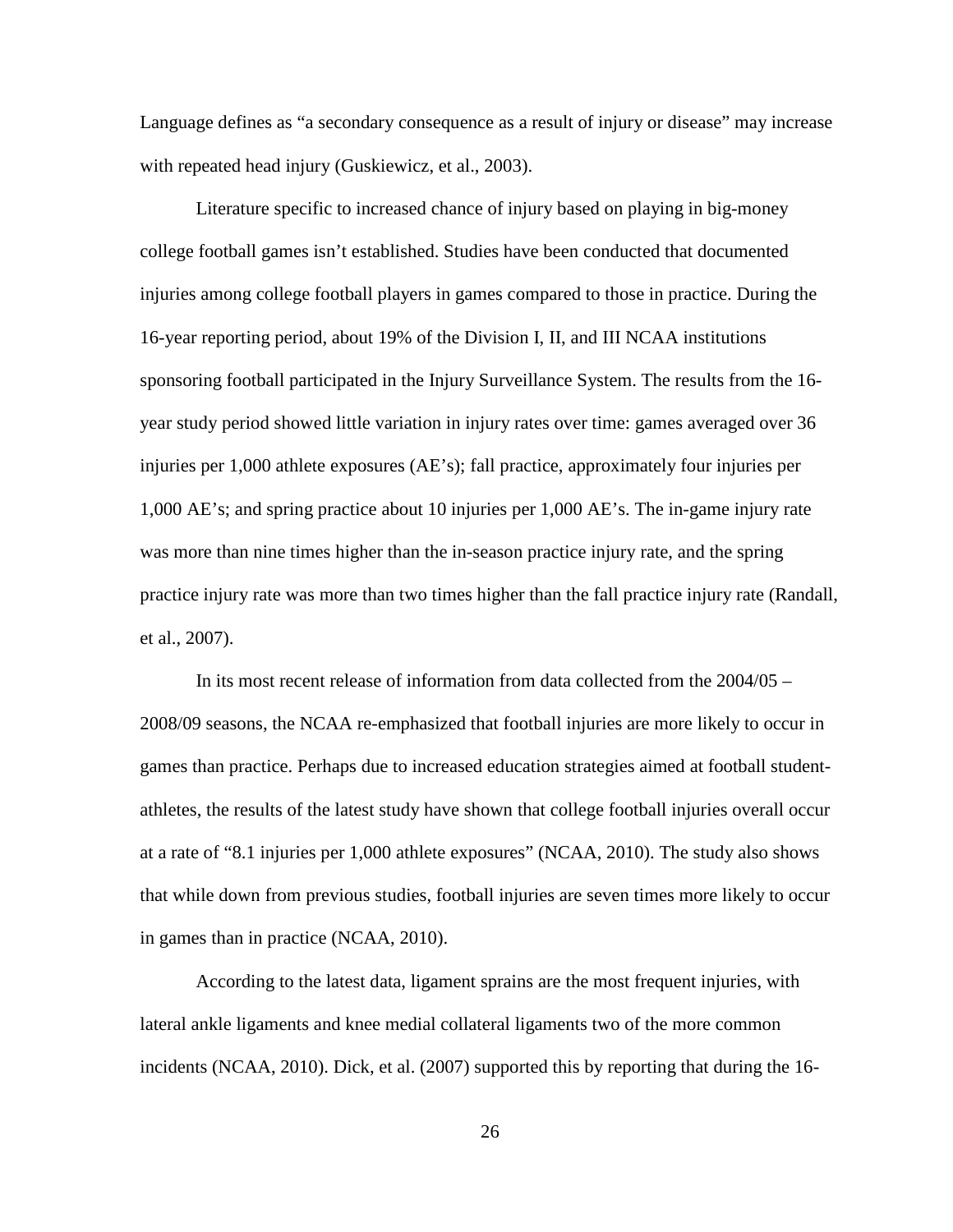year sampling period, internal knee derangements occurred most frequently, encompassing nearly 18% of all college football injuries. The second most common injury were angle ligament sprains (15.6%) (p. 4).

Injuries suffered during the 16-year reporting period additionally were classified based on the timeframe that would keep a student-athlete from playing. Knee injuries are likely to be categorized as severe, which is defined as an injury that would keep a studentathlete in restrictive or completely refraining from participation for up to 10 consecutive days (Dick, et al., 2007).

While knee injuries are the most frequent injuries suffered by college football players, and may affect a player for the rest of his life (Rovere, Haupt, & Yates, 1987), there is no evidence to support that knee injuries are sustained at higher rates in games where one opponent is significantly less talented that the other. In fact, 24.1% of injuries occur during acute noncontact plays (NCAA, 2010).

Running plays account for 18% of injuries on the offensive side of the ball, and 15.6% of injuries on the defensive side. Passing plays account for 14.9% of offensive injuries, and 9.2% of defensive injuries. Specialty team plays (kickoffs, punts, point after tries) account for 13.6% of all football-related injuries (NCAA, 2010).

Running, passing, and specialty team plays are all important to this study because they are plays with the potential for violent contact and collisions every time the ball is put into play. Football athletes who travel greater distances on each play (kickoff team members, punt team members, quarterbacks, running backs, wide receivers, tight ends, line backers, and those in the defensive backfield) will typically be involved in more high-speed collisions (NCAA, 2010).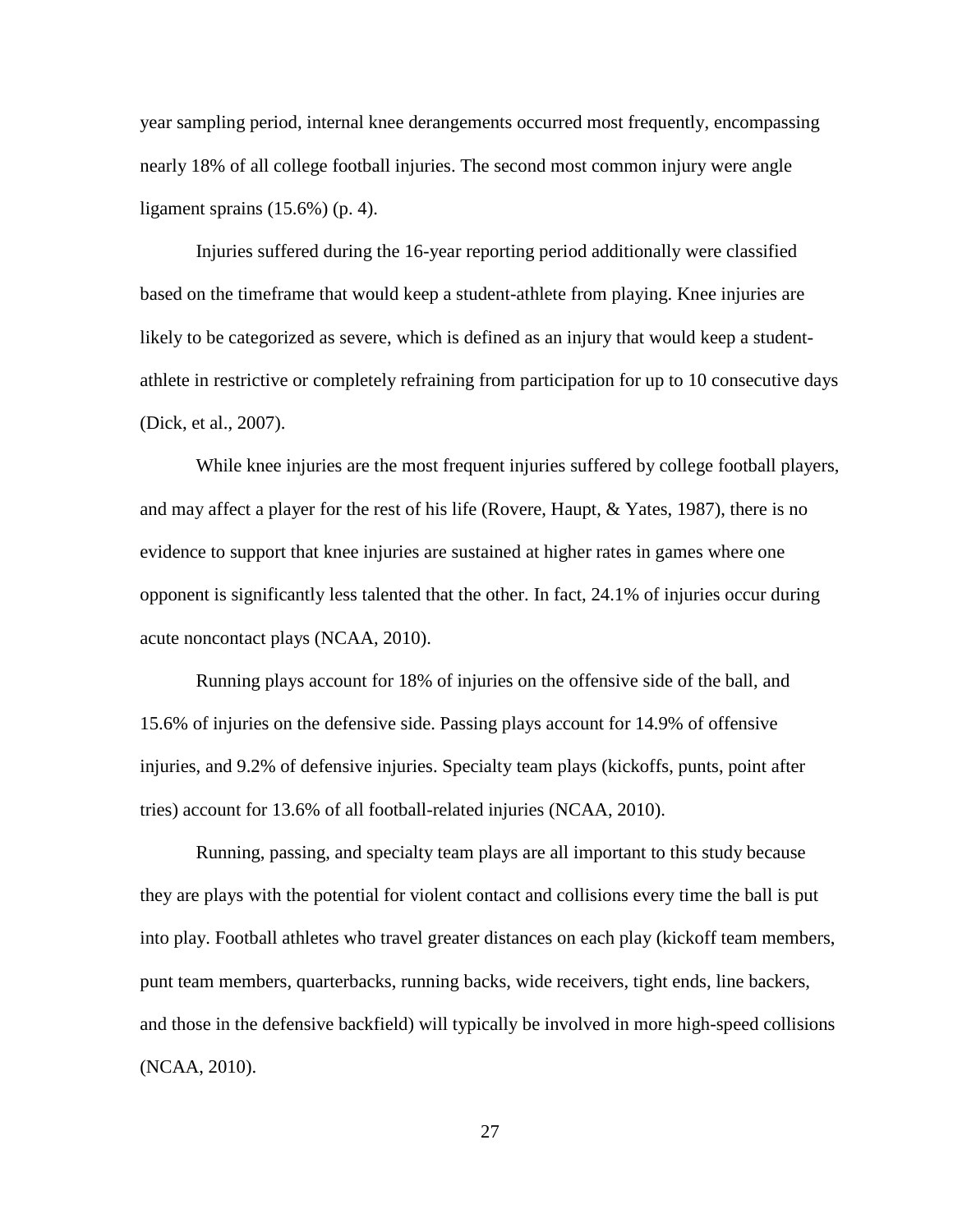The next area of concern related to injuries for college football players are those in the head and neck area. Concussion accounts for 7.4% of all injuries in college football players (NCAA, 2010). Research also shows that 17.8% of all concussions for defensive players occur on running plays, but conversely 16.3% occur to offensive players on passing plays (NCAA, 2010). This is information that was explored as it relates to guarantee games as bigger, faster, more talented players are colliding with smaller, slower players throughout 60 minutes of game playing time.

Research indicates that concussions occur at rates of .81 for every 1,000 athlete exposures. The rate of concussion is higher in games as opposed to practice, and those football players with a history of concussion are much more likely to have repeat concussive symptoms opposed to those who have never suffered one (McKeag, 2003).

Concussion symptoms from years of playing football with repeated head impact are gaining momentum from the mainstream media. The world's foremost leader in sports publications, *Sports Illustrated*, has done repeated articles on the effects of head trauma and concussion on former players. As recently as September 5, 2012 *SI*'s cover featured former college and professional star Jim McMahon with the caption NFL Concussions, the Other Half of the Story. However, clinicians have been dealing with *what is* and *what isn't* of concussions for many years, often with opinion outweighing evidence (McKeag, 2003).

Some positions on the football field lend themselves to higher rates of injury based on where they are lined up on the field. Linebackers have the highest rate of injury across the board. Linebackers are injured at a rate of 13.5% (NCAA, 2010), and are most often involved in tackling plays (by its very nature, the linebacker position typically lends itself to high rates of tackles combined with many violent collisions. Linebackers often start a play five yards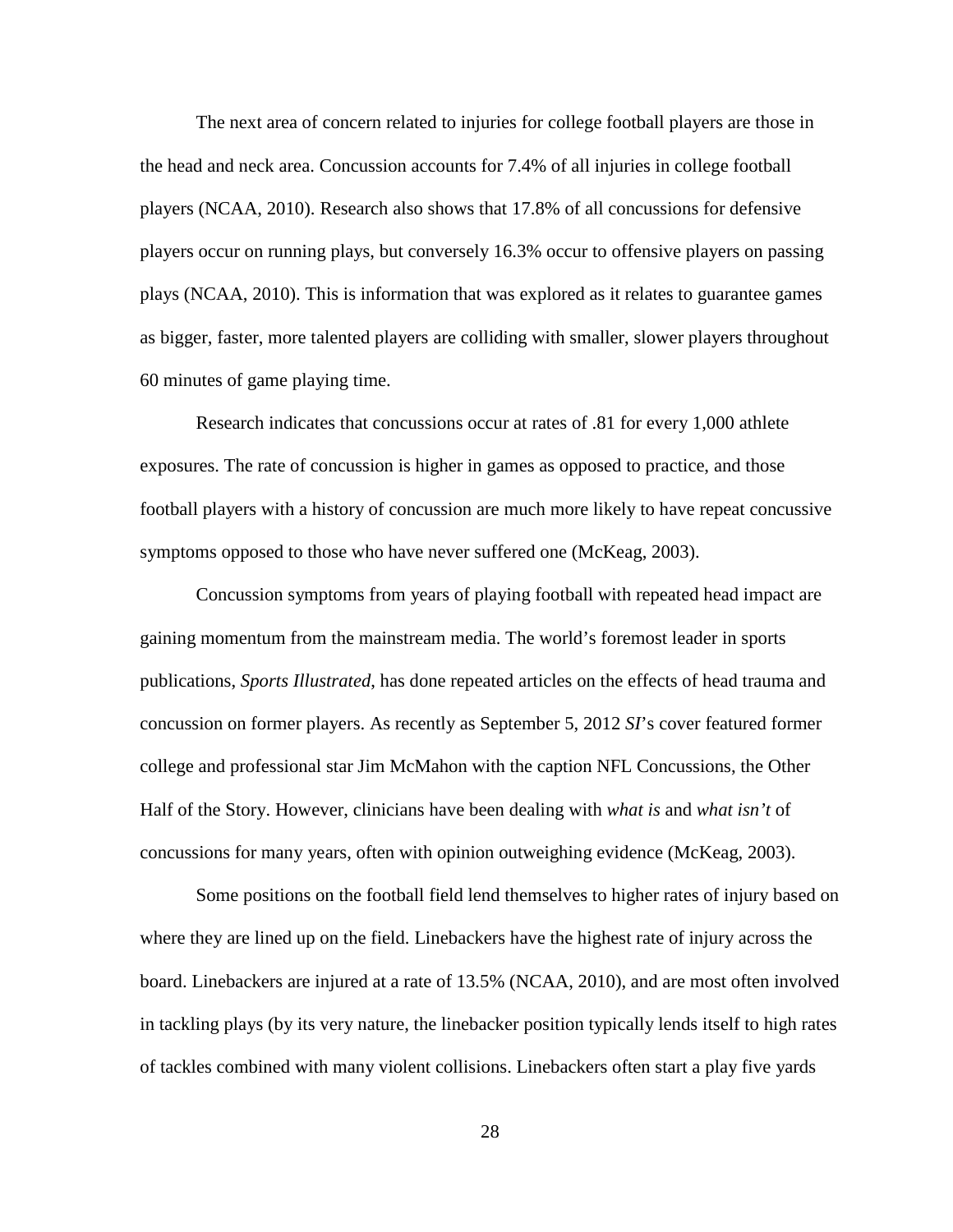behind the line of scrimmage meaning that they often are heading forward at full speed roughly the same distance away from the ball as is a running back. Due to the distance between the two players, jarring impacts are often the result of a play). It is not surprising that running back injuries, as well as wide receivers, are next with injury rates at roughly 11% (NCAA, 2010). By comparison, quarterback injuries occur at rates under 6%.

Since football is played at such high speed, with violent collisions occurring with every snap of the ball, it is hoped that epidemiologic data could help athletic trainers and strength and conditioning coaches look for injury patterns and trends (Dick, et al., 2007). If these trends are identifiable, precautions that could result in the prevention of injuries may be implemented.

Since the competitive mismatches only occur in game situations, the potential for overall injuries are already increased, and pitting inferior athletes against those that are bigger and stronger, could prove to pose an even greater incidence of injuries.

From the literature presented, it is clear that injury reports specifically based on playing guarantee games simply did not exist. While the literature did not support the claim that there may be increased injury risk, no empirical evidence existed that could refute or substantiate claims that guarantee games are or are not the cause. Consequently this lack of knowledge is why this study has significance both in an academic setting and for practical use.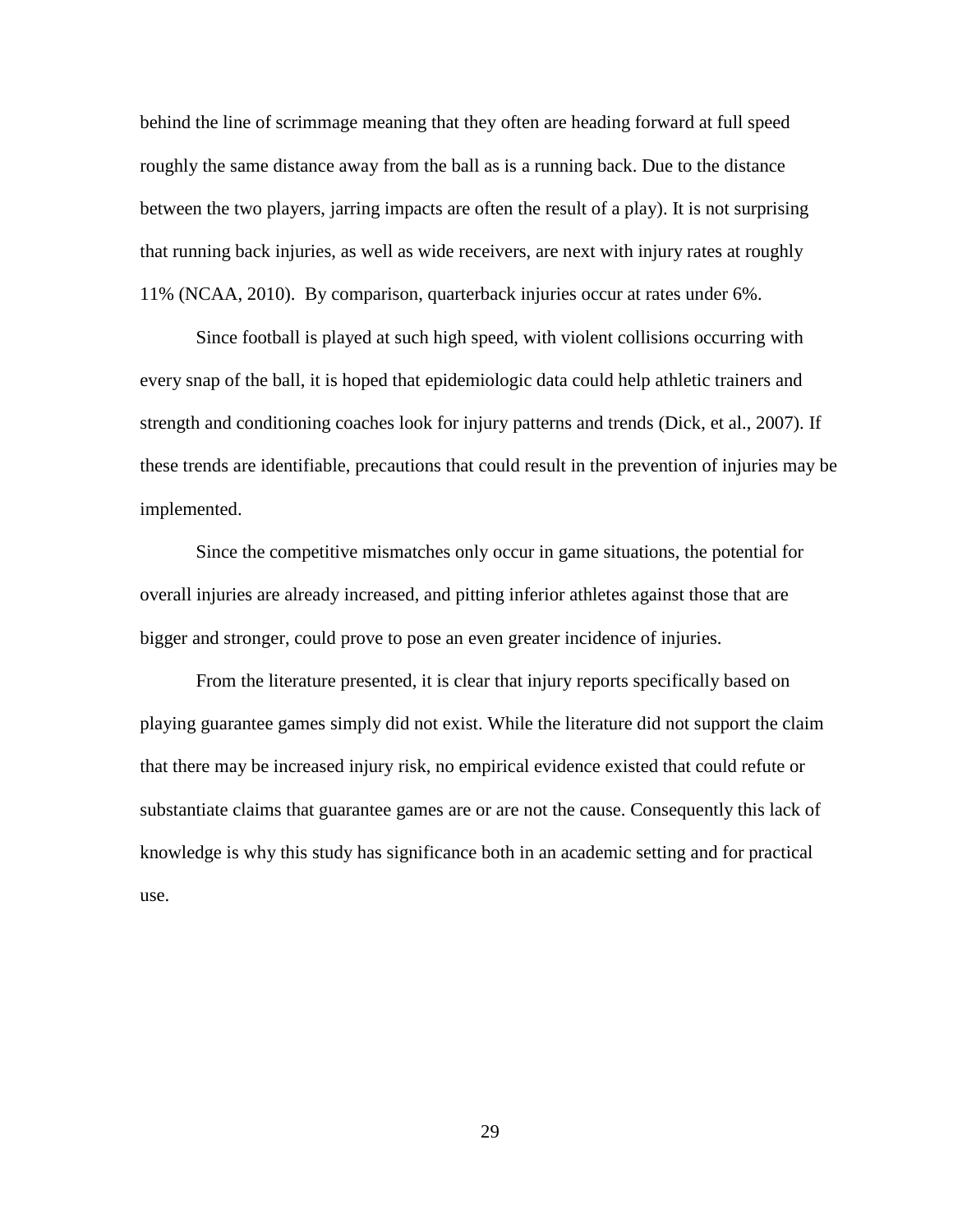#### **Chapter 3 - Methodology**

The purpose of this study was to determine whether college football guarantee games matching Football Bowl Subdivision (FBS) opponents against teams from the Football Championship Subdivision (FCS) raised the potential for increases in injuries. This chapter is organized according to the design of the research, sampling method, measures and instrumentation, data collection procedures, and data analysis plan.

In order to obtain the necessary data for this study, the use of human subjects was necessary. This required the review and subsequent approval of the University of New Mexico (UNM) human subjects Institutional Review Board (IRB). The initial recruitment email, research protocol, instrument, informed consent, and departmental approval was submitted and approved by the UNM IRB (Appendices A, B, and C).

A list of interview questions specific to football athletic trainers at all 124 FCS member institutions was distributed and used to obtain data for this study (Appendix D).

#### **Research Design**

The primary design of the study provided a format where FCS athletic trainers were asked to provide narratives of their experiences related to differences in injuries to their student-athletes when those student-athletes played guarantee games against teams from the FBS.

This study is a qualitative exploratory descriptive research project aimed at uncovering college football injuries in two comparison groups: 1. When an FCS school played a game against an FBS member school; 2. When an FCS school played a game against another school from the FCS.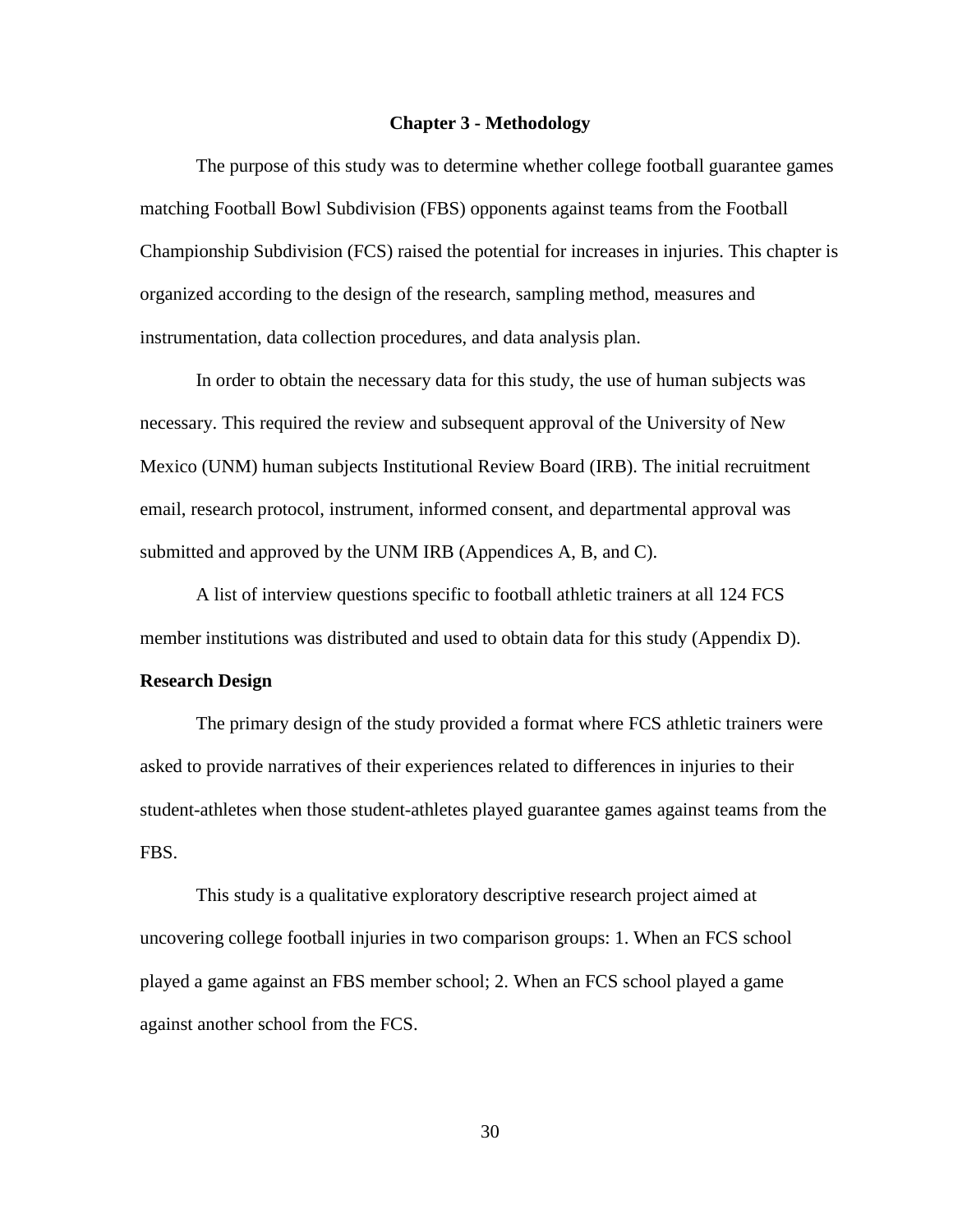The qualitative research analysis used in this study helped uncover whether FCS athletic trainers described an increase in injuries of all types related to playing FBS opponents. The athletic trainers offered detailed and rich description of the types of injuries common to their student-athletes. Athletic trainers are tasked with prevention and treatment of injuries to their student-athletes prior to practice and game exposure, so their insight was invaluable regarding player safety.

Because empirical research had not been conducted on this topic, the four members of this dissertation committee agreed that a qualitative study would be the most appropriate approach to the data being sought. Exploratory qualitative research is based on collecting data that represents interactions from those individuals who represent the research questions that were identified (Bowen, 2005).

The benefit of conducting this study in a qualitative method was to present data that provided a level of understanding and knowledge of the subject matter from the detailed perspective of those individuals who are surrounded by student-athletes on a daily basis, and who work each day to care for and prevent injuries. This method encouraged the study participants to offer their opinions, present their level of expertise, and reflect on the experiences of the specialized world in which they live (Bowen, 2005).

## **Researcher Perspective**

As an exploratory researcher hoping to uncover an increased risk of injury in these games that were seemingly mismatches, at least on the scoreboard, there was an obligation to remain objective in this study. If a game was mismatched on the scoreboard, that difference was likely due to the talent level, size, strength, and speed of the players on the winning team. Even so, this did not necessarily equate to the players on the losing team being put in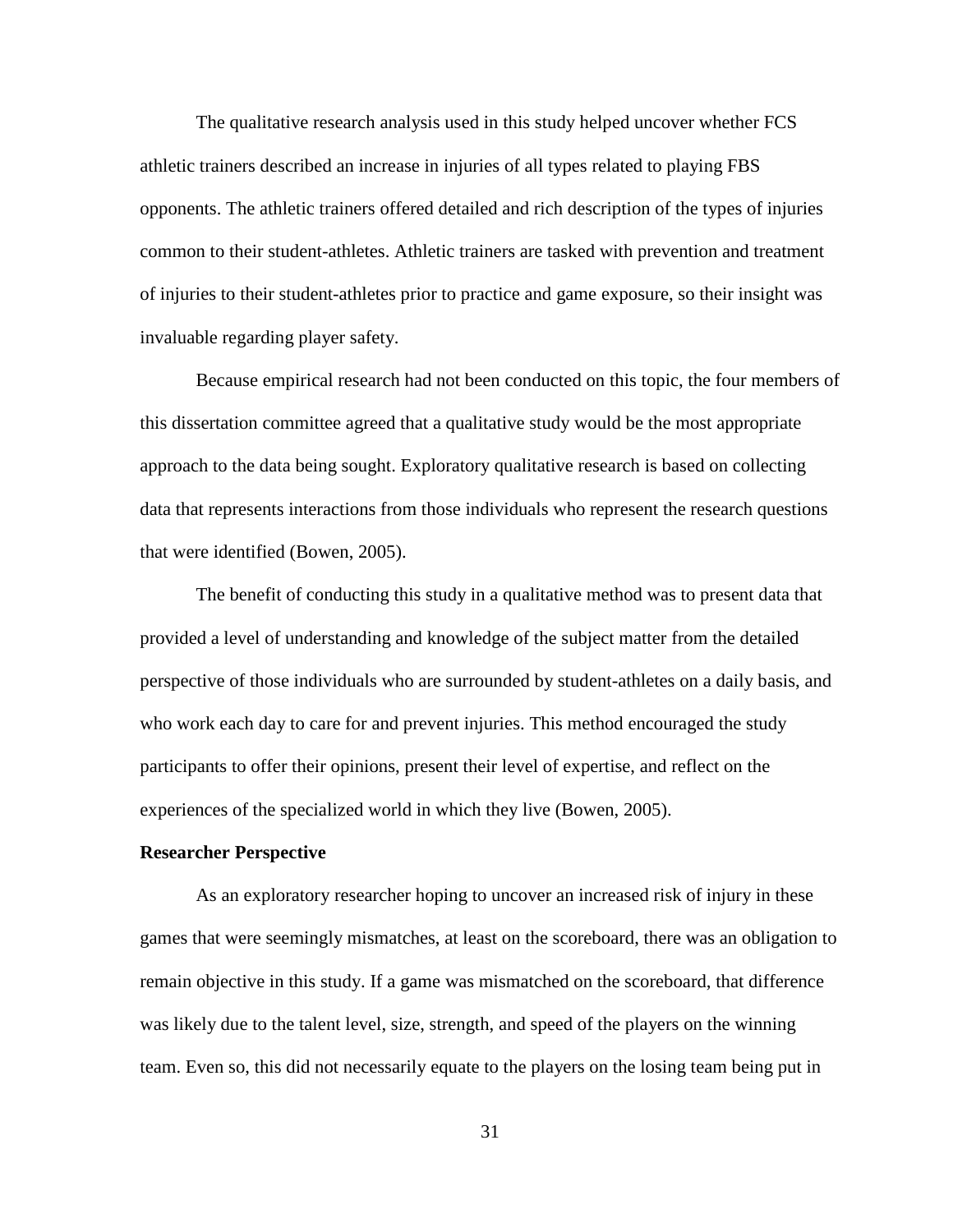positions that would make them more susceptible to injuries. However, until data were collected and analyzed, and the responses of professional healthcare providers were presented, the question remained unanswered.

Having spent ample time with college and high school football student-athletes, the researcher believed it was important and relevant to this study to share personal experiences related to the sport at the collegiate level, and to explain why this area of study was undertaken.

#### **Researcher Background**

The researcher's entire professional career has been spent in athletics, and he has worked in a collegiate athletic department at a university that is a member of the FBS. This university is in a conference that automatically qualified its conference champion for a BCS bowl game prior to the start of the new College Football Playoff (CFP) in 2014. This is mentioned because at the time the researcher worked at this school, there was no BCS and the bowl system was traditional with conference winners being aligned to historical bowl games.

When the researcher started working in the athletics department at this school, the football program had one of the worst records in the country. As the fortunes of the program began to turn around, games were scheduled against teams that would now be considered to be at the FCS level. At that time they were known as NCAA Division I-AA. These games were scheduled because the coach thought that would give his team a chance to win some games, and start turning around the mindset of the young people involved in the program.

Eventually the program did get turned around, and as it did, the games against the lower classification level began to diminish. However, once the 12-game schedule was put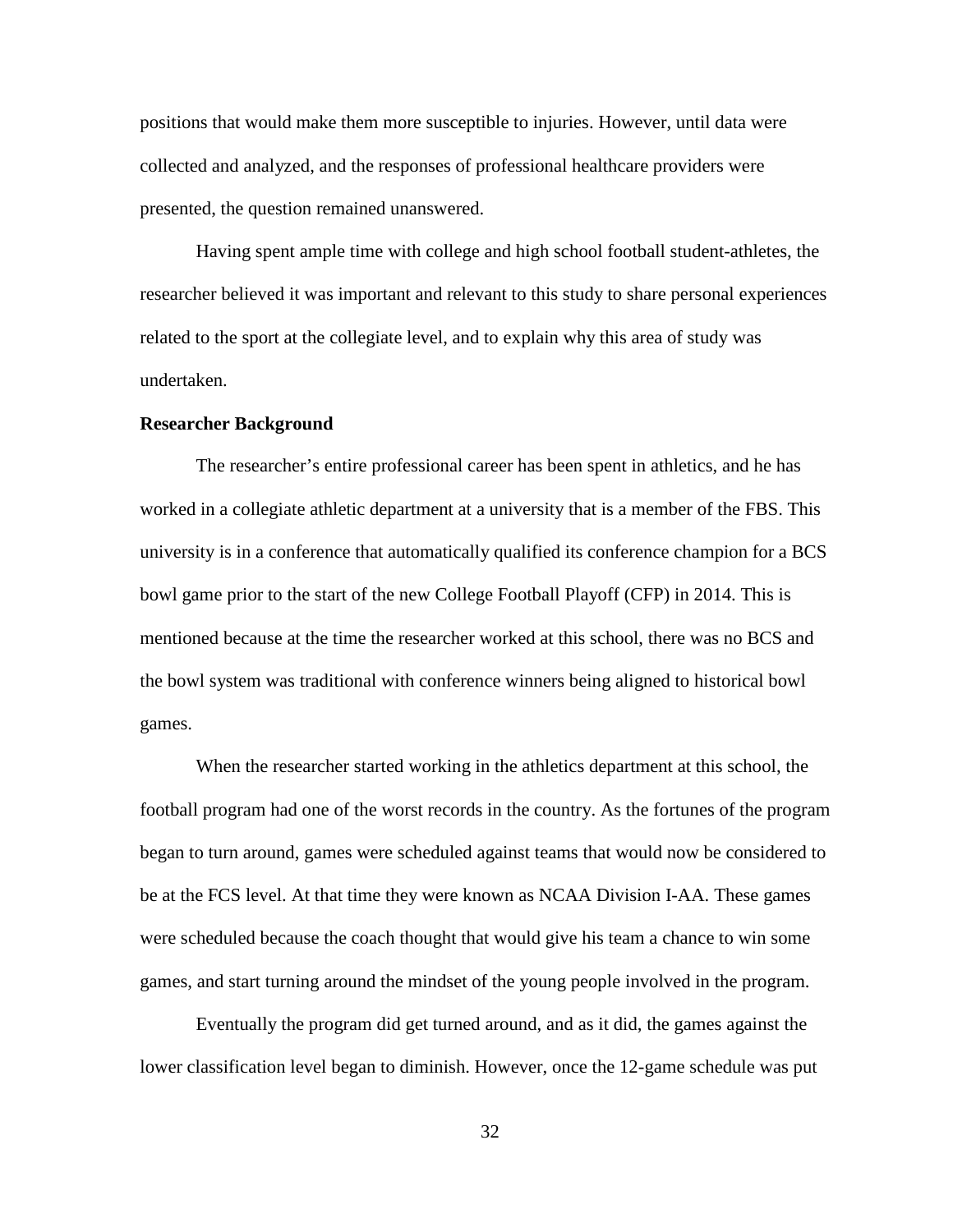into place in 2006, it became evident that FBS universities were scheduling increased numbers of FCS games and the lopsided scores were ever-increasing. At the same time, the funds that were being provided to the lower level schools were also increasing to unprecedented levels.

Once the number of these games increased, the researcher began to question whether these games were a good idea based on several factors, among these was the increased injury potential. The researcher was also coaching high school football at the time and was involved in games where his team was the superior one against a smaller school, or conversely, where his team was the smaller school against a much bigger school. The researcher noticed a distinct difference in the behavior of the kids he coached depending on who the opponent was. The researcher noticed fear in some of the athletes that did not appear to be present in games against lower level opponents, or at the same classification.

Having observed guarantee games at the collegiate level as an industry professional, and having coached in mismatched games at the high school level, the researcher's interest began to pique. A desire to study all aspects related to these games emerged. While this study focused solely on the potential injury perspective of guarantee games, the researcher is planning to conduct future research to identify other aspects related to these games.

Football is a violent game and is the only team sport where every snap of the ball dictates that opponents physically try to keep one another from accomplishing a task. Consider that every time the ball is snapped, offensive linemen engage with defensive linemen to move them out of the way and defensive linemen do what they can to not get moved. Running backs carry the ball and do what they can to stay on their feet. Defensive players do what they can to make contact with the running back to get him on the ground.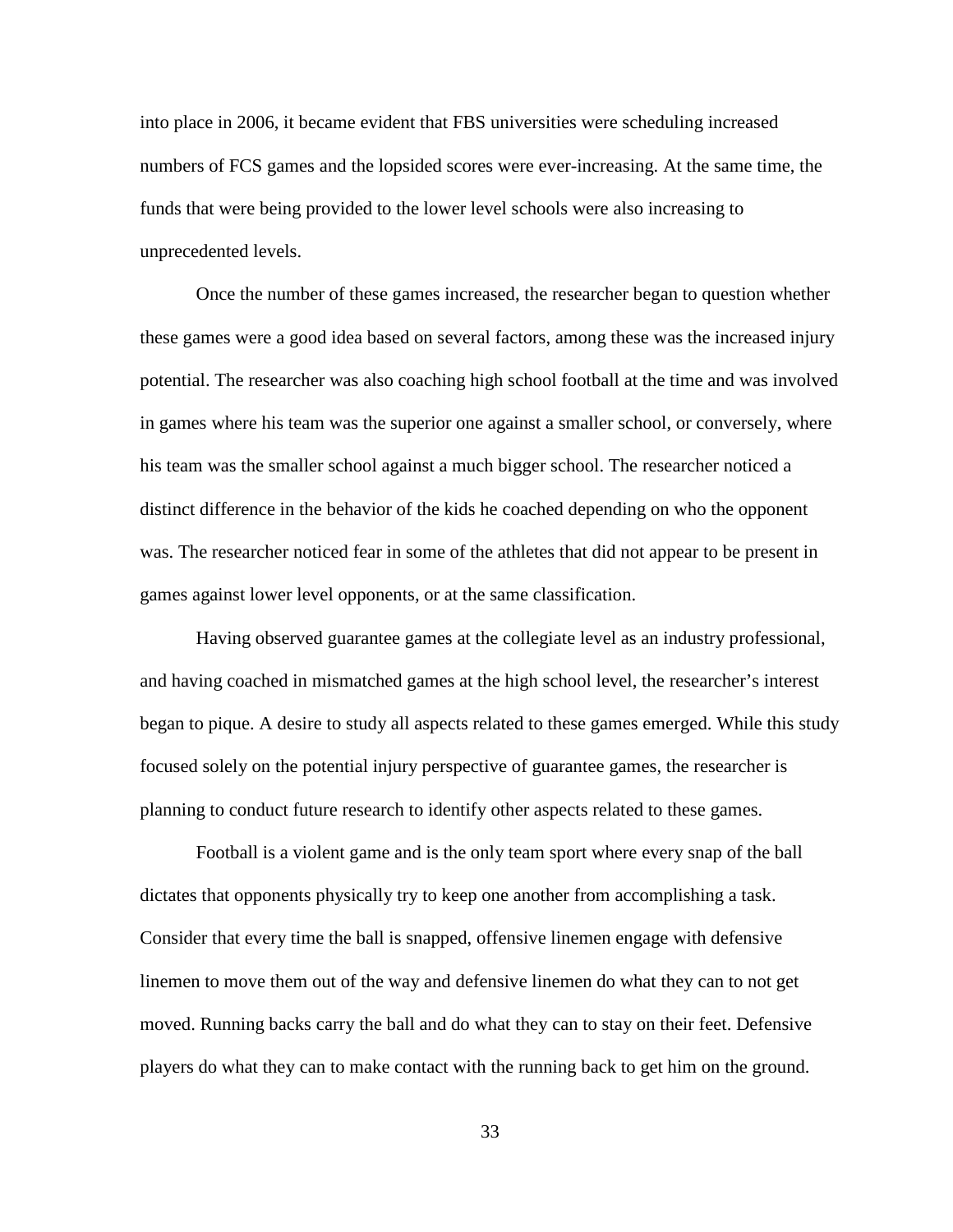The one person who has the football is a legal target for 11 defensive players who are trying to take that player to the ground, often times with several defensive players accomplishing this.

This rudimentary explanation is meant to emphasize just how rough the sport is. When one team is physically superior, in that they are stronger, bigger, faster, more athletic, fear of injury may enter the minds of the athletes on the lower-level team. Another topic as part of this study was aimed at determining if there was an observable fear of injury noticed by the athletic trainers from their football student-athletes, and whether that fear potentially could lead to a student-athlete suffering an injury. The researcher confidently believed that athletic trainers would reveal information about injuries and other relevant topics related to these games that can open up further areas of study on this subject matter.

## **Population and Sample**

The sample in this study was comprised of football athletic trainers from a population of college FCS universities. There were 124 universities and colleges that made up the entire population of the FCS division. The sample population consisted of athletic trainers whose teams had played FBS member schools. Only FCS teams that engage in these games were targeted. Of the 124 FCS schools, nearly 30 schedule guarantee games multiple times each season. The goal was to conduct eight interviews with FCS athletic trainers and this goal was accomplished.

Qualitative research is extremely labor intensive and researchers often split the process into stages. While different researchers may utilize their own processes and labeling of such, seven categories typically encompass the necessary progressions in a study. These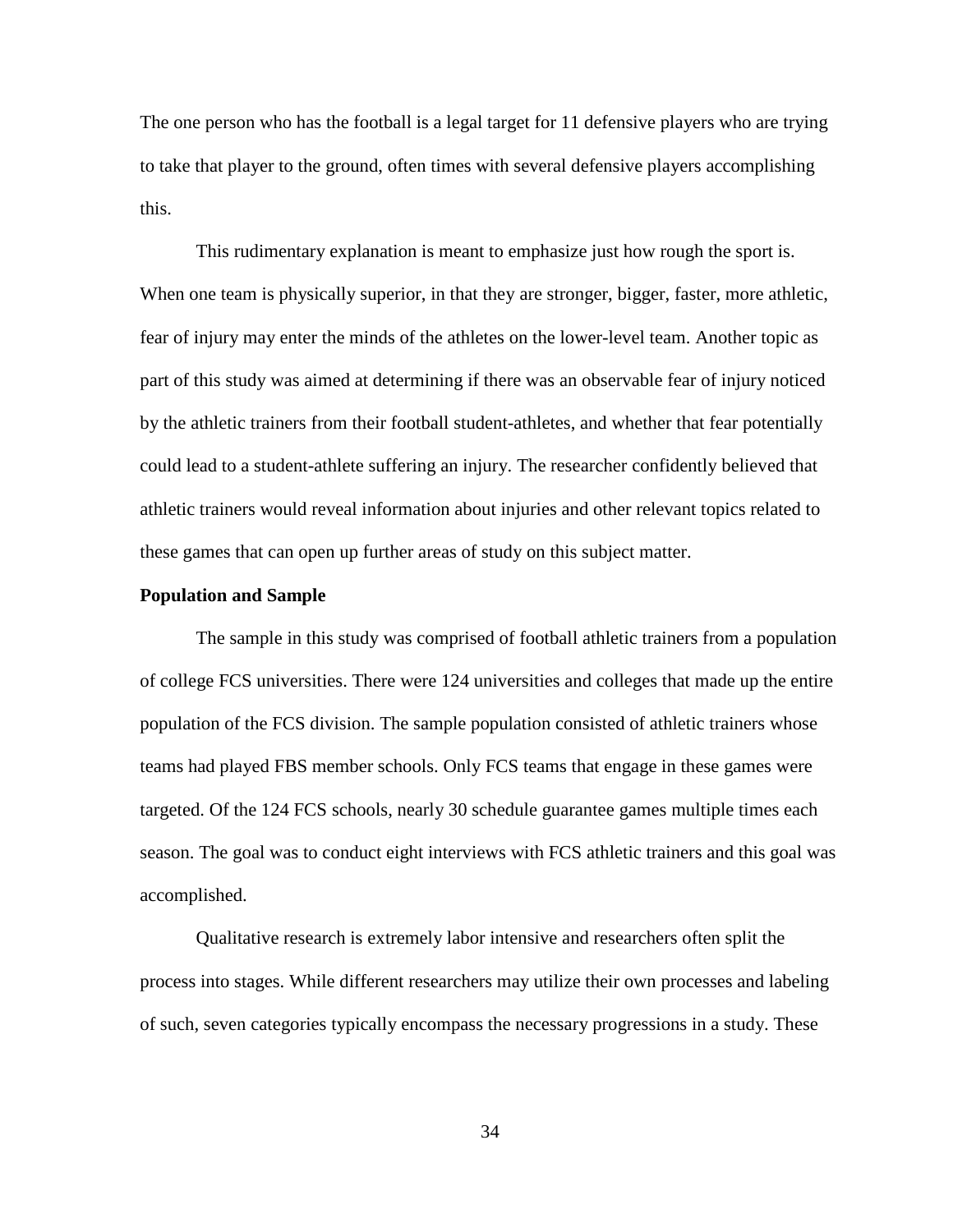are: thematizing, designing, interviewing, transcribing, analyzing, verifying, and reporting (Fink, 2000).

## **Instrumentation**

Because the population in this study was clearly defined, purposive sampling was used in order to clearly target the athletic trainers who have experience in treating studentathletes before, during, and after these games. This identifiable population was purposefully selected because it was the only group capable of providing the insight necessary to convey information related to the study, and the study was wholly dependent on collecting data based on levels of expertise from the population (Creswell, 2007).

To increase reliability, athletic trainers at the University of New Mexico (UNM) were interviewed face-to-face in a private setting in order to provide feedback on the questions, as well as to get an idea of the amount of time each interview would take. The UNM athletic trainers were used as a pilot because of the convenience of scheduling these interviews, and because UNM is an FBS member school. The pilot study did not reduce the number of FCS athletic trainers potentially available to interview.

After conducting the pilot interviews, the researcher asked for comments about the questions and reviewed them with the pilot group for content analysis. This increased the content validity of the instrument since experts had the opportunity to review the questions, offer suggestions, and make appropriate changes. The following areas of discussion were asked by the researcher after the questions were reviewed by the pilot group:

- question clarity
- **•** consistency and meaningfulness
- the use of proper terms related to football student-athletes,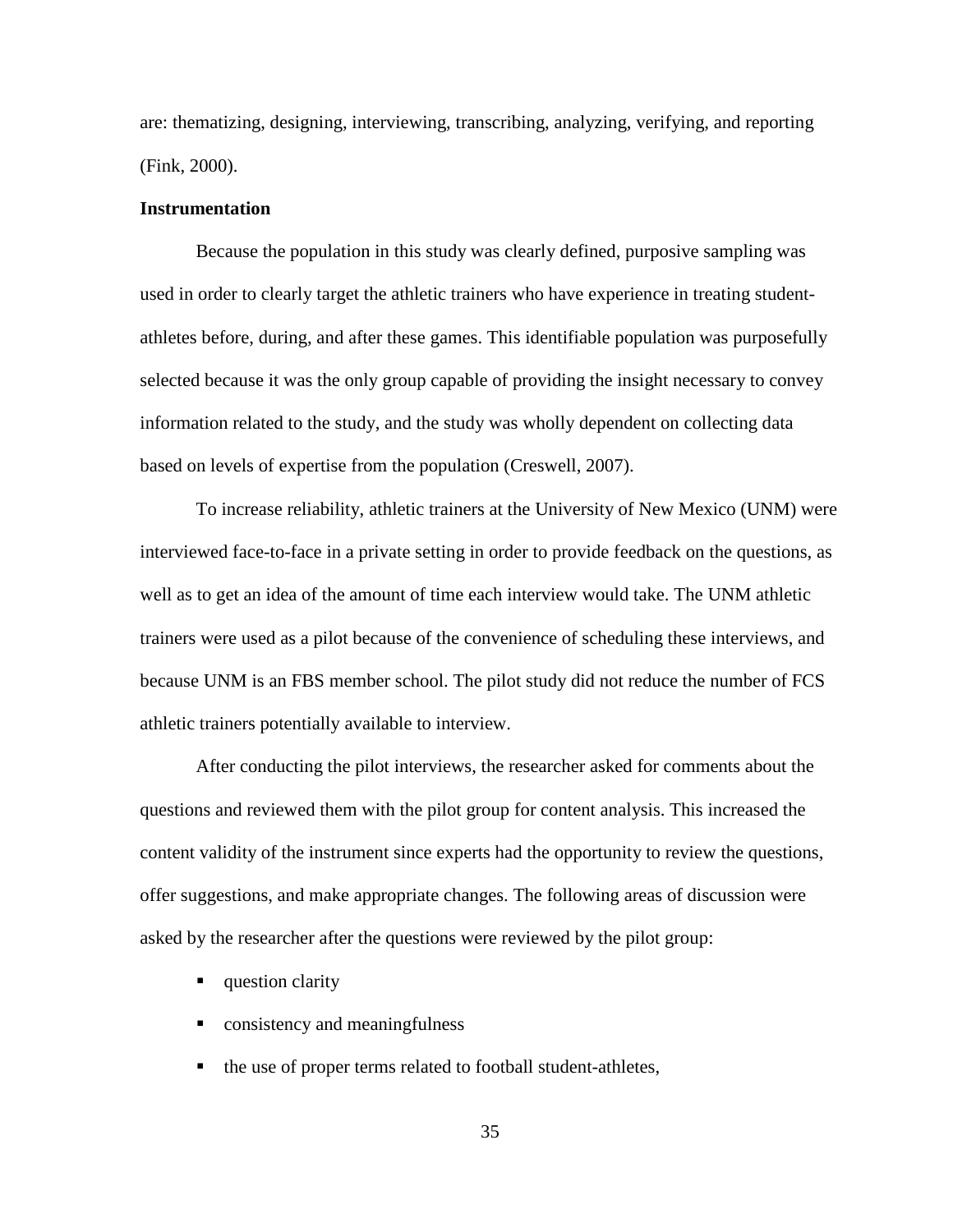- injury terms (season-ending, career-ending, catastrophic)
- additional common medical/industry terms described by athletic trainers in treatment of football injuries
- personal and ethical considerations

The first section of the interview questions included an explanation of the study, a subsection for obtaining the participant's informed consent, and instructions for completing the interview, including repeated mentions that the name of the individual and the university would remain anonymous throughout the interview process as well as during the results and analysis stage.

The second section was used to gather specific career-related characteristics of the population. The following areas were covered:

- How long the individual has worked in college football
- How long the individual has been in their current position
- Estimation as to the number of games in their career that have been contested against FBS-member schools
- How they would self-describe the success level of their current school based on wins and losses (low, mid, high)

Since the athletic trainers answered questions directly related to injuries occurring in two different game classifications, it was expected that validity measures would be high in that the instrument would accurately measure what it was meant to (Patton, 2002). In this case, it would measure an increase in the number of injuries in FCS and FBS games played by FCS teams. Validity in qualitative research is largely based on the ability of the researcher to uncover credible and accurate data (Patton, 2002).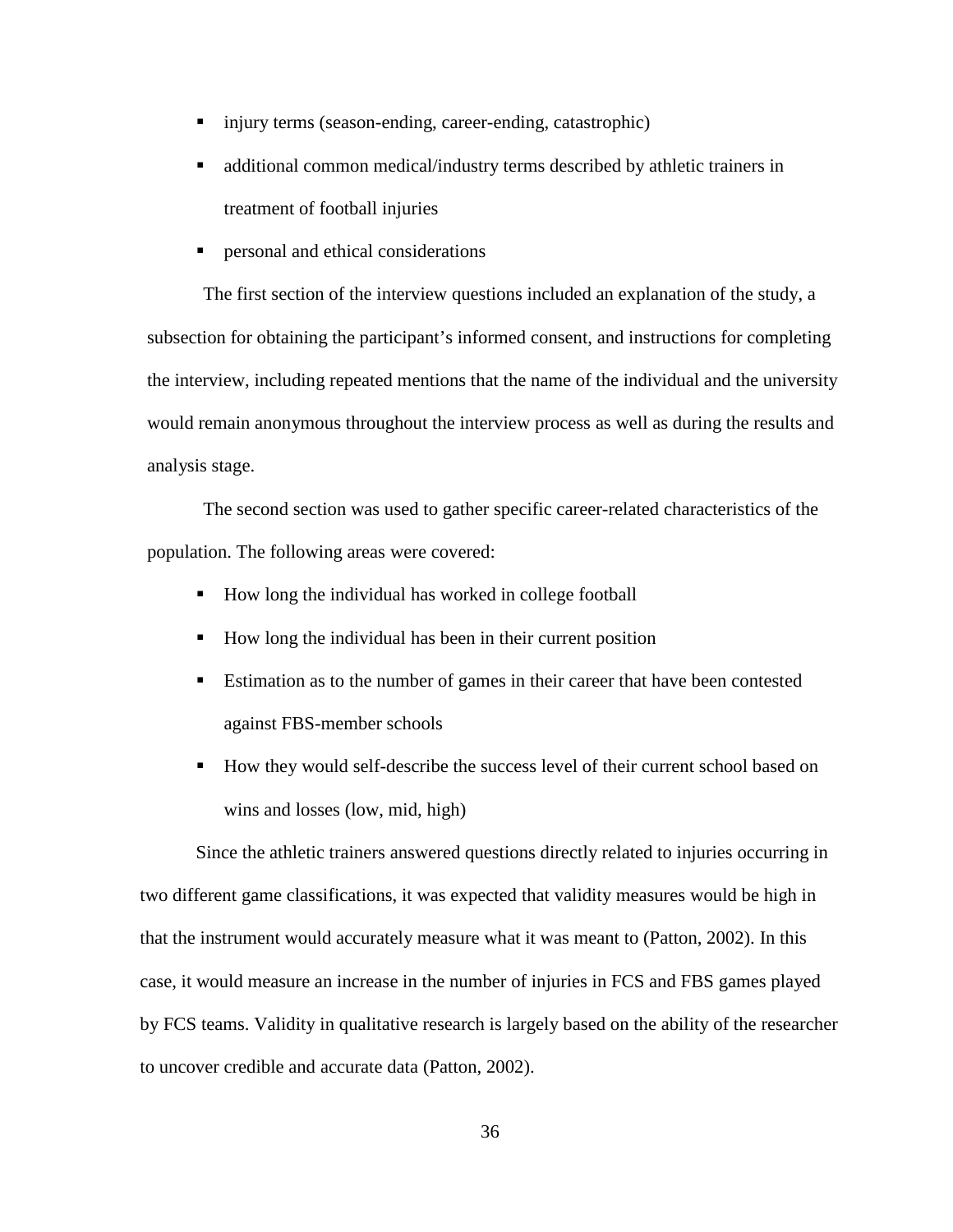The third section of the interview consisted of questions directly related to the study. These were questions that discussed injuries, and presented an opportunity for the sample population to provide information from their vantage point, enabling the rich sharing of information pertinent to the topic (Creswell, 2007).

If the athletic trainers provided data consistent among the respondents, a high measure of reliability was drawn from the questions. This was overwhelming as several questions had drawn like responses from all eight participants. The reliability measures were strengthened through the use of the pilot interviews and the results obtained from them. Because the researcher began to see reappearing themes and commonalities in responses, this study was strengthened, regardless of whether the answers supported the researcher's hypothesis.

## **Data Collection Procedures**

The pilot interviews occurred in May 2014 and once the questions were finalized, Institutional Review Board (IRB) submission occurred in June 2014. After initial feedback from IRB representatives, the final submission for IRB approval occurred in July 2014. Once the study received IRB approval, an initial list of 124 FCS athletic trainers was identified and contacted via email. Once athletic trainers agreed to be part of the study, interview times were scheduled and conducted. The researcher did not wait until the list of eight interviews were all scheduled before starting the interviews. The process of scheduling interviews and conducting them was simultaneous.

The interviews took place via telephone from the Sandia Board Room at the home office of the Albuquerque Convention & Visitors Bureau, where the researcher is employed as the Director of Sports Marketing. The researcher was the only person in the room during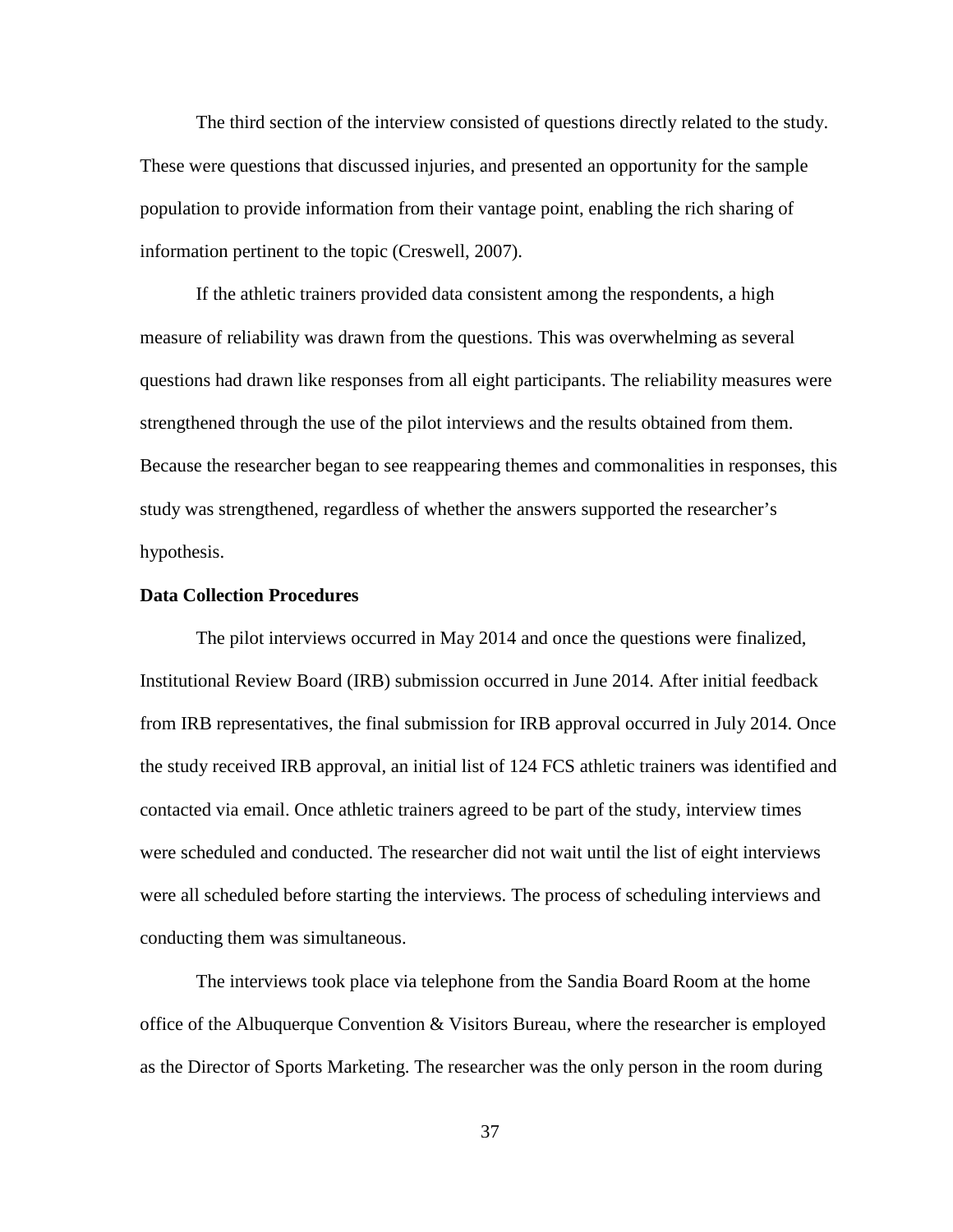the time the interviews were conducted and recorded. The audio recordings were then downloaded to the researcher's personal laptop computer and immediately erased from the digital audio recorder. The interviews were then transcribed, and following transcription, the interviews were emailed as a word document attachment to the participants to check for accuracy. Once the participants read the transcribed version of their interviews, they emailed approval for their information to be included in the study.

As the interviews were conducted and the information recorded, the transcription process began immediately following each individual interview. Since there was a tremendous amount of data, it was imperative the transcription process began immediately in order for the analysis process to begin (Yin, 2003).

Data were transcribed using a paid transcriber available through the UNM Office of Graduate Studies. Once transcribed, the researcher spent an immense amount of time reading through the interviews in order to start coding the data, and then looked at connections between those codes (Strauss & Corbin, 1990).

## **Data Analysis Plan**

The data analysis plan was first and foremost an attempt to answer the research questions according to the responses provided by the participants. The transcriptions were read with the goal of identifying prominent topic codes as the first building block of common themes.

The first step in the actual data analysis process was through the use of open coding using an inductive approach to identify common responses. An inductive approach was appropriate since there were no prior data so inducing themes and categories were derived from the collected data (Elo & Kyngass, 2007). Open coding allowed for note taking and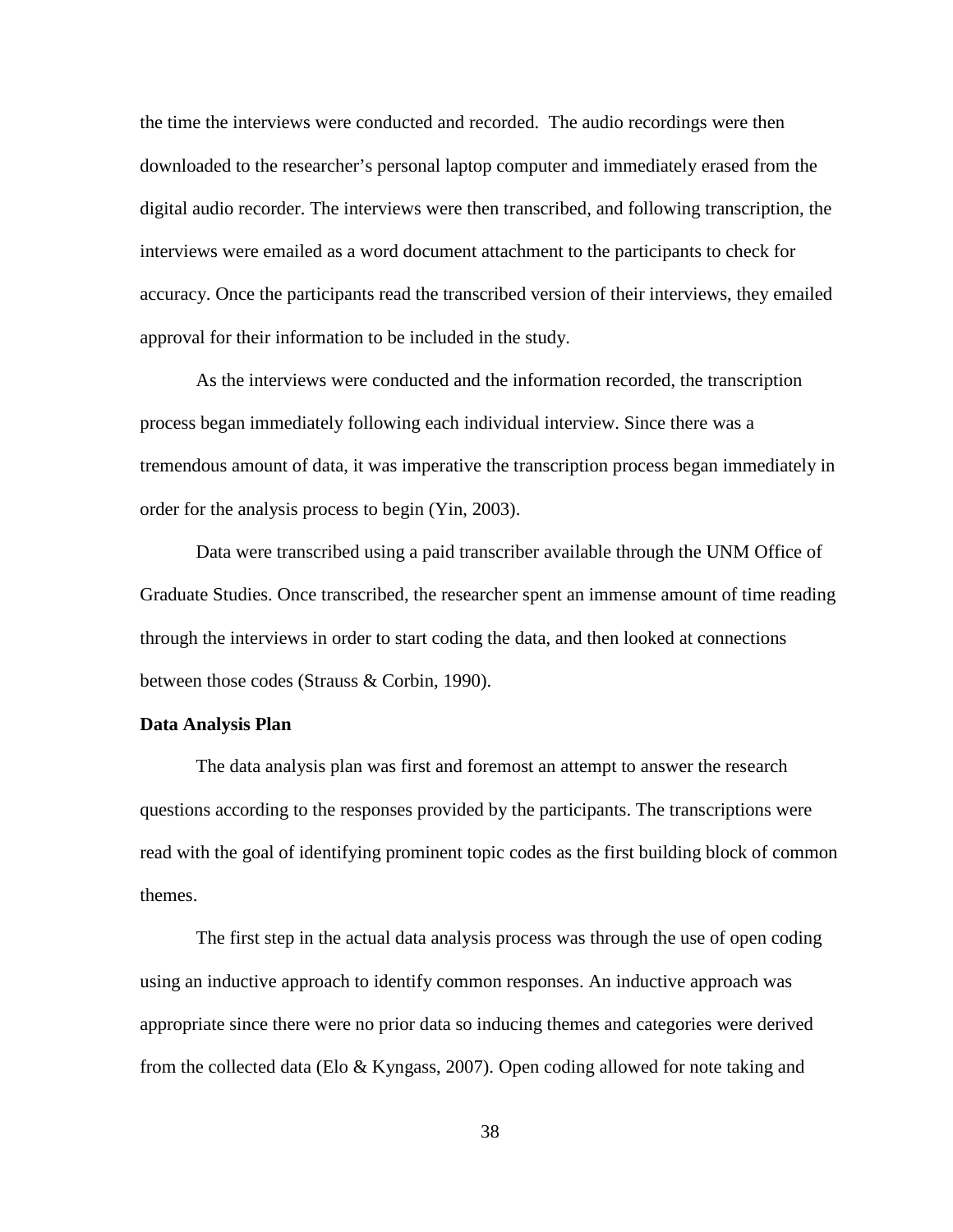emphasized the creation of headings and themes directly from the content of the interviews (Hsieh & Shannon, 2005). The headings were then taken from each individual transcript and listed on a coding table. This allowed for the generation of multiple categories and themes, and the process of linking those themes to more specific layers of coding (Burnard, 1991).

Once the open coding was conducted and the initial themes were in place, more detailed axial coding began. Axial coding is the process of connecting core themes during [qualitative data analysis](http://en.wikipedia.org/wiki/Qualitative_data_analysis) (Strauss & Corbin, 1990) and is the process of relating codes and categories to one another. The general foundation of relationships is understood, according to Strauss and Corbin (1990) who suggest using a "coding [paradigm"](http://en.wikipedia.org/wiki/Paradigm), to include categories related to the study. Based on the pilot interviews conducted, examples of a coding paradigm could have been terms such as *increased contusions*, *lengthy recovery*, and *repeated acute injuries*. These axial codes were funneled from a broader theme related to injuries, or as noted by Elo and Kyngas (2007), themes can start at a "main category", be grouped into specific themes labeled "generic categories", and finally itemized into "subcategories". These categories should allow for rich, descriptive narratives crucial to the qualitative research process (Creswell, 2007).

Because the researcher was recording responses that were very similar from most, and in some cases all the participants, often times the coding process was able to go from an open coding level directly to a specific code. Due to the consistency in participant responses, there was no need to further link similar themes.

#### **Study Limitations**

The potential for researcher bias can occur in qualitative research since the researcher acted as the data collection instrument, as well as the data analysis instrument. These are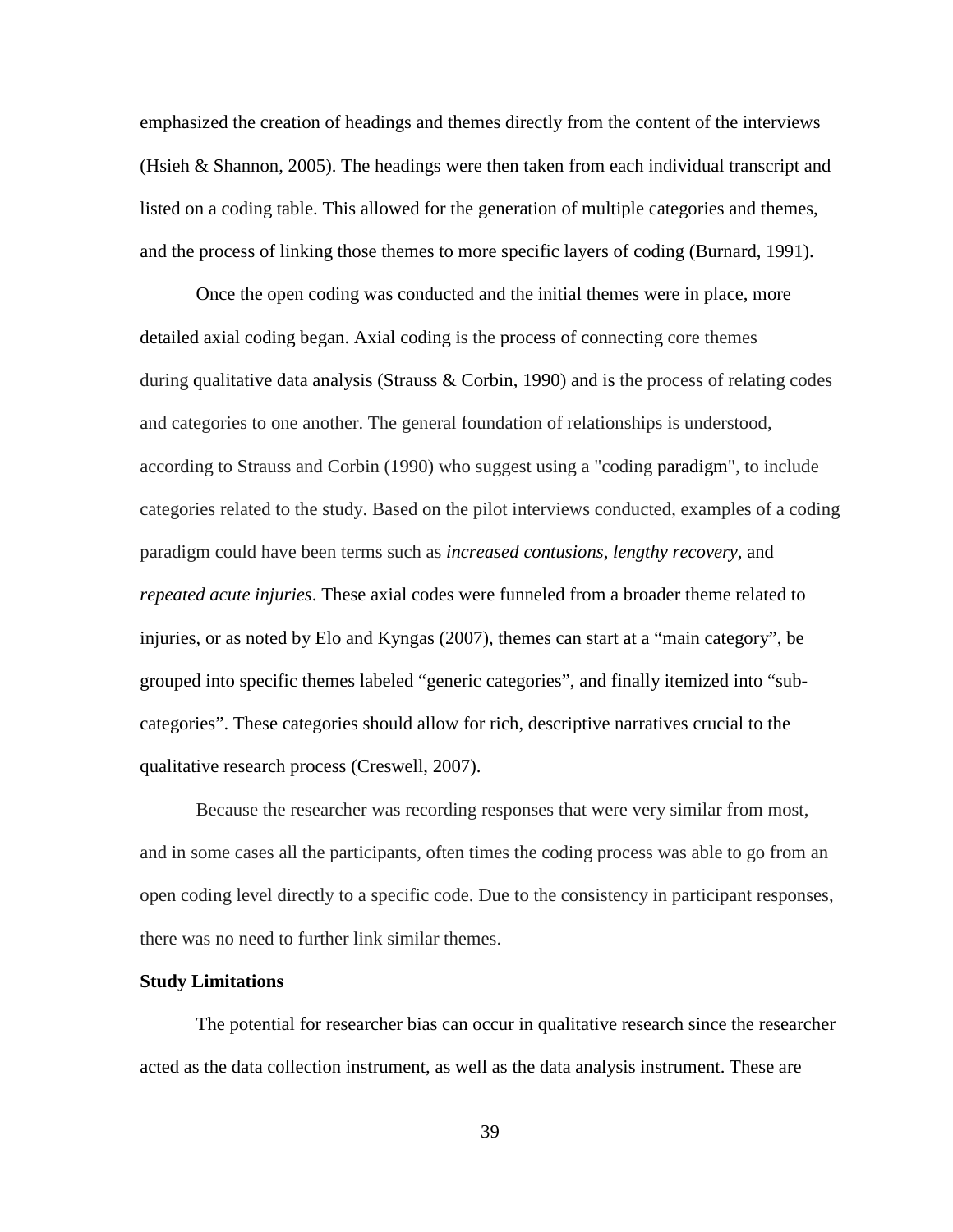characteristics that are inherent when conducting qualitative research so care was taken to keep researcher bias out of the results.

One way this was accomplished was for the researcher to consider that there have been games contested between college football programs at a variety of levels where the lower-level team has won the game. Programs at the upper level of the FCS have often times competed very well with members of the FBS, especially those teams that would be considered to be at the bottom of that division and regardless of conference affiliation.

Another potential limitation to this study was that all interviews were conducted over the telephone with no face-to-face interaction. It was the goal of the researcher to conduct some face-to-face interviews either personally or via a video conference, but because the 2014 football season had gotten underway by the time IRB approval was granted, this was not possible.

## **Study Delimitations**

Since this study explored and collected data from those athletic trainers at FCS schools whose programs have experience competing in these games, the study has high levels of reliable and valid data. Athletic trainers have gained the knowledge and experience necessary to provide descriptive and pertinent data, regardless of whether it supported the study's original hypotheses.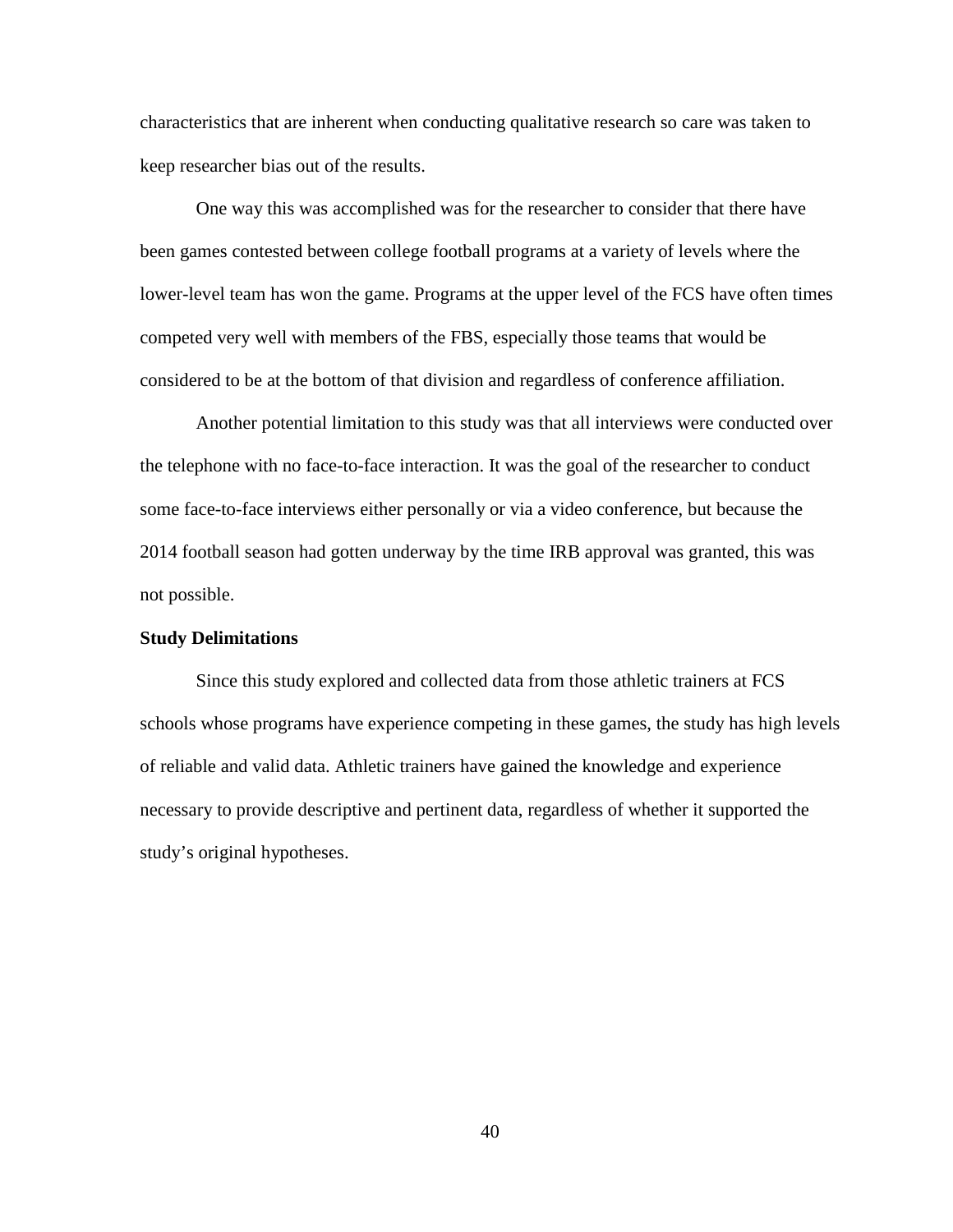#### **Chapter 4 -- Findings/Results**

The purpose of this study was to discover if athletic trainers at the NCAA Football Championship Subdivision (FCS) observed a higher incidence of injury when their squads played guarantee games against member schools of the Football Bowl Subdivision (FBS). The study was not designed to gather data related to specific reporting of injuries to studentathletes in particular games, but rather was structured to gain the perspective of those medical professionals who are engaged in the practice of prevention and treatment of injuries to student-athletes on a daily basis.

In order to be eligible for this study, participants were required to be FCS athletic trainers dedicated to the sport of football at their school. Additionally it was required that the trainers had enough longevity in their careers in order to have been involved in multiple guarantee games against FBS opponents.

Of the 124 schools classified as being at the NCAA FCS level, 26 could be identified as having a consistent history of scheduling FBS games on an annual basis. Of the 26, the researcher was able to capture nearly a third of them (30.8%) for a one-time, digitally phonerecorded interview. Eight athletic trainers participated in this study and all met the career longevity requirements.

Included in the pre-interview questionnaires participants were asked to confirm their number of years spent in athletic training overall, and numbers of years at their particular school. This information not only was important to determine if the athletic trainers had appropriate experience in guarantee games, but also enough experience to self-define what level of success their schools had in these games.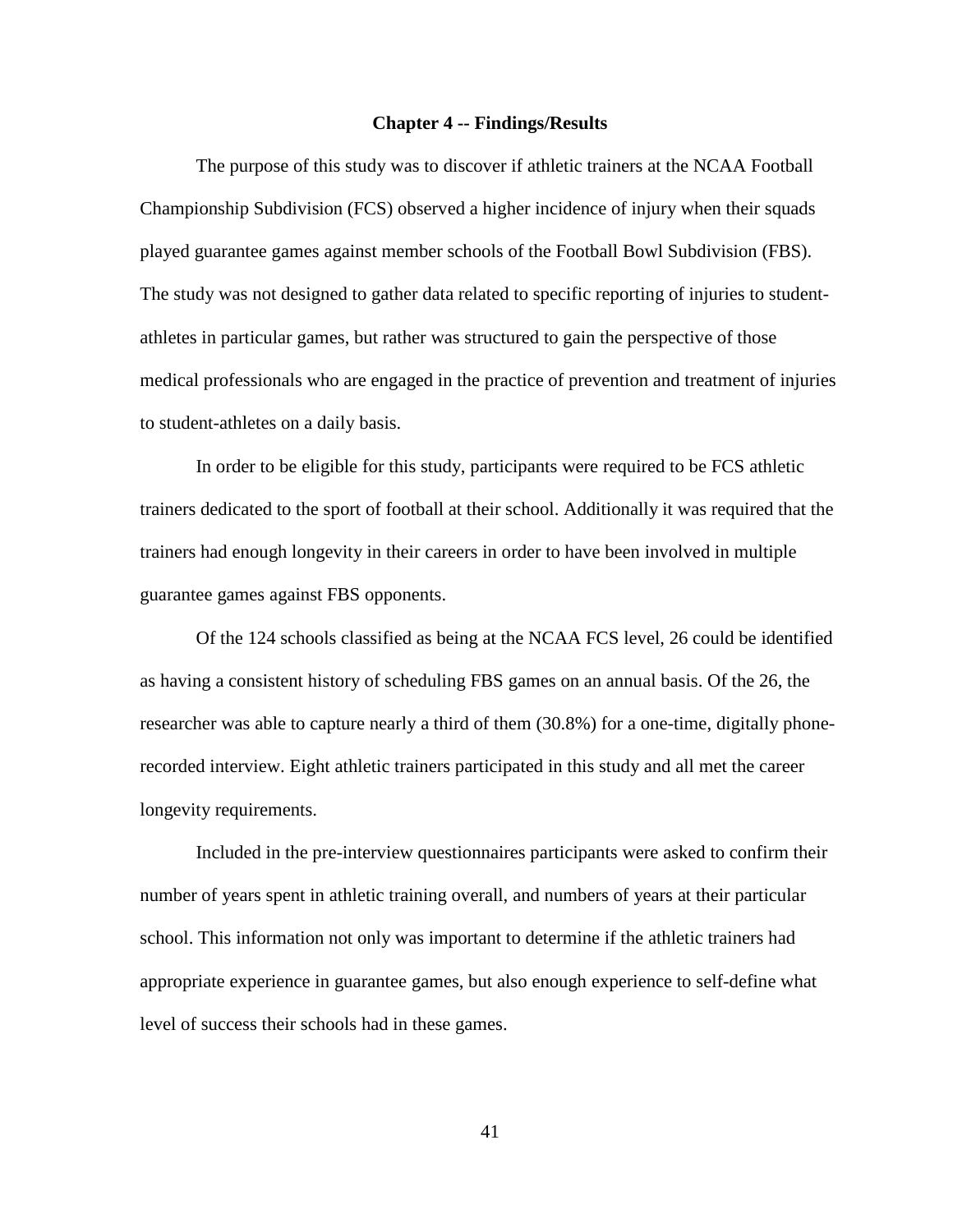Additionally the athletic trainers were asked to self-identify their school as having a low, middle, or high level of success based on wins and losses in all games, not in games against FBS schools. This was important as responses obtained during the interviews differed based on the level of success the school had.

#### **Participants**

The participants were labeled by the researcher as AT's (Athletic Trainer)  $1 - 8$ . Information on the university employing the athletic trainer is not disclosed to help protect the identity of the participants. Information provided by the trainers is identified by AT with the appropriately assigned number to follow  $(AT - 2$  for example). A brief narrative for each of the eight participants in the study follows:

AT – 1: This participant has spent nearly 30 years as an athletic trainer with more than 26 years at the same school. The football program was self-categorized as having a high level of success. This athletic trainer reported being involved in  $1 - 2$  FBS games each year since the school moved up from NCAA Division II to Division I at the FCS level.

AT – 2: This participant has spent 16 years as a collegiate athletic trainer and the last six of those years have been at the current school. This trainer reported the FCS school to be a mid-level team, and they typically play  $1 - 2$  guarantee games each year.

AT – 3: This athletic trainer has more than 35 years' experience in athletics training and has been at the current school for nine years. This participant reported the school to be a low-level FCS team in terms of success on the field. The current school plays  $1 - 2$  guarantee games each season.

AT – 4: This participant has more than 22 years in the athletic training industry and has been at the current FCS school for more than three years. The football program was self-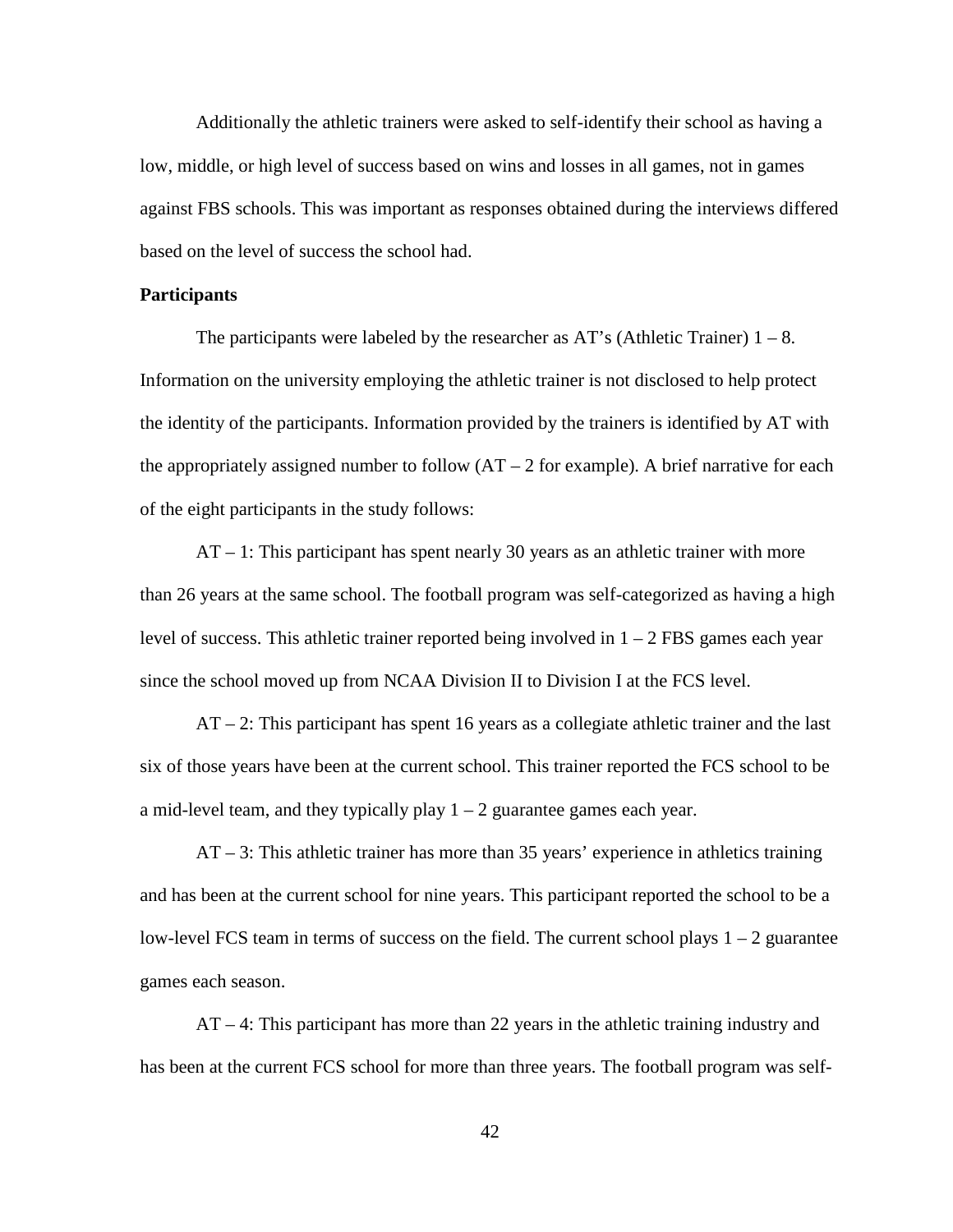categorized as having mid-level success in terms of wins and losses.  $AT - 4$  reported that the school has been involved in two games each season where the FCS school played a member of the FBS.

AT – 5: This participant has spent nearly 13 years as an athletic training professional with five years coming at the current school. The football program was self-categorized as having low-level success in terms of wins and losses. This participant reported that the school had been involved in  $1 - 2$  "play-up" games each year.

AT – 6: This participant has spent more than 30 years in the athletics training profession, and all those years have been at the same school. This athletic trainer described the college football program as a low-level FCS team.  $AT - 6$  reported that the school will typically play two guarantee games each season.

 $AT - 7$ : This participant has more than 15 years in the athletics training industry, with seven of those years at the current school. This participant self-categorized the FCS school as being mid-level in terms of wins and losses. This athletic trainer reported the school played two games each season against member schools of the FBS.

At – 8: This participant has nearly 29 years of athletic training experience with 26 of those years at the current school. This athletic trainer self-categorized the program as being a low-level school based on wins and losses on the playing field. AT – 8 said that on average the school has played two guarantee games each year, but there have been years where three such games were on the schedule.

## **Data Collection Instrument**

The researcher used a scripted list of interview questions to conduct the interviews (see Appendix D). These scripted interviews were designed to answer the research questions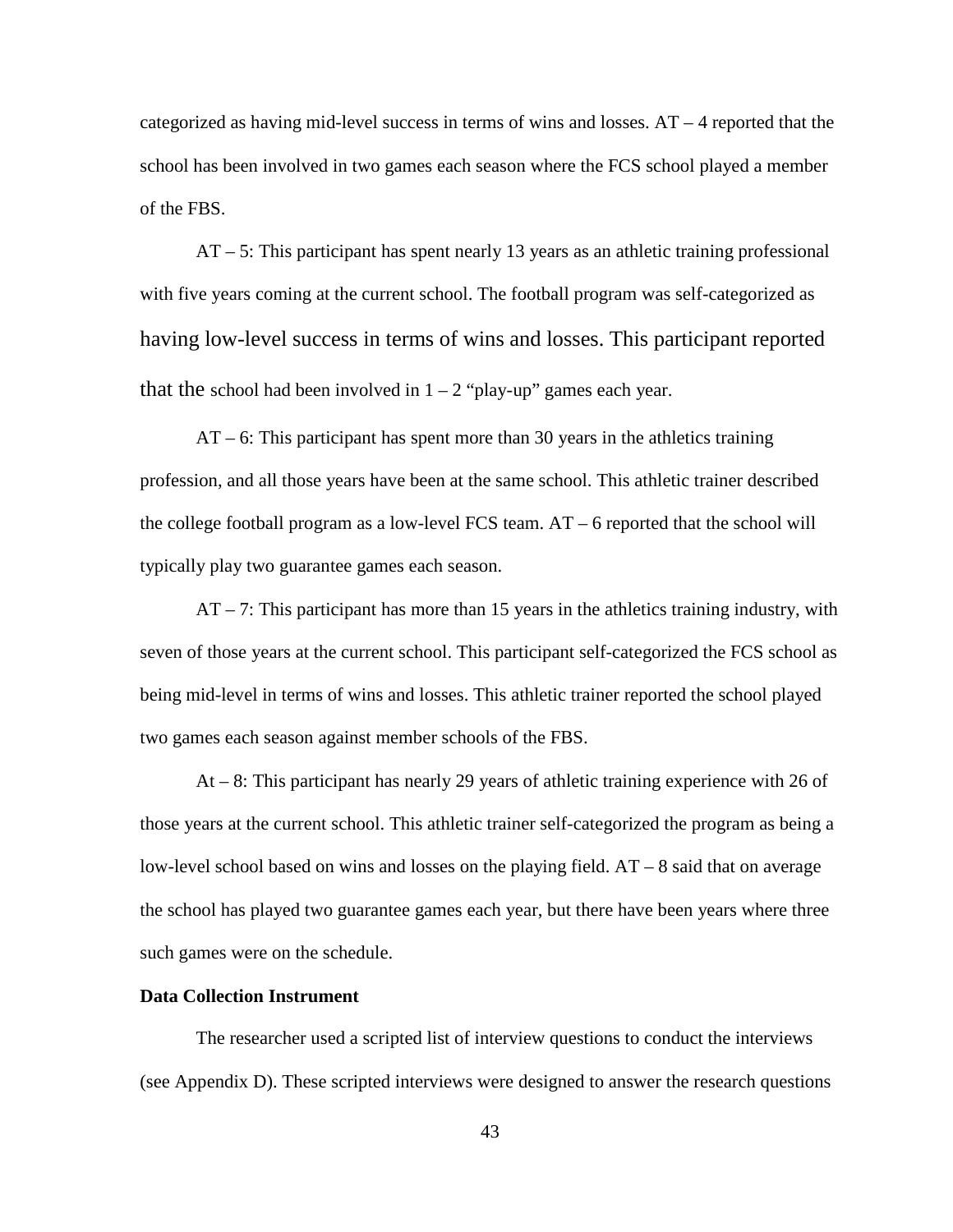that formed the foundation of this study. Some leeway was given to the researcher to ask follow-up or further inquiry questions based on answers provided by the participants. In general though, most answers were specific to the script in order to compare, identify, and describe the themes that emerged from the interviews.

# **Theme 1 – Positive Financial Benefits to FCS Schools Playing Guarantee Games Against FBS Opponents**

The initial theme that emerged from the study related to the perspective of the athletic trainers as an overall athletics industry professional. The first two questions in the interviews were not related to the fundamental research questions of the study, but instead were designed to provide a baseline of the overall thoughts of the athletic trainers on guarantee games. All the participants identified the financial guarantees as the major component, and all agreed that the games are important to their schools, and all offered differences as to how the games are justified as evidenced by the responses below:

Clearly they are designed to generate revenue for our university, our athletic department as a whole. In this day and age, there really is a mentality of everyone wanting to get theirs, so to speak. This is a way for FCS schools to get theirs. The NCAA revenue pie is expanding and as more money is out there to be had, this is a way some of that money can be brought in to lower level, less revenue driven schools. I believe for the most part these games have been positive for schools like ours. We just don't have the fan base or other revenue sources to generate the kind of payday that the larger schools have. I can see why there would be some negative perception because some of the scores are really lopsided, but I think for us, and for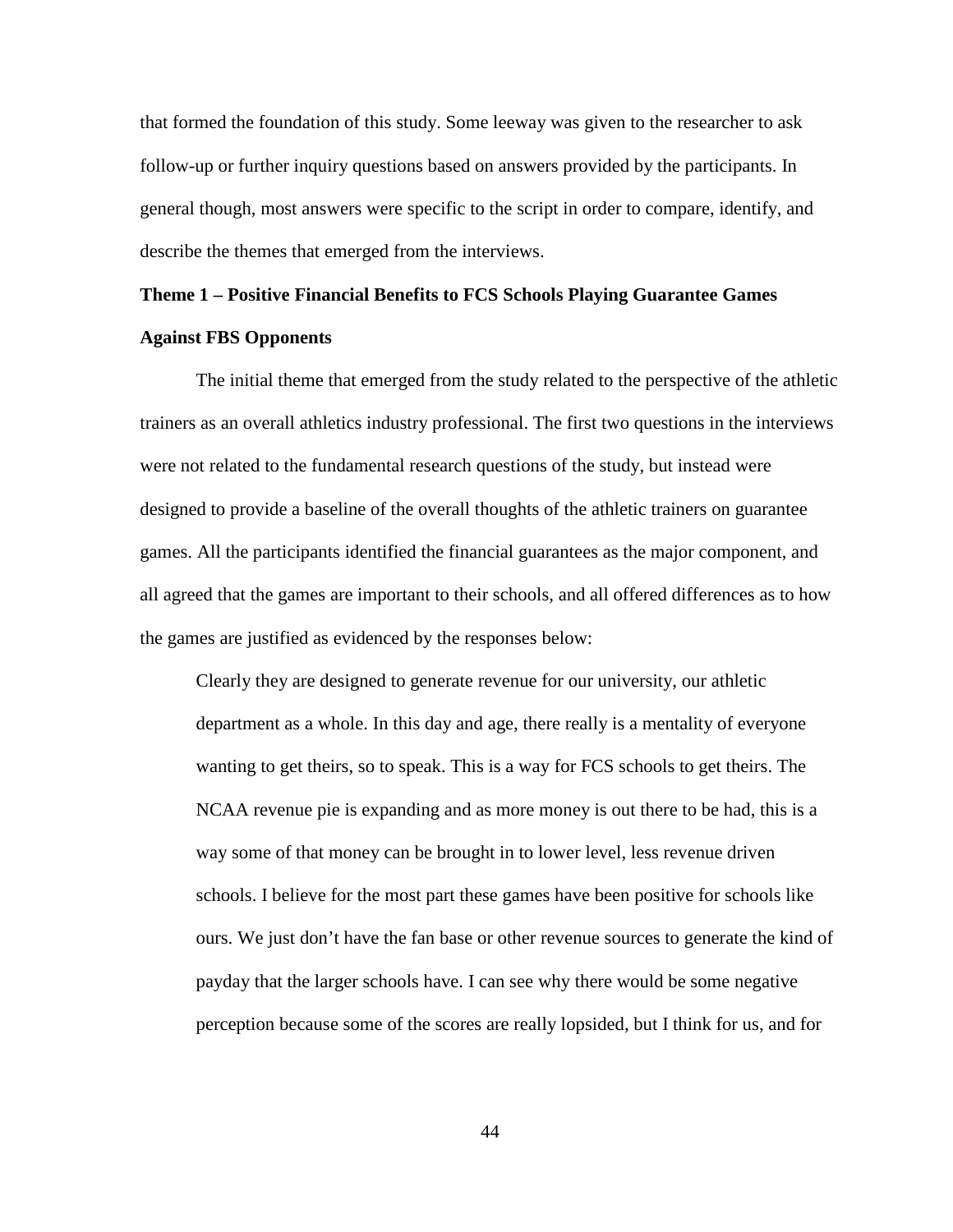most of the people (other trainers) I've talked to in my 20 years, we survive, move on and hopefully do well in our conference games (Participant  $AT - 6$ ).

Other athletic trainers also reported the financial benefits as the primary factor, but some mentioned the excitement the game generated and how it not only improved the fortunes of the athletic department from a financial perspective, but also the enthusiasm that can be generated by the FCS school.

I know for the smaller schools there is obviously a financial component to that. It's a large payday for us. It really helps support our athletics program across the board. So I think there is a financial component. I think there is a little bit of excitement and energy for a school when you're the small school so it helps the recruiting a little bit. I'm sure it helps just with energy and overall mood. And realistically you go into those games knowing that you've got some challenges, and it's going to be a long day and you know the chances and the odds of you coming out with a victory are pretty small, but it's a neat experience for a small school to go into those big Division I FBS schools and have that opportunity to play in front of 60, 70, 80,000 people. For some of our players, and even some of our staff members, you only get that a couple of times in your career maybe (Participant  $AT - 4$ ).

While all the athletic trainers discussed the positive aspects of the financial guarantees, some of the supporting answers provided variations of why the games were positive events. Another example of an athletic trainer discussing the positive factors of the payday but for differing reasons follows.  $AT - 2$  and  $AT - 3$  discussed how the gap in talent on the field has been narrowed and offered opinions as to why: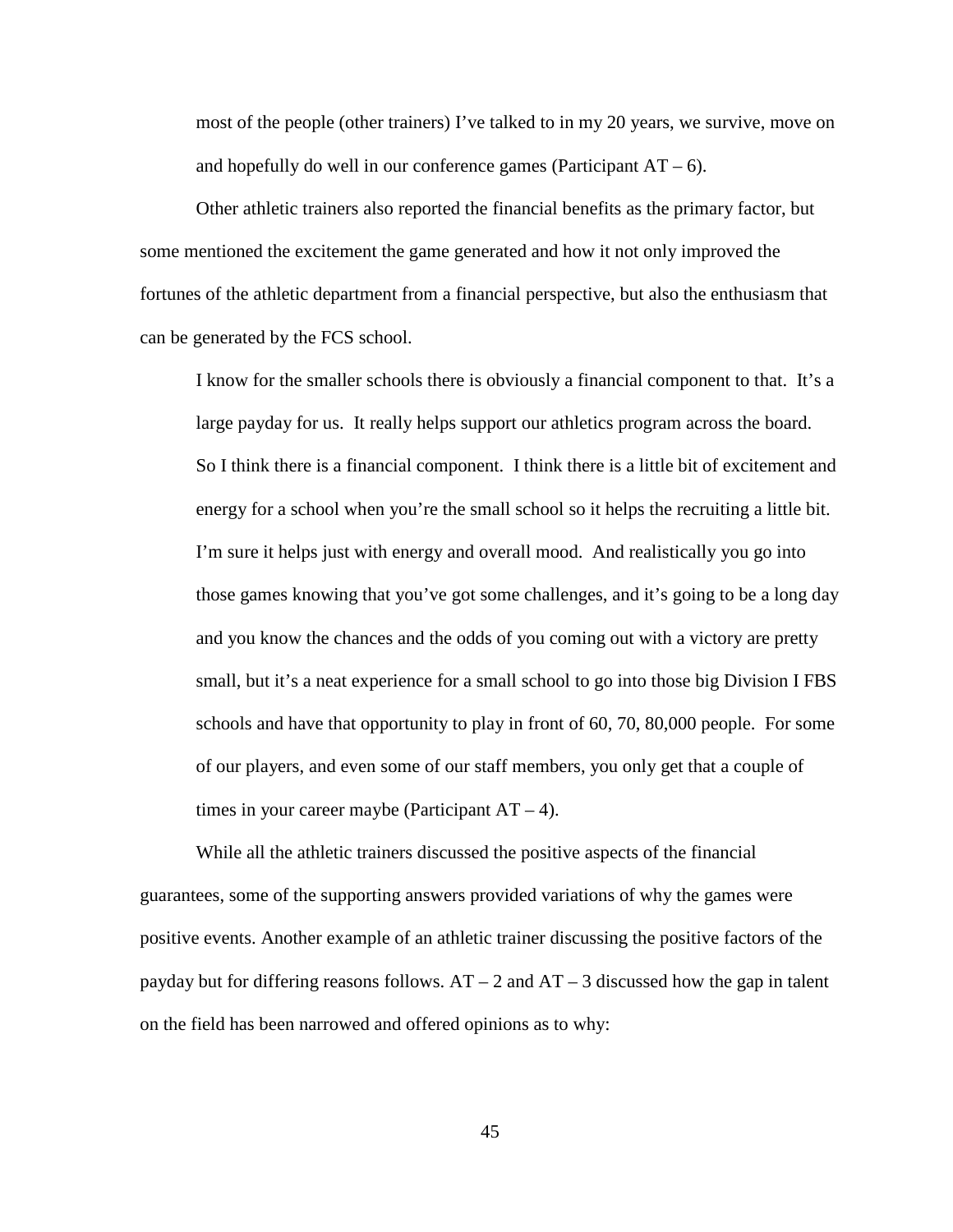Well, in a nutshell, I would say it's strictly about money. It's a revenue stream for our schools to play the big boys. I think it has come to a point now where there are some kids, for whatever reason, the quality of the kid has generally gotten a lot better. I believe it's from being in it from high school, from youth leagues, kids just have a lot better grasp of what they're doing. And when they come to school the kids just want that opportunity to continue on and play. You would be surprised how many great athletes are coming out of smaller schools and have the opportunity to play in the pros. At one time I thought the talent difference was huge, it was a big difference, and it was almost kind of unfair. It was nothing but a paycheck and it still is a paycheck, but today I'm still glad that we do it and in some respects we're closing the talent gap.When the kids do play well, it can be a big boost for our entire season (Participant  $AT - 2$ ).

AT – 3 also spoke of the reduction in the gap in talent, but offered perspectives related to success some of the FCS schools had, and how that has improved the football program's recruiting:

The thing about it is that they are recruiting in such a manner now that athletes, regardless of where they're at, what state they come from, how they've been coached for the most part, are much more developed and have a different perception than they used to. I think when they walk into a stadium with anywhere between 50 and 80,000 people, because there is less of a physical gap, they come in and I think as time has gone on, and the fact that some of them have rose up and defeated some of these bowl-type teams, upper echelon teams, they believe they have a chance. Because of those things, because of the change in perception that there is really not much of a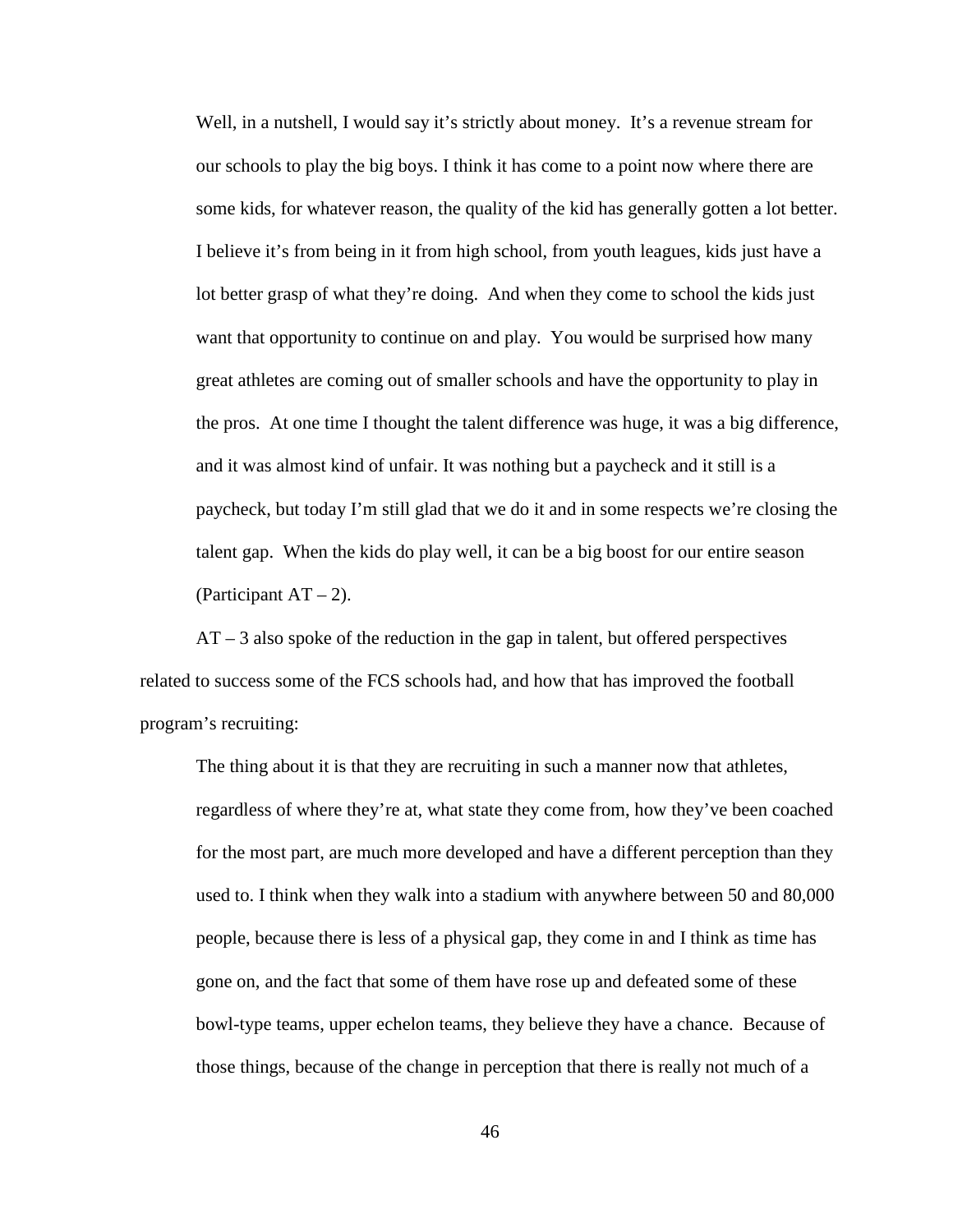difference when the two play one another, I think going toe-to-toe now is perhaps a lot different than what it may have been 20, 30 years ago (Participant  $AT - 3$ ).

 $AT - 3$  also made the point of how the money generated from guarantee games has helped the smaller schools make improvements to facilities, and that has helped the FCS schools compete on the playing field with some of their FBS opponents:

Right now the playing field has been leveled in regards to coaching and in regards to facilities. I think that the Football Championship Subdivision schools athletically in their training methods, and across the board have become so much closer to FBS schools. . . even though their facilities are not obviously as immaculate or as large and they don't have the resources as the Bowl Subdivision schools, they are improving their facilities to the point where a kid may decide to go to an FCS school than a lower level FBS school (Participant AT – 3).

Another athletic trainer offered that the challenge of the games, especially coming from a high-level FCS school, offered an opportunity to see how their team competed against schools from the FBS.

To be honest with you, I think it's good obviously for us coming from an FCS school. Not to be pretentious or anything but we're at the high end of FCS so that's a challenge that we like to take on. We're not doing it just for the money; we're doing it to see where we're at. We have a number of individuals here who live in areas with the large FBS schools and our kids like to show them that they maybe could have played at that level (Participant  $AT - 1$ ).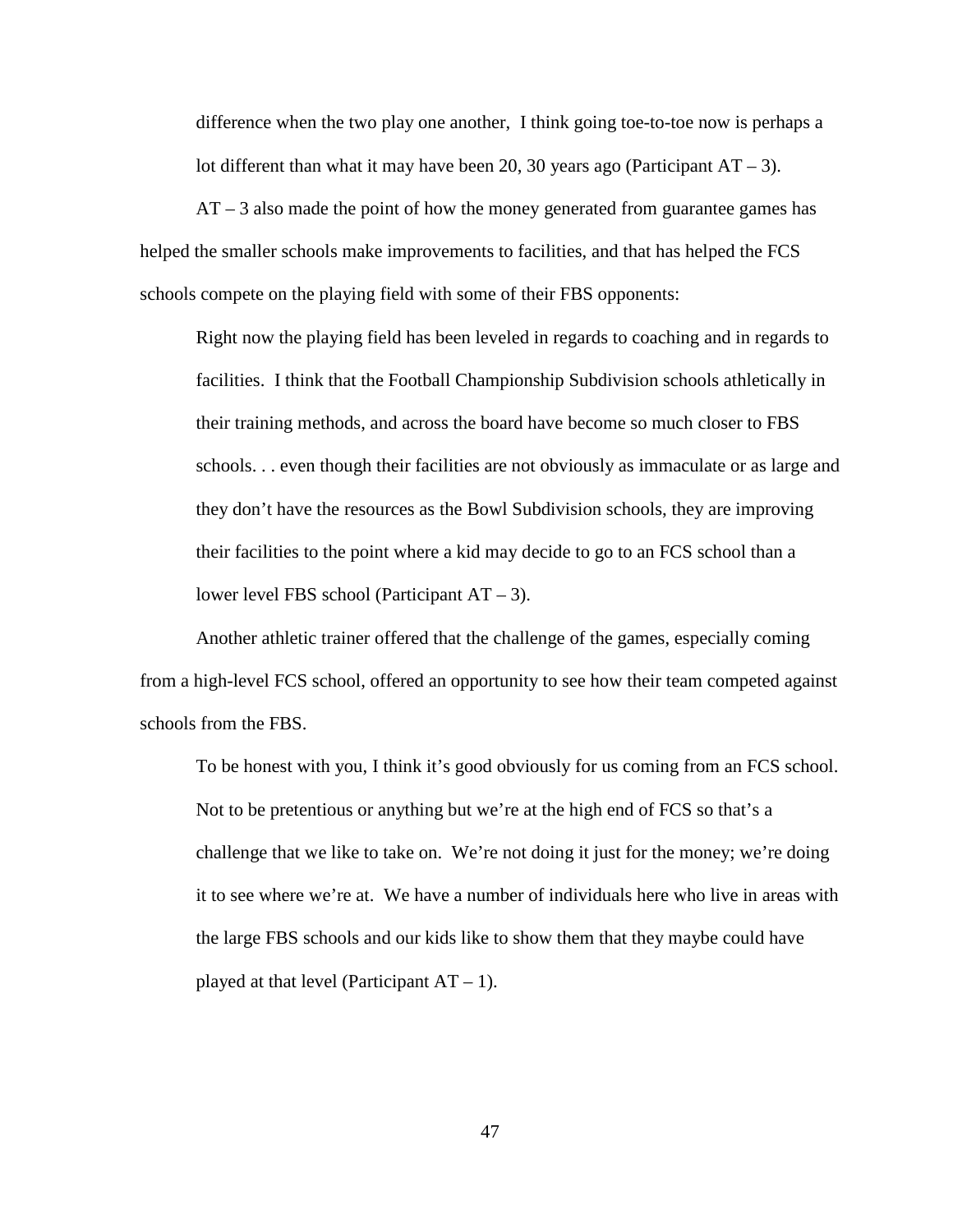Another benefit of playing guarantee games was mentioned by several trainers. This was related to the overall student-athlete opportunities that the young people in the FCS football program can be afforded because of the dollars generated from the guarantee games.

I think those games help fund the programs who may not otherwise have the money to be able to provide their student athletes with the greatest experience, or the supplies they need. We may get new equipment, safer equipment. They may get more nutritional meals when we travel. I think these games help keep those types of things improving from year to year. They (guarantee games) help fund them in ways that their particular university is not able to do (Participant  $AT - 5$ ).

AT – 7 reiterated comments regarding improved opportunities for student-athletes, but also discussed how the games have provided direct benefit to the athletic training department:

If we didn't have those games, being at an FCS level, our budgets would struggle in overall honesty. The games are, for the main reason, being played so the schools can afford nicer things for our student-athletes, and not just the football program. To have different things in our budget, especially the sports medicine side to help us with our budget so we can have nicer equipment, which helps us care for our athletes better (Participant  $AT - 7$ ).

As mentioned previously, the first two questions of the interview were used to gain an overall perspective of the athletic trainers based simply on industry knowledge of the guarantee games. The questions following were related to injuries and the observations and reporting of these injuries from the athletic trainer's perspective. With that, the underlying research questions of this study are now presented.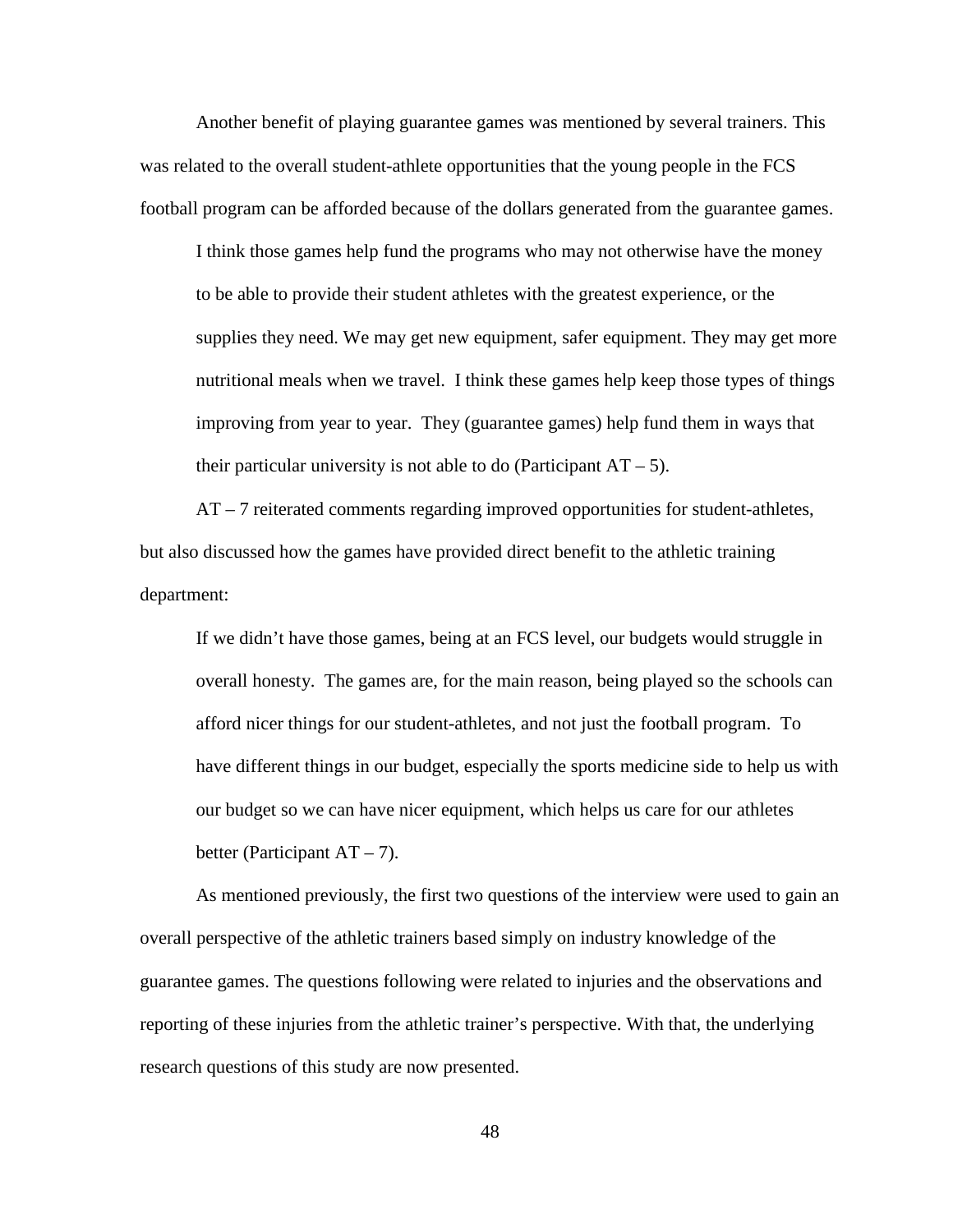**Research Question** (1). When comparing games between FBS member universities and FCS member universities, is there an increased chance of injury as opposed to games in which FCS opponents are more closely matched?

As the participants answered this question related to their experiences in injury prevention and treatment during FCS vs. FBS games, the second theme of the study emerged. **Theme 2 – Decline in Overall Health of FCS Football Student-Athletes Following FBS Games**

This theme was related to overall health of the football team during the game, immediately after the game, and the following  $1 - 3$  days after the game. The majority of athletic trainers felt their student-athletes were typically "more sore and banged up" than they were following games against member schools of the FCS.

The athletic trainers also mentioned that because guarantee games are typically played early in the season, student-athletes may emerge from these games with fewer injuries than if the games were played later in the year. The following comments address and support the second theme that emerged from the study:

We definitely are a bit more banged up following these games. Because we play them early in the season I think we are a bit healthier going into the games so we may not get as beat up as we could if the games were later. Definitely our guys who are on the field a lot in these games tend to be a little bit more banged up than normal. Sometimes though, teams are just more physical than another team regardless of the level. But generally, yeah you see more guys getting day-after treatment following games against the bigger schools (Participant  $AT - 6$ ).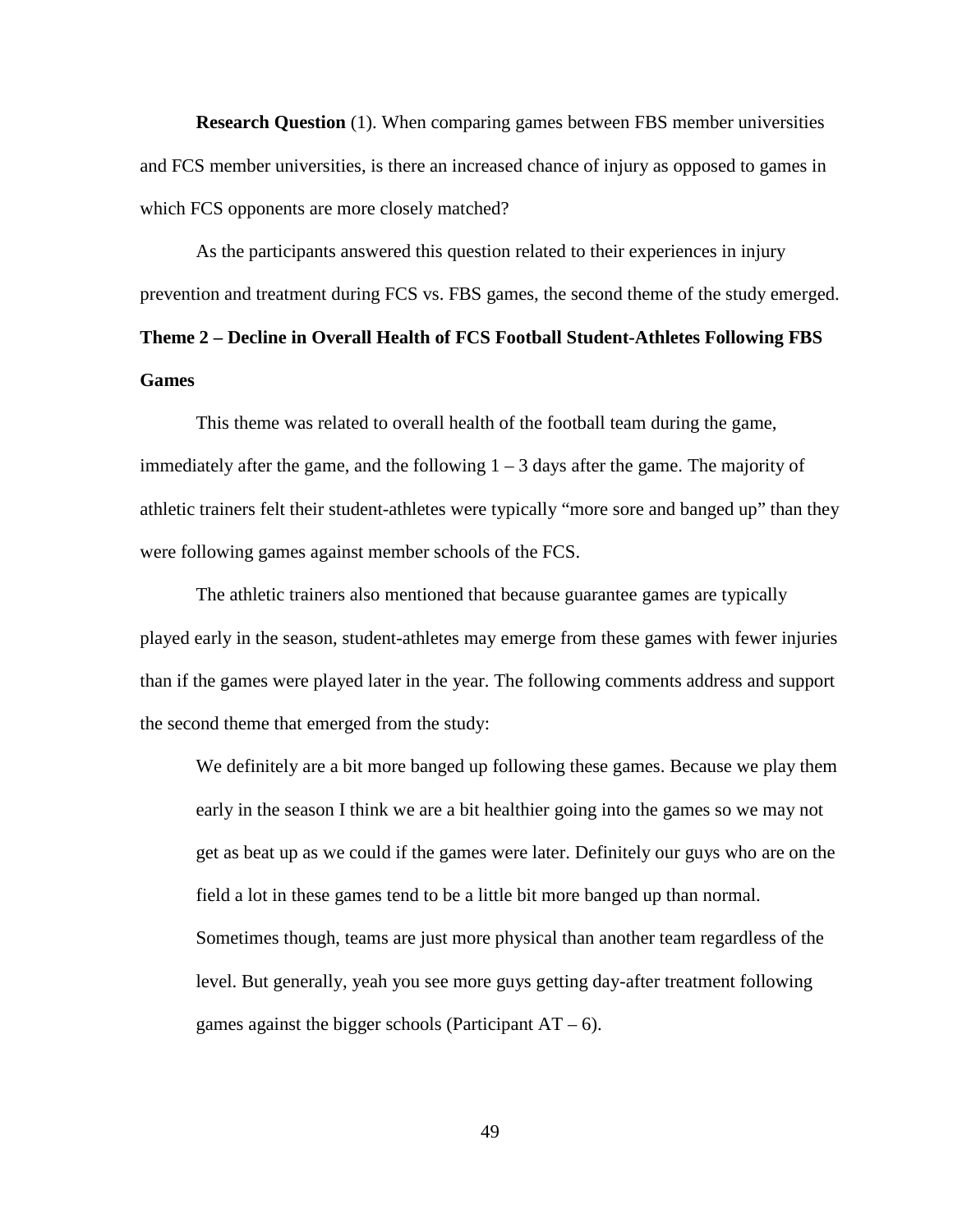Another athletic trainer inferred that some of the injuries suffered by his studentathletes could be classified as significant, but still manageable related to getting those injured student-athletes back on the field:

Overall the games that we come back from playing-up…in those games we come back with overall generally more soreness and we are banged up. I will say there have been more significant injuries that have occurred during some of those games. I don't believe we suffered any career-enders or anything like that. In general, we do have a lot more injuries reported on the days after those play-up games (Participant  $AT - 5$ ).

Due to the responses regarding increased injuries during, immediately after, or soon after a guarantee game, the researcher asked follow up questions related to what types of injuries were most common. The responses that followed varied, but the general underlying premise was that fatigue and lack of depth from the FCS schools increased the potential for all types of injuries.

I would say the number one cause of injury that we probably face is our guys . . . its multiple things that happen to you, but what happens most is fatigue. Our players get worn down quicker and so they're more susceptible . . . when you get tired and you're still trying to go, your body wears down, there are a lot of different things that happen. With our linemen, it is a lot in their legs. They don't have the ability or they're just not strong enough and they get trapped and they're hurting down around their knees. Our receivers, our skilled kids, seem like they have a few more knocks, and more headaches than normal when we play teams in our own league (Participant  $AT - 2$ ).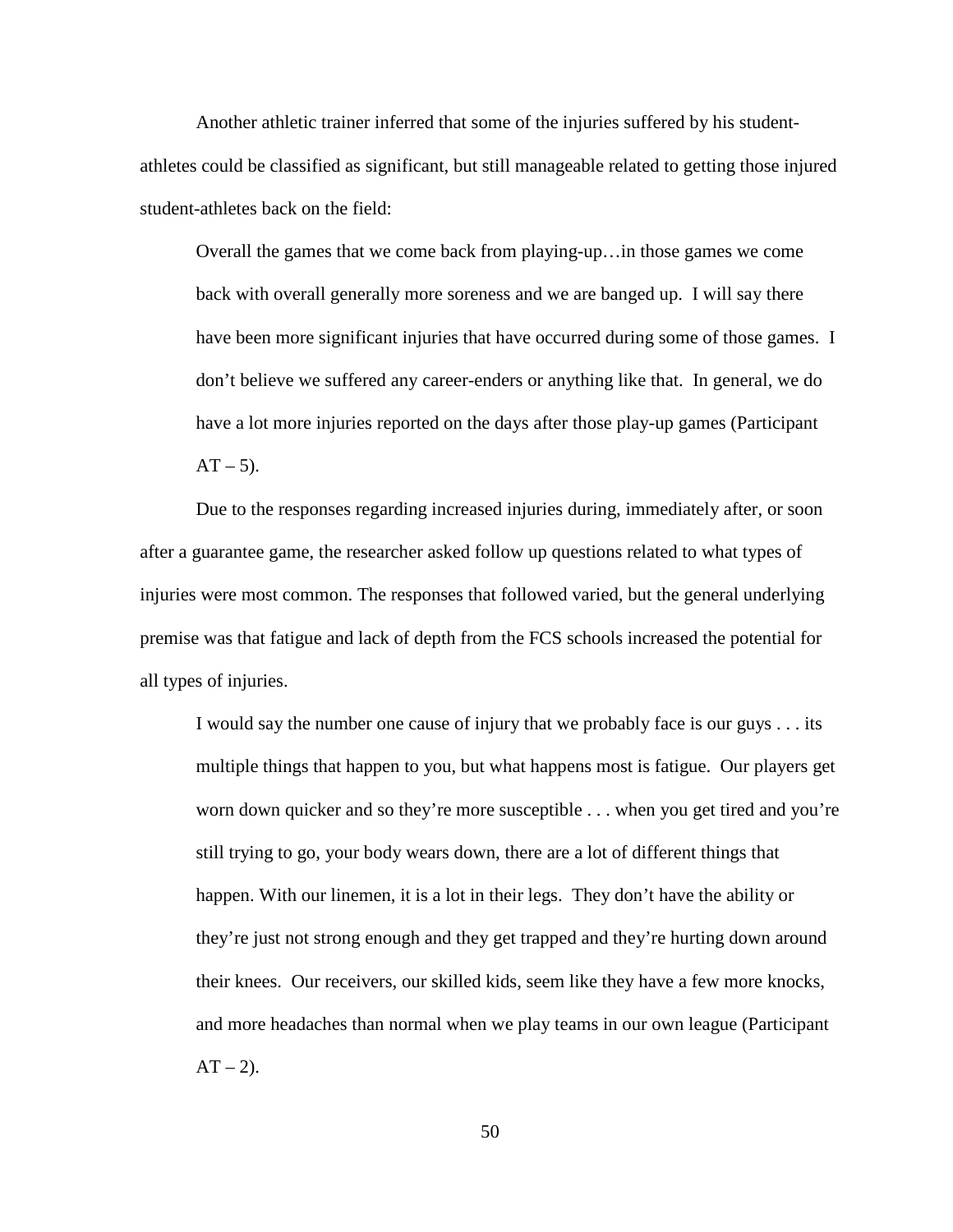Another participant offered more specific information when discussing the most common types of injuries:

In my years here, I don't think we've had what I would call a typical injury that occurs during these games. I think its overall soreness and I guess if we have injuries it might be an AC (anterior cruciate) sprain or an ankle sprain. Just typical football injuries (Participant  $AT - 7$ ).

Another participant answered the follow up question with an explanation of the overall differences in injuries that occurred, and this athletic trainer also mentioned fatigue and the wearing out factor. Additionally though, the participant spoke of how the factors of the heat in the early season, and the lack of depth for the FCS school can be a cause of injuries as a game progresses. Some of these injuries ranged from minor to severe:

I would say very rarely in my experiences have I ever really felt that we were in physical danger, if you will. But there was one experience when we did play a Top 5 (in BCS rankings) school and you could just tell. There was just a physical difference, not just a size, strength, and speed advantage. We really had a long day from a healthcare standpoint both from orthopedic injuries, and we had a few head injuries that game. It's my experience the times I've done this I always feel the competition is usually pretty spirited in the first half and then at halftime, coming out in the 3rd quarter is when I see injuries and the game separates a little bit. I think in my experience typically these games always happen early in the year so we have the heat component and multiple times we go out for crampers and dehydration because our ones and twos are playing the entire time…we have to. By that time, they're (FBS opponent) able to sub in their threes (third team) a little bit and hopefully  $\dots$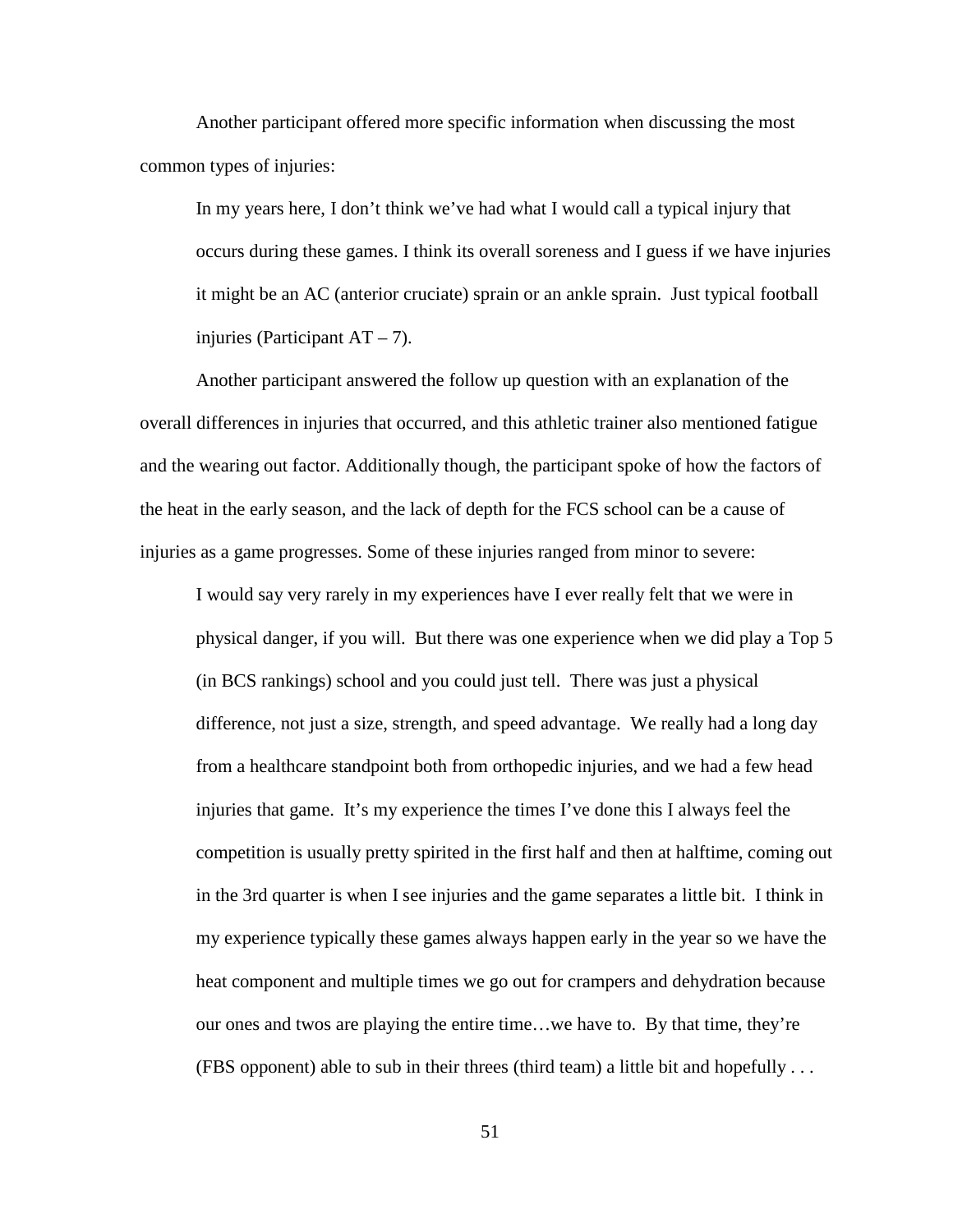I'm sure from their standpoint, they might be up two or three scores, maybe more, and they're starting to rest their ones (first team) so they're getting deeper into their roster and hey, we're all we got. Guys are cramping, guys are getting tight 'cause they have to go every play just to keep it within a 2-score or a 3-score game…just to keep it respectable. It's that  $3<sup>rd</sup>$  quarter the wheels fall off. We start to get injured, they get up a score or two, or three, they're able to rest their ones, they're into their threes and fours (fourth team) and now we just can't get the game over quick enough. The one game I'm really thinking about in my history . . . we were a pretty submarginal FCS and we're playing a Top 5 FBS team. I was on the field longer than some of our players that day. I had more reps on the field that day than our starting quarterback for sure. I don't know if they're just bigger, faster, stronger, they can get to the spot quicker than our guys can, combination of all the above but, yeah, that was a long day (Participant  $AT - 4$ ).

To further support this claim, one athletic trainer spoke of the violence that has been observed in guarantee games. While not describing injuries specifically, this athletic trainer did make note of the number of injuries that occur in some FBS games can potentially be more numerous than in games contested against FCS opponents:

In that situation, I think sometimes these games can be a little bit more violent than it needs to be, but I think it depends from school to school. We've played some Bowl Championship schools  $(AT - 7$  was referencing FBS schools), the main Division I schools, that have not been that violent. But, yes, I've also experienced where some of the schools, the upper division guys, they have just been violent, you know, more like a bully to the smaller schools. In other words, if we play schools on our level, if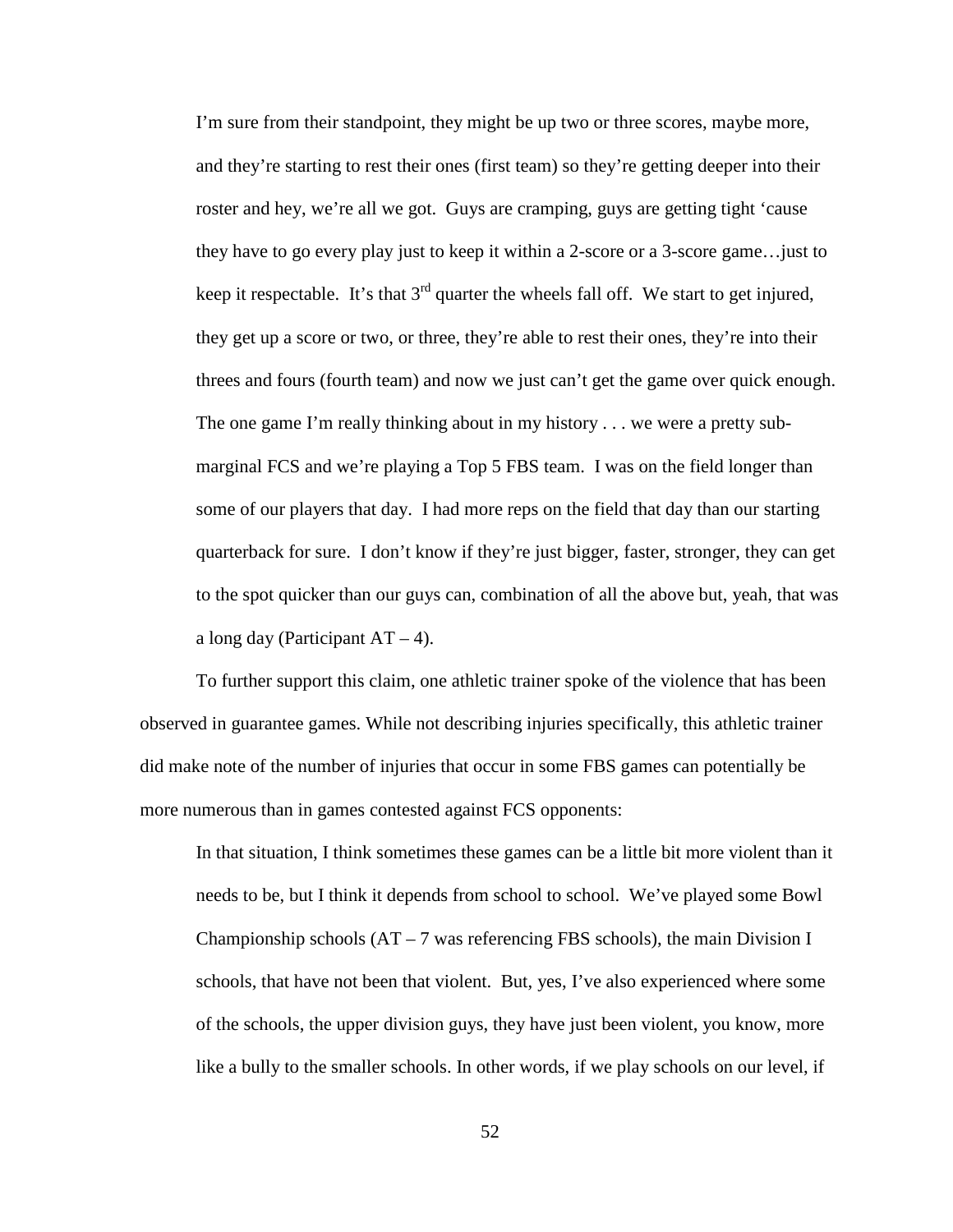the number of injuries that will occur within that game would be about five or six, it's likely that it will go up to anywhere between 10 to 12 (Participant  $AT - 8$ ).

The sub-research questions that supported the first research question broke down the classification levels of injuries to three areas: 1) season-ending injuries; 2) career-ending injuries; 3) catastrophic or life-altering injuries. The three categories were asked of the participants in order and are presented here in the same manner. The responses to these questions provided the third theme of the study.

**Research Question** (1a). Is there an increase in season-ending injuries? (An injury that causes a player to come out of a game and not return for the remainder of the season)

**Research Question** (1b). Is there an increase in career-ending injuries? (An injury sustained in a game that does not allow a player to play collegiate football again)

**Research Question** (1c). Is there an increase in catastrophic (life altering) injuries? (An injury sustained in a game that causes death or quadriplegia)

# **Theme 3 – No Increase in Season-Ending, Career-Ending, Catastrophic Injuries When FCS Member Schools Play FBS Opponents**

The eight athletic trainers unanimously responded that in their experience working isolated guarantee games, there was no increase in the occurrence of injuries at the three levels. The participants were asked about injuries in these three areas as individual topic questions so they could consider the levels one at a time. Answers to the questions ranged from simple "no" answers  $(AT - 1, AT - 5, and AT - 7)$  to some explanation as part of their answer. Because the responses came from experts in their fields, and from people who are directly involved in treating their student-athletes before, during, and after guarantee games, this theme is a broad research question that provided the foundation for this study. The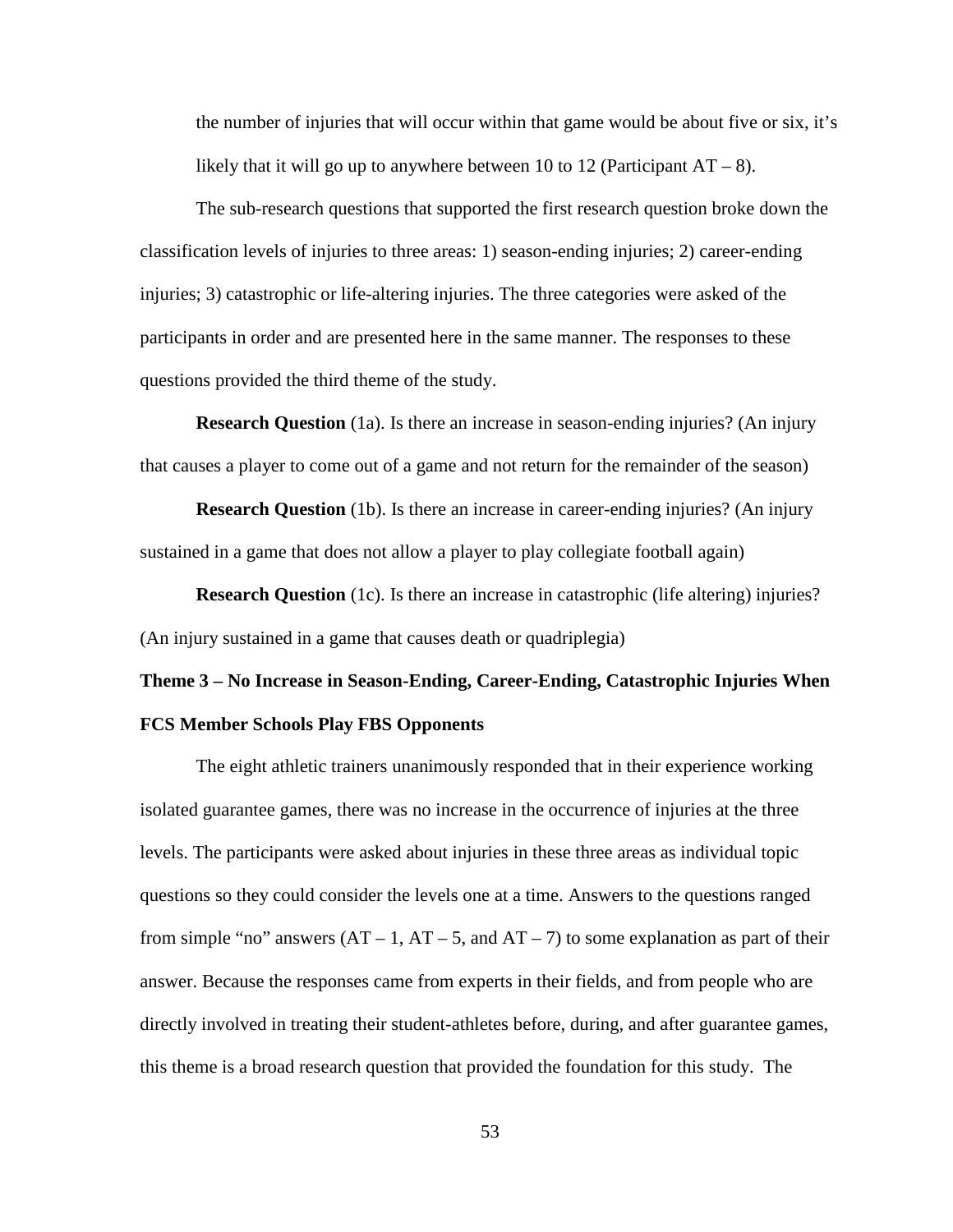researcher included the answers to the questions related to all three classification levels in order.

**Season-ending injuries.** When asked about season-ending injuries, the majority of participants offered responses confirming no difference among opponent levels. One participant offered "It just depends on some years. I don't know if it's that big of a difference. I don't think there's much difference" (Participant  $AT - 2$ ).

Another participant felt season-ending injuries were not related to the two teams on the field, but were injuries that occur as part of the sport itself:

Not directly related to the play on the field itself. It's kind of ironic the injuries that I see in these types of games are injuries that could have occurred at any time. They are not because of the contact, not because of what they do or what we don't do, but it just so happens that if you go down and look at a synopsis of how severe injuries occur and when they occur, again, we're always talking about something that could have happened against anyone (Participant  $AT - 3$ ).

AT – 2 discussed how season-ending injuries haven't been directly related to guarantee games, but did revert back to earlier comments about how injuries resulting from these games may make it more difficult to get student-athletes back for games later in the season:

I don't know if I've had any season-ending injuries coming out of one of those games but you certainly get those 2, 3, and 4-week injuries, maybe an MCL (medial collateral ligament) sprain, an ankle sprain, injuries that are going to now start affecting the next couple of weeks and now you're trying to get these guys back for conference. At our level typically what will happen is you'll maybe play one big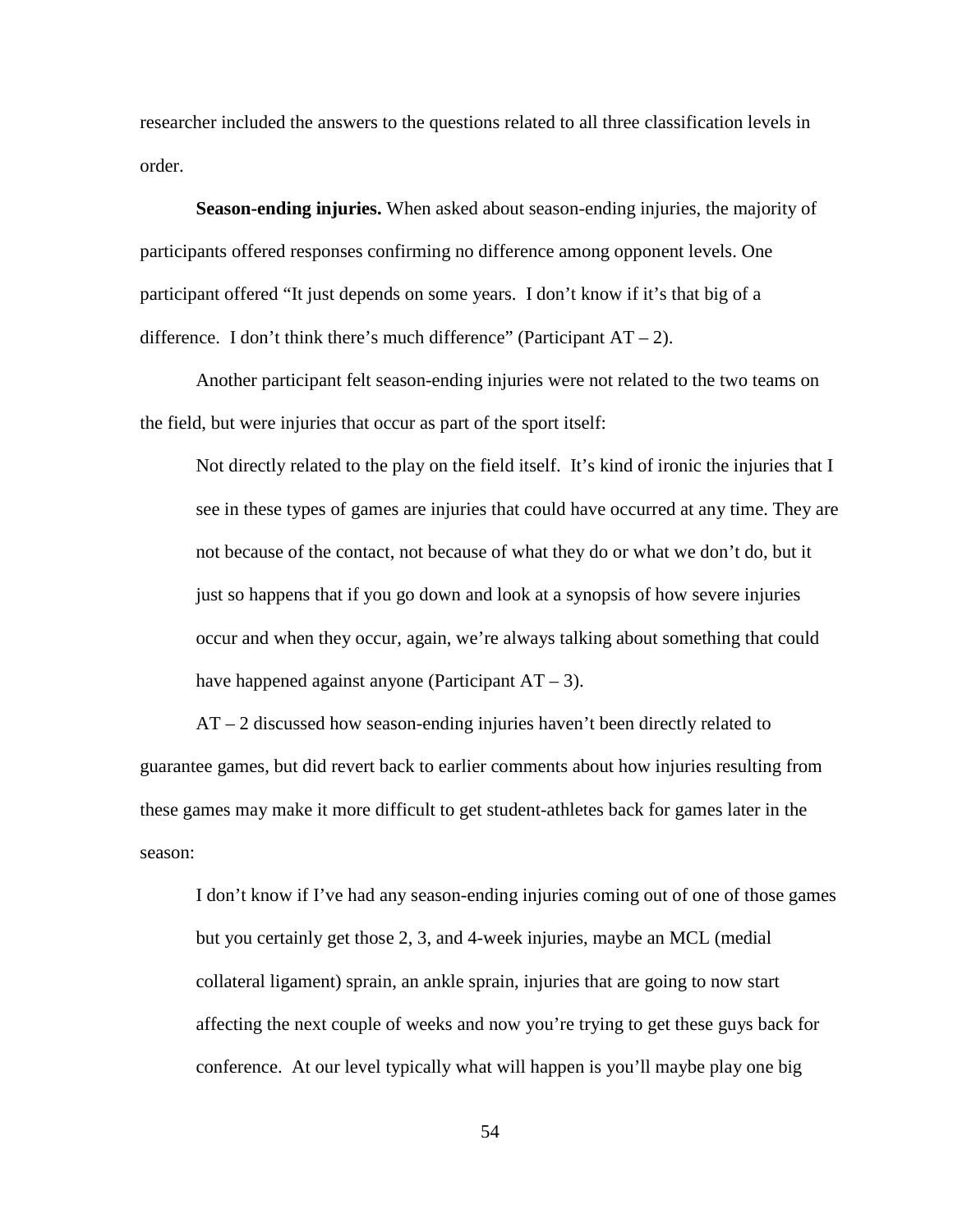school. You may play a big Division I (FBS) school, maybe we'll then play a Division I school that isn't as good, maybe another 1-AA (former NCAA classification, now called FCS) so really by maybe the fourth week of the year, fifth week of the year now we're able to get into conference. It typically happens, knock on wood we didn't have it this year, but typically you're going to get a knee (injury), you're going to get a shoulder (injury) and all of a sudden now our goal becomes getting a guy back for conference. But in terms of a season-ender, in my 10 or 11 years of doing this, FCS or FBS, I don't know if I've ever had a true season-ender (Participant  $AT - 4$ ).

 $AT - 6$  supported  $AT - 2$ 's comments regarding injuries that may occur in a guarantee game, and how those injuries may start an injury that may progress as the season wears on:

No I wouldn't say that. As I mentioned games earlier in the season tend to see fewer season-ending injuries because there is no cumulative effect at that point. But what can happen is that a player could get hit pretty hard, and because you play the next week he can't heal properly and that injury becomes longer term. He may progressively get worse and eventually that injury ends up knocking him out for the season, but that may come several weeks later, much later than right after or during the FBS game (Participant  $AT - 6$ ).

AT – 8 felt that season-ending injuries can occur at any point during the season, and against any opponent. "No. My answer would be no to that. Season-ending injuries can happen to our football players in our conference games just as often, against their fellow FCS level athletes. So it has no correlation to that" (Participant  $AT - 8$ ).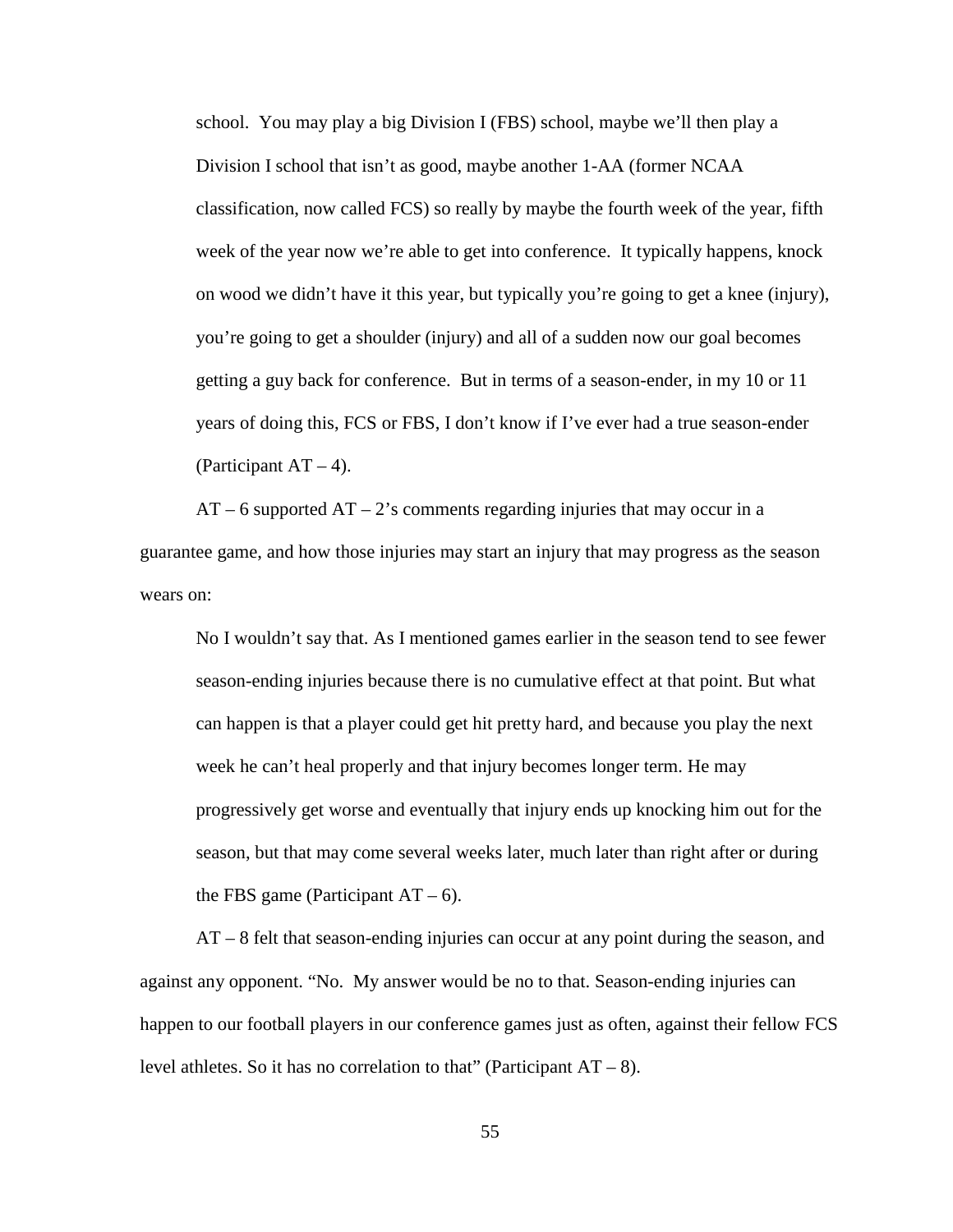**Career-ending injuries.** Injuries defined as career-ending was the next classification, several participants responded with "no" answers  $(AT - 1 & AT - 5)$ , while others offered narratives supporting their responses:

These (guarantee games) are usually at the beginning of the year when our people are usually in their best shape. I don't think there's any more of an increase of careerending injuries than there would be at any time of the season (Participant  $AT - 2$ ).

AT – 3 acknowledged that injuries that could be categorized as severe can occur, but those injuries have not ended a student-athlete's football career, regardless of who the opponent is:

No, I don't think that there is . . . you may have a substantial injury that may limit someone or that may take them out for a while, but as far as a career-ending injury or an injury that would require an extended rehab situation or anything like that, I don't think there's any difference between playing one division school against another division school (Participant  $AT - 3$ ).

AT – 4 revisited a prior response to a question discussing head injuries some football student-athletes suffered in a guarantee game. While not saying that the head injuries ended a career, the participant did discuss a specific area of injury, and a significant one from a health standpoint:

No, I've been lucky, haven't had those, haven't had a career ender following those games. But another point of reference kind of popped in my head - a couple of years ago at the school I'm at now, we had one of those (guarantee) games and we ended up with about three or four… I think we ended up with like four diagnosed concussions in that game. We've talked about that as a medical staff - is that related to the size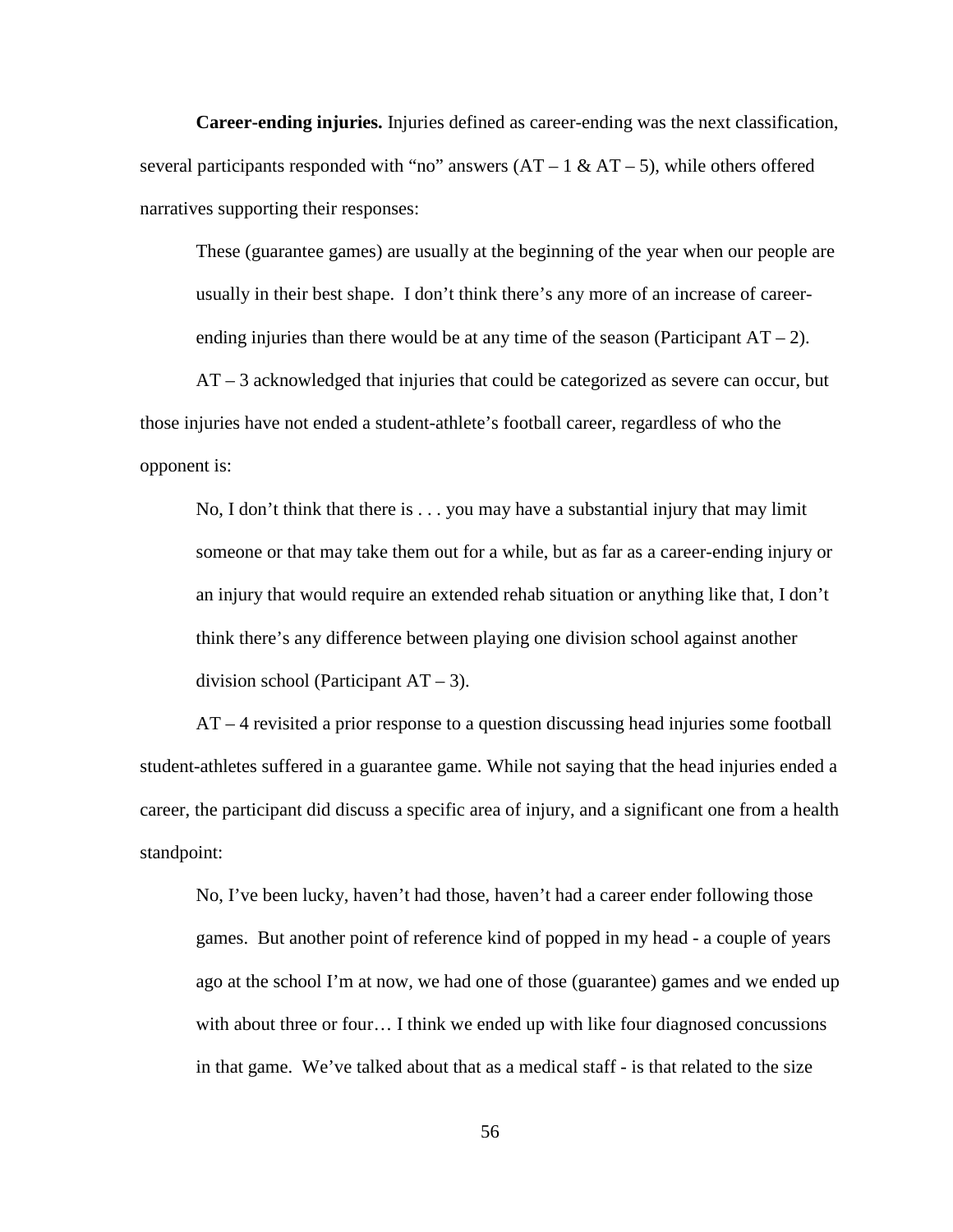differential, speed differential? We're down 50…is that the easiest way for that guy to get out of the game that day, and hey I just want my day to be over. We don't know but, yeah, we had four heads (injuries) in a particular game (Participant AT – 4).

While  $AT - 6$  also provided information confirming no increase in career-ending injuries, this trainer feels injuries defined as career-ending are down across the sport:

No, I can say that I haven't seen that. And we have played several of these games, usually two a year. I can tell you though that career-ending injuries are down for us in all aspects. Part of that can probably be attributed to rules that are designed to keep players safer, better coaching regarding not leading with the helmet, and those types of things. Plus players are just smarter overall and they are constantly reminded to keep their heads up, keep blockers off their legs, and that type of thing (Participant  $AT - 6$ ).

Similar to the answer provided by  $AT - 8$  regarding season-ending injuries, careerending injuries were also not related to the competition on the field:

No and for the same reasons, too. I don't see a correlation to the level of schools that we play and if a career-ending injury may have occurred. It's still the same. Football is just as violent in every level (Participant  $AT - 8$ ).

**Catastrophic injuries.** Catastrophic, or life-alter injuries (those resulting in quadriplegia, paraplegia, or death) happen so infrequently in college football that the numbers are not even reported by the NCAA (NCAA Injury fact sheet, 2010). The FCS athletic trainers confirmed this as well as all eight participants agreed that guarantee games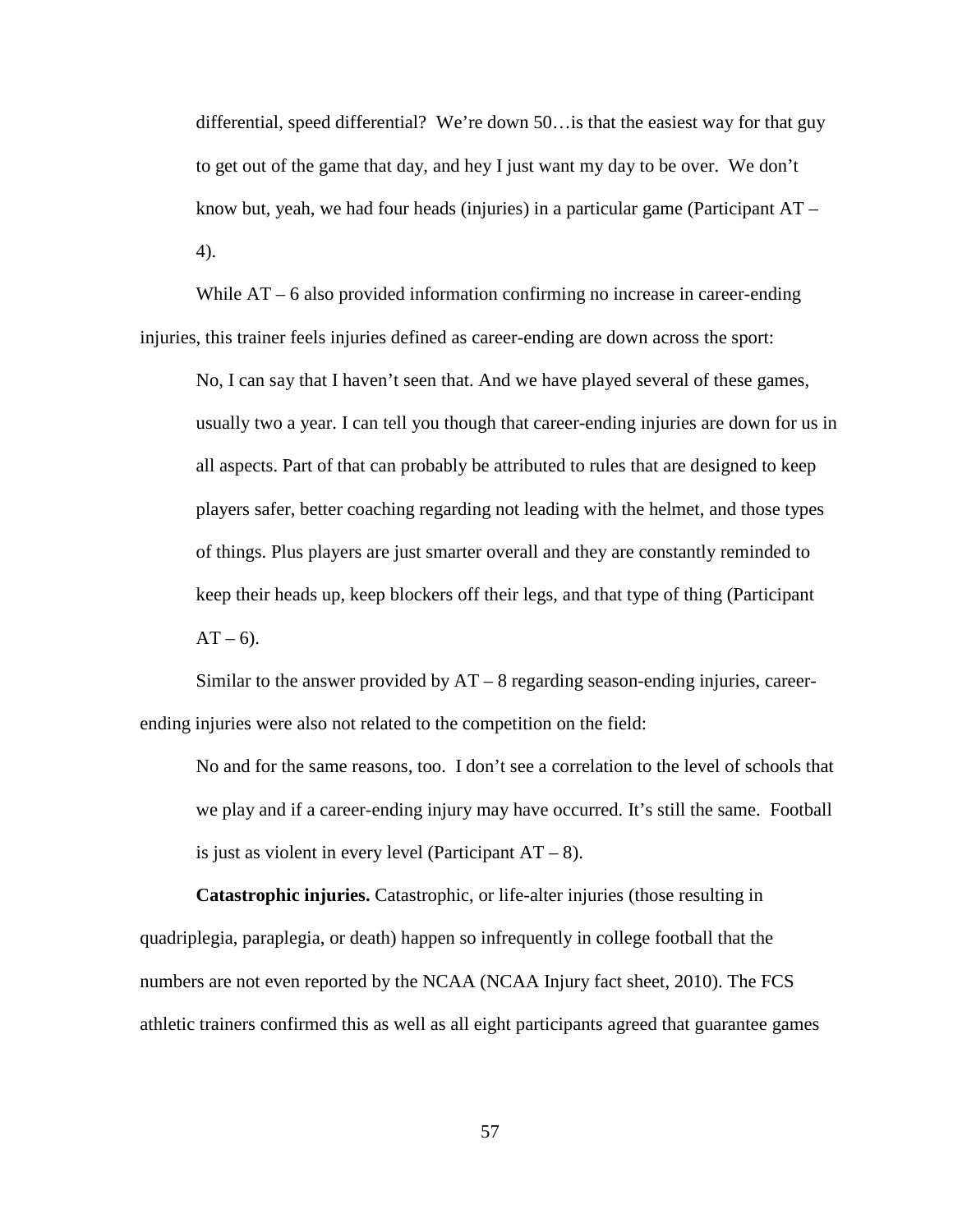had not caused an increase in catastrophic injuries. AT – 4 did mention that the full effects of an injury suffered during a college football career may not be known until many years later:

We haven't had any spinal cord injuries. We've never had any quadriplegic or paraplegics. You know the instance I talked about the four concussions, you never know on those. Those guys all came back and played within a week or two so they didn't miss extended time, but we all know now the unknown variable of long-term health and safety. We'll have to get back to that question in about 20 years. I don't know (Participant AT - 4).

The next set of questions that followed were related to schools that played multiple (at least two) guarantee games each season, and if those games were conducted over consecutive weeks. This topic was the reasoning behind the second research question of the study.

**Research Question** (2). When playing multiple games between FBS member universities and FCS member universities, is there an increased chance of injury?

**Research Question** (3). When playing consecutive (back-to-back) games between FBS member universities and FCS member universities, is there an increased chance of injury?

The athletic trainers all answered the questions related to this topic in a very similar manner, which in turn provided the basis for the emergence of the fourth theme of the study.

#### **Theme 4 – Increases in Injuries Following Multiple and Consecutive FBS Opponents**

The fourth theme that emerged from the study is related to seasons where an FCS school played multiple FBS opponents in the same season, and participants were asked about playing FBS opponents in consecutive weeks as well. The reason for this question was to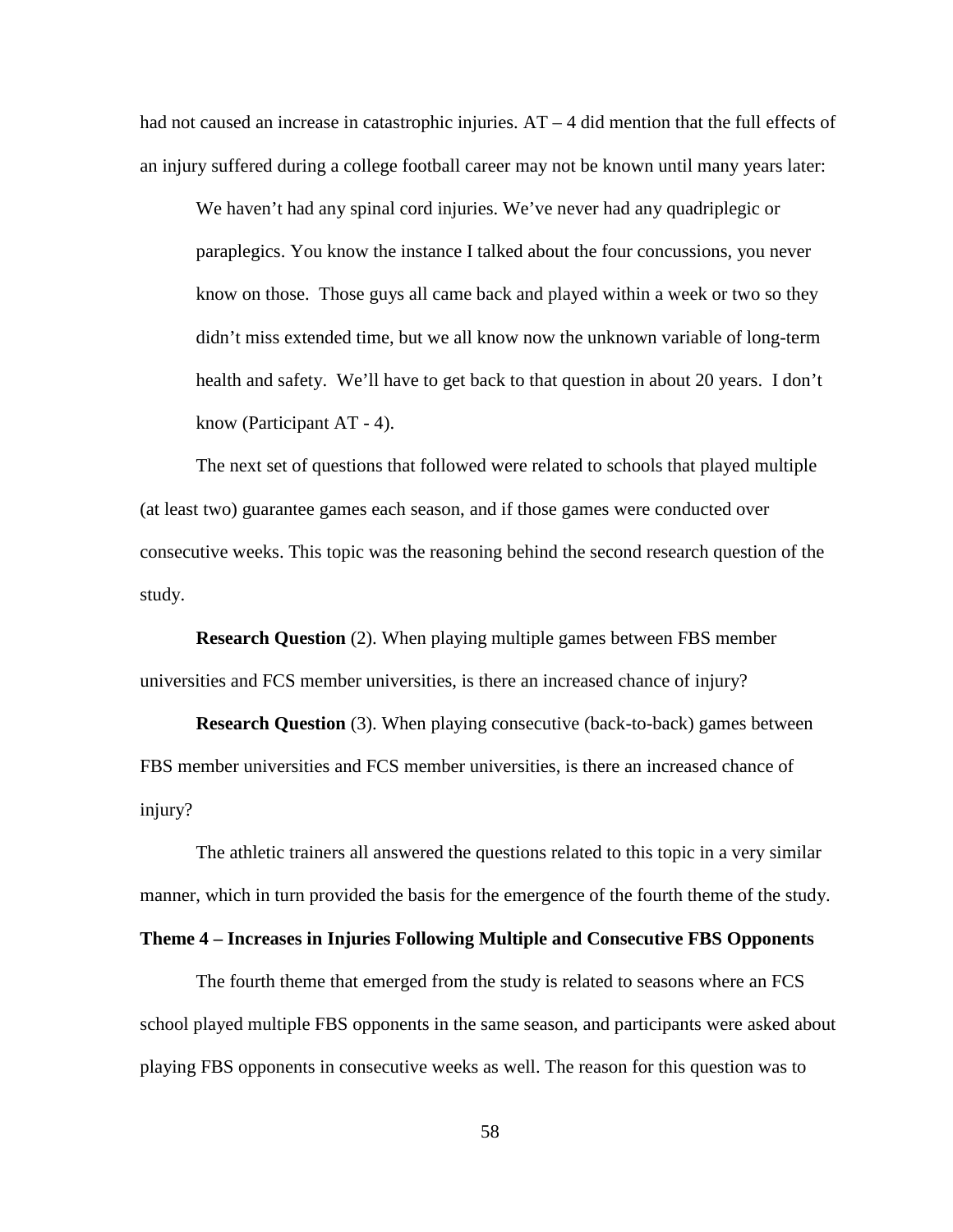determine if the cumulative effect of playing FBS opponents led to an increase in injuries of all types.

If an athletic trainer responded that there was evidence of an increase in injuries when multiple FBS opponents were played, a follow up question was asked by the researcher. That question was if the athletic trainers thought multiple games or consecutive games against FBS opponents was a positive scheduling practice as it related to potential injuries? Only those trainers responding that they did see an increase in injuries following multiple or consecutive games are listed. Five of the eight athletic trainers (62.5 %) answered the question opposing multiple and consecutive games against FBS member school. All agreed that multiple games can increase the risk of injury, and if they had their way, consecutive games would not be scheduled:

It is the fatigue and the depth issue. We just don't have the depth and the skill level is higher so the FBS schools just seem to be able to . . . if we had to play two big schools like that in a row, it does wear you out; wears you out pretty bad. I think the factor of wearing down and just the physical ability is the difference in the two levels. We're more susceptible to injuries just because of the fact of getting worn out. We just don't have the numbers; we just don't have the depth of the FBS schools. Consequently, we have to stretch things to be able to try and compete. It gets tough. You know, we've had a few (multiple/consecutive) FBS games. I guess we've just been strictly overmatched and have had some injuries . . . I can't say for sure if it would be any different if they were playing in the regular league. It seems like if a kid has some difficulties or is prone to injuries though they come out quicker in the beginning of the season when you're playing the FBS schools. On the whole, I would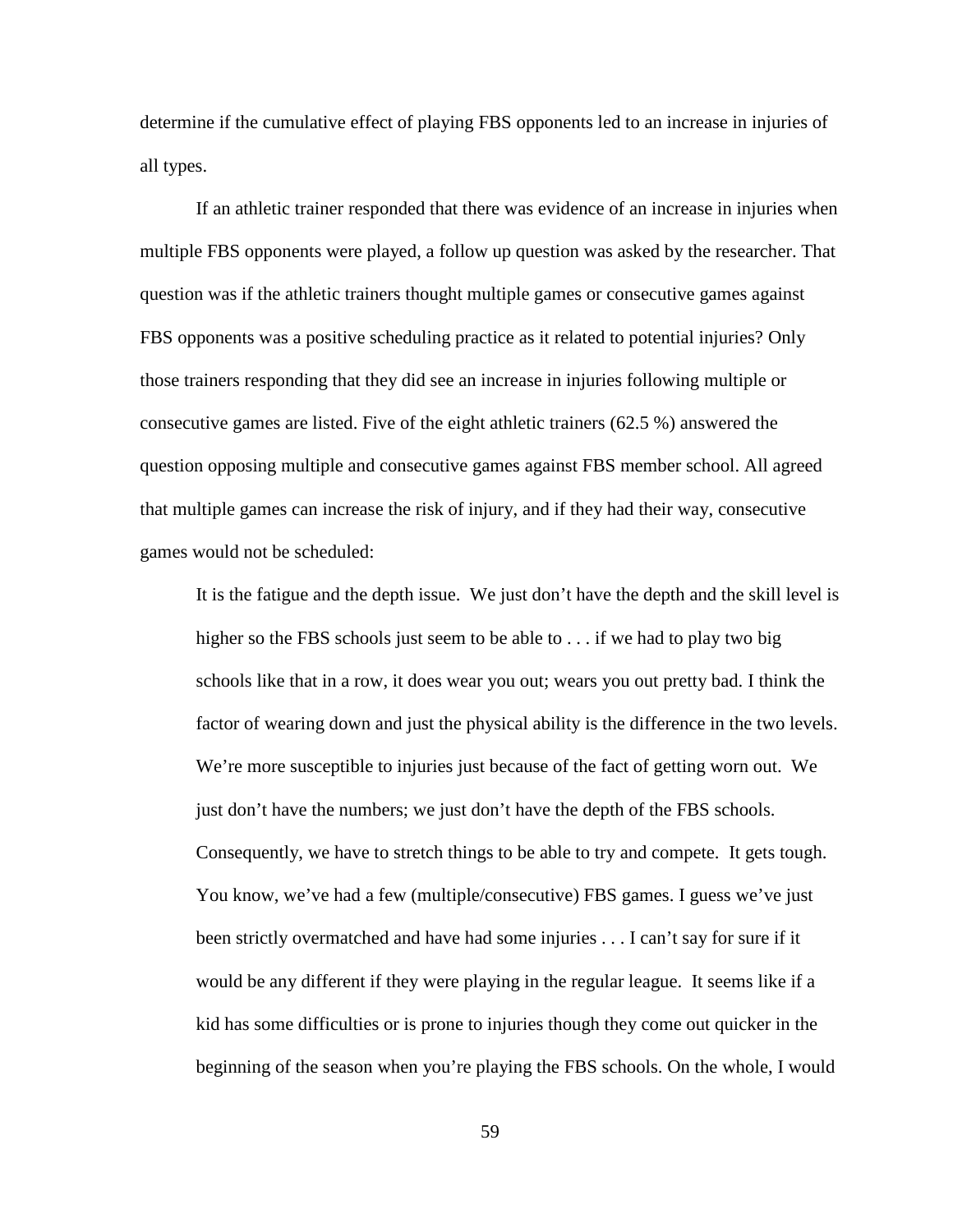much rather that we didn't play consecutive FBS opponents so we can get our guys healthy after one, but the way this program is structured, we are going to play two each year. Sometimes the schedule dictates when we have to play them. If I had my way, and if I had a vote, I would say preferably not to multiple games and definitely no to consecutive games (Participant  $AT - 5$ ).

AT – 4 noted the fatigue and lack of depth and how an FCS school might be competitive with the FBS team for part of the game, but as the game wears on, injuries may occur more often and the thinking of the coaches, down through the rest of the staff, changes from having an opportunity to have success to one of just getting out with minimal damage:

I have. One school that I worked at in a different institution, we did play two or three and, yeah, it's exactly that. I mean you get a few of those scheduled some years. You get a guy that can't leave a game when he should in the first game so you can't get him into the second game because of an injury from the first. Or maybe it's one of those fifty-fifties; you can get him in, he doesn't last the whole second game. Yeah, those certainly happen. You get out of half-time and I've had a few where we actually might be winning, or we should be up going into half-time and I don't know if it's coaching adjustments, or reality sets in and before you know it, it's survival mode. Once again, it's more a cumulative effect of hey . . . you just kind of go into it with the athletic training staff, medical staff even maybe coaches and say I just hope we get out of this thing healthy. Big picture, let's just get out of it healthy. I would say if I went back and pulled stats and stuff out of those games, I bet that next day those Sunday injury reports are probably a little longer. Typically Sundays are long days anyway. Coming in I always call them car wreck days – everybody's sore, everybody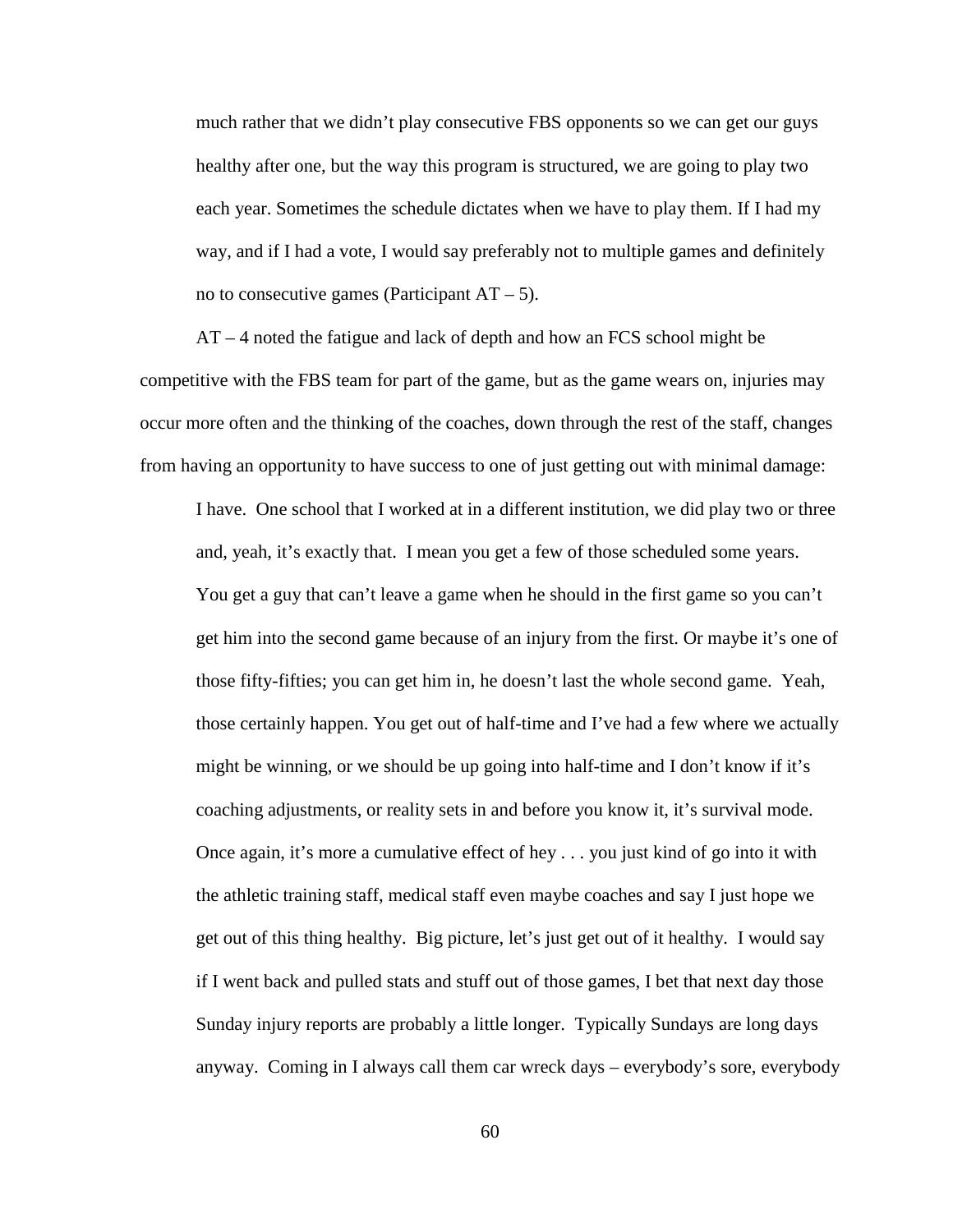hurts, but I bet if you really put the screws to it that our lists are a little longer on those days. Once again, is that a combination that we really got beat up because they were bigger, faster, and stronger? As an athletic trainer, I would recommend not playing consecutive opponents because they are simply bigger, faster, and stronger. The susceptibility for injuries is increased (Participant  $AT - 4$ ).

AT – 5 emphasized the size differential between the student-athletes on his FCS team compared to the student-athletes the FBS schools put on the field. That size differential can also be a contributing factor to the injuries that have been suffered in these games:

I believe so. I think size plays the bigger part in that. The couple of games that come to mind, the athletes were significantly larger especially at their inside positions – they're offensive and defensive line, linebackers. Those athletes were significantly larger than the athletes that we were putting on the field. Moving at about the same rate of speed, but just much, much bigger than what we're used to seeing. Playing in those play-up games against the larger opponents, I think they are more at risk. I think they do have an increased risk when going up against those larger athletes than what they're normally seeing on a week-to-week basis once we get into our league and at our level. However, most of the injuries that I'm thinking of that come from our play-up games are actually from the skill positions, kind of refreshing my memory on these and kind of thinking back, most of them are from the . . . like the more serious and more significant injuries that we've suffered are actually in our skill positions. A couple of them have been wrong place, wrong time. A couple of them could be attributed to the larger size. When you play those games, you know that the majority of the time they have a better caliber athlete. You hope that the risk isn't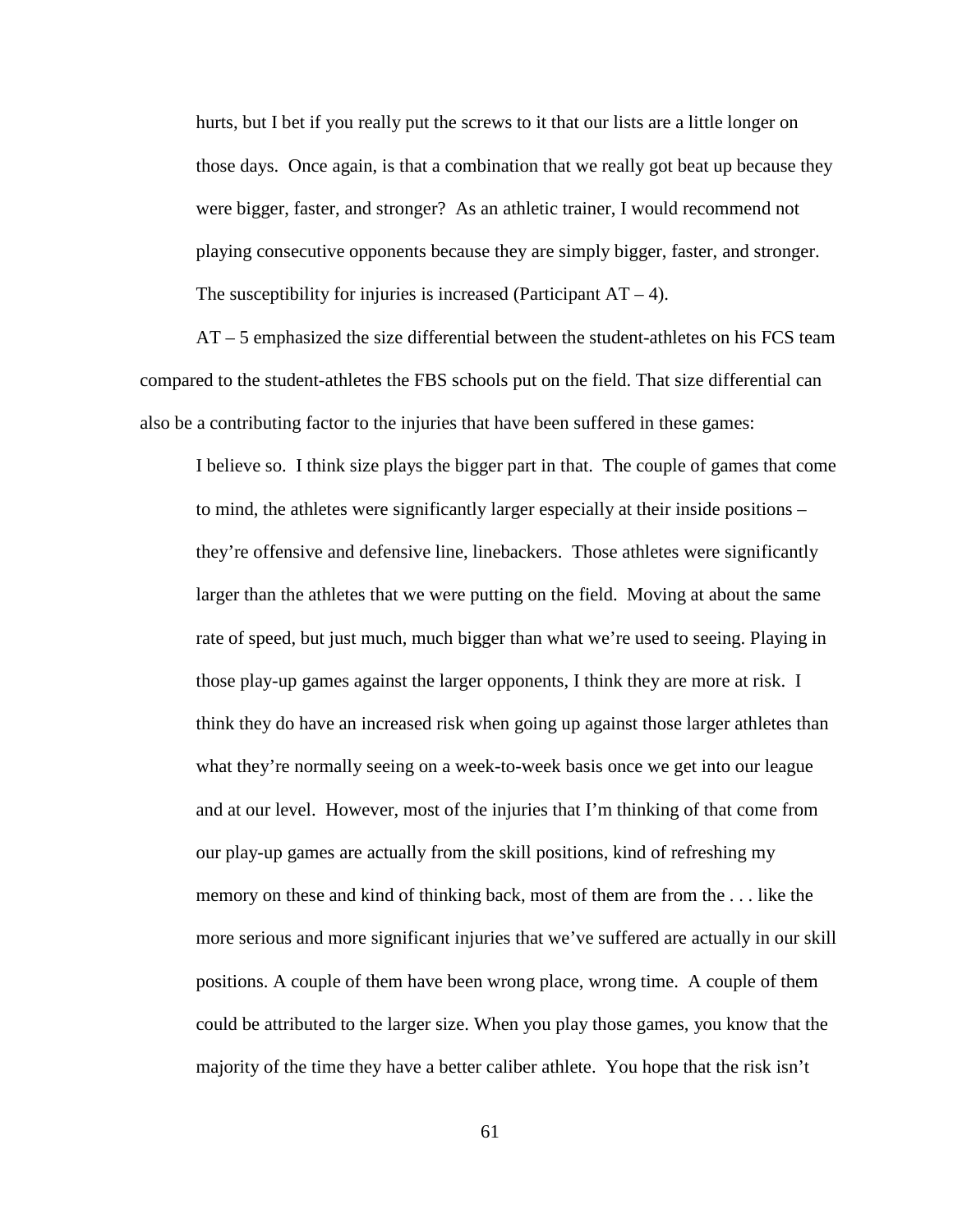there, but there are increased risks when you're playing those types of schools. In general, we have more sprains in ligaments. We have more muscle contusions, more of the contact-type of injuries. It's not the non-contact ankle sprains or anything like that. They are generally when somebody rolled up on a knee, somebody twisted an ankle, contact with helmets and shoulder pads or helmets and thighs and things like that. We generally have an increase in those. In my opinion (playing multiple or consecutive FBS opponents), based on injuries – no. You're putting your athletes at a lot more risk to me for those play-up games. Playing those larger athletes two to three weeks in a row, you're putting your athletes at risk for more significant injuries and more injuries in general (Participant  $AT - 5$ ).

AT – 6 agreed that multiple and consecutive games is not the best approach to try and keep the student-athletes from suffering increased soreness, but understands why it happens and doesn't see it changing:

I'm not sure if we've done that. Let me think…..shoot actually we did it this year. One of the games we played that team did a lot of low blocking, not cheap shots by any means, but their players weren't as big so they tended to block lower and we did have a lot of shin bruising and sore lower legs, some quads too. The next week we played a much bigger and more physical team and I would say that had the week two opponent been another FCS school we would have probably been a bit healthier overall after the week two game. Again though, there is nothing that I would classify as major, but it is probably fair to say that we are more banged up and more sore than normal. I wouldn't say that there are season-ending injuries typically. Season-ending injuries typically occur regardless of the opponent and regardless if you've played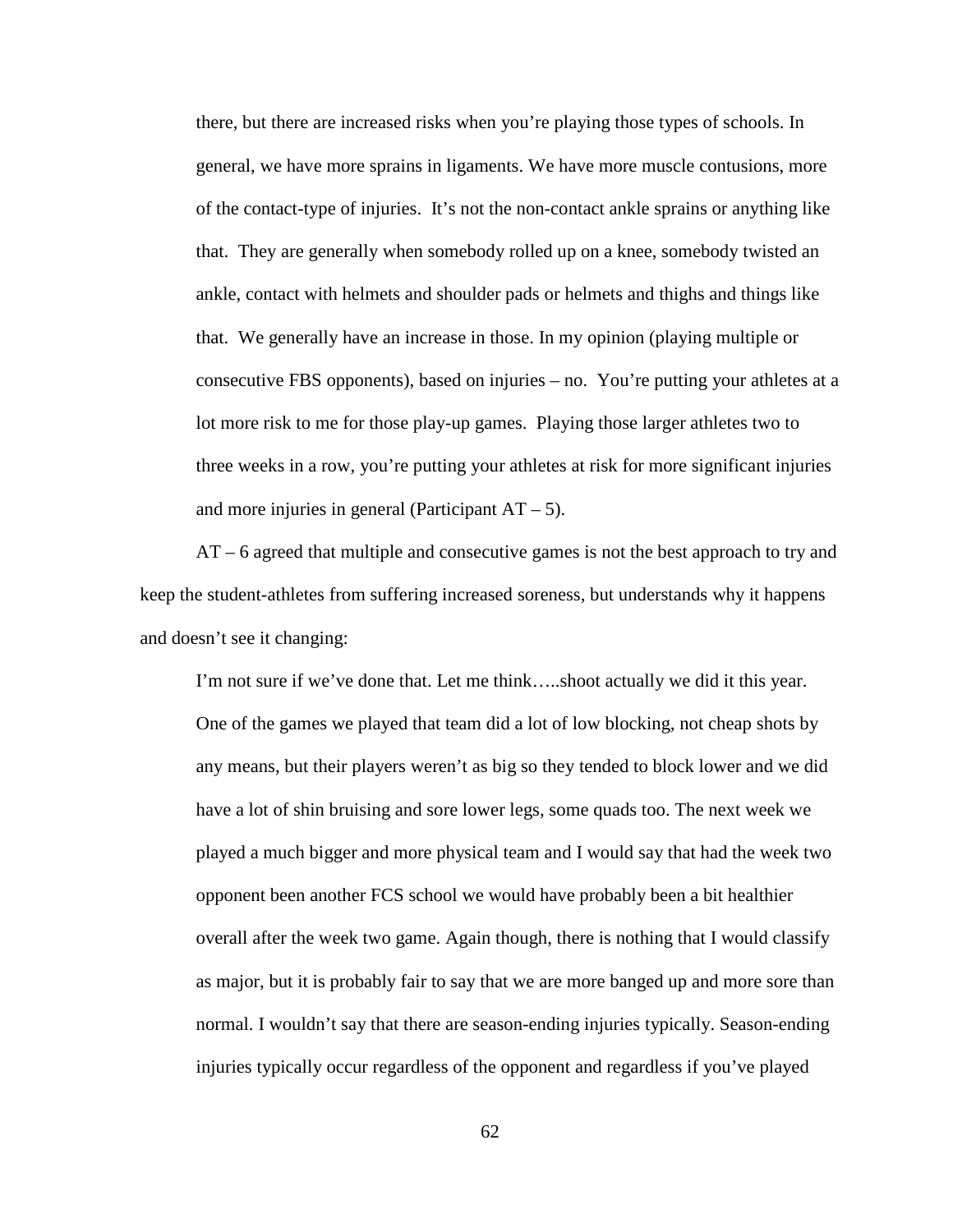several tough opponents in the same season. If I had a say in the matter I would suggest it not be done on a regular basis, but I certainly understand why it is, and I don't see it changing unless the FBS schools decide not to play FCS schools. If that happens a lot of revenue that helps schools like ours will be gone and that will hurt us financially (Participant  $AT - 6$ ).

# **Theme 5 – No Real Lowering of Self-esteem, Morale, and No Fear of Injury Among FCS Student-Athletes**

Following the questions related to actual injuries based on season, career, or catastrophic classifications, and after the questions about multiple and consecutive BCS opponents, participants were asked whether they had observed a lowering of self-esteem and morale among their student-athletes following guarantee games. The athletic trainers were also asked whether they ever sensed fear from their student-athletes as it related to the potential of getting injured in a guarantee game.

The theme that emerged is that while none of the athletic trainers said they could identify fear of injury among their student-athletes, most said they had observed differing levels of apprehension and anxiety before, during, and after some of these games.

I wouldn't say fear, but I've certainly noticed just that kind of wide-eyed look a little bit. You know, they come out of the tunnel, they got 70,000 cheering against them and you're like – oh, goodness. No, I wouldn't say that it's fear. I mean on some level these are 19, 20, and 21-year old indestructible human beings or so they think. For them to admit, hey, I'm scared; hey, I'm worried; hey, I'm nervous, I don't know if you'll ever get them to admit that. Now what's really going on in their head? Who knows, but I think they're also smart enough to know, hey, they're the number five,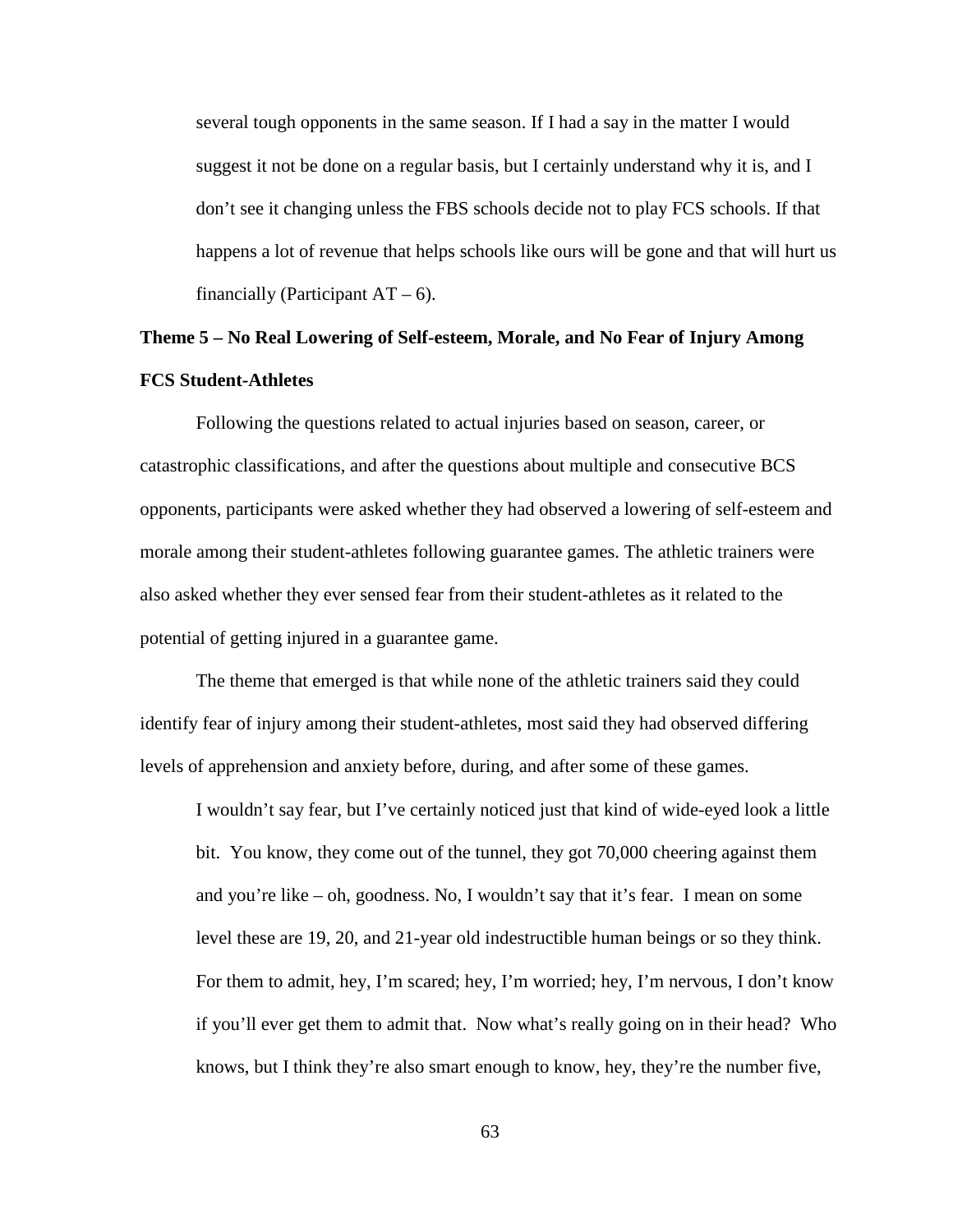the number 10 team in the nation for a reason and I'm a smaller FCS school for a reason. I think they know that. I think they know cumulatively across the board there's a separation in talent. They're smart enough, they keep up. They probably keep up better than we do (Participant  $AT - 4$ ).

AT – 3 dismissed the fear question based on the attitude of the student-athletes in the program, and how the team aspect helps alleviate some of those potential concerns:

First of all to answer the end of your question – no. There is no fear. That's where team building and all those things come into place. One of the differences between a 40-year old and an 18 to 22-year old is a 22-year old person lives in the moment and when you put enough of them together, they believe that they can accomplish far more than what anybody else of an older age could ever expect. We're gonna go out here and we're gonna fly this plane, and we're gonna see how hard we can fly it, we're gonna see how fast we can fly it, and we're going to see how far we can fly it without any gas in it. All those kind of things. That's their attitude (Participant  $AT -$ 3).

AT – 5 also suggests that the student-athletes don't experience fear but have expressed some levels of apprehension based on the physical size of the opponent:

There's always a couple that make a comment here and there about, after seeing them on film, they may be a little bit more concerned about the size of the athlete they're going up against. I don't know about true fear about being injured, just concerns about the size differential that we had talked about before (Participant  $AT - 5$ ).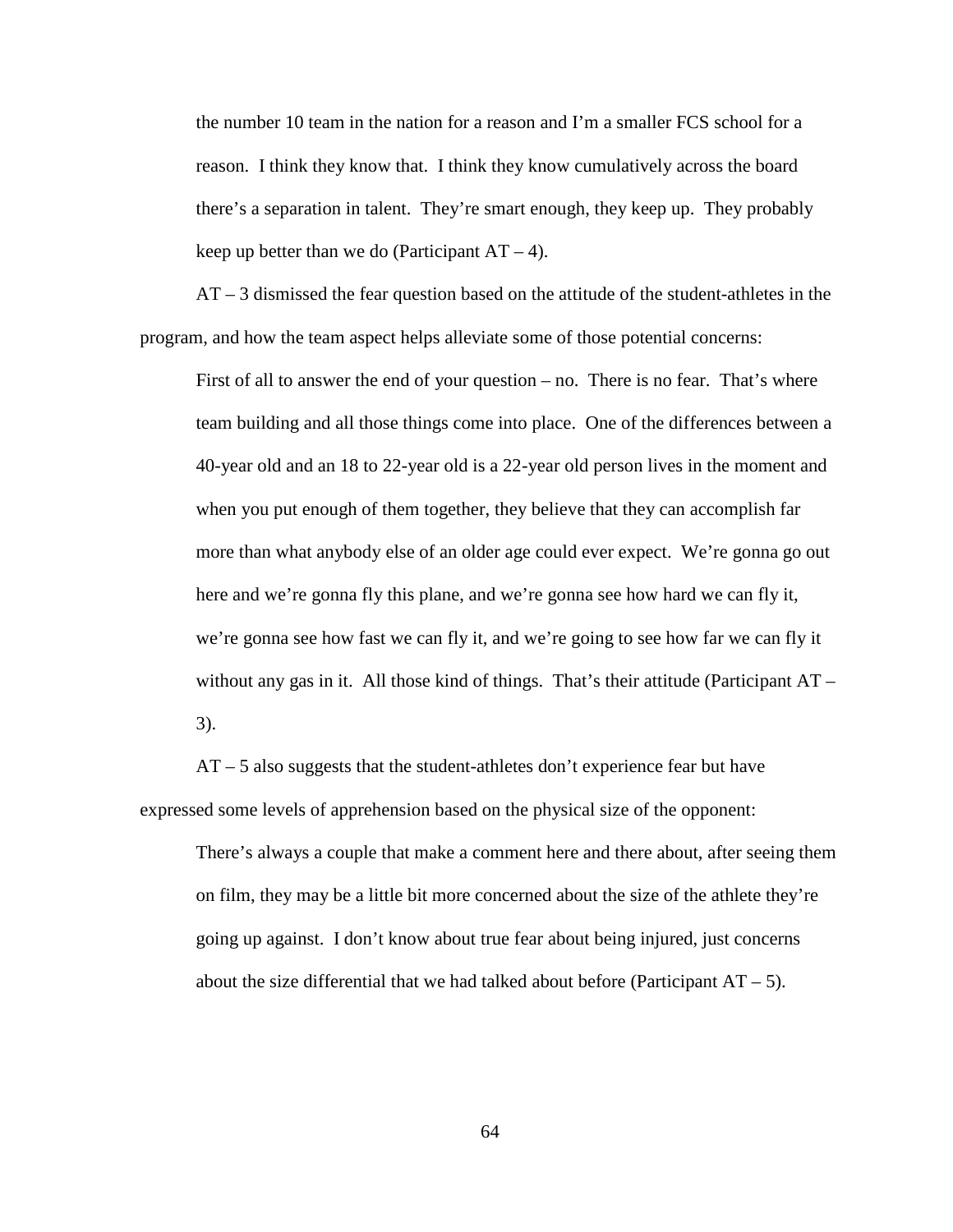Additionally trainers discussed some tendencies toward apprehension and performance-based anxiety from some of their student-athletes. Both dismissed calling it fear, but did discuss some levels of angst they have witnessed:

I can say that I've never sensed a real fear from one of our players, but you certainly can see some apprehension in their eyes, and you can hear them talk about how good the other guys are. I haven't observed that (fear), but I don't think kids think that way (Participant  $AT - 6$ ).

AT – 6 used the term anxiety in the interview as it related to the question of fear: I'm not sure you would call it fear, but I would say there is game anxiety. Yes, it does happen. I think that is based on the athlete from a lower division FCS school when they face those athletes from the BCS (referring to FBS opponents), they look at them as bigger, they look at them as more experienced and also some of that thinking of oh wow, the camera is on me. I'm playing in front of a big crowd and this guy may want to show how good he is. So they go through that. Sometimes we, as athletic trainers, we hear them discuss things like man that guy is good or you see them play on TV and now I'm going to face him, so that tends to put a little bit of anxiety in their heart. But, again, the coaches try to do a good job of trying to say listen, that's not what the game is all about. You have to go there and perform so trying to take that anxiety off them prior to them going out there. . . but those that don't know how to deal with it, they may tend to mess up and that's when injuries could occur, but not because our athletes are scared or in fear of them (Participant AT  $-8$ ).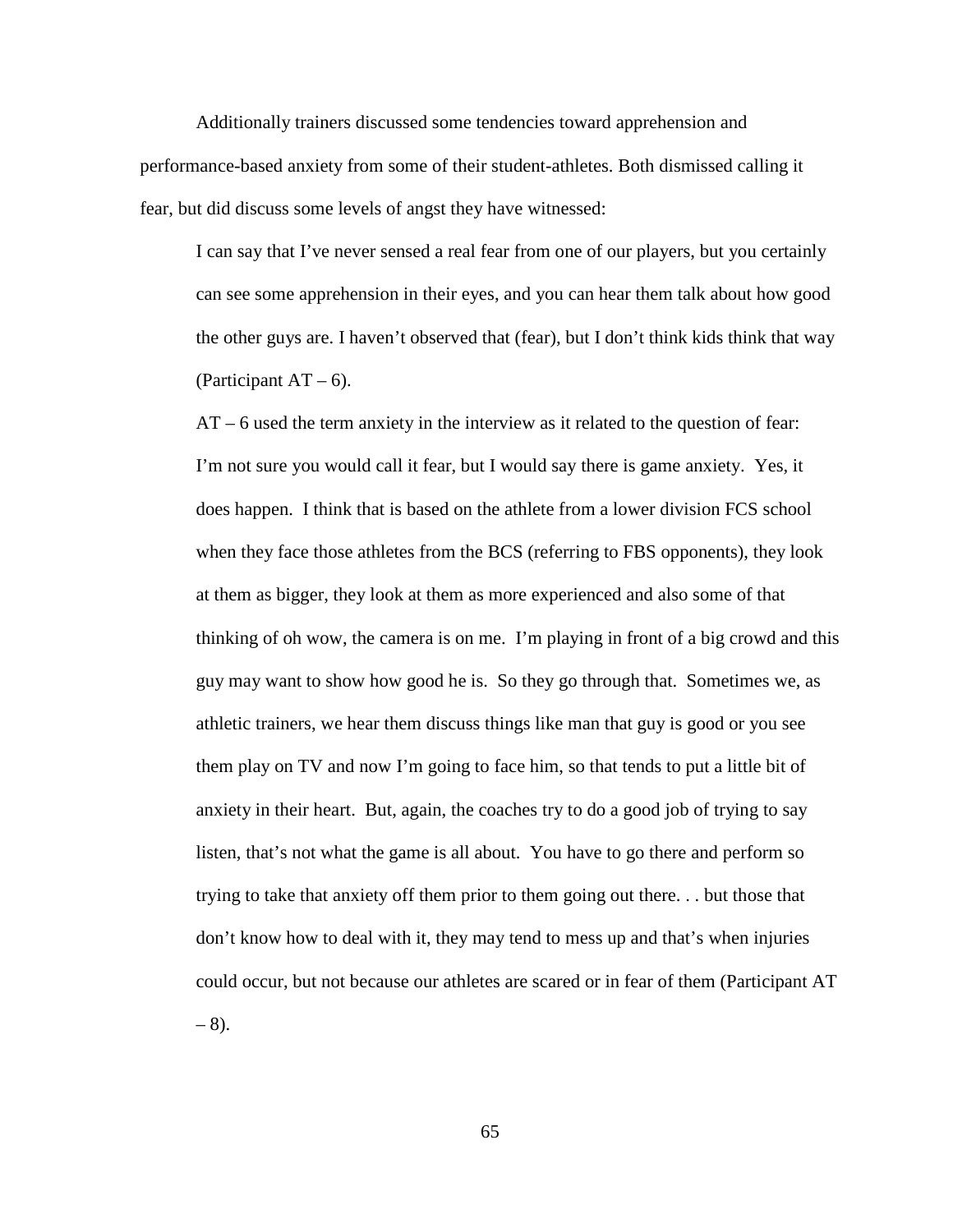As mentioned, participants were asked follow up questions based on whether they sensed any loss of morale from the football team as a whole before, during, or immediately following these games. The point of consideration is that the teams self-identified as high level FCS schools seemingly approached these games with opportunities to come out with a win, or at least stay in a close game.  $AT - 1$  epitomized this, while  $AT - 7$ , a self-identified mid-level team supported it:

Our guys go into every single game, regardless of our opponent, and expect to win. That's the mentality here and we've had a lot of success both playing FBS opponents and in our conference and against other FCS schools. So if our guys suffer any loss of morale it's because of the loss overall, not because of who we lost to. Thankfully we've just been really, really good and this has not been an issue at all (Participant  $AT - 1$ ).

AT – 7 also felt that a loss is a loss, regardless of the opponent, and has not observed any additional loss of morale after losing to an FBS opponent:

No. I think if we lose, our athletes are upset; they want to win every game but I don't think there's any increase in emotion if they lose to an FBS school or FCS school. The only difference I can see if it was because they didn't make it to (the FCS) playoffs or to win the (conference or national) championship. I think we've been lucky because we, most of the time, when we play these games, we haven't been blown out; we keep it pretty close and have been close to winning several of them. I think that probably helps. We did get blown out one time since I've been here and there wasn't any change from being blown out by anybody else (Participant  $AT - 7$ ).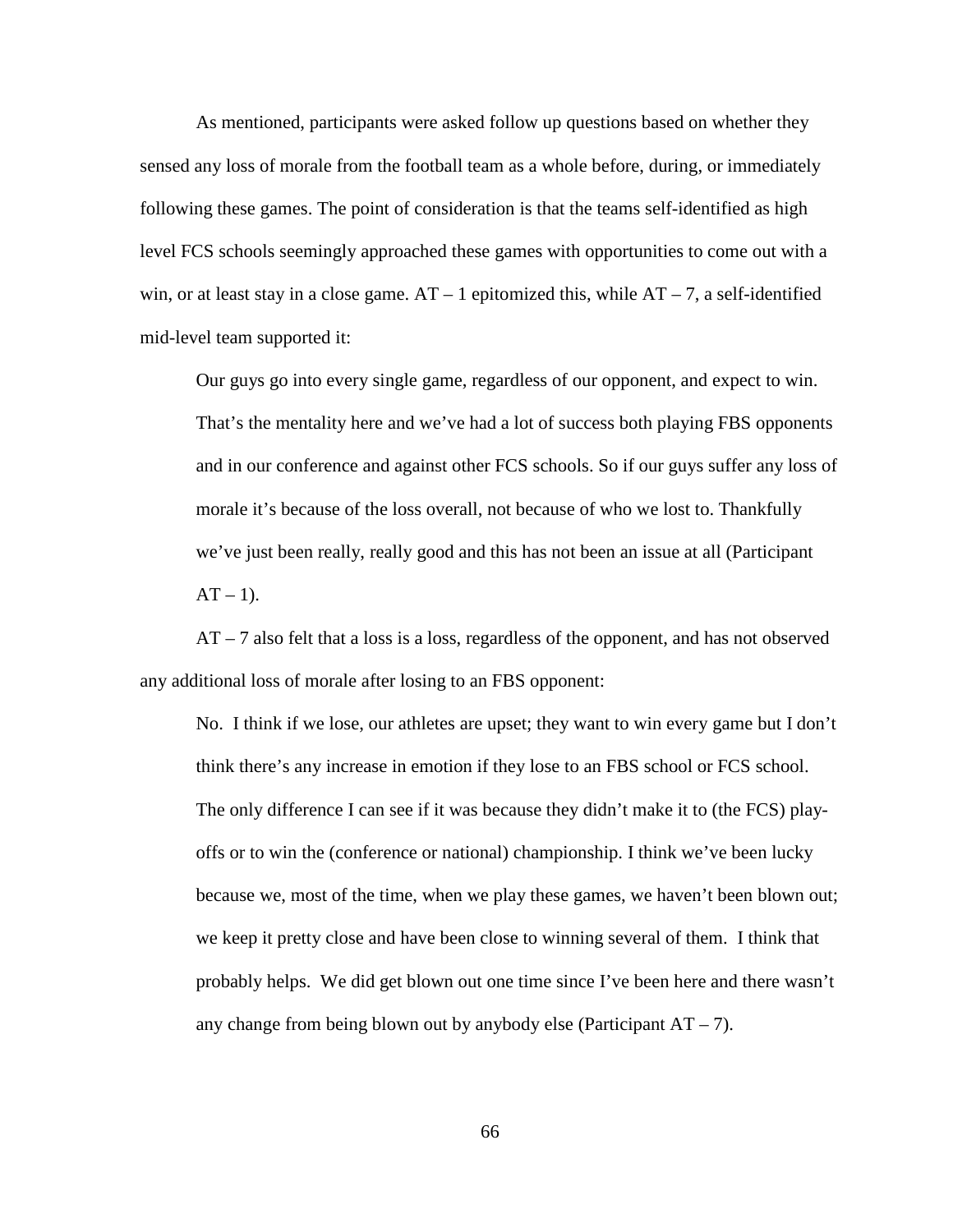The other athletic trainers who identified as low to mid-level schools also didn't necessarily see a loss of overall team morale, but they did offer a different observation as compared to AT's 1 and 7.

Typically hey, we just got beat by 50 so everybody's morale is down. You just feel bad about yourself. Typically those games, too, you're flying throughout the night trying to get back home at 4 a.m. Everything hurts on those days, and I would say those days are longer days for sure (Participant  $AT - 2$ ).

No but I would like to win one eventually (laughter). 'Cause you wanna talk about the opposite, about a spike in morale, you know, talk about Appalachian State beating Michigan; North Dakota State beat K-State a couple of years ago. You wanna talk about getting your year started off right. I was on a staff that we played … I was at a different, even a smaller budgeted FCS team and we played a Big 10 school and they had to put together a big two-minute drive to beat us and we were two minutes away. I mean that's career defining right there, not only as a coach, but as a staff. You'll talk about that 20 years later. Not only are you getting the paycheck, but you're getting paid for that win (Participant  $AT - 4$ ).

AT – 6 has not noticed any loss of morale because the FCS school was defeated by an FBS opponent. According to this athletic trainer, the student-athletes know that a loss is likely. Rather there have been instances of a student-athlete simply not executing a play that could lead to morale dipping:

You know after a really bad game score-wise, or where a kid might have gotten burned bad, or had a big turnover, you see some dropping of the head. I don't know that it wouldn't be the same in any game though. I would say that getting beaten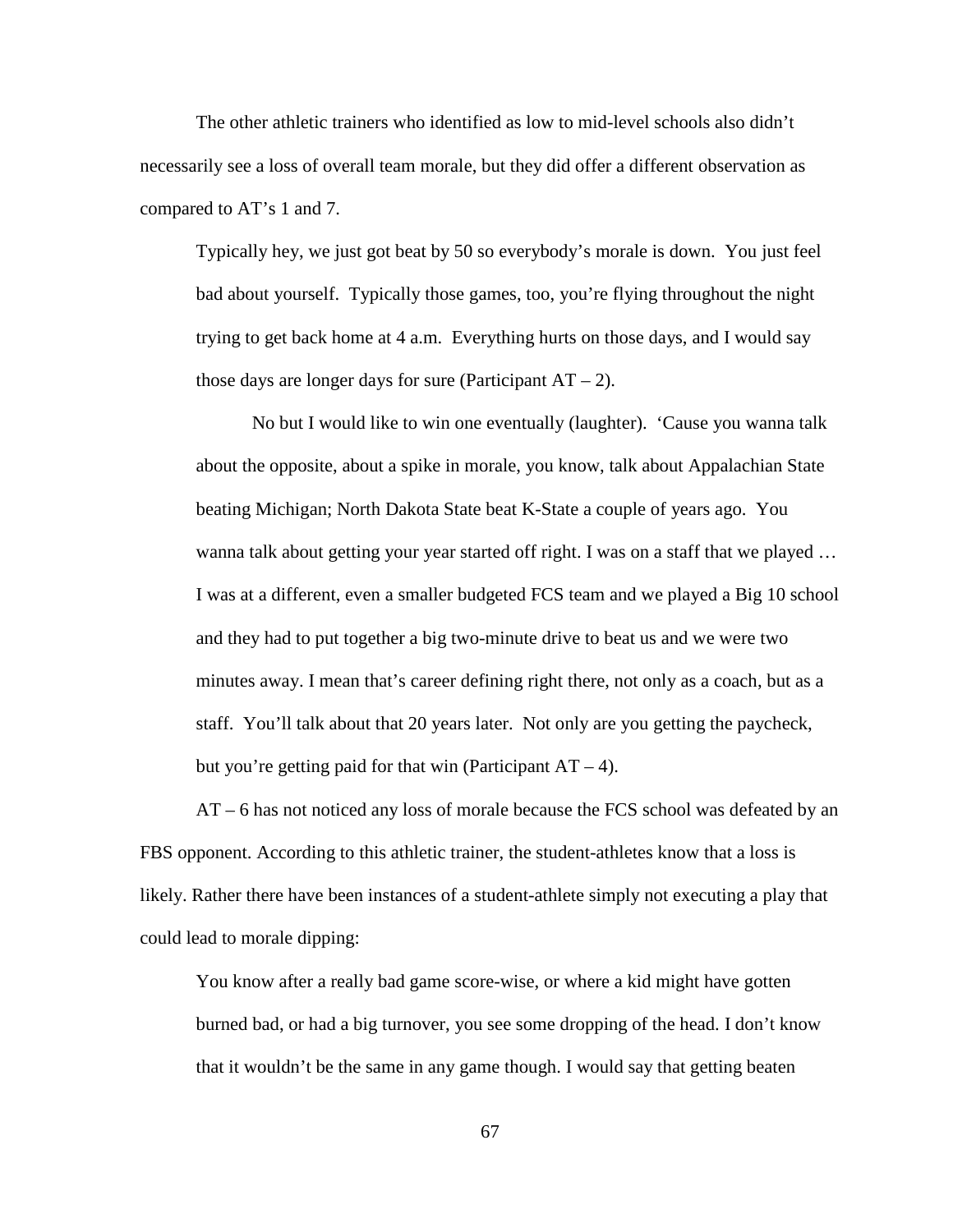really bad by an FBS team may have short term affect but kids bounce back pretty quickly. I've seen more (loss of morale) when we lose a big rivalry game, or get knocked out of the playoff running. In these guarantee games the kids know the deal and they know why they are at the school they are, and why those guys are at the schools that they are, so it is more expected that we can get blown out in these games (Participant  $AT - 6$ ).

#### **Summary**

The findings of the study were presented via a narrative approach by the researcher and followed the overall script of the interview questions. This allows readers to follow a structured approach to the responses provided by the participants and provides a comprehensive flow to the themes that emerged.

A brief profile of each of the eight participants was provided at the beginning of the chapter. The profiles were intentionally left brief because the topic of athletic injuries can be a delicate one, and athletic trainers and their respective universities were ensured of their anonymity in this study.

The researcher found that the answers to the interview questions were very similar from all trainers, with some variations based on levels of success on the playing field. Because of the consistency in answers, five themes emerged from the research questions and subsequent interview questions. To reiterate, the five themes were: 1) The Positive Benefits of FCS Schools Playing FBS Schools; 2) A Decline in Overall Health of FCS Football Student-Athletes Following Games Against FBS Member Schools; 3) No Increase in Season-Ending, Career-Ending, and Catastrophic Injuries During FCS vs. FBS Football Games; 4) Increases in Injuries Following Multiple and Consecutive FCS vs. FBS Football Games; 5)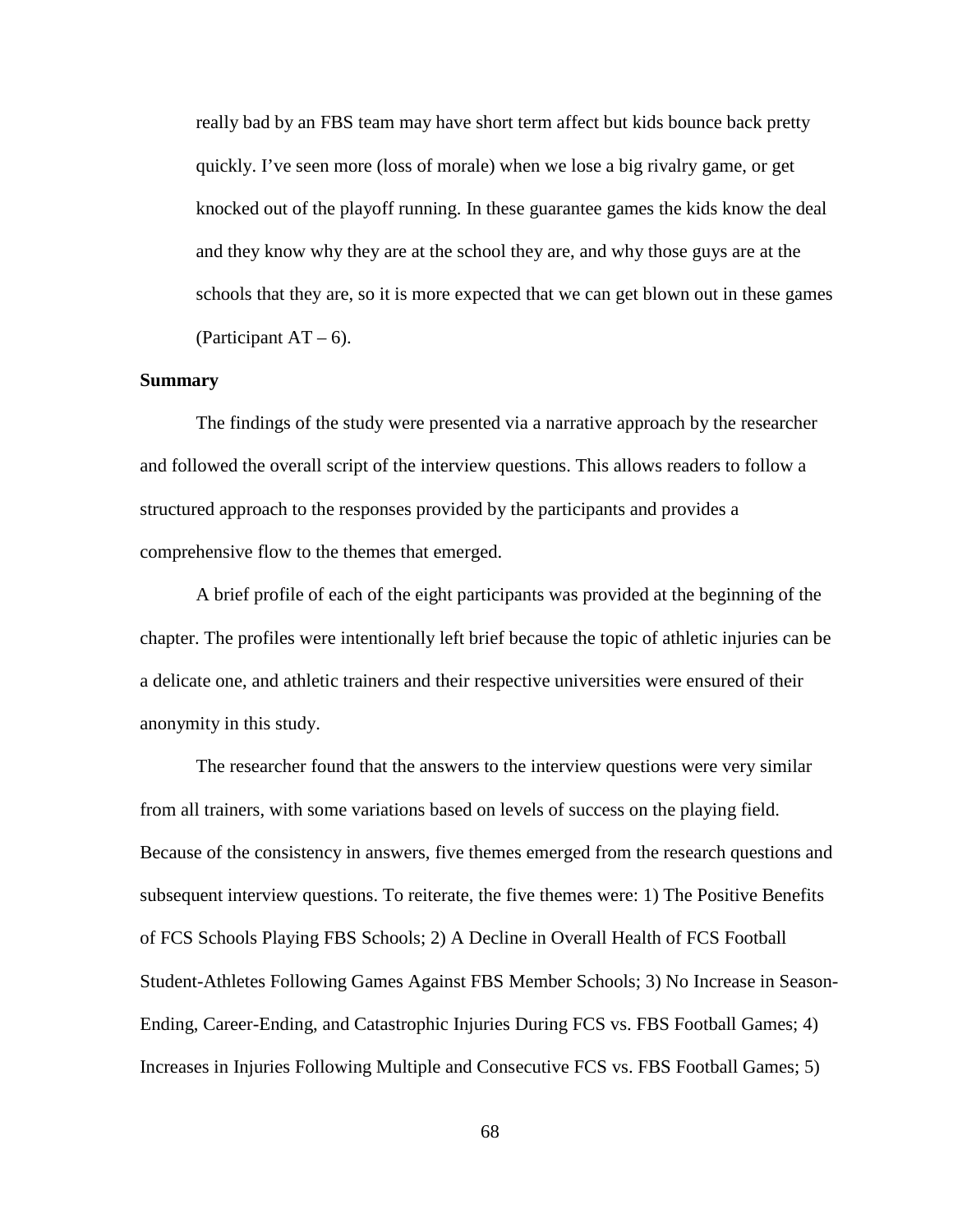No Real Lowering of Self-Esteem, Morale, and No Fear of Injury Among FCS Football Student-Athletes.

Chapter 5 will further discuss the significant findings of the study, implications of the study, and relevance to college football guarantee games in today's athletic environment. The study's limitations will also be presented in chapter five, as well as recommendations for further research.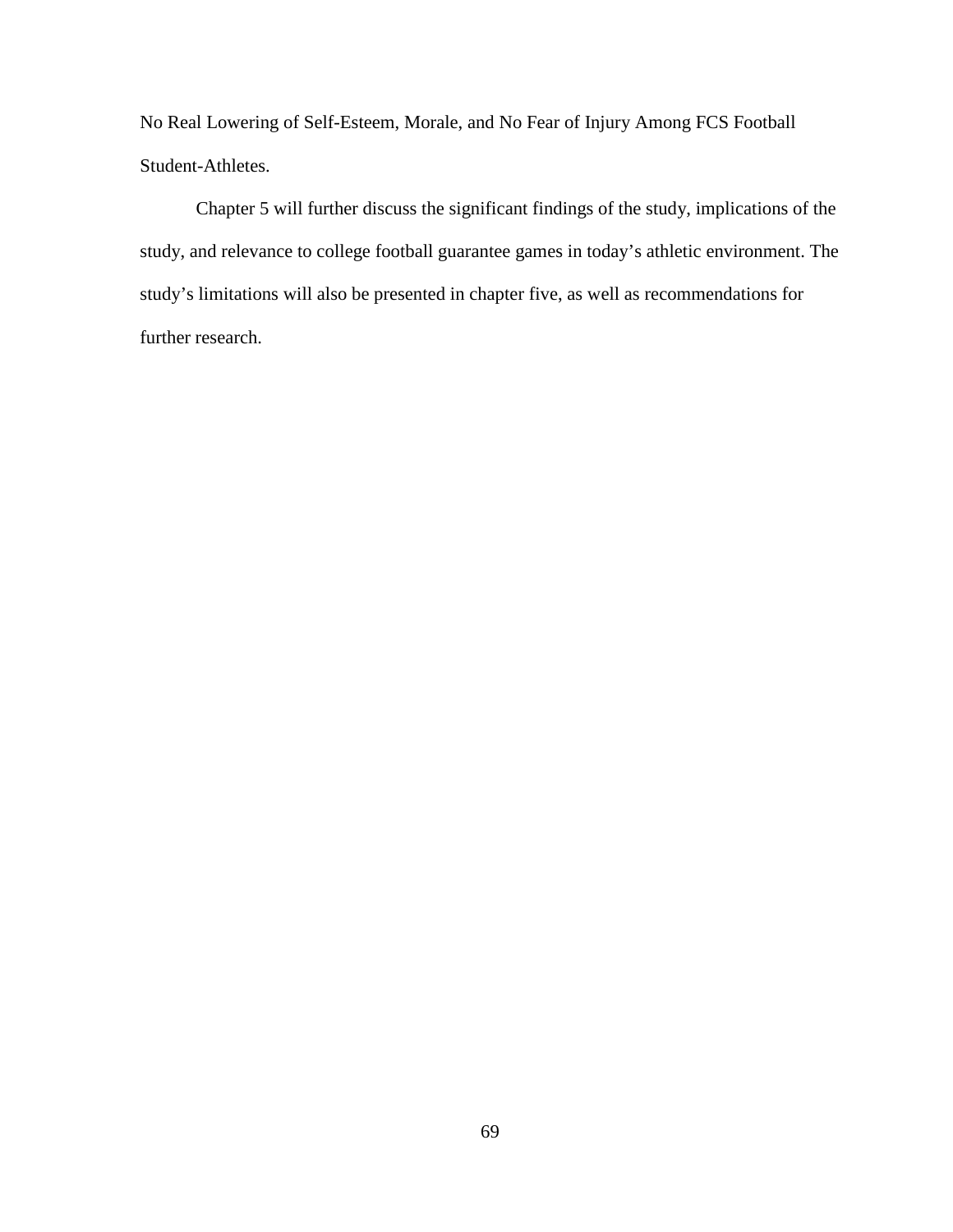#### **Chapter 5 – Discussion and Conclusion**

The primary purpose of this study was to determine if football student-athletes who participate at the NCAA Football Championship Subdivision (FCS) level suffered a higher rate of overall football injuries when their team played guarantee games against members of the Football Bowl Subdivision (FBS). To explore this topic, data for the study were collected from athletic trainers at the FCS schools based on their observations, injury-prevention methods, and injury-treatment practices.

As noted extensively in Chapter 2 of this study, academic literature on this topic is virtually non-existent, and industry literature has largely been related to the payouts offered by FBS schools, particularly those in the often-referred to power conferences that will likely qualify their conference champion teams for the College Football Playoff (CFP). While the literature does mention the positive aspects of the games related to the financial payout, many of the same articles make mention of perceived increased potential for injuries in these games. None of the articles though supported those claims related to injury. This study was aimed at providing never-reported data to support or refute those claims.

The significant outcomes in the study were presented via five themes that emerged following the interviews with the participants. There were several unanimous responses from the athletic trainers adding to the reliability of the study. All the trainers felt the games offered more positives than negatives as the financial gain for the FCS school offset the risk of increased injury potential. While sports industry media have hinted at the possibility that guarantee games can lead to increases in injuries, the results of this study showed that only minor, or moderate levels of injuries have occurred, and the athletic trainers who participated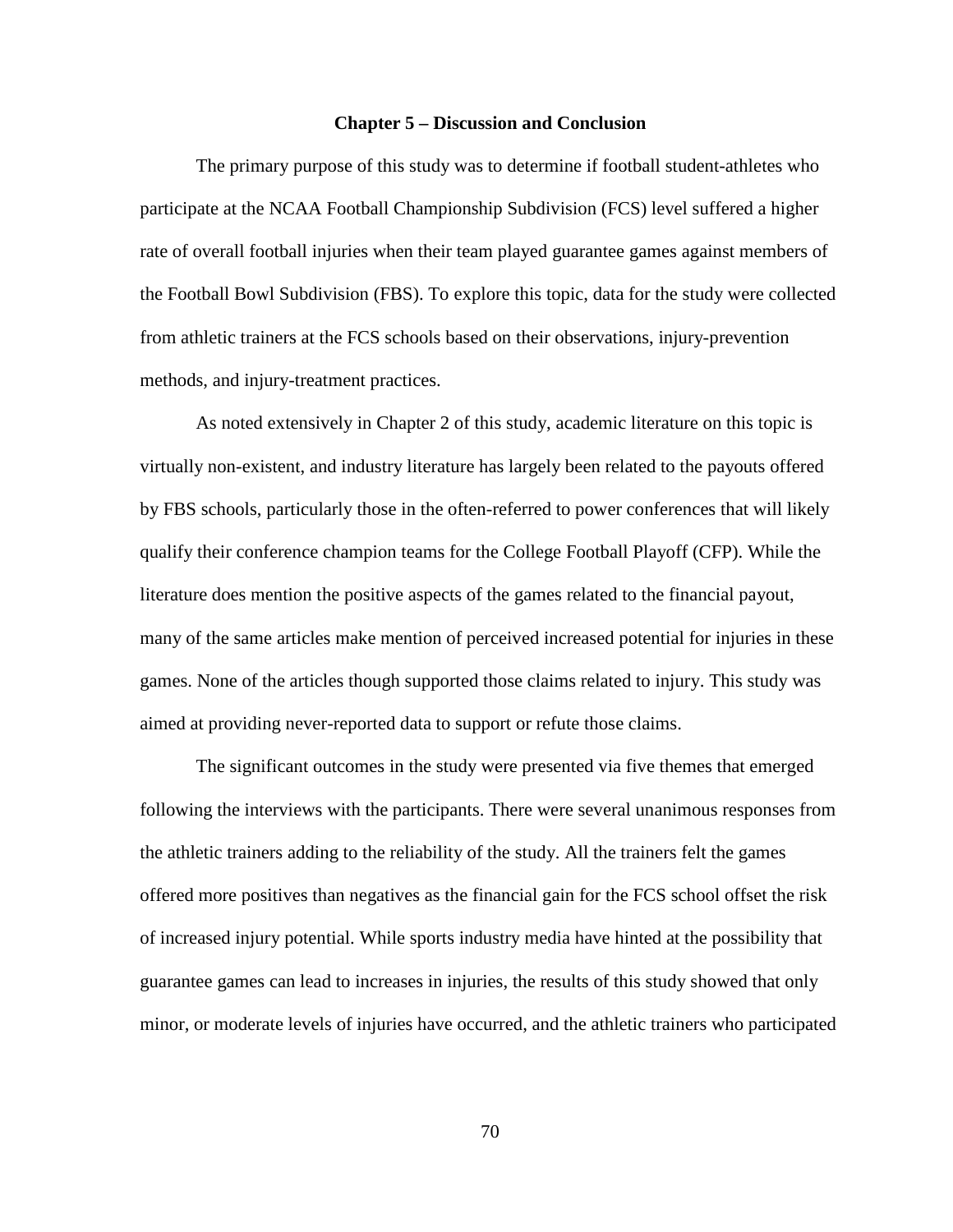in the study agree that the positive financial benefits thus far have offset any negative aspects related to severe or life-altering injuries.

While the majority of the athletic trainers from low to mid-level FCS schools reported observing an increase in minor injuries related to contusions, sprains, and some head-related incidents, none of the trainers reported that there was an increase in season-ending injuries, career-ending injuries, or catastrophic injuries. The observations describing some perceived increase in injuries were in timeframes labeled as during, immediately after, or a few days after these games were played. Football athletic trainers at schools self-identified as high to mid-level did not report any increase in injuries when their team played a guarantee game against an FBS opponent. Athletic trainers who self-identified their school as a low to midlevel program did report that they had observed an increase in overall soreness, and in terms of being *banged up*.

Some athletic trainers identified certain positions as being more susceptible to injuries during these games.  $AT - 2$  felt the offensive and defensive line positions were the first to feel fatigue that could lead to increased injury potential. This athletic trainer also felt the offensive positions of quarterback and running back were most vulnerable against a superior opponent, while AT – 4 mentioned the skill position players (defined as non-linemen, nonlinebackers) may also be at increased risk. This somewhat contradicts the NCAA Sport Injury fact sheet (2010) which identified the linebacker position as the most-often injured football position. None of the other athletic trainers mentioned injuries by position.

Athletic trainers who self-identified as being at a low to mid-level school did report that playing multiple FBS games in the same season was not a positive scheduling practice based solely on increased risk of injuries. The athletic trainers in this study also felt that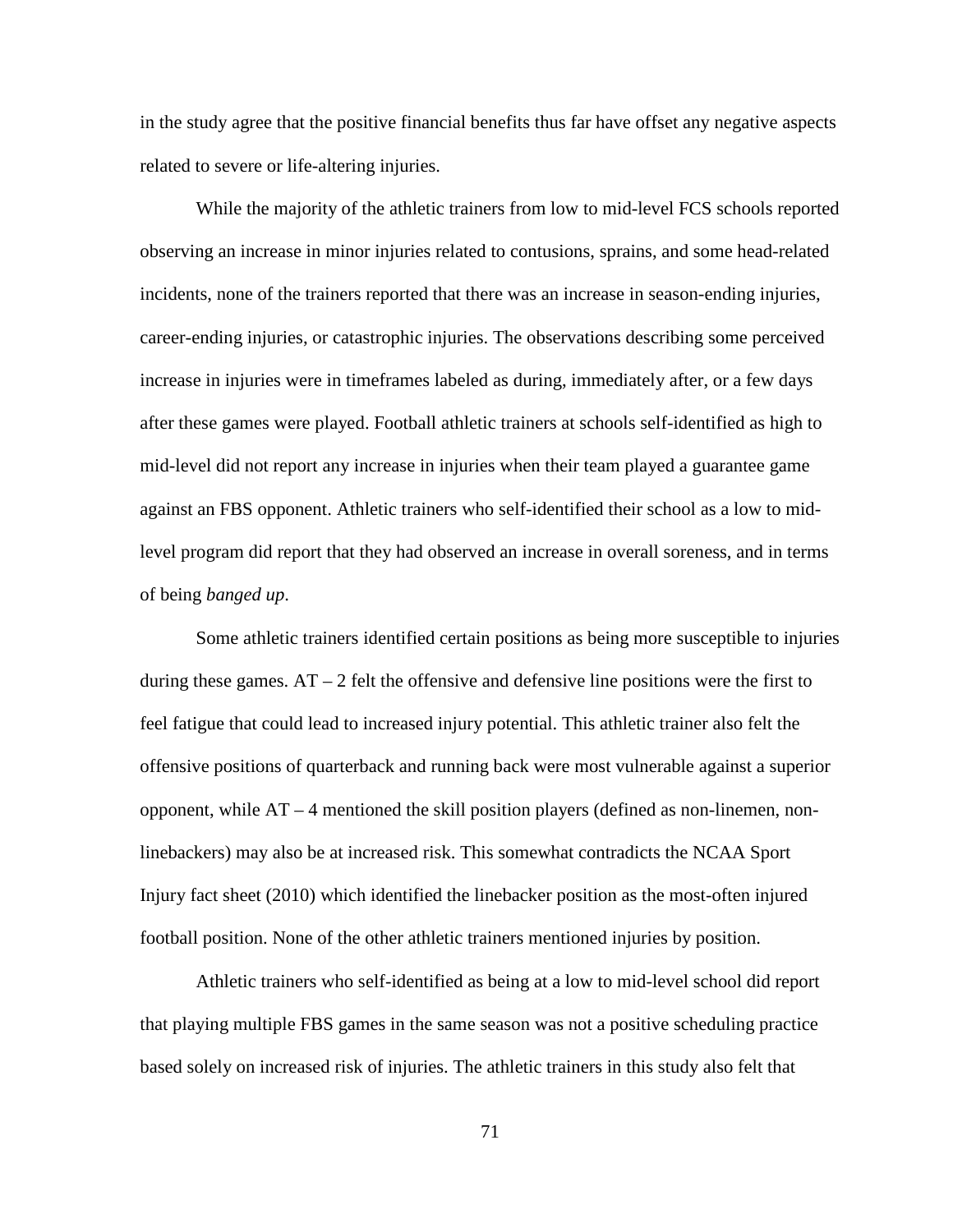playing FBS opponents in consecutive weeks was a problematic scheduling strategy based on potential overall injuries.

The research also showed the athletic trainers did not feel like their student-athletes went into the guarantee games with a fear of being injured, or a fear of the student-athlete on the other team. There were mentions of apprehension and possible anxiety over how their student-athletes may approach a game against physically bigger players, with a huge crowd, and likely television audience. Those are areas that are atypical for the vast majority of FCS schools.

While this study captured the perspective of athletic training professionals, future research could include data collection from former FCS student-athletes who played in these games. Comparing the responses of the athletic trainers to the responses of the former student-athletes could provide perspectives that the athletic trainers had no way of articulating. Additional research of former FCS student-athletes from different time eras could be explored and differences could be noted between the scheduling practices after 2006 (when the NCAA allowed a  $12<sup>th</sup>$  regular-season game) and how those student-athletes approached and reported feeling following guarantee games, compared to student-athletes prior to 2006. These years would be appropriate because following the addition of the  $12<sup>th</sup>$ game, the number of FCS vs. FBS games increased dramatically.

Several athletic trainers felt the talent difference between FBS and FCS studentathletes has diminished in recent years due to better coaching from youth leagues through high school. One trainer also noted how many professional football players are coming out of FCS level schools. This is an important example of how the talent gap may be narrowing and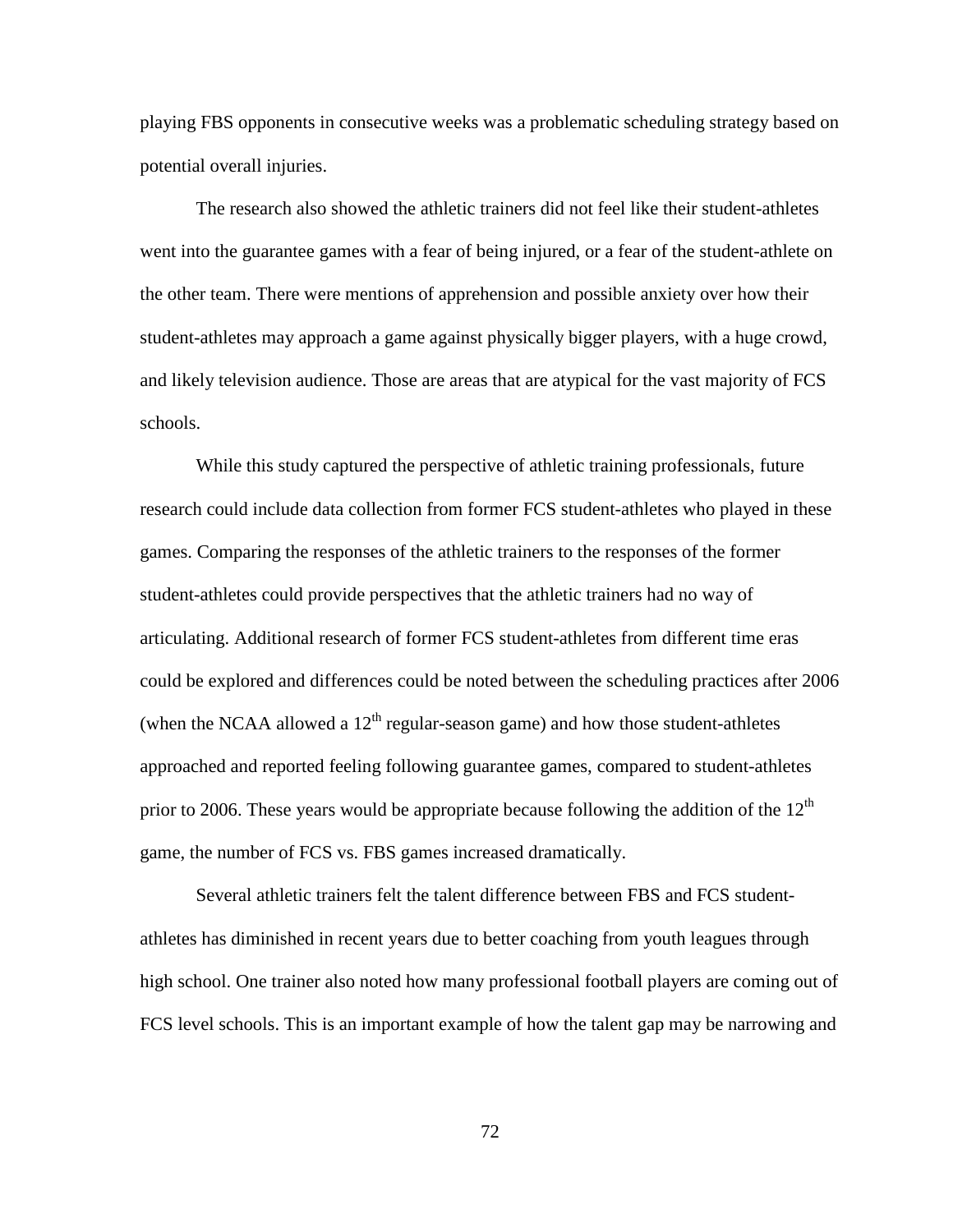gathering data from former student-athletes who played during different eras at the same school would offer different perspectives depending on when FBS schools were played.

This narrowing of talent between FBS and FCS schools, especially those FCS schools that would be defined as having high levels of success on the playing field, is an important consideration. According to the athletic trainers, this is significant because the trainers felt that games against FCS and FBS member schools have not produced severe, long-term injuries. Rather long-term injuries, according to the athletic trainers, are injuries that could have happened against any opponent at any time. Some trainers referred to these as *wrongplace, wrong-time* injuries.

At the time of this writing, the NCAA FBS schools are split between what are now called Power 5 conferences. In total these conferences consist of 64 teams plus Notre Dame (a football independent). While these leagues (Atlantic Coast Conference and its 14 teams; the Big 10 Conference and its 14 teams; the Big XII Conference and its 10 teams; the PAC 12 Conference and its 12 teams; and the Southeastern Conference and its 14 teams) make up the Power 5 conferences, all have bottom-feeder schools that are experiencing only marginal success in terms of wins. With that, when an FCS school can get on the schedule of a poorly performing school from one of the power conferences, they likely will not only jump at the opportunity to do so, they will realistically have a shot at winning the game, as well as collecting a check that will likely be significant related to the overall athletic budget at the FCS school.

The five conferences (American Athletic Conference and its 11 teams; Conference USA and its 13 teams; the Mid-American Conference and its 13 schools; the Mountain West Conference and its 12 schools; and the Sun Belt Conference and its 11 schools) that are also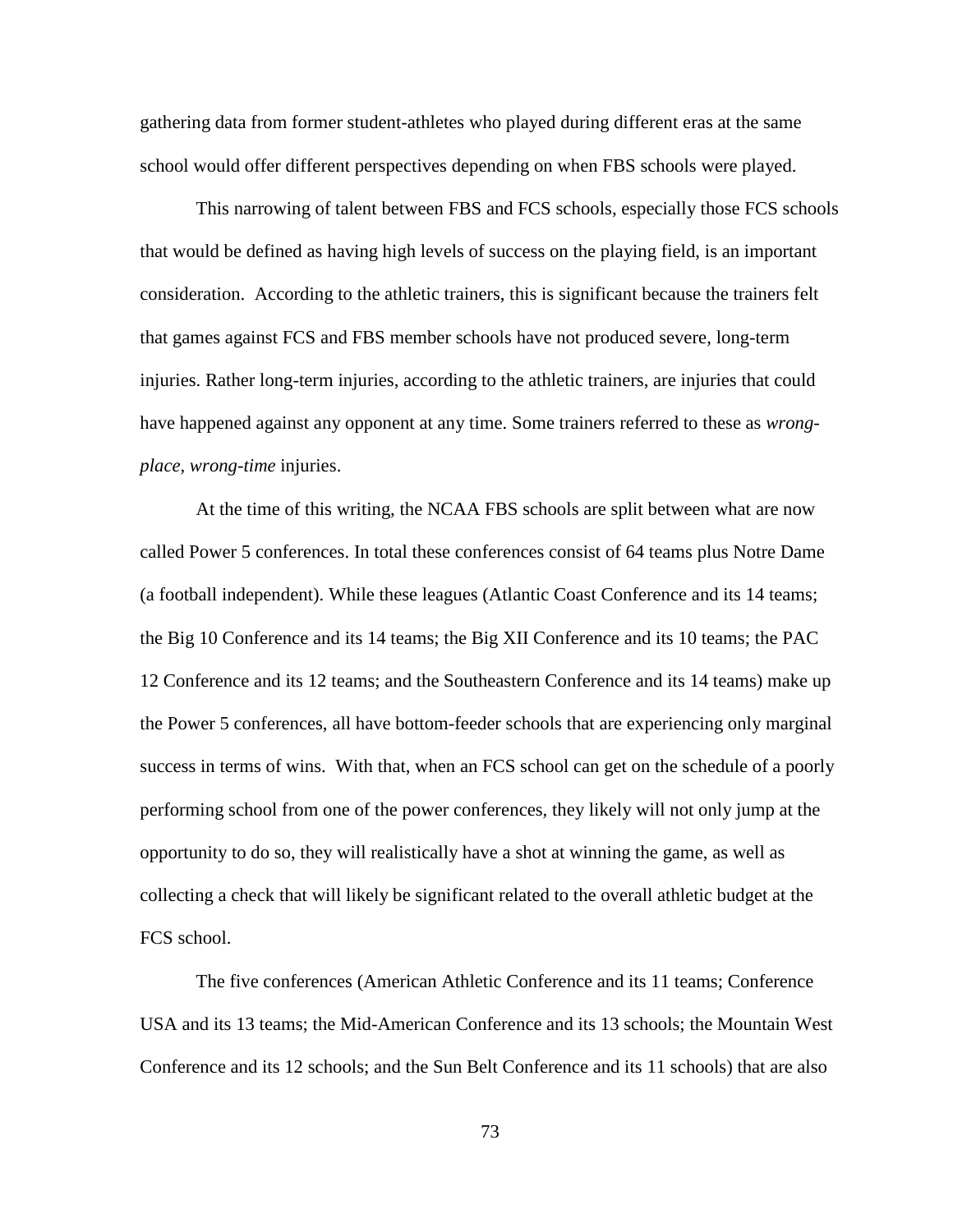classified as FBS leagues, consist of teams that may not be significantly better (if at all) than many FCS schools. Because these schools don't get as large a share of the CFP revenue, they are also negotiating games with members of the Power 5 conferences in order to potentially increase their revenues as well. Consequently the ability to get on the schedule of a school from a power conference may get more difficult in upcoming years.

This is important as it relates to this study because as guarantee games can provide crucial revenue to FCS schools, the competition to negotiate a way into these games could get more competitive (Temple, 2013). As mentioned earlier in this study, the Big 10 Conference voted to end all games with members of the FCS in order to add increased conference games when the league expanded to its current 14-member size. Big 10 Conference officials also felt that not playing games against FCS schools would enhance the power ratings of its league members as they compete for a spot in the new four-team CFP.

If other FBS Power 5 leagues follow the same route as the Big 10 Conference, fewer and fewer games are going to be available for the FCS schools, and that has made it extremely crucial to start negotiating and finalizing FBS games several years in advance.

If opportunities for FCS schools to schedule FBS teams diminish, the paydays will likely be significantly reduced and instead of the FCS schools dictating what the paydays are, the pendulum shifts back in the FBS schools' favor to determine the price. If that happens, FCS schools could see a shift in scheduling philosophy that may not include playing these games. Athletic Directors at FCS schools may have to determine if it would be worth a reduced payday to try and get on an FBS schedule and risk the types of injuries that athletic trainers identified as having occurred during these games, or determine if it would be more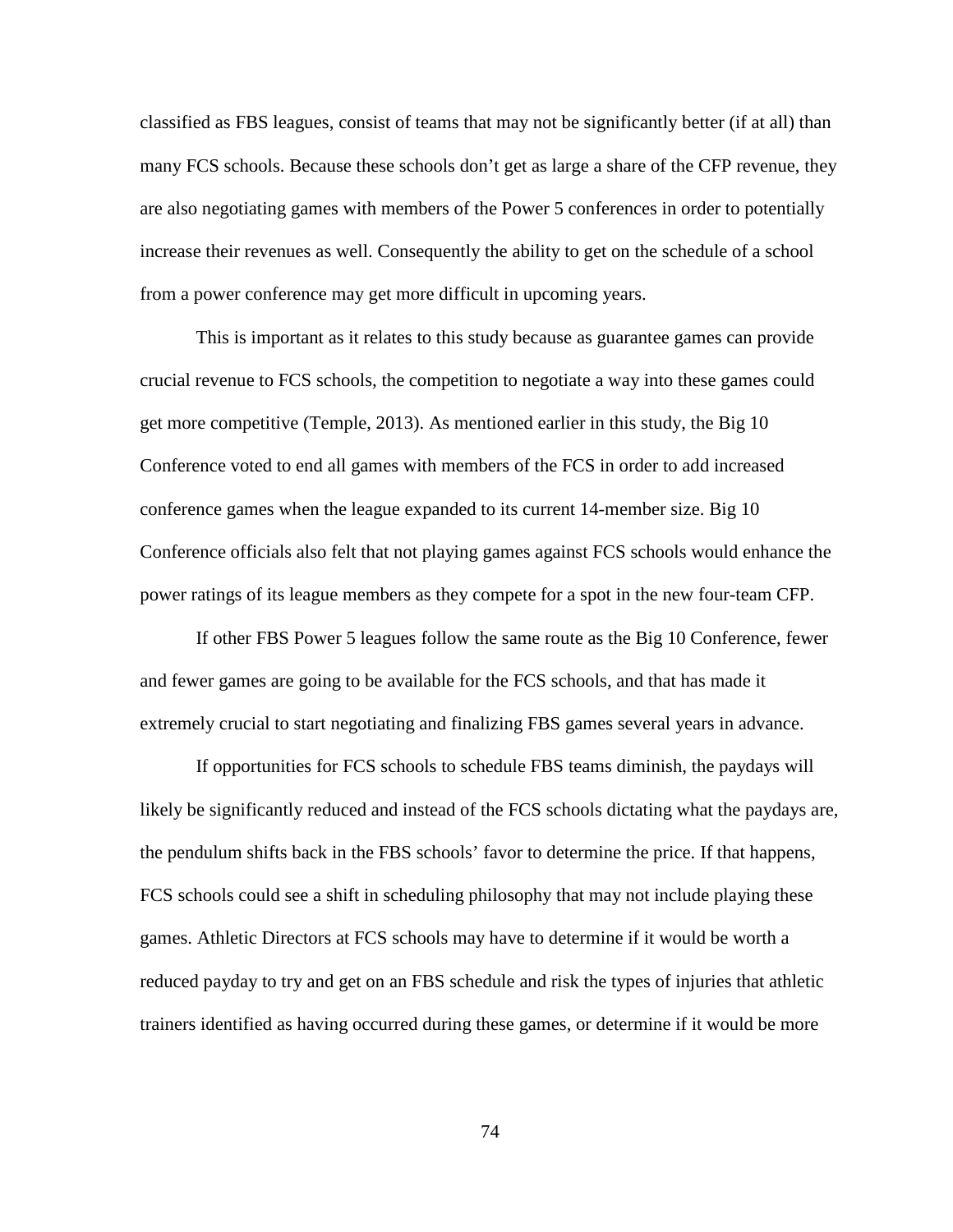beneficial to schedule FCS opponents with the goal of staying healthier for the school's conference season?

This is an area for future research as the overall dollars being exchanged between FBS and FCS member schools could be explored to determine trends in price as the number of schools willing and available to play in these games continues to rise. If the FBS Power 5 schools start looking to play more FBS non-Power 5 schools in order to elevate their strength of schedule, games against FCS schools may decline.

The overall findings of this project marginally supported the original hypothesis of the study, that these games did raise the potential for increased injuries. While the majority of athletic trainers interviewed reported that they saw an increase in minor injuries (those that did not cause student-athletes to miss significant playing time), they did not see an increase in injuries that could be classified as severe (season-ending, career-ending, or catastrophic).

The majority of athletic trainers also observed an increase in minor injuries when playing multiple or consecutive FBS opponents, and those that did see an increase in injuries also suggested that playing FBS opponents in consecutive weeks did increase the potential for more serious injuries. The participants also noted that multiple FBS games, while not desirable from an injury treatment and prevention perspective, were better for their studentathletes if played with time off between the games, or if the in-between game was contested against a fellow FCS member school.

This study was somewhat limited due to privacy laws regarding the release of medical information for college student-athletes. It would have been preferable to gain actual reports of injuries suffered in specific games so the severity of those injuries could have been compared to the opponent. One athletic trainer also mentioned that there was no way to track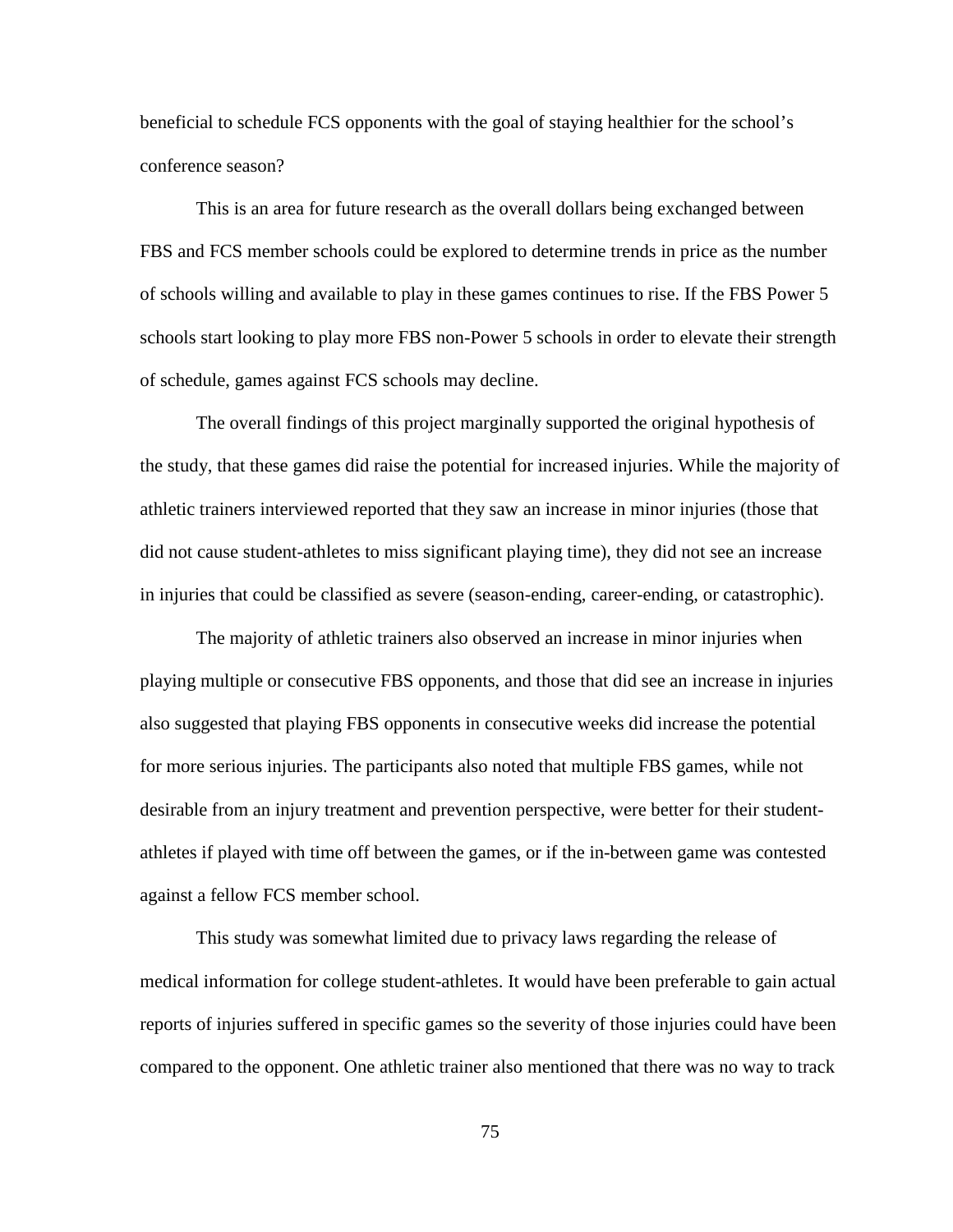the long-term effects of injuries, especially those related to the head and potential for future concussions.  $AT - 4$  noted to "check back in 20 years" to see if those head injuries may eventually prove to be life-altering.

Still another area of potential research of particular interest to the researcher is to gain perspective of the football coaches from the FCS schools, whether they are current coaches or former ones. The reason this study would be of interest lies in the belief that the coaches in these games likely did not possess a strong desire to schedule games against FBS opponents, particularly against those FBS schools in the Power 5 leagues. Knowing they had little chance for success, gaining the perspective from coaches as to what impacts guarantee games had on their teams could provide valuable academic and industry knowledge. Because of the time spent with their student-athletes in practice and meetings, coaches may observe information not yet offered.

Coaches are also judged by wins and losses. Playing guarantee games against physically superior teams typically results in losses. Perhaps those losses against FBS opponents set a negative tone for the remainder of the season, or perhaps a valuable player did suffer an injury in one of these games and lost significant playing time. The research would be valuable to gain insight from coaches who may feel like they were never given a chance to succeed because of poor scheduling practices. Coaches may offer a completely different view of guarantee games unrelated to injuries, but how they can impact a coach's career.

Typically if a head coaches loses a job, all the assistant coaches on the staff lose theirs as well. When one considers how many coaches, spouses, and children are potentially affected by one decision to fire a coach, the havoc and drastic changes a family goes through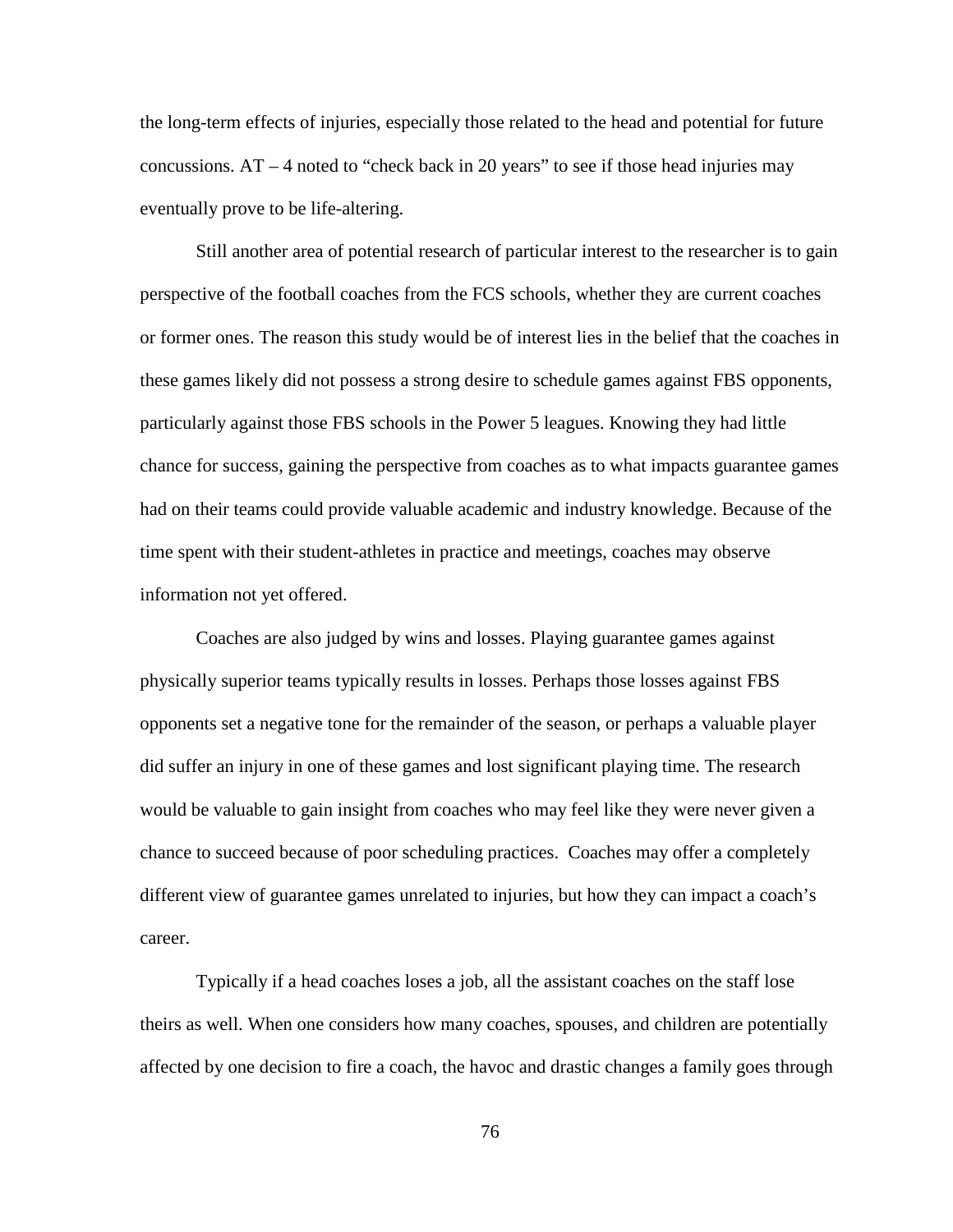could be extraordinary. A study from the perspective of spouses and children could offer a tremendously unique story.

This is the first study that has looked at the practice of playing guarantee games from the perspective of the professionals who see the injuries, treat the injuries, work hard to prevent future injuries, and can offer rich, descriptive narratives as to their experiences in the field. It is hoped that this research can help clarify the injury statements made by sports writers and sports media personalities without supportive factual data. While more research on this subject can be expanded to include the comments of former and current studentathletes playing the games, this study can serve the academic community by providing a baseline, or foundation to build upon.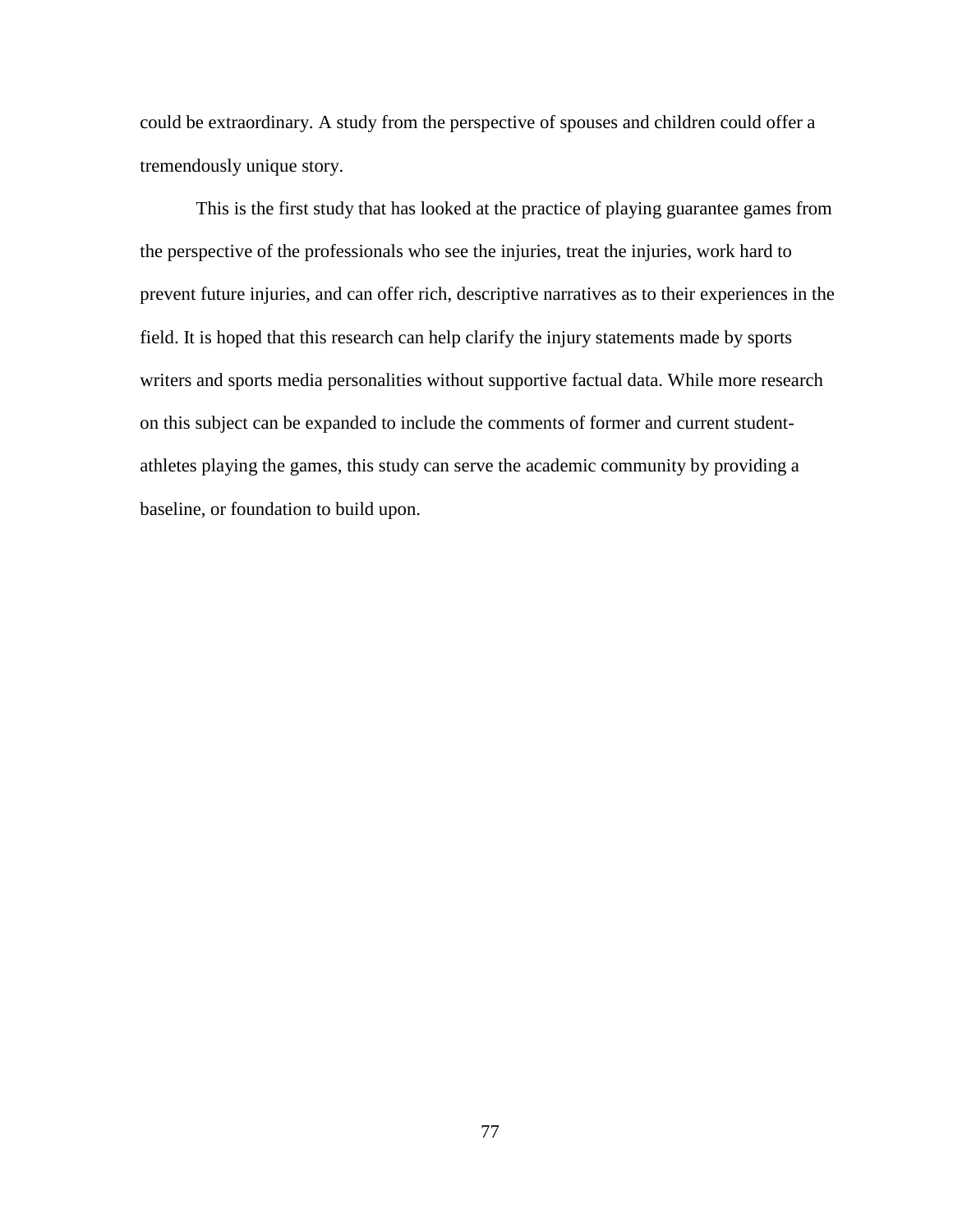#### **References**

- Albright, J., McAuley, E., Martin, R., Crowley, E., & Foster, D. (1985). Head and neck injuries in college football: An eight-year analysis. *The American Journal of Sports Medicine, 13*(3), pp. 147-152.
- Baade, R., Baumann, R., & Matheson, V. (2008). Assessing the economic impact of college football games on local economies. *Journal of Sports Economics, 9*(6), pp. 628-643.
- Barnhart, T. (2014). Before BCS ends: the when's, where's, and why's of the College Football Playoff. cbssports.com, January 6, 2014.
- BCSfootball.org. (a) <http://www.bcsfootball.org/news/story/?id=4809699>
- BCSfootball.org. (b) <http://www.bcsfootball.org/news/story/?id=4819597>

BCSfootball.org. (c)<http://www.bcsfootball.org/news/story/?id=4809793>

Bowen, G. (2005). Preparing a qualitative research-based dissertation: Lessons learned. *The Qualitative Report, 10*(2), pp. 208-222.

Branch, T. (2011, October). The shame of college sports. *The Atlantic*, pp. 1 – 27.

- Burnard, P. (1991). A method of analyzing interview transcripts in qualitative research. *Nurse Education Today, 11*, pp. 461-466.
- Carey, J. (2009a). For small schools, there's a big payoff to road trips. *USAToday.com*, September 2, pp. 3-5.
- Carey, J. (2009b). Payoffs help small schools, but result in fewer victories. *USAToday.com*, September 2, pp. 1-2.
- Creswell, J.W. (2007). *Qualitative inquiry and research design: Choosing among five approaches* (2<sup>nd</sup> ed.). Thousand Oaks, CA: Sage.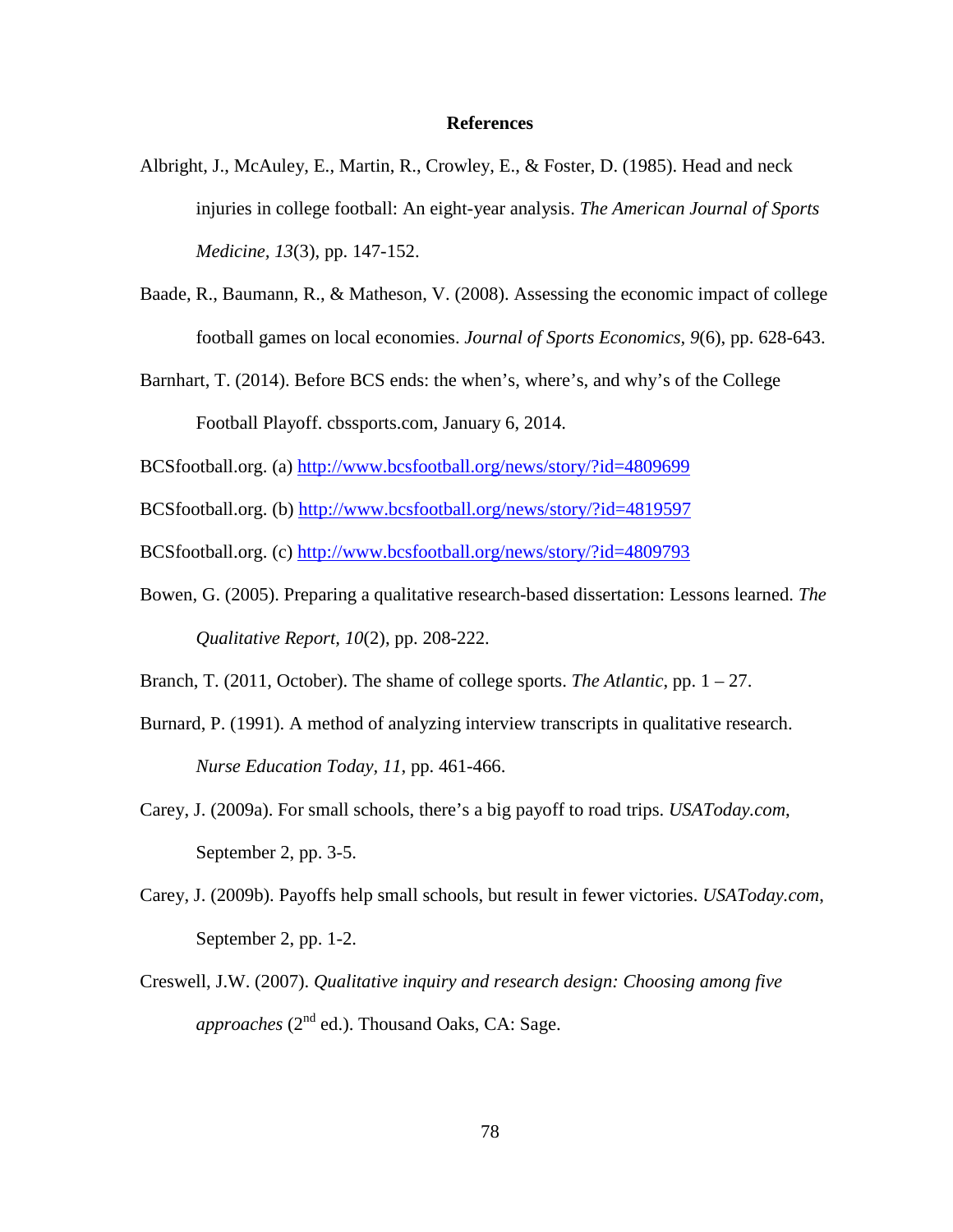- Daughters, A. (2010). College football wins for sale \$400,000 each inquire inside. *Bleacher Report,* September 28, pp. 1-5.
- Dick, R., Ferrara, M., Agel, J., Courson, R., Marshall, S., Hanley, M., & Reifsteck, F. (2007). Descriptive epidemiology of collegiate men's football injury surveillance system, 1988 – 1989 through 2003 – 2004. *Journal of Athletic Training*, *42*(2), pp. 22 –233.
- Elo, S., & Kyngass, H. (2007). The qualitative content analysis process. *Journal of Advanced Nursing 62*(1), pp. 107 – 115)
- Faure, C., & Cranor, C. (2010). Pay for slay: An examination of the repercussions of the big money game on the little guy in college football. *Journal of Issues in Intercollegiate Athletics, 3*, pp. 194-210.
- Feinstein, J. (2009, November 3). BCS is busy trying to fix its image but nothing else. The Washington Post, pp. 1–4.
- Fink, A. (2000). The role of the qualitative researcher in the qualitative research process. A potential barrier to archiving qualitative data. *Qualitative Social Research,1*(3), article 4.
- Guskiewicz, K., McCrea, M., Marshall, S., Cantu, R., Randolph, C., Barr, W., Onate, J., & Kelly, J. (2003). Cumulative effects associated with recurrent concussion in collegiate football players. *Journal of American Medical Association, 290*(19), pp. 2549-2555.
- Hsieh, H., & Shannon, S. (2005). Three approaches to qualitative content analysis. *Qualitative Health Research, 15*, pp. 1277-1288.
- Logan, T. (2007). Whoa, Nellie: Empirical tests of college football's conventional wisdom. *National Bureau of Economic Research*, November.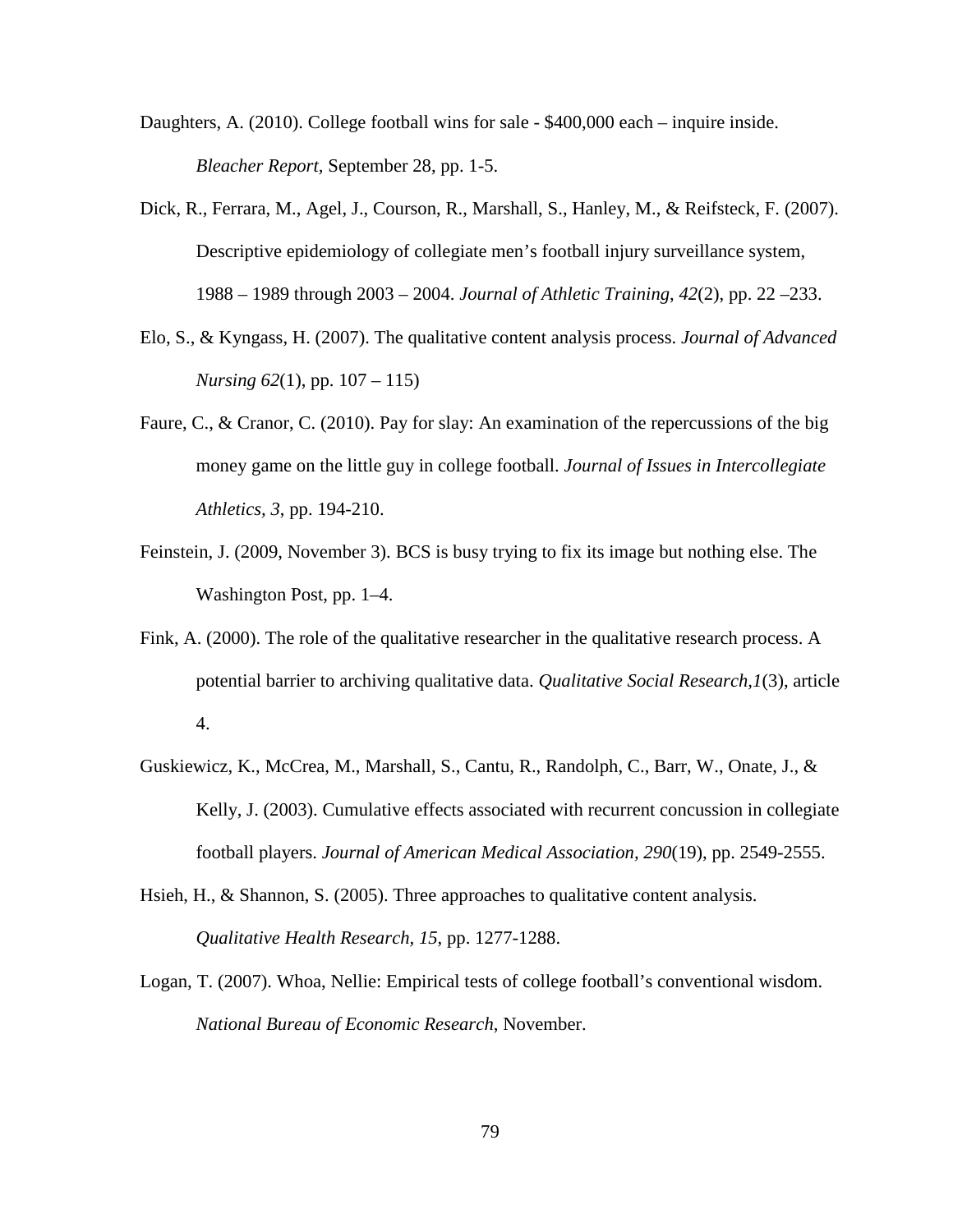- McKeag, D. (2003). Understanding sports related concussion coming into focus but still fuzzy. *Journal of American Medical Association, 290*(19), pp. 2604-2605.
- McKeag, D.B., & Moeller, J.L. (2007). *ACSM's primary care sports medicine*, (2nd Ed.). Philadephia, PA: Lippincott Williams & Wilkins.
- Megargee, S. (2008). Guarantee games don't always go as planned. *Rivals.com*, August 26, http://www.collegefootball.rivals.com/content.asp?CID=841991.
- Myerberg, P. (2013, February 14). Big 10 Eliminates Games vs. FCS Opponents. *USA Today*, p. 1.
- NCAA (2010) Football injuries: Data from the 2004/05 2008/09 seasons. http://www.ncaa.org/sites/default/files/NCAA\_Football\_Injury\_WEB.pdf NCAA.org (2012). http://www.ncaa.org/about
- Oriard, M. (2008). Bowling for dollars why college football is more cutthroat and competitive than the NFL. *Slate.com*, November 6, pp. 1-5.
- Patton, M. Q. (2002). *Qualitative research and evaluation methods*. (3<sup>rd</sup> ed.). Thousand Oaks, CA: Sage.
- Pellman, E., Powell, J., Viano, D., Casson, I., Tucker, A., Feuer, H., Lovell, M., Waeckerle, J., & Robertson, D. (2004). Concussion in professional football: Epidemiological features of game injuries and review of the literature. *Neurosurgery, 54*, 81-96. Doi:10.1227/01.NEU.0000097267.54786.54
- Randall, D., Ferrara, M., Agel, J., Courson, R., Marshall, S., Hanley, M., & Reifsteck, F. (2007). Descriptive epidemiology of collegiate men's football injuries: National collegiate athletic association injury surveillance system, 1988 – 1989 through 2003 – 2004. *Journal of Athletic Training, 42*(2), 221-233.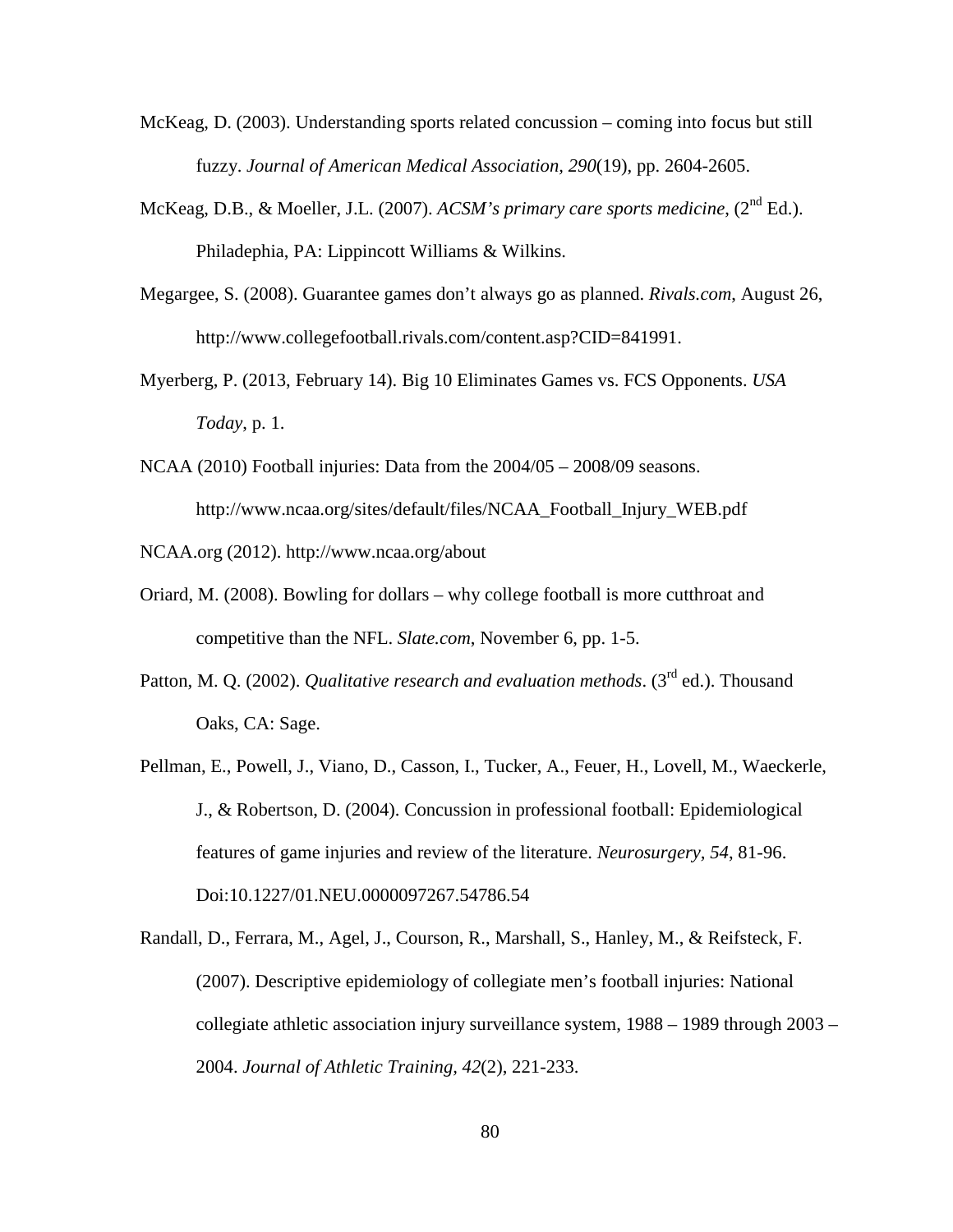- Rishe, P. (2012). How masochism and attendance apathy highlight the economics of college football's opening. *Forbes on-line*, September 4, 2012, pp. 1-2.
- Rovere, G., Haupt, H., & Yates, S. (1987). Prophylactic knee bracing in college football. *The American Journal of Sports Medicine, 15*(2), pp. 111-116.
- Smith, C. (2012). College football cupcakes: Savvy or shameful. *Forbes on-line*, September 6, 2012, pp.1-2.
- Smith, M. (2009a). Must-win situation. *Street & Smith's Sports Busines Journal, 12*(17), pp. 17-23.
- Smith, M. (2009b). Smaller schools cash in on game guarantees. *Street & Smith's Sports Business Journal, 12*(17), p. 23.
- Staples, A. (2012, June). 2012 College Football Predictions. *SI.com*, http://www.si.com/more-sports/2011/12/29/2012-predictions-0
- Steinbach, P. (2010). Road killing: Paid-game scheduling agreements often lead to lopsided scores, but they help many schools balance their books. *Athletic Business*, November, pp. 51-52.
- Strauss, A. & Corbin, J. (1990): *A basics of qualitative research theory methods*. Beverly Hills, CA: Sage.
- Temple, J. (2013). Big Ten to pay just under \$5 million to FCS teams in 2013. *MSN.Fox Sports.com/Wisconsin*, July 8, pp. 1-4.
- Thamel, P. (2006). In college football, big paydays for humiliation. *New York Times Online*, August 23, pp. 1-3.
- Wojciechowski, G. (2012). Money grabs, playoffs and more. *ESPN.com: College football*, September 4, 2012, pp. 1-2.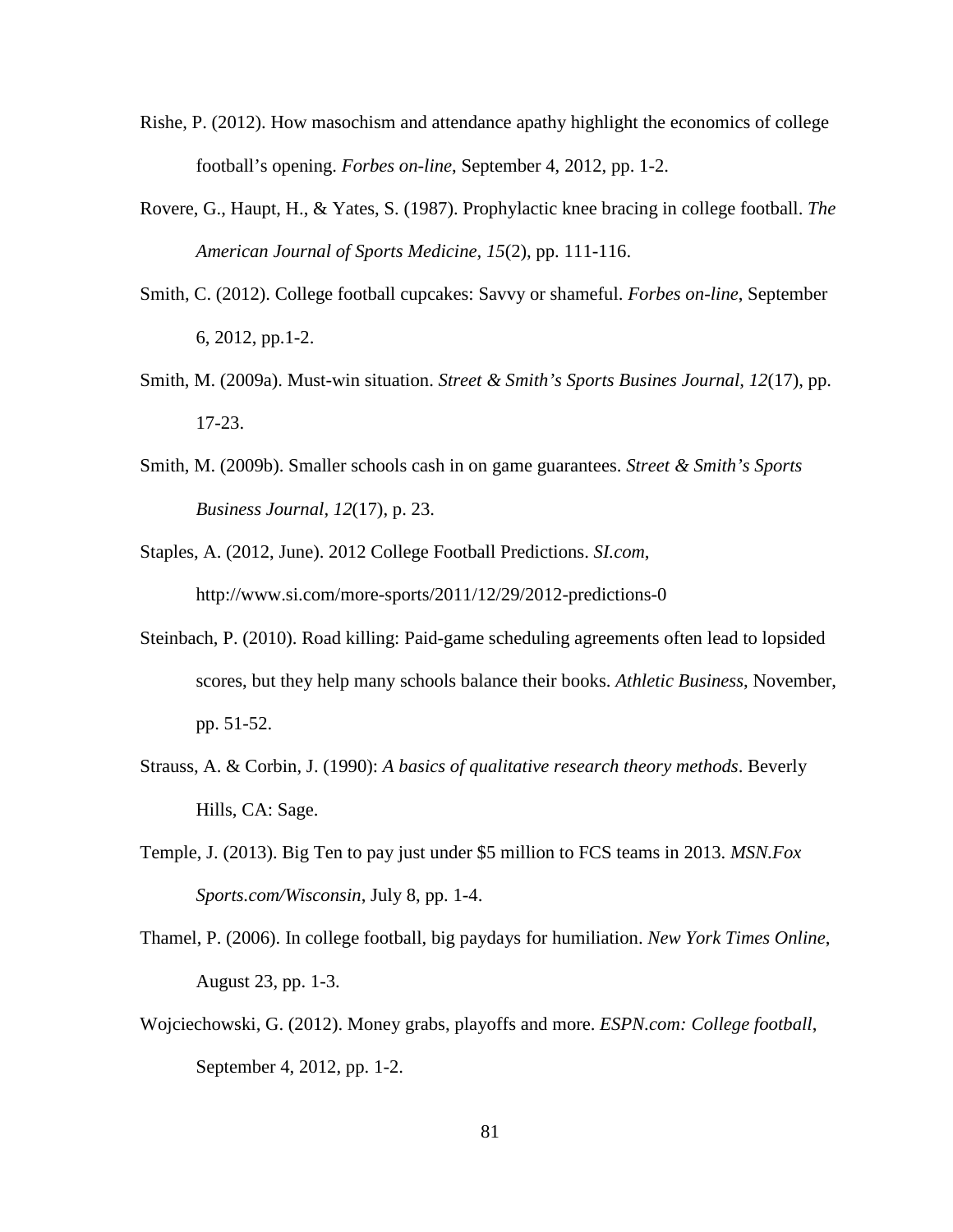Yin, R.K. (2003). *Case study research: Design and methods* (3<sup>rd</sup> ed.). Thousand Oaks, CA:

Sage.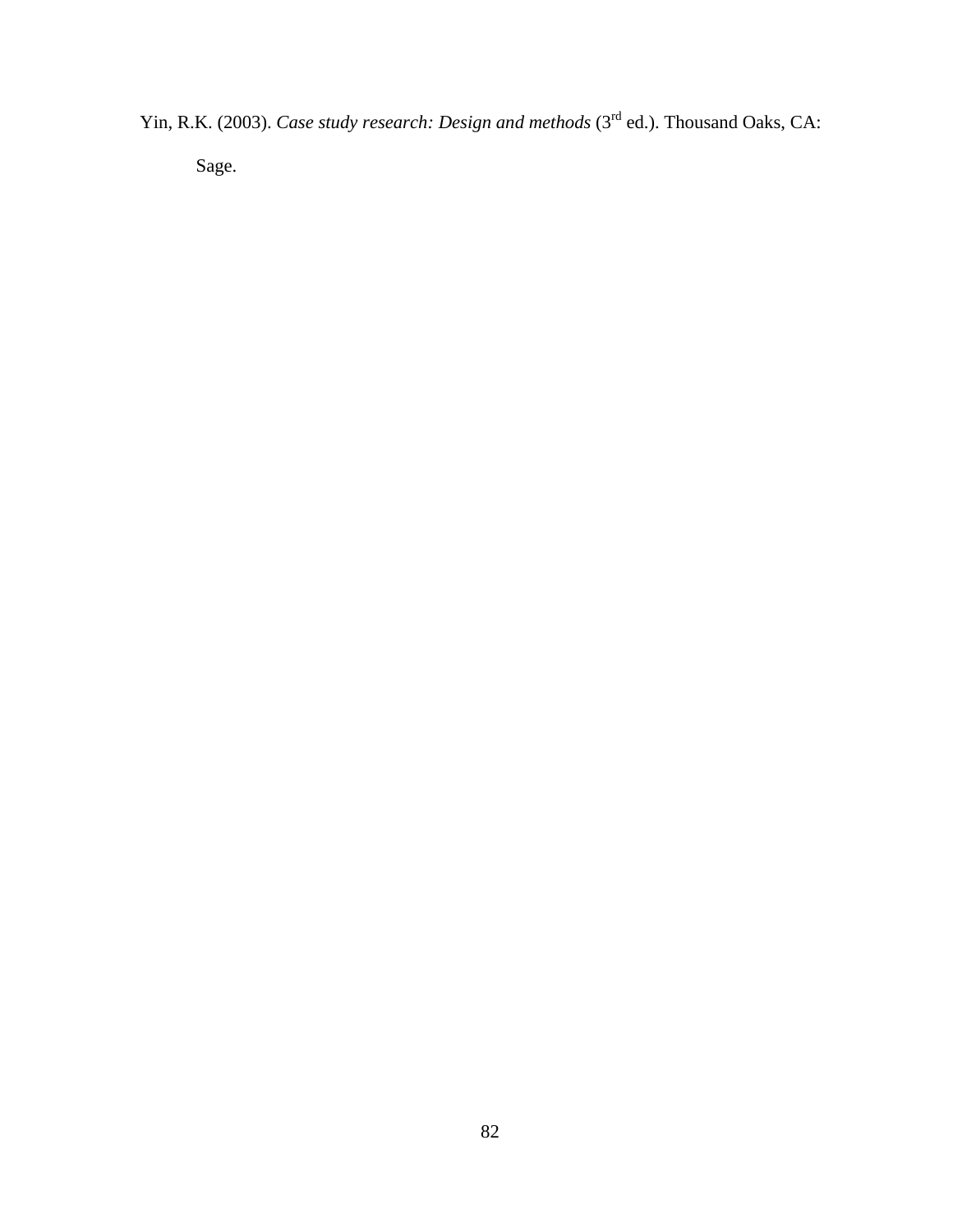## Appendices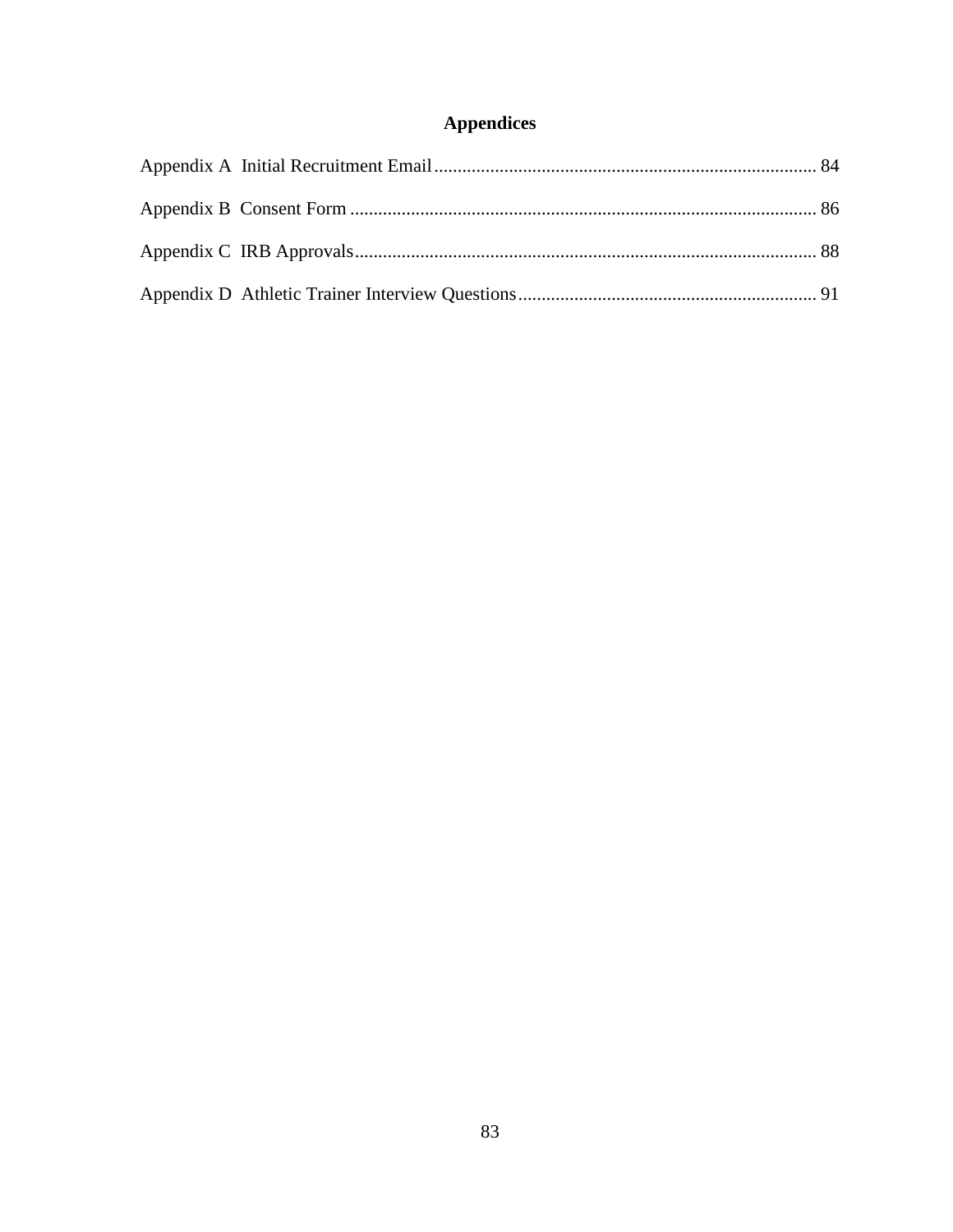### **Appendix A**

#### **Initial Recruitment Email**

<span id="page-93-0"></span>Dear Football Championship Subdivision Athletic Trainer,

My name is Daniel E. Ballou. I am doctoral student at the University of New Mexico in the Sport Administration program. I am in the process of completing my dissertation titled "TO WHAT EXTENT IS THE SAFETY OF COLLEGE FOOTBALL STUDENT-ATHLETES COMPROMISED BY PLAYING GUARANTEE GAMES AGAINST SUPERIOR OPPONENTS?"

As an FCS Football Athletic Trainer, you have been chosen to participate in this study if you are willing and able. The study will consist of a telephone recorded interview. Based on pilot testing the interview takes between 30 and 45 minutes. The questions are open-ended and are asked so that the researcher may obtain the perspective of athletic trainers regarding experience and evaluation of your student-athletes. You qualify for the study because football schedules since 2006 show that your school has played against opponents who are members of the Football Bowl Subdivision.

The principal investigator in this study is Dr. Todd Seidler, Department Chair for the Sport Administration program at the University of New Mexico. Dr. Seidler is also my dissertation committee chairperson.

Know that if you agree to participate in this study, your name and university will remain completely anonymous. You and the university will be provided pseudonyms and will only be referenced that way. You are also free to withdraw from the study at any time with no consequences and any information obtained from you at the time of withdrawal will be destroyed.

You will not be asked any questions related to specific injuries, nor will you be asked questions related to a specific opponent. This qualitative study will be based on gathering information based on your experience treating and evaluating injuries.

It is my hope that you are willing to participate in the study and that you will find the information gathered from you and your colleagues of benefit.

If you choose to participate, the interviews will be set around your schedule and they will not interfere with your work day. Again, test interviews have shown that the interviews take between 30 and 45 minutes to complete.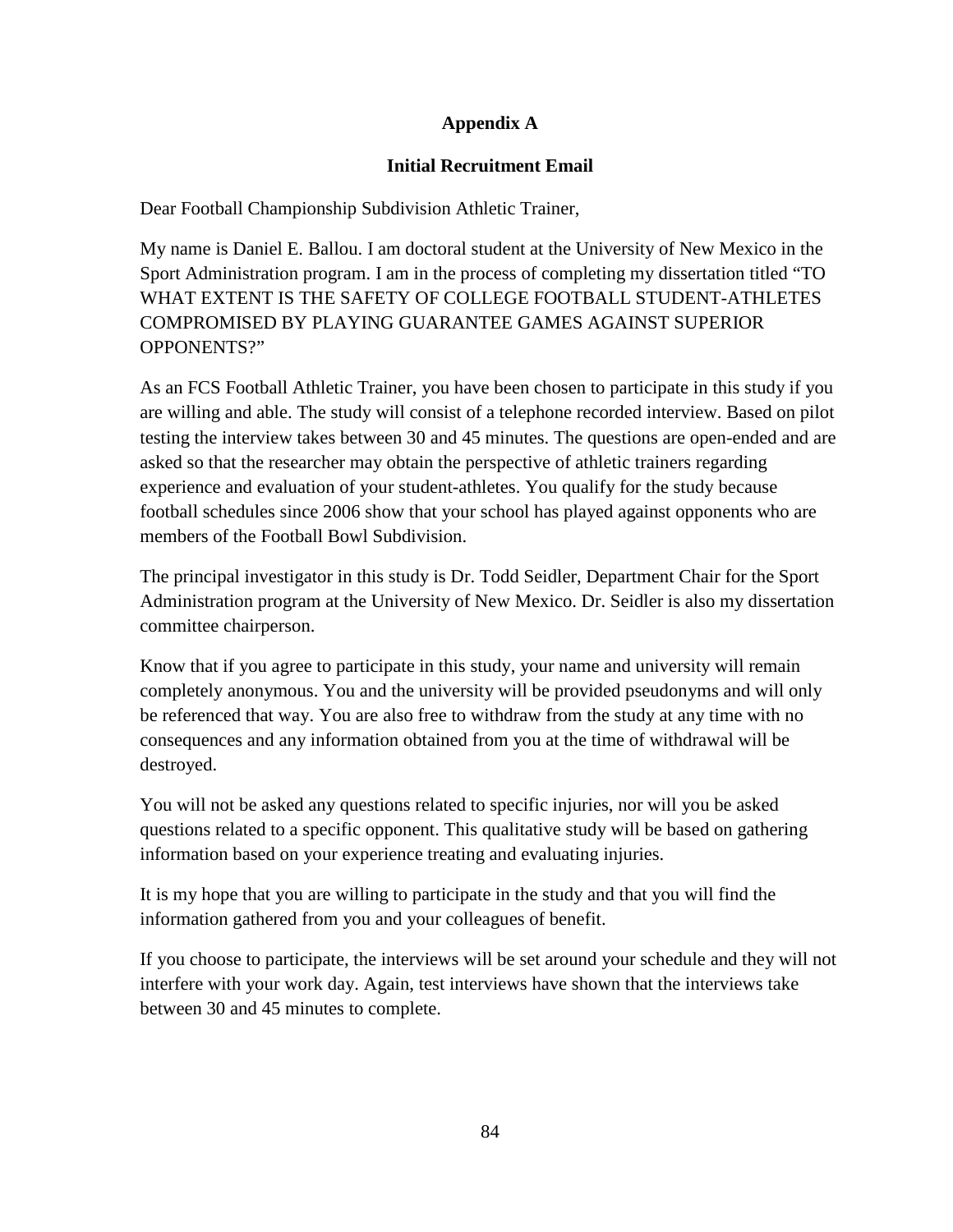Please respond via email to **dballou@unm.edu** if you are able to participate in the study. I can also be reached via phone at 505-270-6010. Dr. Seidler can be reached via email at [tseidler@unm.edu](mailto:tseidler@unm.edu) and via telephone at 505-277-2783.

Thank you very much for your consideration.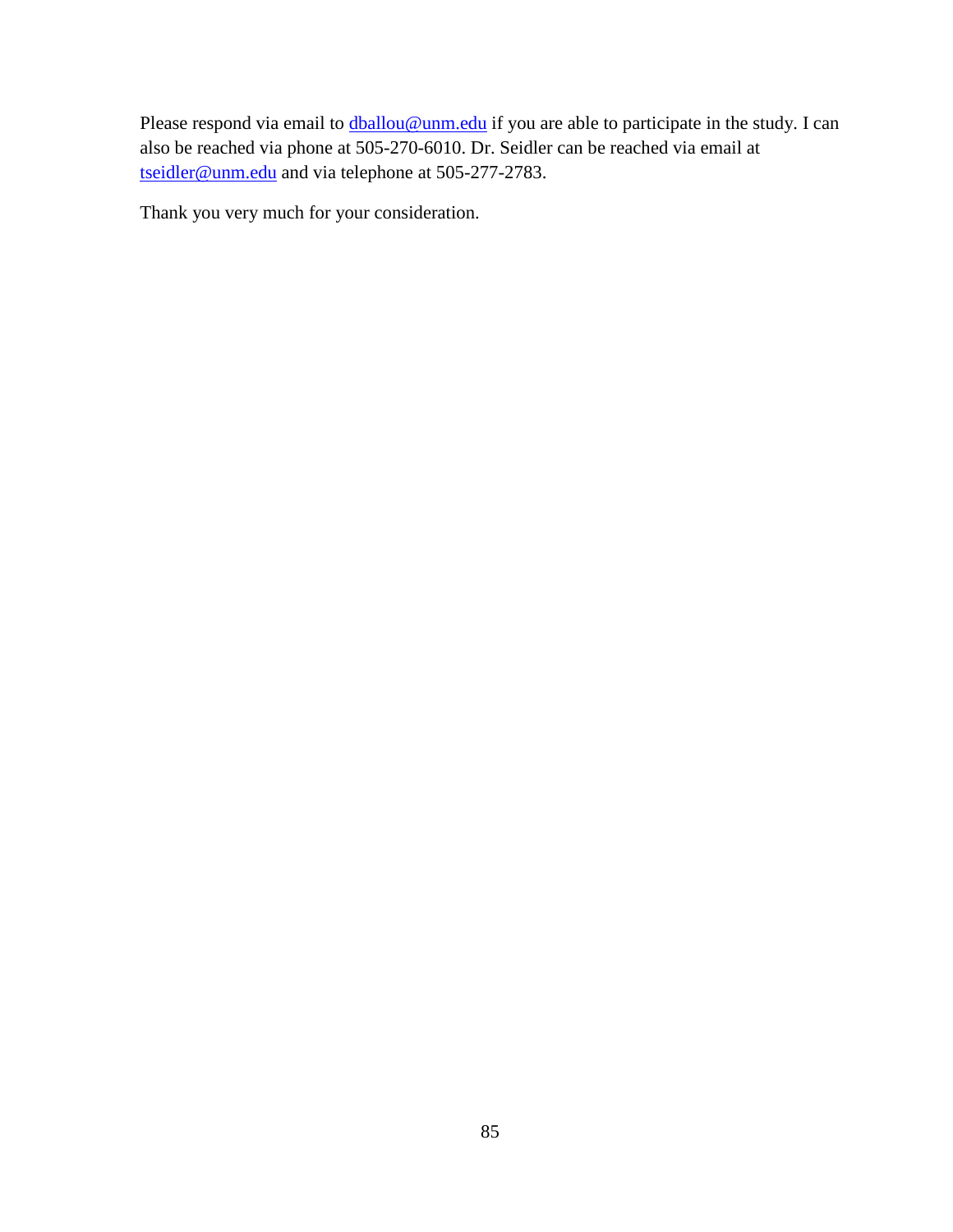### **Appendix B**

#### **Consent Form**

<span id="page-95-0"></span>Dear Football Championship Subdivision Athletic Trainer:

You are invited to participate in a dissertation research study conducted by Daniel E. Ballou, PhD candidate from the University of New Mexico Sport Administration Department. The goal of this study is to determine if football athletic trainers at Football Championship Subdivision schools report a higher rate of injury when FCS games are played against teams from the Football Bowl Subdivision (FBS). You were selected as a possible participant in this study because you work with FCS football student-athletes to prevent injuries, and you treat injuries once they occur.

If you decide to participate you will be involved in a telephone interview and the interview will be recorded. Initially, you will be contacted via email to determine if you are willing to participate in the study. Once you are willing to partake in the study, a pre-determined interview time will be arranged. You will receive a phone call from the researcher and you will be given notice as to when the recording starts.

It is the hope of the researcher to determine if FCS vs. FBS college football games result in higher rates of injury to FCS football student-athletes. If that is the case, this research could potentially benefit those football student-athletes at FCS school. However, I cannot guarantee that you personally will receive any benefits from this research. You will not be financially compensated for your time in doing this interview.

Any information that is obtained in connection with this study and that can be identified with you will remain confidential and will be disclosed only with your permission. Subject identities will be kept confidential by having you select a name and university that are fictitious

Your participation is voluntary. Your decision whether or not to participate will not affect your relationship with the University of New Mexico's Sport Administration Department. If you decide to participate, you are free to withdraw your consent and discontinue participation at any time.

If you have any questions, please feel free to contact me at 505-270-6010 or via email at [dballou@unm.edu.](mailto:dballou@unm.edu) The mailing address is Daniel E. Ballou, 909 Tijeras Avenue NW, #318, Albuquerque, NM 87102.

The Principal Investigator for this study is Dr. Todd Seidler, Dissertation Committee Chair and Department Chair, Sport Administration Department, University of New Mexico. Dr. Seidler's phone number is 505-277-2783, and his email is [tseidler@unm.edu.](mailto:tseidler@unm.edu)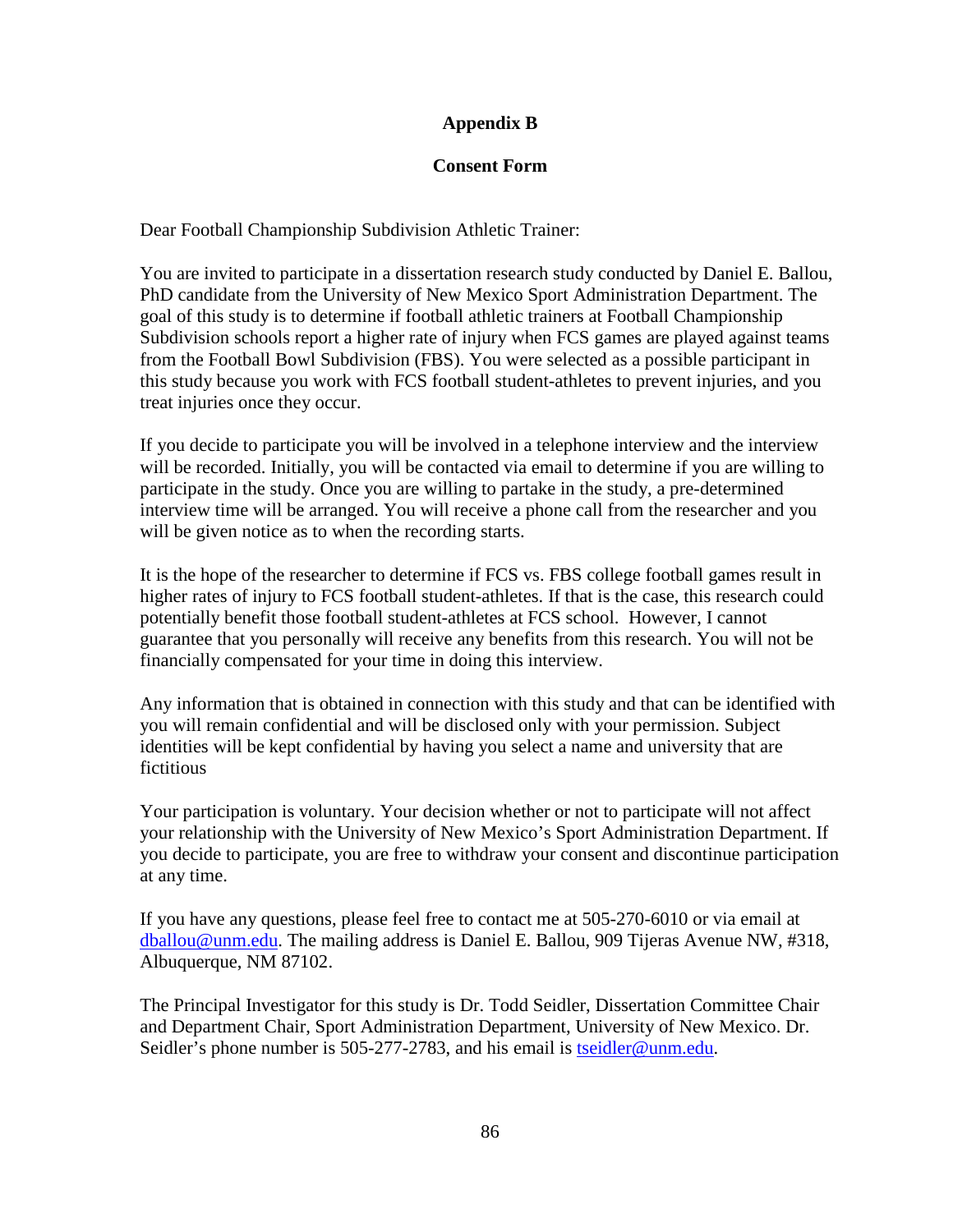If you have questions regarding your rights as a research subject, please contact the University of New Mexico Institutional Research Board. The Institutional Review Board can be reached at 505-277-2644, or at [irbmaincampus@unm.edu,](mailto:irbmaincampus@unm.edu) irb.unm.edu.

You will be given a copy of this form to keep in your records.

Your signature indicates that you have read and understand the information provided above, that you are 18 years of age or older, that you willingly agree to participate, that you may withdraw your consent at any time and discontinue participation without penalty, that you have received a copy of this form, and that you are not waiving any legal claims, rights or remedies.

During the transcription phase of the study, any recordings will be kept secure in a locked file cabinet at the researcher's office.

Please also note that after transcription of recorded interviews, all recordings will be destroyed in order to further insure privacy and anonymity.

| <b>Print Name:</b>   |  |  |
|----------------------|--|--|
| <b>Signature:</b>    |  |  |
| Date:                |  |  |
| <b>Investigator:</b> |  |  |
| <b>Signature:</b>    |  |  |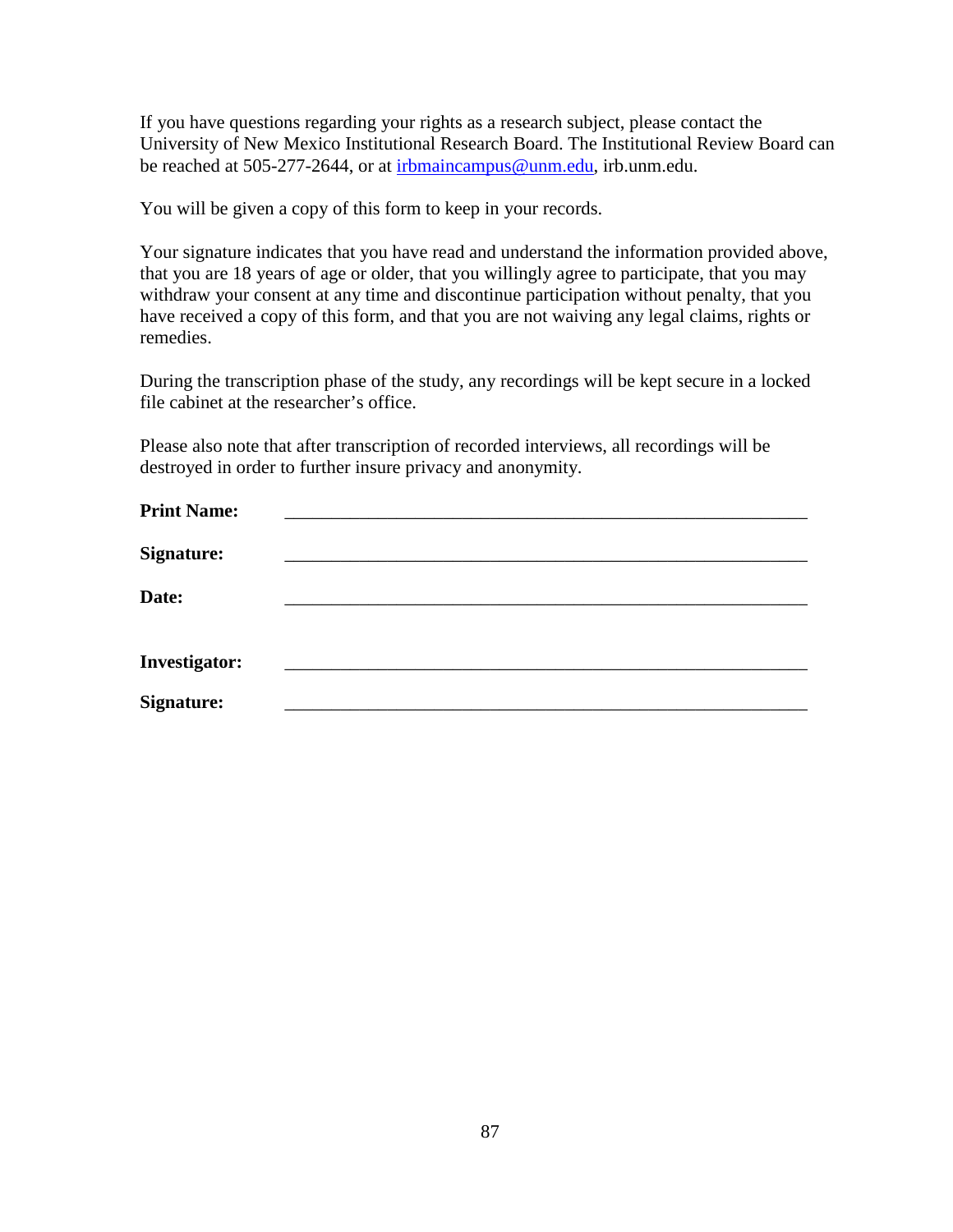#### **Appendix C**

#### **IRB Approvals**

<span id="page-97-0"></span>From: Cecilia Brooke Cholka [<no-reply@irbnet.org>](mailto:no-reply@irbnet.org) Sent: Wednesday, October 15, 2014 7:39 PM To: Daniel Ballou; Todd Seidler Subject: IRBNet Board Action

Please note that University of New Mexico (UNM) IRB Main Campus has taken the following action on IRBNet:

Project Title: [607717-1] TO WHAT EXTENT IS THE SAFETY OF COLLEGE FOOTBALL STUDENT-ATHLETES COMPROMISED BY PLAYING GUARANTEE GAMES AGAINST SUPERIOR OPPONENTS? Principal Investigator: Todd Seidler, PhD

Submission Type: New Project Date Submitted: August 19, 2014

Action: APPROVED Effective Date: October 2, 2014 Review Type: Expedited Review

Should you have any questions you may contact Cecilia Brooke Cholka at [cbcholka@unm.edu.](mailto:cbcholka@unm.edu)

Thank you, The IRBNet Support Team

[www.irbnet.org](http://www.irbnet.org/)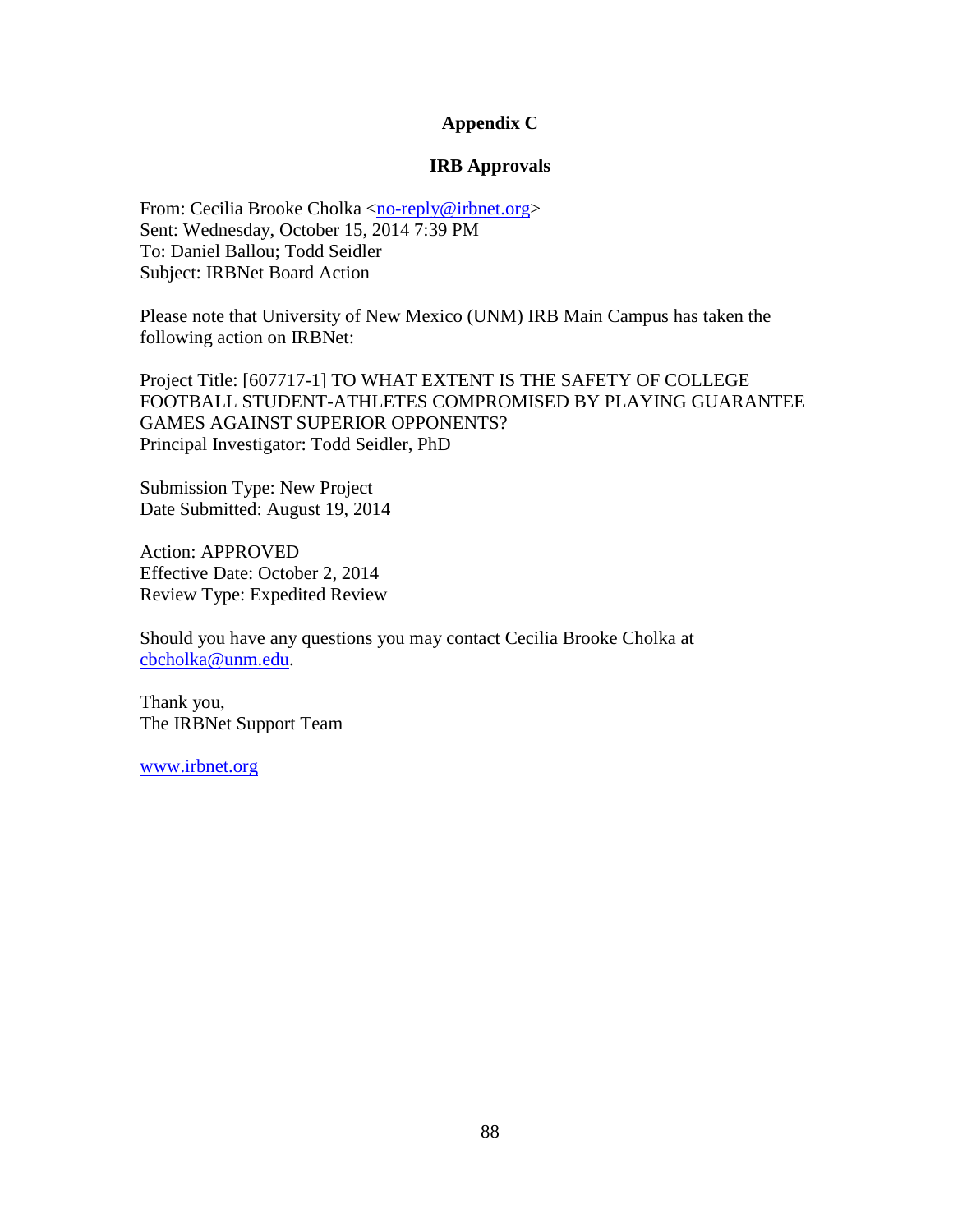From: Cecilia Brooke Cholka [<no-reply@irbnet.org>](mailto:no-reply@irbnet.org) Sent: Wednesday, October 15, 2014 7:47 PM To: Daniel Ballou; Todd Seidler Subject: IRBNet Board Document Published

\_\_\_\_\_\_\_\_\_\_\_\_\_\_\_\_\_\_\_\_\_\_\_\_\_\_\_\_\_\_\_\_\_\_\_\_\_\_\_\_

Please note that University of New Mexico (UNM) IRB Main Campus has published the following Board Document on IRBNet:

Project Title: [607717-1] TO WHAT EXTENT IS THE SAFETY OF COLLEGE FOOTBALL STUDENT-ATHLETES COMPROMISED BY PLAYING GUARANTEE GAMES AGAINST SUPERIOR OPPONENTS? Principal Investigator: Todd Seidler, PhD

Submission Type: New Project Date Submitted: August 19, 2014

Document Type: Approval Letter Document Description: Approval Letter Publish Date: October 15, 2014

Should you have any questions you may contact Cecilia Brooke Cholka at [cbcholka@unm.edu.](mailto:cbcholka@unm.edu)

Thank you, The IRBNet Support Team

[www.irbnet.org](http://www.irbnet.org/)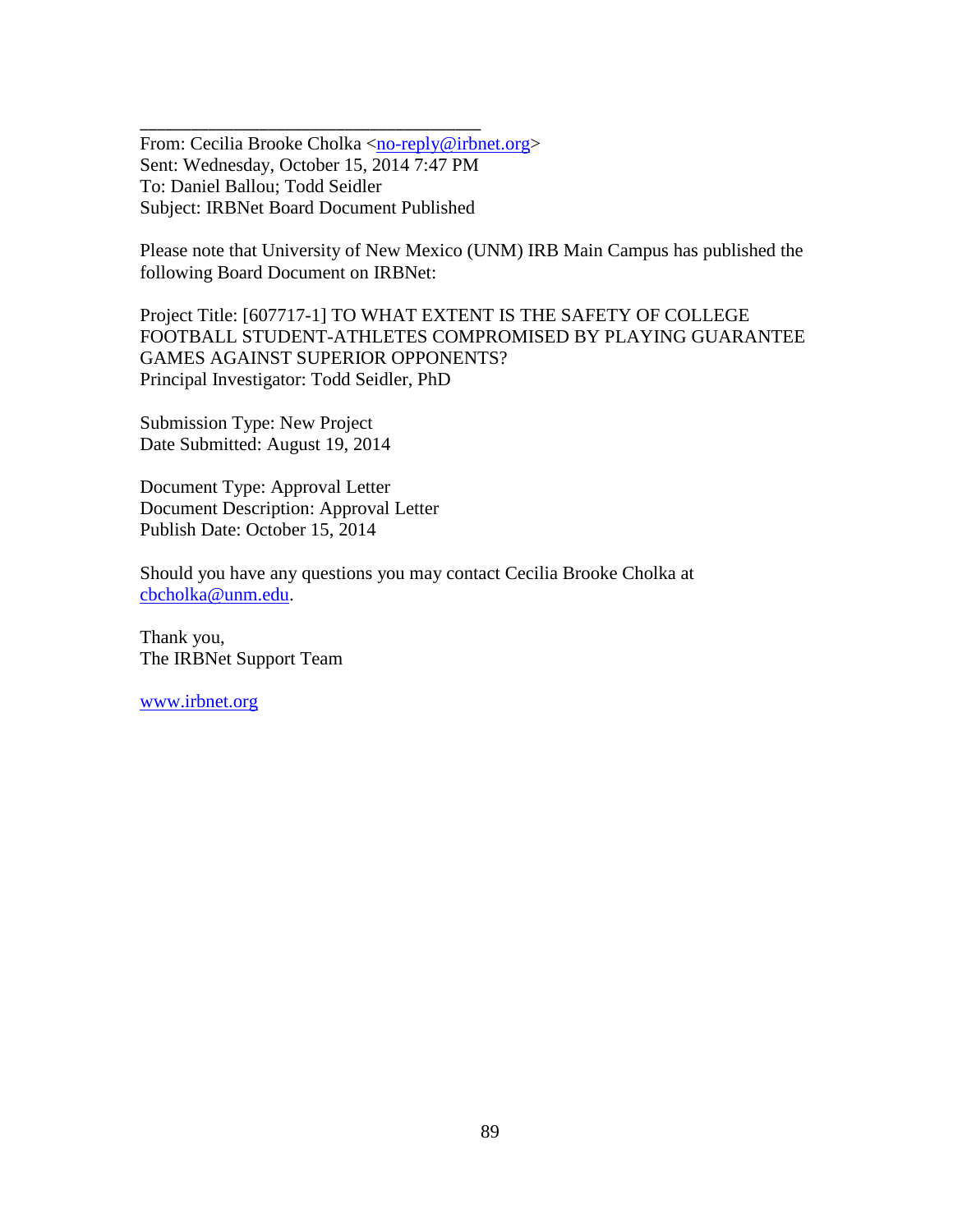Please note that University of New Mexico (UNM) IRB Main Campus has published the following Board Document on IRBNet:

Project Title: [607717-1] TO WHAT EXTENT IS THE SAFETY OF COLLEGE FOOTBALL STUDENT-ATHLETES COMPROMISED BY PLAYING GUARANTEE GAMES AGAINST SUPERIOR OPPONENTS? Principal Investigator: Todd Seidler, PhD

Submission Type: New Project Date Submitted: August 19, 2014

Document Type: Stamped Document Document Description: Publish Date: October 15, 2014

Should you have any questions you may contact Cecilia Brooke Cholka at cbcholka@unm.edu.

Thank you, The IRBNet Support Team

[www.irbnet.org](http://www.irbnet.org/)